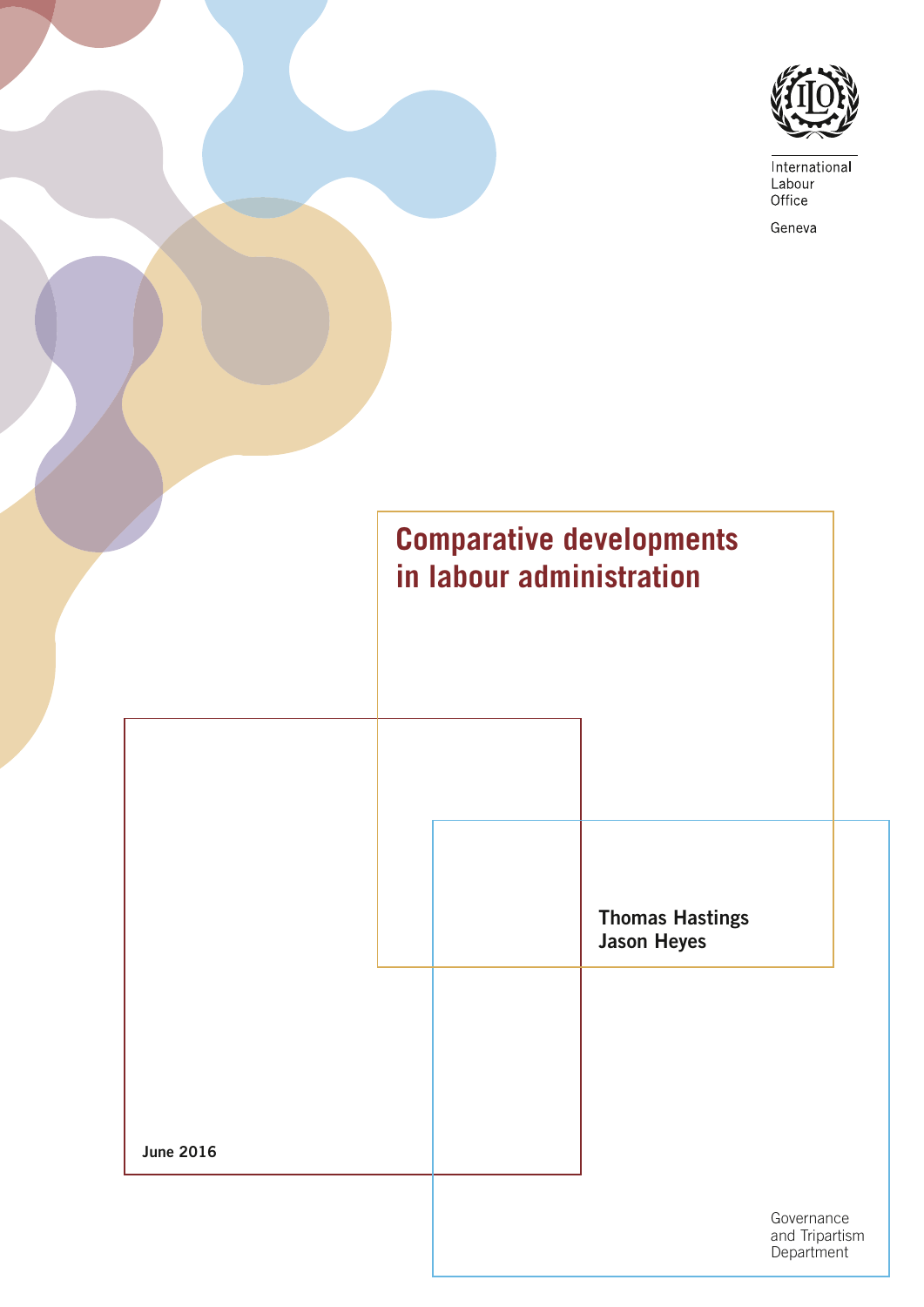# **Comparative developments in labour administration**

**Thomas Hastings and Jason Heyes** 

International Labour Office Geneva

June 2016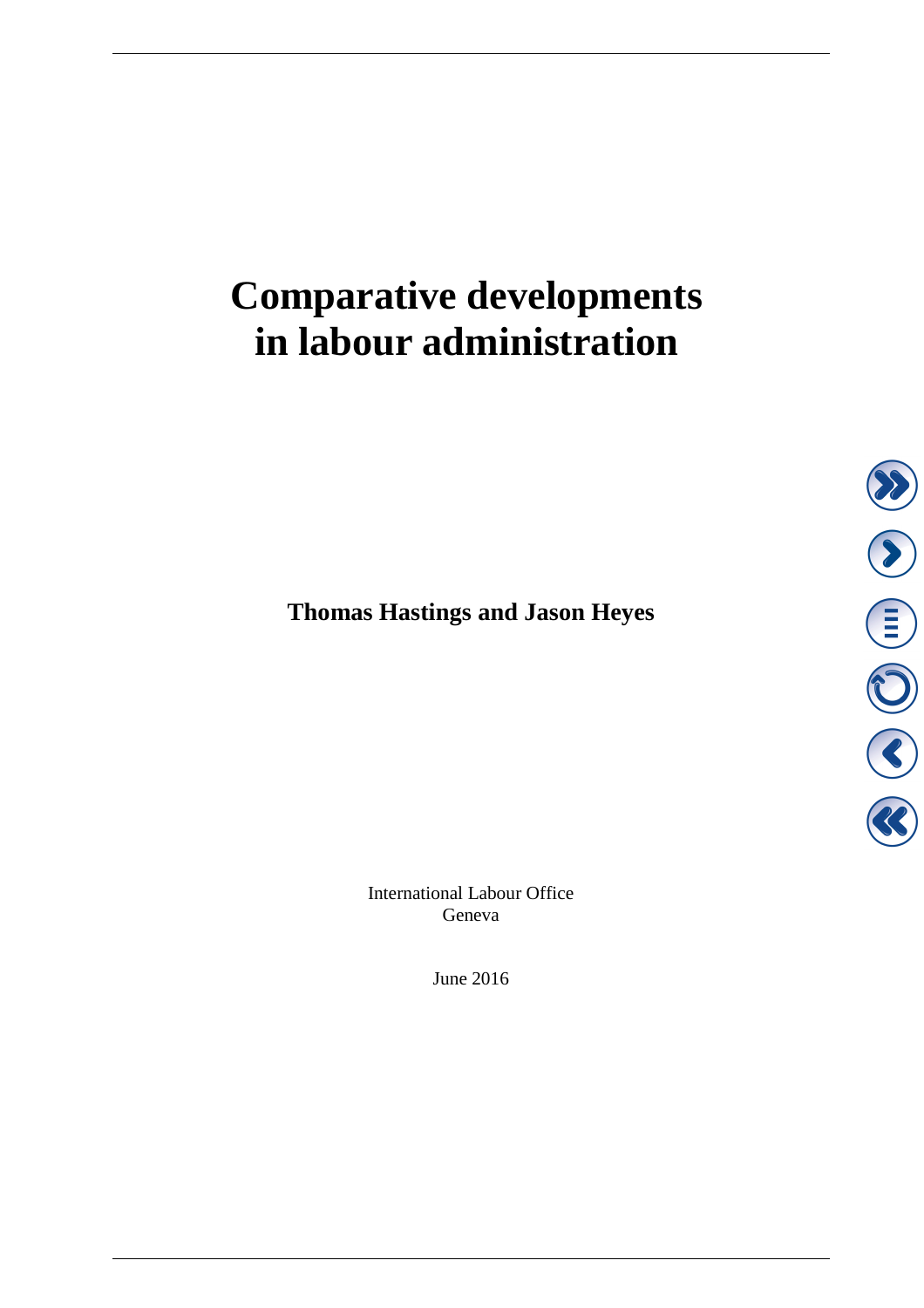Copyright © International Labour Organization 2016 First published 2016

Publications of the International Labour Office enjoy copyright under Protocol 2 of the Universal Copyright Convention. Nevertheless, short excerpts from them may be reproduced without authorization, on condition that the source is indicated. For rights of reproduction or translation, application should be made to ILO Publications (Rights and Licensing), International Labour Office, CH-1211 Geneva 22, Switzerland, or by email: rights@ilo.org. The International Labour Office welcomes such applications.

Libraries, institutions and other users registered with a reproduction rights organization may make copies in accordance with the licences issued to them for this purpose. Visit www.ifrro.org to find the reproduction rights organization in your country.

Hastings, Thomas; Heyes, Jason

Comparative developments in labour administration / Thomas Hastings, Jason Heyes; International Labour Office. Geneva: ILO, 2016

ISBN 978-92-2-131143-0 (print) ISBN 978-92-2-131144-7 (web pdf)

labour administration / labour policy / planning / evaluation / partnership building / technology / informal economy

04.03.5

ILO Cataloguing in Publication Data

The designations employed in ILO publications, which are in conformity with United Nations practice, and the presentation of material therein do not imply the expression of any opinion whatsoever on the part of the International Labour Office concerning the legal status of any country, area or territory or of its authorities, or concerning the delimitation of its frontiers.

The responsibility for opinions expressed in signed articles, studies and other contributions rests solely with their authors, and publication does not constitute an endorsement by the International Labour Office of the opinions expressed in them.

Reference to names of firms and commercial products and processes does not imply their endorsement by the International Labour Office, and any failure to mention a particular firm, commercial product or process is not a sign of disapproval.

ILO publications and digital products can be obtained through major booksellers and digital distribution platforms, or ordered directly from ilo@turpin-distribution.com. For more information, visit our website: www.ilo.org/publns or contact ilopubs@ilo.org.

ECESSION

Printed in Switzerland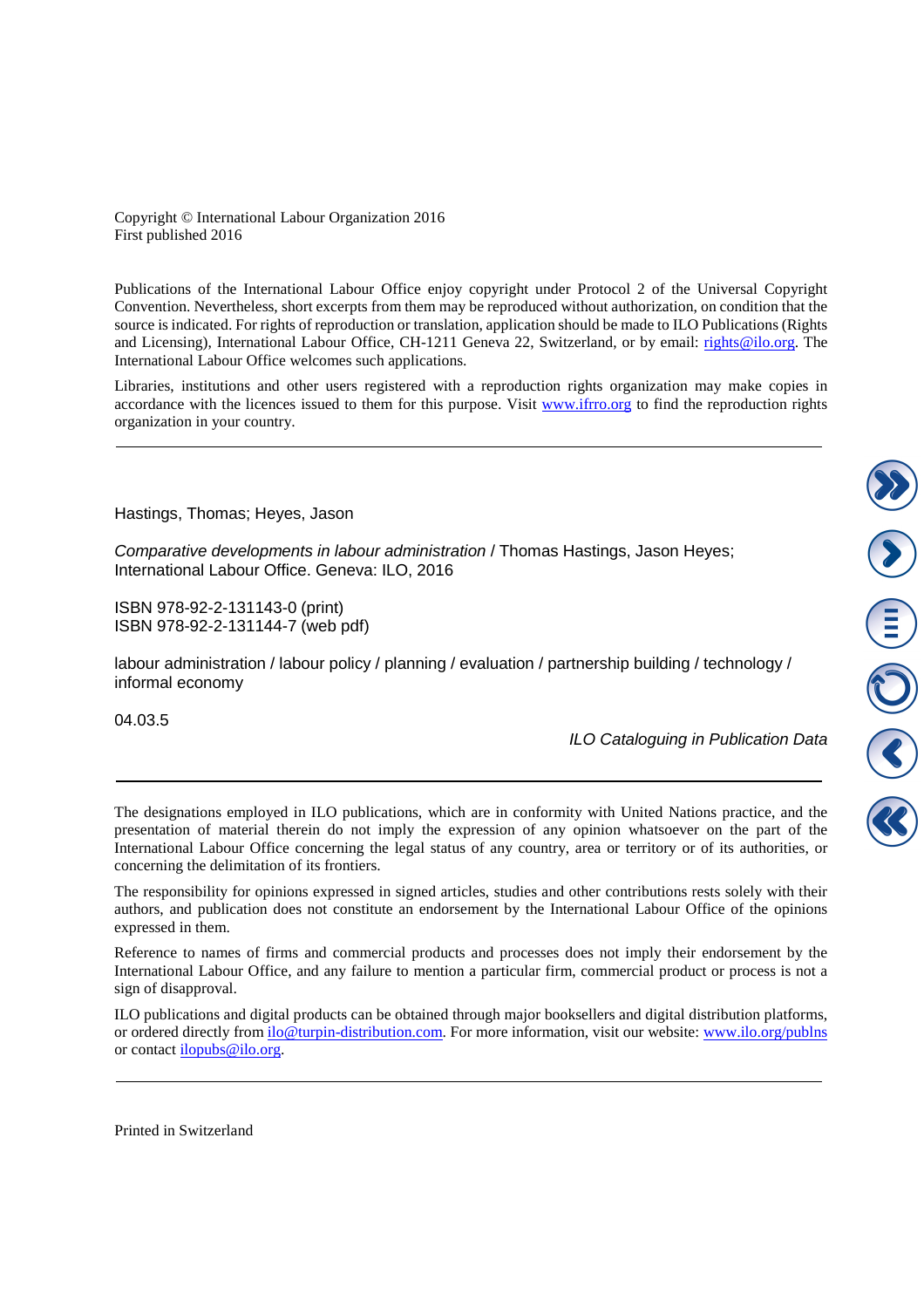# **Contents**

|    |     |                                                                                                                                                                      | Pages  |  |
|----|-----|----------------------------------------------------------------------------------------------------------------------------------------------------------------------|--------|--|
|    |     |                                                                                                                                                                      | 111    |  |
|    |     |                                                                                                                                                                      | V      |  |
| 1. |     |                                                                                                                                                                      | 1      |  |
| 2. |     |                                                                                                                                                                      |        |  |
|    | 2.1 |                                                                                                                                                                      | 3<br>3 |  |
|    | 2.2 |                                                                                                                                                                      | 4      |  |
|    |     |                                                                                                                                                                      |        |  |
| 3. |     |                                                                                                                                                                      |        |  |
|    | 3.1 |                                                                                                                                                                      | 6      |  |
|    | 3.2 |                                                                                                                                                                      | 8      |  |
|    | 3.3 |                                                                                                                                                                      | 10     |  |
|    | 3.4 |                                                                                                                                                                      | 11     |  |
|    | 3.5 |                                                                                                                                                                      | 12     |  |
| 4. |     |                                                                                                                                                                      |        |  |
|    | 4.1 | Performance management systems operating across the whole of government                                                                                              | 13     |  |
|    | 4.2 | The operation of performance management at different levels and relationships and<br>linkages between these levels (e.g. individual, department, whole organization) | 15     |  |
|    | 4.3 |                                                                                                                                                                      | 16     |  |
|    | 4.4 |                                                                                                                                                                      | 17     |  |
|    | 4.5 |                                                                                                                                                                      | 18     |  |
|    | 4.6 |                                                                                                                                                                      | 18     |  |
|    | 4.7 |                                                                                                                                                                      | 19     |  |
| 5. |     |                                                                                                                                                                      | 20     |  |
|    | 5.1 | Coordination of the development of policy and strategy (horizontal coordination)                                                                                     | 20     |  |
|    | 5.2 | Coordination of the implementation of policy and programmes                                                                                                          | 22     |  |
|    | 5.3 |                                                                                                                                                                      | 23     |  |
|    | 5.4 | Cooperation and coordination with local stakeholders and providers                                                                                                   | 25     |  |
|    | 5.5 |                                                                                                                                                                      | 26     |  |
| 6. |     |                                                                                                                                                                      |        |  |
|    | 6.1 | Cooperation, consultation and negotiation between the State and social partners in                                                                                   | 27     |  |
|    | 6.2 | Cooperation, consultation and negotiation between the State and social partners in                                                                                   | 28     |  |
|    | 6.3 |                                                                                                                                                                      | 29     |  |

EC DIS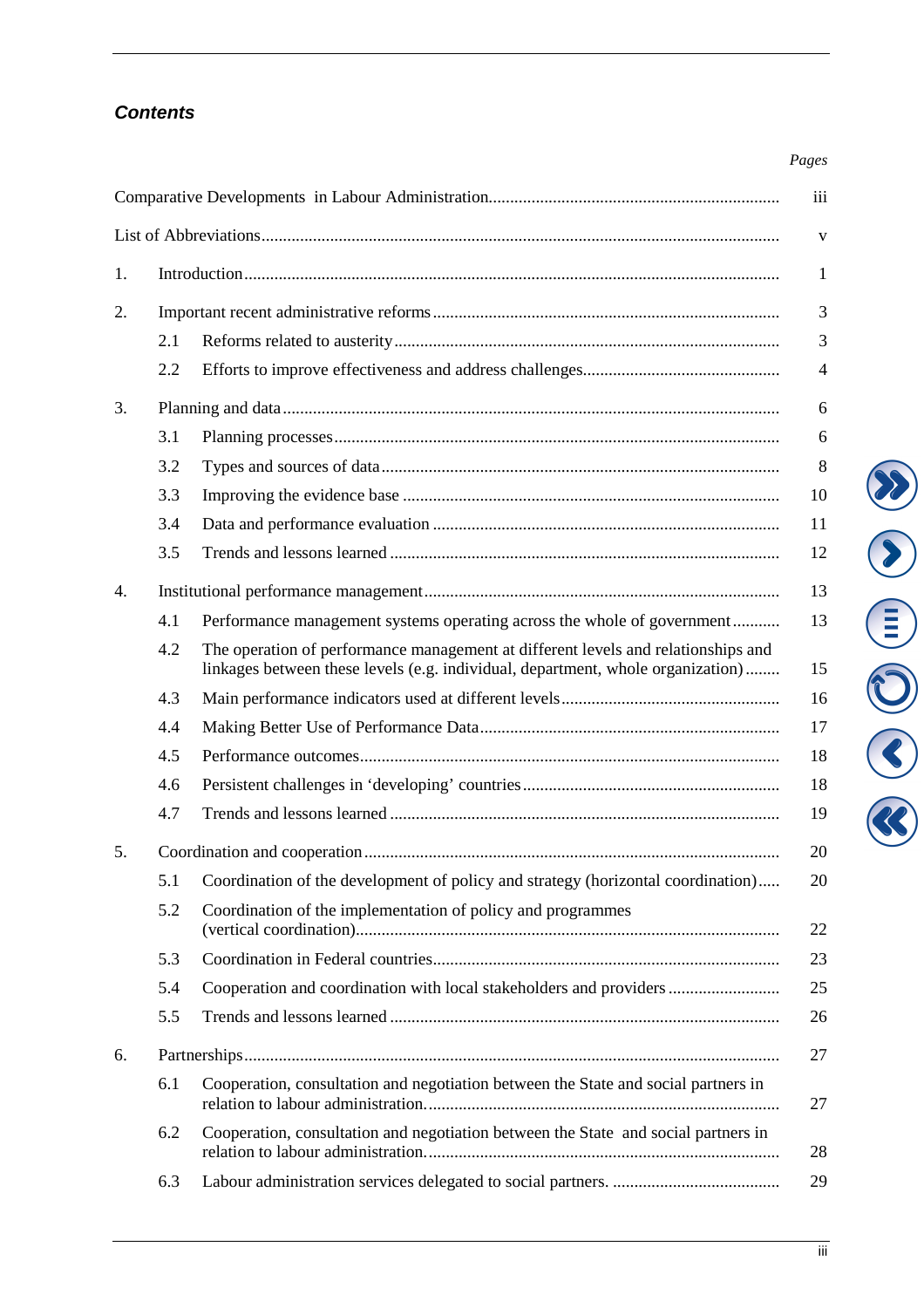|    | 6.4  | Involvement of the social partners in the governance of labour administration                                                                   |
|----|------|-------------------------------------------------------------------------------------------------------------------------------------------------|
|    | 6.5  |                                                                                                                                                 |
|    | 6.6  | Involvement of the private sector and 'third' sector in labour administration                                                                   |
|    | 6.7  | Challenges associated with the involvement of non-governmental bodies<br>(e.g. issues relating to contracting with private/third sector bodies) |
|    | 6.8  |                                                                                                                                                 |
| 7. |      |                                                                                                                                                 |
|    | 7.1  |                                                                                                                                                 |
|    | 7.2  |                                                                                                                                                 |
|    | 7.3  |                                                                                                                                                 |
|    | 7.4  | Use of new technologies in relation to the management of labour administration                                                                  |
|    | 7.5  |                                                                                                                                                 |
|    | 7.6  |                                                                                                                                                 |
|    | 7.7  |                                                                                                                                                 |
|    |      | 7.7.1 The need to outline appropriate terms of reference with third party suppliers                                                             |
|    |      |                                                                                                                                                 |
|    |      |                                                                                                                                                 |
|    |      |                                                                                                                                                 |
|    |      |                                                                                                                                                 |
|    | 7.8  |                                                                                                                                                 |
| 8. |      |                                                                                                                                                 |
|    |      |                                                                                                                                                 |
|    | 8.1  |                                                                                                                                                 |
|    | 8.2  |                                                                                                                                                 |
|    | 8.3  |                                                                                                                                                 |
|    | 8.4  |                                                                                                                                                 |
|    | 8.5  |                                                                                                                                                 |
|    | 8.6  |                                                                                                                                                 |
|    | 8.7  |                                                                                                                                                 |
|    | 8.8  |                                                                                                                                                 |
|    | 8.9  |                                                                                                                                                 |
|    | 8.10 |                                                                                                                                                 |
|    | 8.11 |                                                                                                                                                 |
|    | 8.12 |                                                                                                                                                 |
| 9. |      |                                                                                                                                                 |
|    |      |                                                                                                                                                 |
|    |      |                                                                                                                                                 |

EC ODE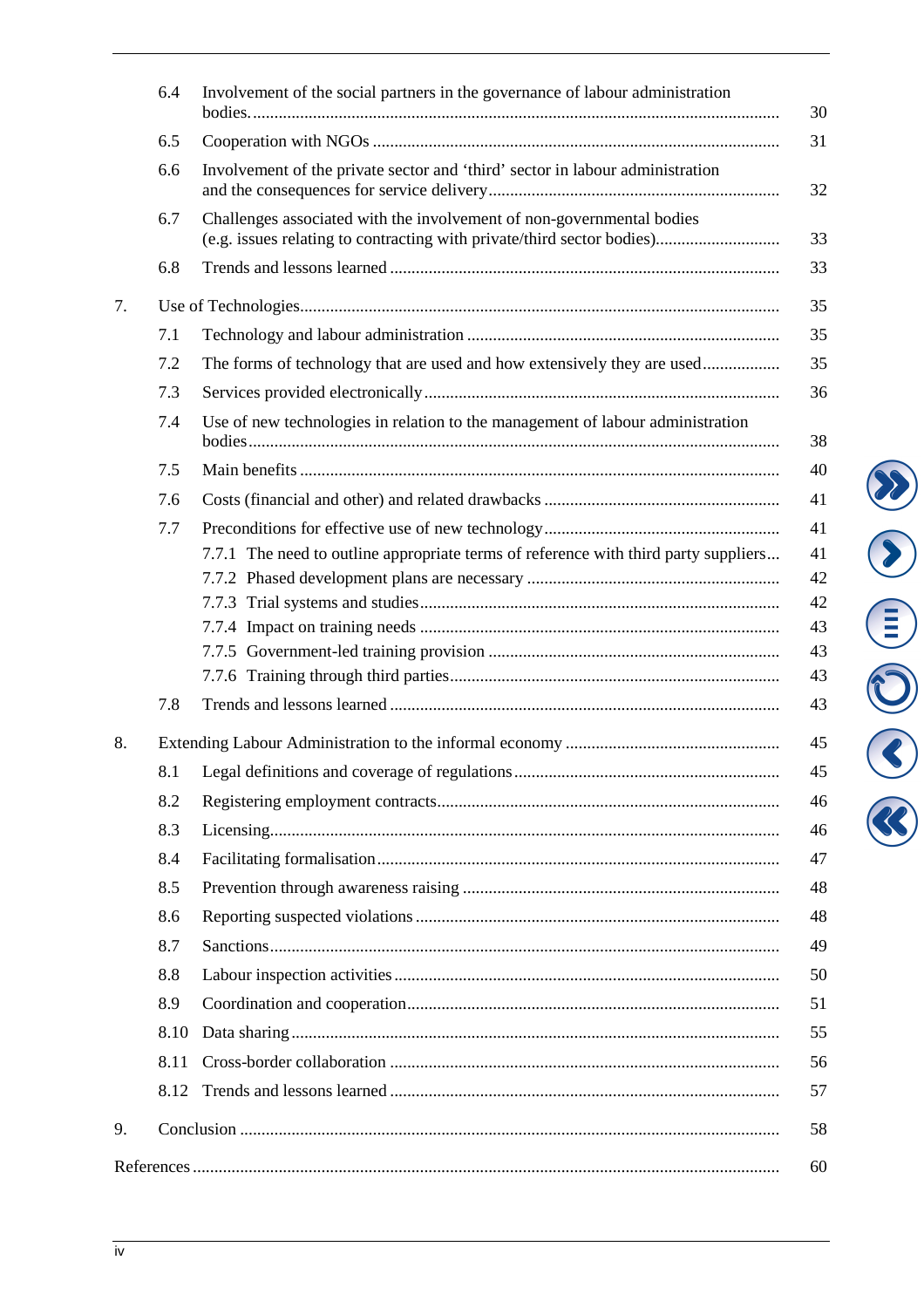# **List of Abbreviations**

| <b>ACAS</b>   | Advisory, Council and Arbitration Service (UK)                                              |
|---------------|---------------------------------------------------------------------------------------------|
| <b>ACOHS</b>  | Advisory Council for Occupation Health and Safety                                           |
| <b>ACPSBM</b> | Analytical Centre for the Protection of the State Borders and Migration<br>(Czech Republic) |
| <b>ACPO</b>   | Association of Chief Police Officers (UK)                                                   |
| AIA           | Approved Inspection Authority (South Africa)                                                |
| <b>APP</b>    | Annual Performance Plan                                                                     |
| <b>BA</b>     | Bundesarbeitsagentur (PES, Germany)                                                         |
| <b>BIS</b>    | Department for Business, Innovation and Skills (UK)                                         |
| <b>BMAS</b>   | Federal Ministry of Labour and Social Affairs (Germany)                                     |
| <b>CCOO</b>   | Workers' Commissions (Spain)                                                                |
| <b>CEO</b>    | <b>Chief Evaluation Officer</b>                                                             |
| <b>CEOE</b>   | Confederation of Employers and Industry (Spain)                                             |
| <b>CEPYME</b> | Spanish Confederation of Small and Medium Businesses                                        |
| <b>CESA</b>   | Council of Economic and Social Agreement (Czech Republic)                                   |
| <b>CIB</b>    | Citizens Information Board (Ireland)                                                        |
| <b>CIDB</b>   | <b>Construction Industry Development Board (South Africa)</b>                               |
| <b>CIG</b>    | Galician Union Confederation                                                                |
| <b>CNSST</b>  | National Commission on Safety and Health at Work (Spain)                                    |
| <b>COIN</b>   | Corporate Operational Information System (UK)                                               |
| <b>CORA</b>   | Commission for Public Administration Reform (Spain)                                         |
| <b>CSA</b>    | <b>Czech Statistical Office</b>                                                             |
| <b>CSR</b>    | Corporate Social Responsibility                                                             |
| <b>DCS</b>    | Department of Census and Statistics (Sri Lanka)                                             |
| DG            | Director General                                                                            |
| <b>DJEI</b>   | Department for Jobs, Enterprise and Innovation (Ireland)                                    |
| <b>DRV</b>    | Social Security Office (Germany)                                                            |
| <b>DWAG</b>   | Domestic Workers Action Group (Ireland)                                                     |

v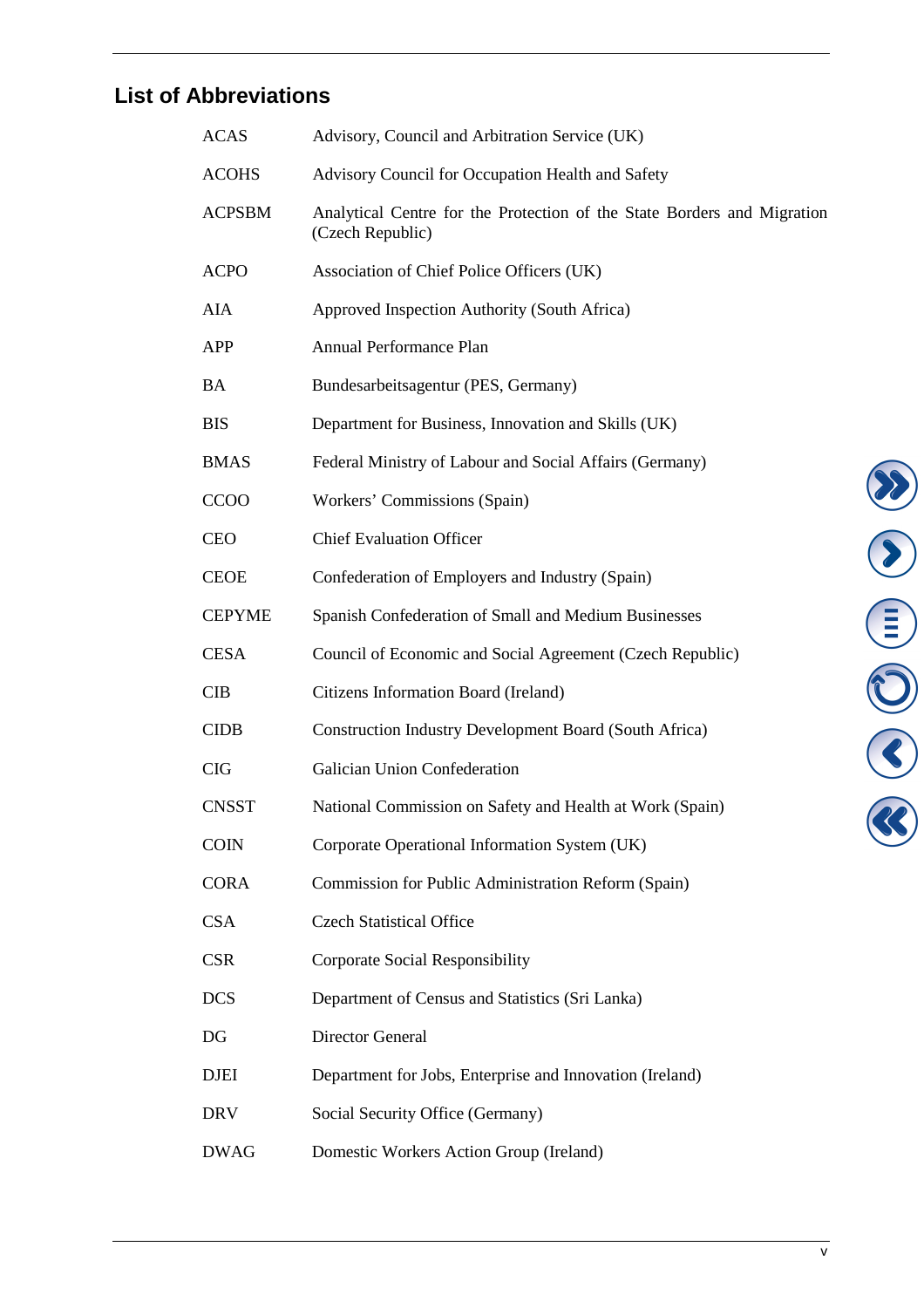| <b>DWP</b>    | Department for Work and Pensions (UK)                       |
|---------------|-------------------------------------------------------------|
| <b>EFQM</b>   | European Foundation for Quality Management                  |
| <b>ESA</b>    | <b>Employment Services Administration (Czech Republic)</b>  |
| <b>ESC</b>    | Economic and Social Council (Spain)                         |
| <b>ETA</b>    | <b>Employment and Training Administration (USA)</b>         |
| <b>FFA</b>    | Federal Finance Administration (Germany)                    |
| <b>FKS</b>    | Tax Enforcement Unit for Undeclared Work (Germany)          |
| <b>GLA</b>    | Gangmasters Licensing Authority (UK)                        |
| <b>GLMB</b>   | Government Labour Market Board (UK)                         |
| <b>HEMG</b>   | Hidden Economy Monitoring Group (Ireland                    |
| <b>HMRC</b>   | Her Majesty's Revenue and Customs (UK)                      |
| <b>HSE</b>    | Health and Safety Executive (UK)                            |
| <b>HTC</b>    | Human Trafficking Centre (UK)                               |
| <b>IBCIEF</b> | Combating Illegal Employment of Foreigners (Czech Republic) |
| <b>IBEC</b>   | <b>Irish Businesses and Employers Confederation</b>         |
| <b>ICT</b>    | Information and Communications Technology                   |
| <b>ICTU</b>   | <b>Irish Congress of Trade Unions</b>                       |
| <b>IES</b>    | Inspection and Enforcement Services (South Africa)          |
| <b>IFA</b>    | Investment Fund Account (Sri Lanka)                         |
| <b>ILC</b>    | <b>Indian Labour Conference</b>                             |
| <b>INEM</b>   | Department of Employment (Spain)                            |
| <b>INOU</b>   | Irish Organization of the Unemployed                        |
| <b>INSS</b>   | National Institute of Social Security (Spain)               |
| <b>IRS</b>    | Internal Revenue Service (USA)                              |
| <b>ITSS</b>   | Labour and Social Security Inspectorate (Spain)             |
| <b>JCP</b>    | JobCentre Plus (UK)                                         |
| JIU           | Joint Inspection Unit (Ireland)                             |
| <b>LAN</b>    | <b>Local Area Network</b>                                   |
| <b>LFS</b>    | Labour Force Survey                                         |

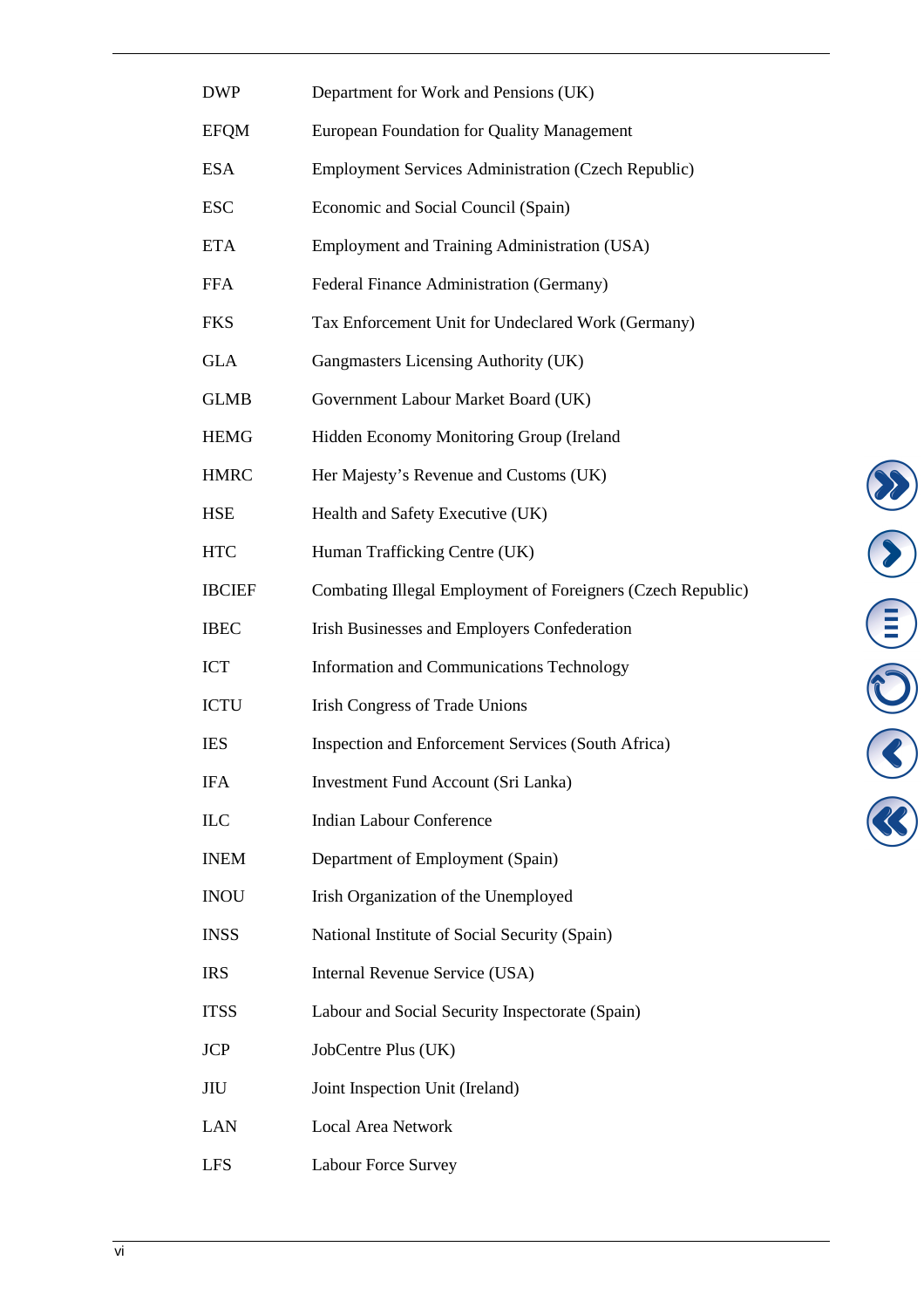| <b>LISA</b>  | Labour Inspection System Application (Sri Lanka)                                                             |
|--------------|--------------------------------------------------------------------------------------------------------------|
| LO CR        | Labour Office of the Czech Republic                                                                          |
| <b>MLLR</b>  | Ministry of Labour and Labour Relations                                                                      |
| MoF          | Ministry of Finance                                                                                          |
| MoLSA        | Ministry of Labour and Social Affairs (Czech Republic)                                                       |
| MoLE         | Ministry of Labour and Employment (India)                                                                    |
| <b>MPAT</b>  | Management Performance Assessment Tests (South Africa)                                                       |
| <b>NCLP</b>  | National Child Labour Project (India)                                                                        |
| <b>NGO</b>   | Non-Government Organization                                                                                  |
| <b>NERA</b>  | <b>National Employment Rights Authority</b>                                                                  |
| <b>NIOH</b>  | National Institute of Occupation Health (South Africa)                                                       |
| <b>NPM</b>   | New Public Management                                                                                        |
| <b>NSLA</b>  | National System of Labour Administration                                                                     |
| <b>OECD</b>  | Organization for Economic Cooperation and Development                                                        |
| <b>OEST</b>  | State Observatory of Working Conditions (Spain)                                                              |
| <b>ORVE</b>  | Virtual Registry Office (Spain)                                                                              |
| <b>OSRI</b>  | Occupational Safety Research Institute (Czech Republic)                                                      |
| <b>PES</b>   | <b>Public Employment Services</b>                                                                            |
| <b>PMDS</b>  | Performance Management and Development System (Ireland)                                                      |
| <b>PRP</b>   | Performance Related Pay                                                                                      |
| <b>PRTP</b>  | Planning,<br>Publications<br>Research,<br>Training<br>and<br>Department<br>(Department of Labour, Sri Lanka) |
| <b>PSA</b>   | Public Service Agreement                                                                                     |
| <b>QETP</b>  | Questionable Employment Tax Practices (USA)                                                                  |
| QLF          | <b>Quarterly Labour Force Survey</b>                                                                         |
| <b>RELIT</b> | Central Register of the Electronisation of Labour Inspection Tasks<br>(Czech Republic)                       |
| <b>RFD</b>   | <b>Result Framework Document (India)</b>                                                                     |
| <b>RILSA</b> | Research Institute for Labour and Social Affairs (Czech Republic)                                            |
| <b>RLI</b>   | Regional Labour Inspectorate (Czech Republic)                                                                |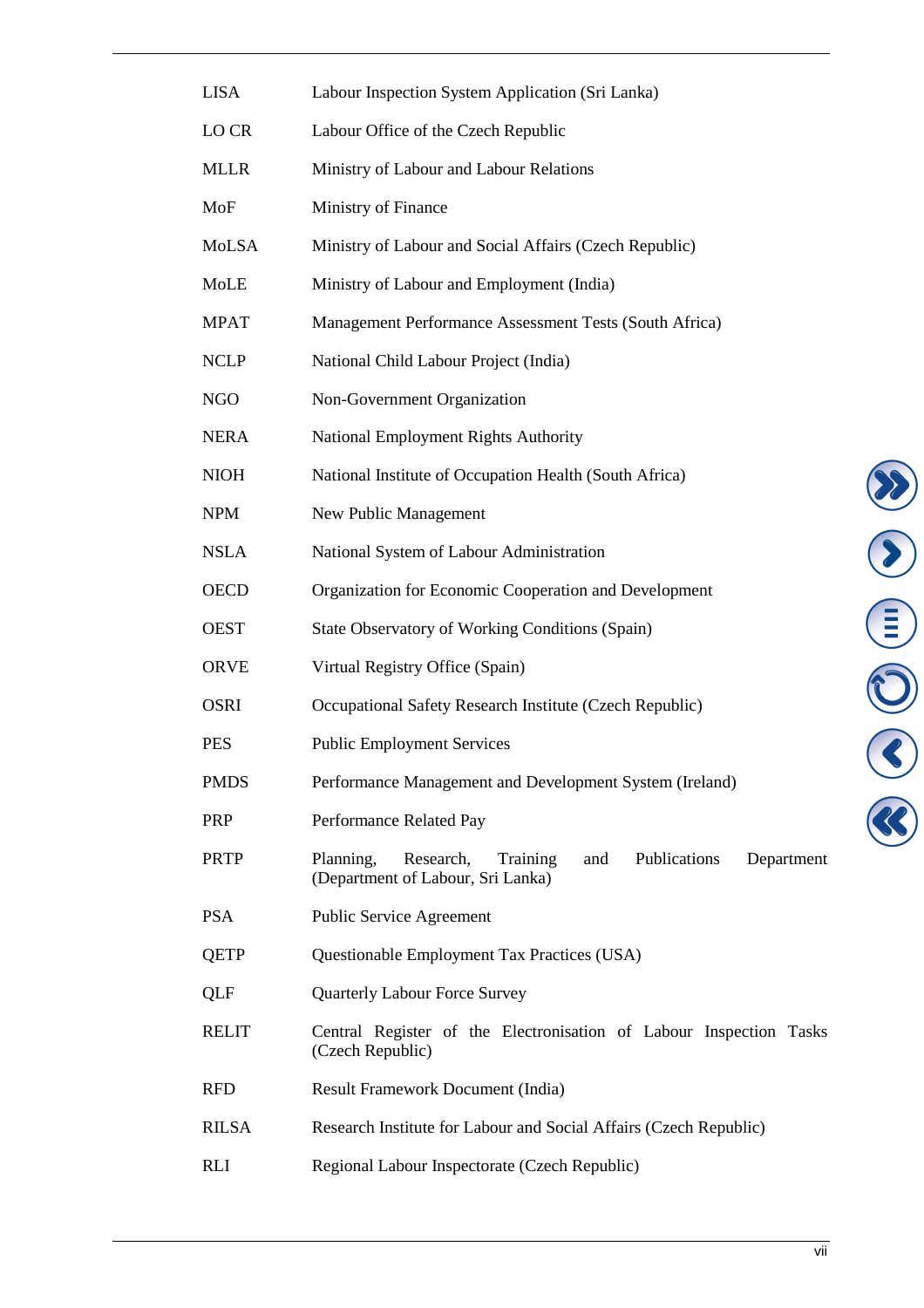| <b>RSBY</b>    | Rashtriya Swasthya Bima Yojana (India)                                                 |  |
|----------------|----------------------------------------------------------------------------------------|--|
| <b>RTI</b>     | Real Time Information                                                                  |  |
| <b>SABS</b>    | South African Bureau of Standards                                                      |  |
| <b>SACPCMP</b> | South African Council for Project and Construction Management                          |  |
| <b>SAIOSH</b>  | South African Institute of Occupation and Safety and Health                            |  |
| <b>SANAS</b>   | South African National Accreditation System                                            |  |
| <b>SAPS</b>    | South African Police Services                                                          |  |
| <b>SARA</b>    | Telecommunication Network of the Spanish Public Administration                         |  |
| <b>SASPFUW</b> | State Assisted Scheme of Provident Fund for Unorganized Workers<br>(India/West Bengal) |  |
| <b>SAWIC</b>   | South African Women in Construction Association                                        |  |
| <b>SEPE</b>    | Public State Employment Service (Spain)                                                |  |
| <b>SEWA</b>    | Self Employed Women's Association (India)                                              |  |
| <b>SFA</b>     | Small Firms' Association (Ireland)                                                     |  |
| <b>SGB III</b> | Social Code Book 3 (Germany)                                                           |  |
| <b>SIMA</b>    | Inter-Confederal Service of Mediation and Arbitration                                  |  |
| <b>SIR</b>     | System for Registries' interconnection (Spain)                                         |  |
| <b>SLIO</b>    | State Labour Inspection Office (Czech Republic)                                        |  |
| <b>SME</b>     | Small and Medium sized Enterprises                                                     |  |
| <b>SMS</b>     | <b>Short Message Service</b>                                                           |  |
| <b>SPD</b>     | Social Democratic Party (Germany)                                                      |  |
| <b>STF</b>     | Sectoral Training Fund (Spain)                                                         |  |
| <b>TEGL</b>    | Training and Employment Guidance Letters                                               |  |
| <b>TGSS</b>    | General Treasury of the Social Security System (Spain)                                 |  |
| TWC            | Texas Workforce Commission (USA)                                                       |  |
| UI             | <b>Unemployment Insurance</b>                                                          |  |
| <b>USDOL</b>   | United States Department of Labour                                                     |  |
| <b>UGT</b>     | General Union of Workers (Spain)                                                       |  |
| <b>UWIN</b>    | Unique Workers' Identity Number (India/West Bengal)                                    |  |
| <b>VPP</b>     | <b>Voluntary Protection Programme (South Africa)</b>                                   |  |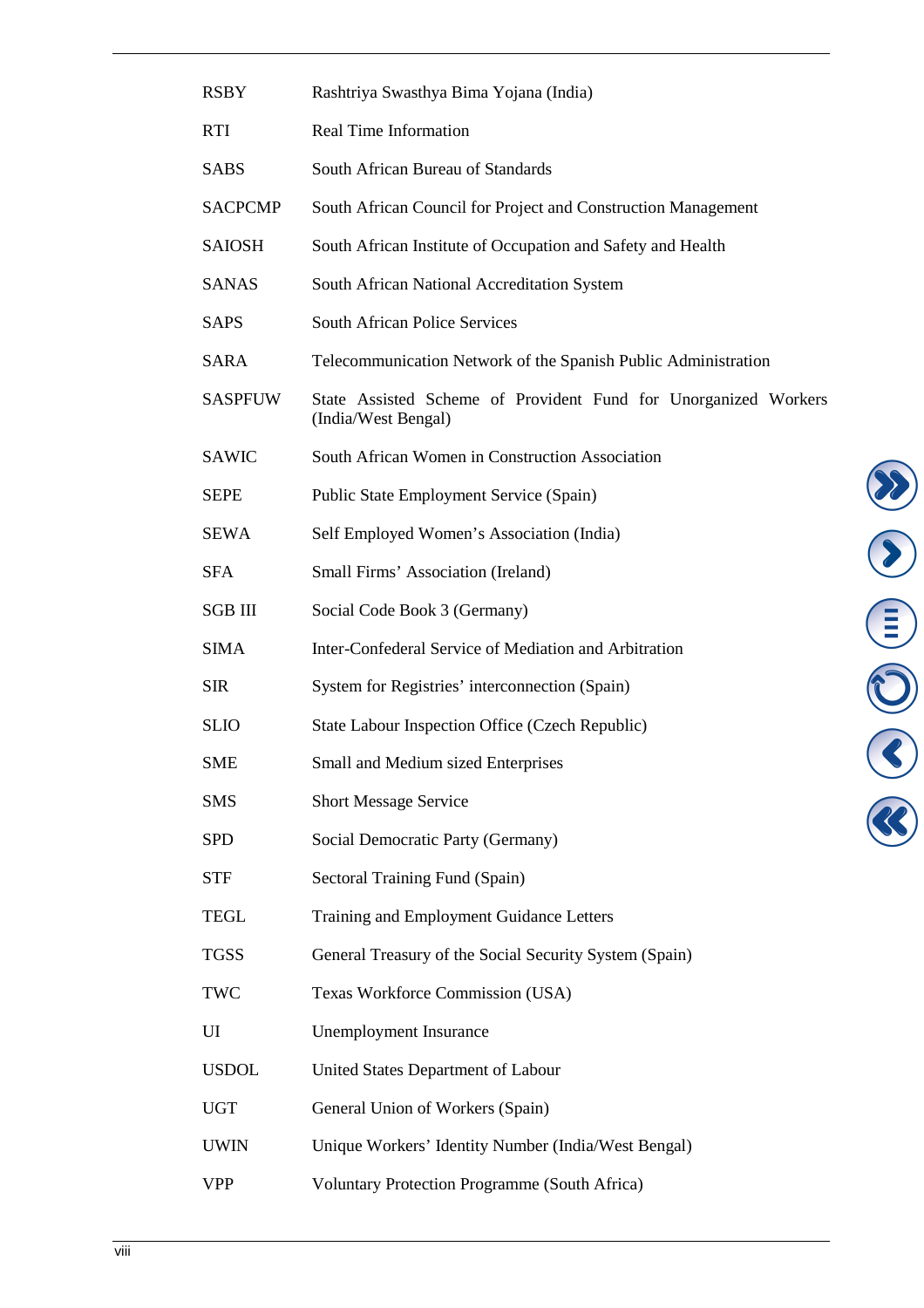- WDQI Workforce Data Quality Initiative (USA)
- WHD Wages and Hours Division (USA)
- WIB Workforce Investment Board (USA)
- VAT Value Added Tax
- ZAV International Placement Services (Germany)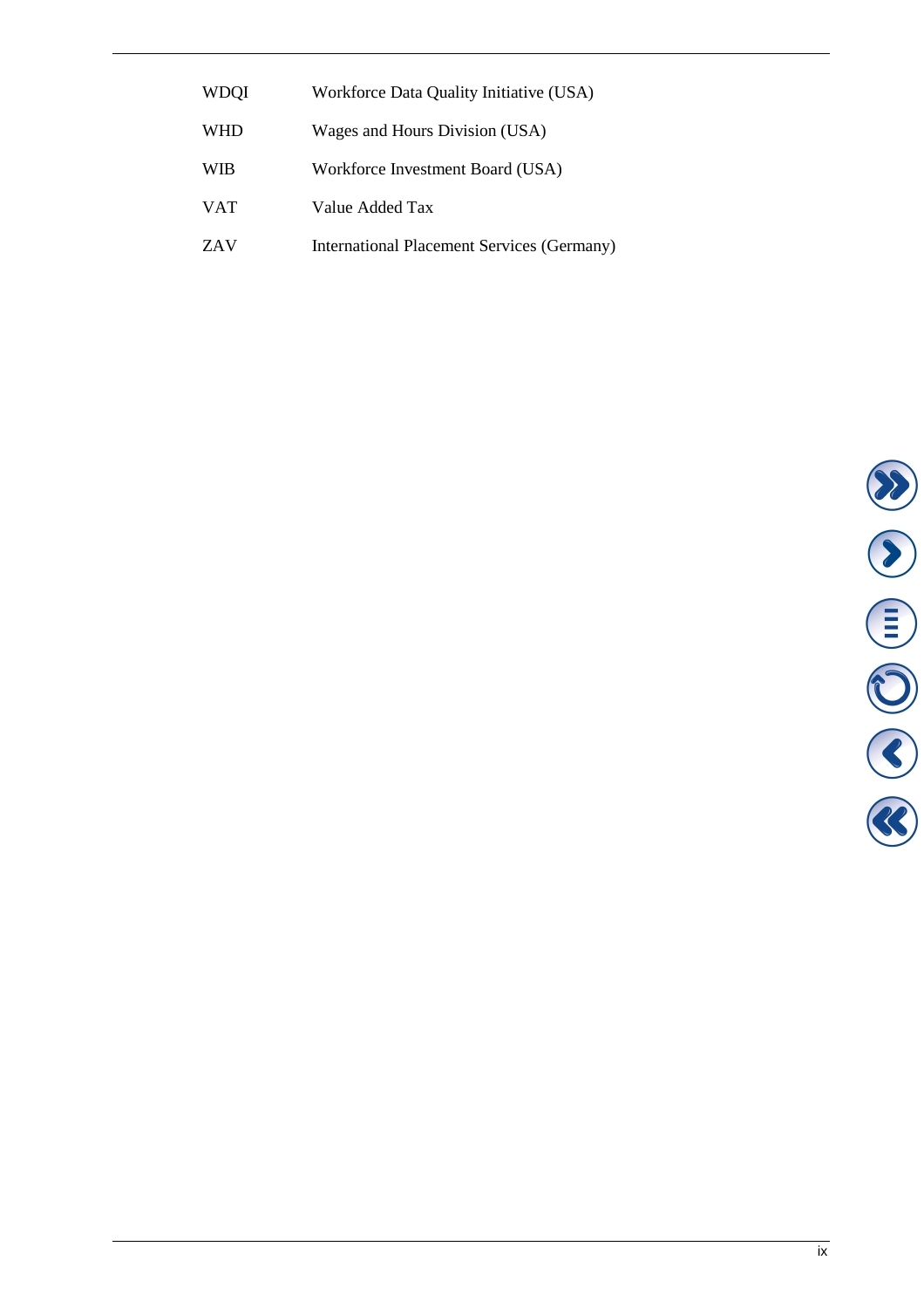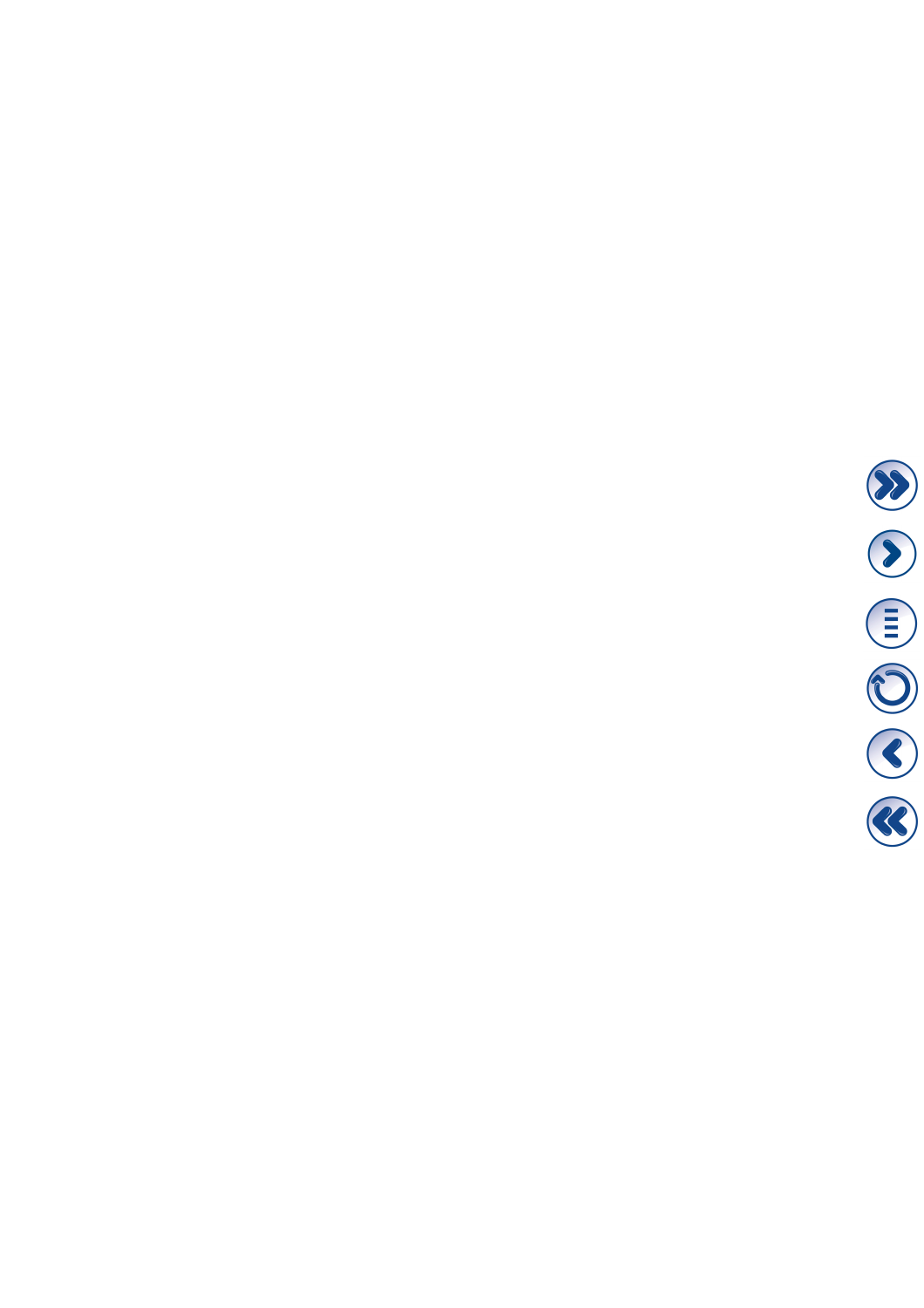# **1. Introduction**

Analyses of the role of government in regulating the labour market tend to focus on the content and consequences of government policies and the legal framework within which employment relationships are established. Labour administration has tended to receive much less attention, yet well-resourced and well-managed public bodies are of critical importance if labour market challenges are to be addressed and the effectiveness of policy enhanced.

The aims of this report are to take stock of recent developments in labour administration and highlight some of the ways in which national governments have sought to improve the functioning of their national systems of labour administration. Over the past two decades, substantial changes have taken place in the organization of national labour administration systems and the principles according to which they are managed. Reforms have been initiated so as to support new labour, employment and social protection policies and enhance the effectiveness of service delivery in these areas. The reforms have also taken place as a consequence of attempts by national governments to improve performance, transparency and accountability within the public sector. The widespread tightening of public finances that followed the economic crisis that began in 2008 has provided added impetus to these efforts. Labour administration bodies in many countries have experienced reductions in their budgets and therefore their capacity. Austerity has been accompanied by an even greater emphasis on 'efficiency savings'.

Many ministries and associated agencies are therefore confronted with the challenge of trying to achieve 'more' for 'less', which increases further the need for effective management practices. Drawing on research conducted for the ILO and contributions to the wider literature relating to public administration, labour policy and employment relations, this report describes and compares approaches to the management of labour administration in different countries and highlights innovative practices. Section 2 of the report describes a number of recent reforms and their drivers. The remaining sections of the report cover six core issues: planning methods and the use of data; the coordination of labour administration activities; the development of partnerships; the use of ICT, methods of performance management; and the extension of labour administration to the informal economy.

Sections 3 and 4 present and discuss examples of how governments and labour ministries in different countries approach planning, performance management and the collection and use of data. Effective planning and performance management processes, underpinned by accurate and reliable data, can help to ensure that the allocation of resources supports the priorities of governments and ministries and is linked to a programme of actions that can be evaluated. As Section 5 of the report makes clear, the successful delivery of programmes is also likely to require a coordinated effort by a number of ministries and associated agencies and the report provides a number of examples of efforts to enhance coordination and cooperation within national labour administration systems. The importance of coordination has increased as a consequence of steps taken by national governments to involve the private and 'third' sectors in the delivery of services, most notably in relation to employment services. Furthermore, employers' organizations, trade unions and civil society organizations are often involved in national systems of labour administration, providing advice and sometimes shouldering responsibilities relating to the governance of labour administration bodies or service provision. Labour administration bodies therefore have to coordinate not only with each other and with other public bodies, but also with a range of external stakeholders. Ensuring effectiveness in relation to the delivery of labour policies may therefore require the formation of partnerships, which may vary in terms of their formality and lifespan but which nevertheless need to be robust. Section 6 of the report examines a number of recent attempts to develop such partnerships.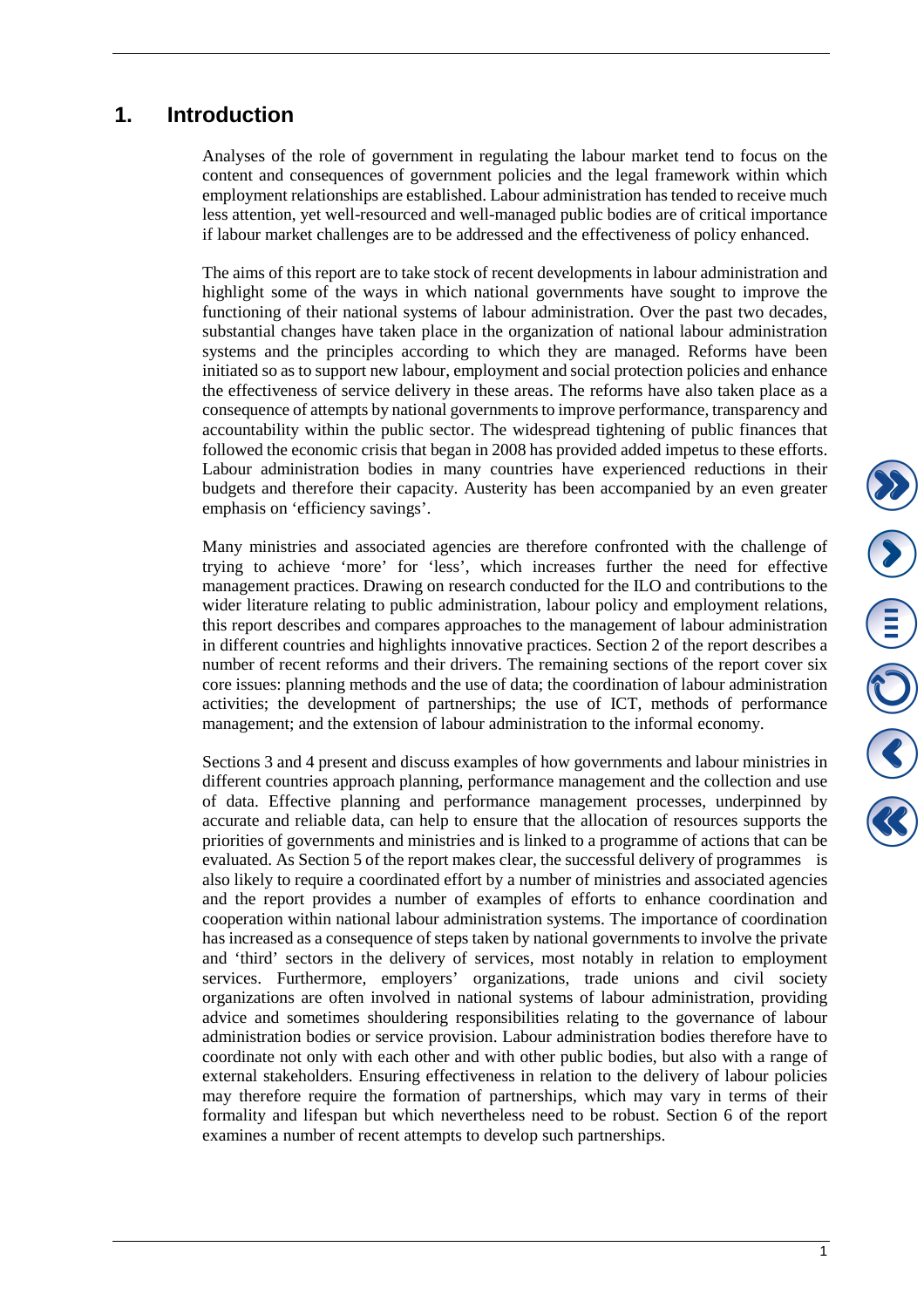Information and Communication Technology (ICT) has provided one means by which labour administration bodies can attempt to reduce costs while also enhancing their effectiveness. ICT has enabled new approaches to service delivery and has helped labour administration bodies to improve the coordination of their respective responsibilities. As discussed in Section 7 of the report, ICT-related reforms have been widespread in recent years and have affected management processes, working practices and service delivery.

The final substantive issue covered by the report is the informal economy. The informal economy remains a substantial source of employment in many countries and in some developing countries; a majority of workers are employed informally. In recent years, several countries have stepped up their efforts to encourage transitions for the formal economy and extend the regulatory scope of labour administration in order to better protect informally employed workers. Section 8 of the report emphasizes the importance of good quality data, ICT and inter-agency coordination in efforts to address the challenges presented by the informal economy. The final section of the report, Section 9, draws together the insights from the preceding sections and highlights the lessons for policy makers.

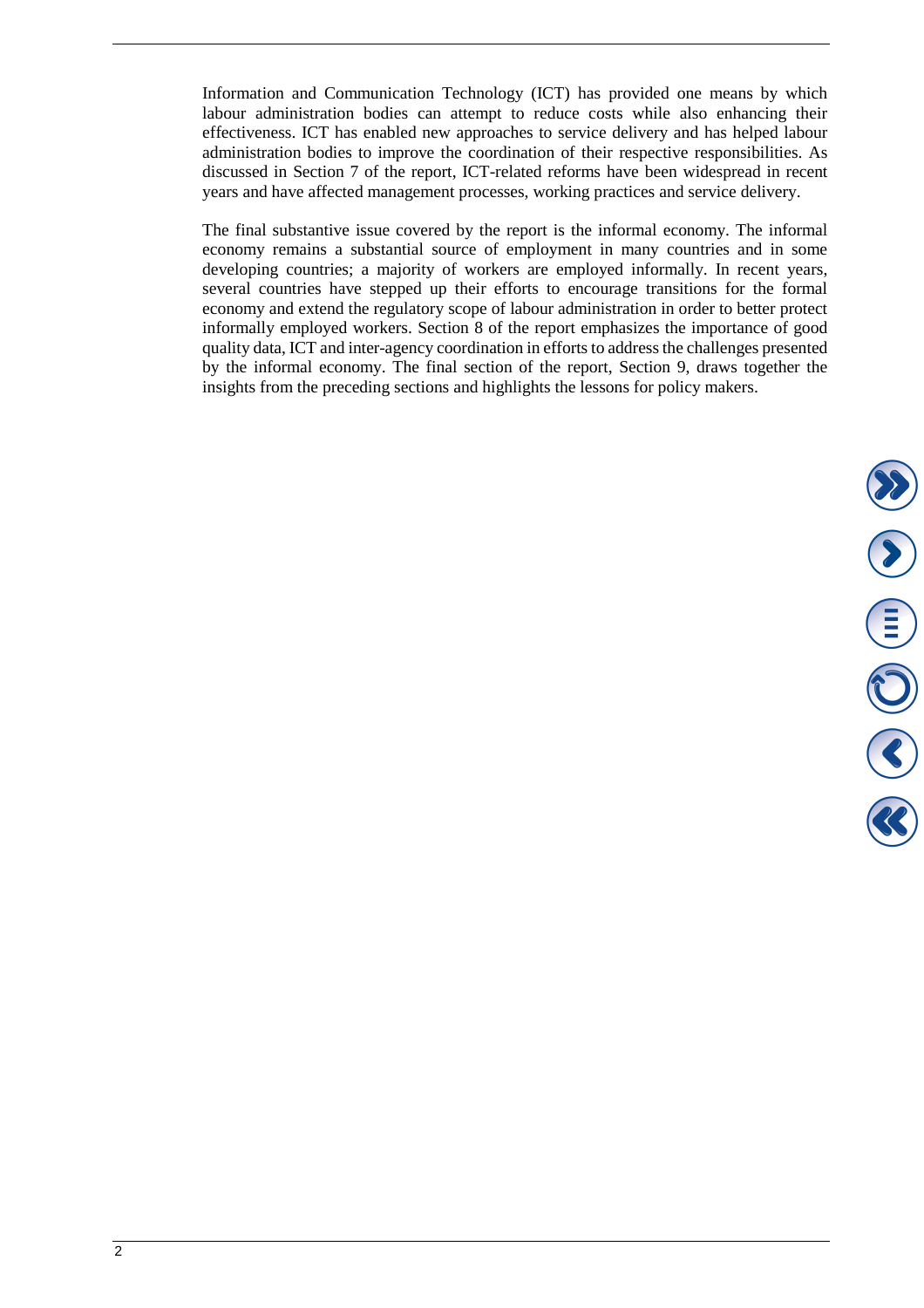# **2. Important recent administrative reforms**

# **2.1 Reforms related to austerity**

Following the eruption of the financial crisis in 2008 governments in many countries eventually came to impose reductions in public spending in an effort to reduce public deficits. The imposition of 'austerity' has been a driver of administrative reforms in a number of countries.

For example, the UK government has developed a Civil Service Reform Plan, which represents an attempt to deal with the consequences of government spending cuts. A key concern is to increase productivity, particularly in respect of operational delivery (e.g. administering pensions and benefit systems). Change is being driven through the main delivery departments, including the Department of Work and Pensions (DWP) and the Department of Business, Innovation and Skills (BIS). Reforms are focusing on encouraging innovations in service delivery, increasing efficiency through using IT, improving crossdepartmental working, and implementing methods to ensure continuous improvement. The government has insisted that productivity in operational delivery should match the best that the private sector can offer. It has also encouraged greater private sector involvement in operational delivery, for example public-private partnerships (Heyes and Hastings 2015).

Austerity in Ireland has led to a restructuring of government departments and associated agencies, with a view to securing cost savings. In terms of labour administration, the departments which have undertaken the greatest restructuring include Social Protection and the related Public Employment Services (PES) which are tasked with processing a growing number of unemployed under tighter budgetary constraints. In addition, Ireland's National Employment Rights Authority (NERA) has faced additional staffing and budgetary constraints since the financial crash.

Funding cuts can hinder the ability of labour administration bodies to perform their tasks effectively. For example, the US Department of Labour (USDOL) is concerned that declining state budgets and staffing over time have hampered the ability of individual states to achieve the USDOL's objectives in respect of unemployment insurance, workers' compensation programs, minimum wages, overtime and family leave (Heinrich and King 2015: 44).

Some labour administration bodies have taken steps to cope with funding cuts by targeting their activities so as to make the most effective use of the resources available to them. For example, the UK's Health & Safety Executive's (HSE) budget was cut by 35 per cent during the 2010-2015 Spending Review period. The HSE responded by focusing its severely diminished resources on high-risk sectors and businesses while attempting to make internal cost savings and 'efficiency improvements' and implementing a new fees regime. Safety campaigners and trade unions, however, are concerned that the reduction in resources, capacity and proactive inspections will encourage many more employers to adopt a complacent attitude to health and safety at work, resulting in a higher incidence of accidents, fatalities and illnesses.

Austerity has also given additional impetus to governments' efforts to streamline regulation and develop alternative regulatory strategies. In some countries government have sought to reduce supposed regulatory 'burdens' on employers. This has been the case in the UK, where a 'Red Tape Challenge' initiative has been underway since 2010 with the aim of reducing the amount of regulation in the UK economy (Heyes and Hastings 2015), and also in Ireland, which has launched an Administrative Burden Reduction Programme (Hastings and Heyes 2015).

ECCES

3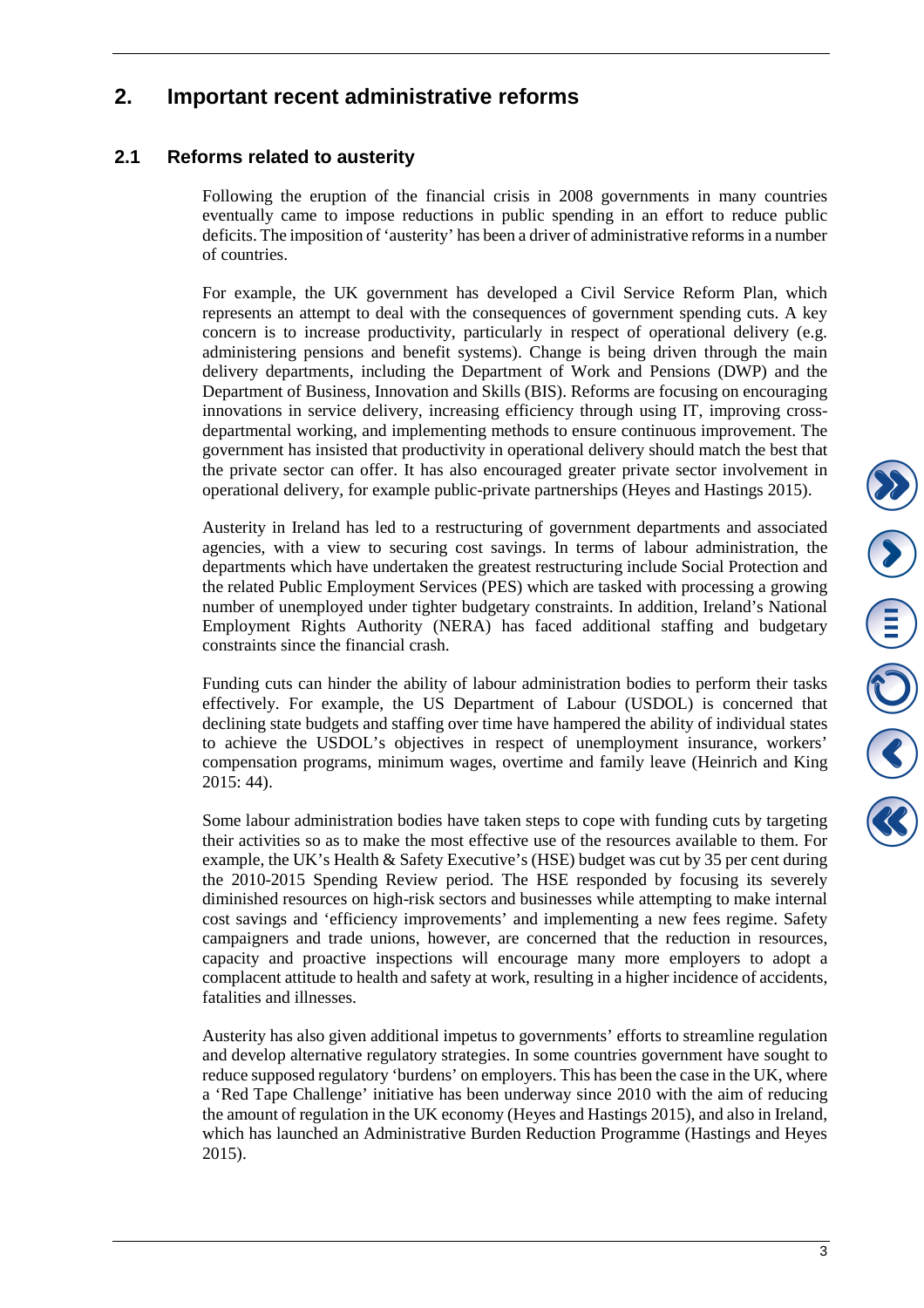# C III C

# **2.2 Efforts to improve effectiveness and address challenges**

Some reform programmes have been driven by a recognition of deficiencies in existing approaches, sometimes resulting from changes in conditions in the economy and labour market.

The US provides a good illustration (Heinrich and King 2015: 25-30). Over the past three years there has been a substantial change in the approach to regulation taken by the USDOL's Wage and Hour Division (WHD). The U.S. Government Accountability Office conducted several investigations that documented enforcement shortcomings of the WHD during the G.W. Bush Administration (e.g., USGAO, 2008). Attempts to address these shortcomings have been stepped up since the appointment of Professor David Weil as WHD Administrator in 2014. The USDOL's regulatory approach now comprises a combination of advice and education for employers and workers, strategic targeting of particular sectors, with a particular concern to target low-wage sectors and sectors with high rates of noncompliance, and the use of social media in an effort to achieve 'ripple effects' that influence the behaviour of firms beyond those that have been directly subject to WHD actions (Heinrich and King 2015). The USDOL has characterised its new approach as involving a shift from 'catch me if you can' to 'Plan/Prevent/Protect'.<sup>1</sup> Employers and other regulated entities are required to create a plan for 'identifying and remediating risks of legal violations and other risks to workers', to provide employees with opportunities to be involved in the development of the plans and to make plans available to workers. Regulated entities are also required to ensure that plans are implemented in a way that ensures no legal violations. The 'protection' element places an obligation on employers to ensure that the plan does protect workers and emphasizes that action will be taken against employers who are found to be non-compliant.

In Germany, skills shortage has emerged as a serious concern for policy makers. Employers have been receiving too few applications from qualified applicants in a context of falling unemployment. The PES has responded by establishing four courses of action: (1) rather than focusing on applicants' deficits, PES staff are being trained to identify what competences an applicant has and what PES programmes are available to make a candidate more 'employable'; (2) the PES may encourage employers to take on 'weaker' applicants or consider applicants from outside Germany (the PES has set up a new service to help with international recruitment, the ZAV); (3) PES staff assess whether firms have fully exploited their internal capacities (e.g. whether incumbent employees might be able to upgrade their skills and fill skills gaps); and (4) PES staff encourage firms to think about how they encourage employees to remain with the firm (e.g. through more flexible working times, measures to improve work-life balance etc.). However, the PES has found that many employers prefer to continue with their established practices, resulting in an under-utilization of available measures and a continuing reluctance to consider foreign and older workers (Weishaupt 2015).

In the EU and elsewhere, migration has become a more substantial policy concern in recent years. This issue has influenced labour inspection activities in many countries. In the UK, a Gangmasters Licensing Authority (GLA) was created in 2006 to regulate sectors in which large number of migrants are employed (this is discussed further in Section 8). In Spain, a restructuring of ministries in 2008 led to the creation of a Ministry of Labour and Immigration, responsible for the proposal and implementation of government policies on labour, management and regulation of employment and social security, as well as the development of the Government's policy relating to foreign nationals, immigration and emigration (Daza 2015: 16).

<sup>1</sup> http://www.dol.gov/regulations/2010RegNarrative.htm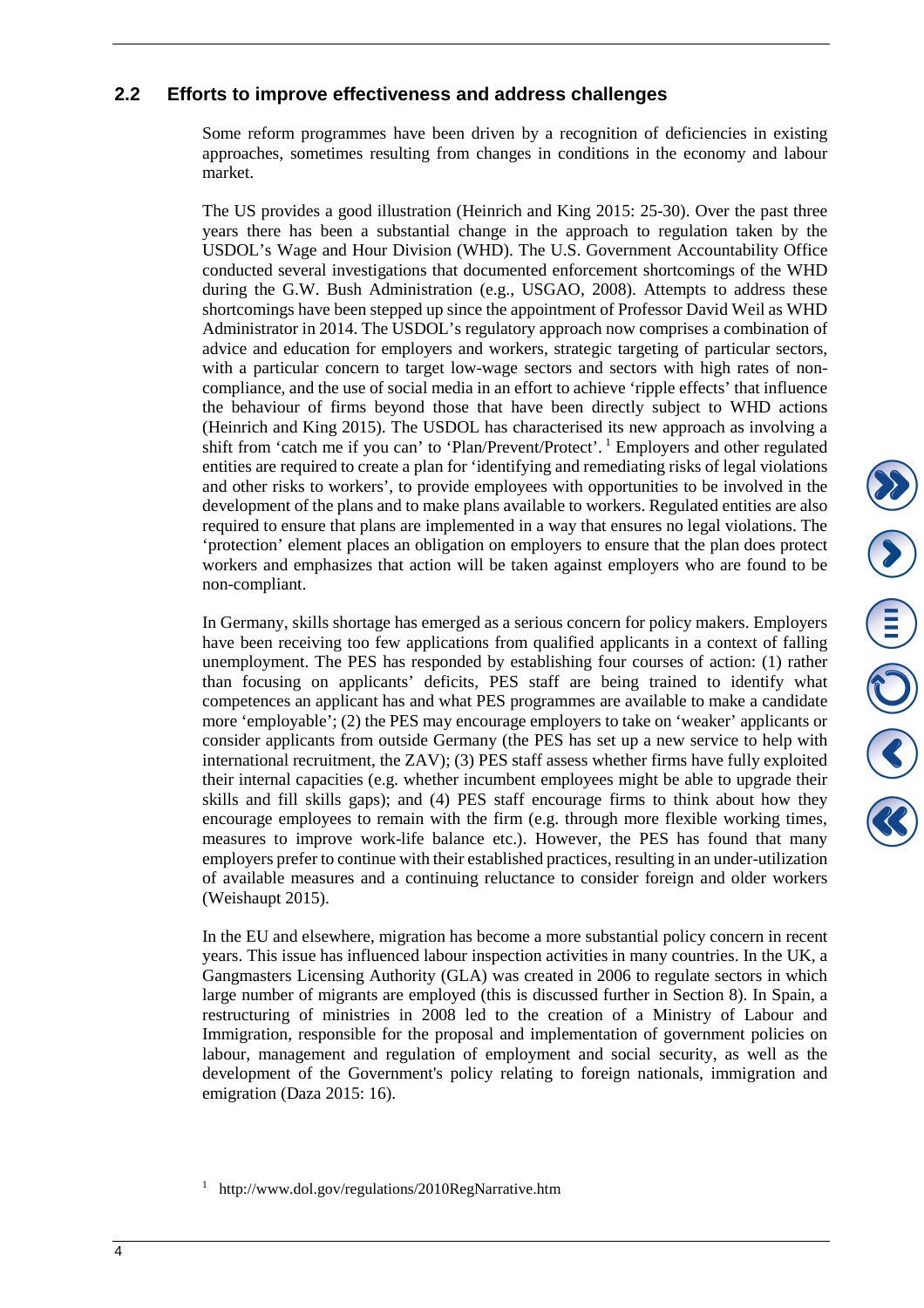The creation of the UK's GLA represents an attempt to improve the enforcement of labour standards via inspection activities. Other countries have also taken steps to enhance the enforcement of labour standards. A key development in South Africa has been a shift from generalist labour inspectors to specialist inspector (Cameron 2015: 15). Since 2012, the policy has been to appoint specialist labour inspectors in the provinces who are experts in particular areas (such as Electrical, Health and Safety, Construction and Explosives). Specialisation has improved the effectiveness of provisional offices, although South Africa continues to lack a sufficient number of inspectors.

Some countries have also taken steps to improve dialogue with social partners. For example, in Spain in 2009 an administrative structure entitled the Cabinet for the Social Dialogue was created, to promote, coordinate and monitor social dialogue, which was considered one of the major strategic thrusts of Government action (Daza 2015: 16). Relations with the social partners are covered in greater depth in Section 6, which is concerned with 'Partnerships' in the field of labour administration.

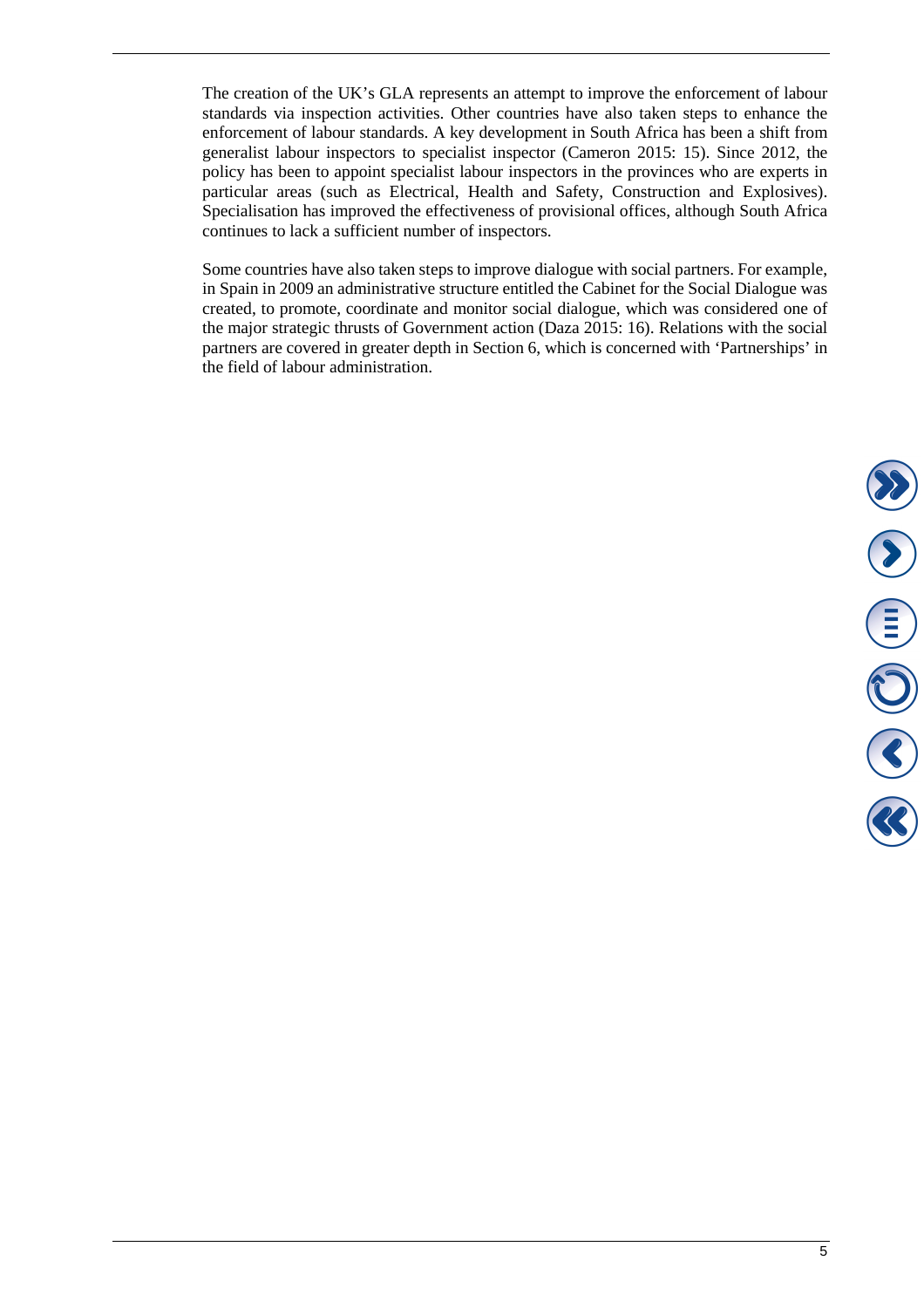# **3. Planning and data**

A pre-requisite of labour administration effectiveness is the existence of clear and achievable plans that show how government and Ministry objectives are to be achieved. A robust planning process is required that establishes the actions that need to be taken and how they will be taken. The planning process is bound up with the process of determining budget allocations. It has become a common practice for countries to attempt to link decisions relating to the allocation of public funds to the performance of public administration bodies. However, performance-informed budgeting is difficult to carry out in practice. Governments require clear measures of performance and cost and need to ensure that there are incentives to relate information about performance to decisions in respect of budgets (Holton and Joyce 2012: 427). In order to develop appropriate plans, policy makers require accurate and reliable information about the state of the labour market and the performance of labour market programmes. It has become common for policy makers to emphasize the importance of 'evidence-based' policy making, which implies that the development of policy and programme content should be informed by information about what policies 'work' in practice.

The expectation is that new initiatives should be grounded in reliable, clear and comprehensive research evidence. Ministries should calculate the anticipated impact of proposed policies, use this information when selecting from a range of possible alternatives, and subject policies and programmes to rigorous processes of evaluation. As is the case with performance-oriented planning and budgeting, evidence-based policy making is often difficult to achieve in practice. While research may influence policy-making, it is 'not always influential [and may be] supplanted by the powerful political forces of inertia, expediency, ideology and finance' (Walker 2000: 62-3). The implication is that 'evidence-based policy making' may be undermined. For example, governments may favour a lower cost programme over a higher-cost programme, even though the evidence suggests that the latter might be more effective. These difficulties notwithstanding, the evidence below suggests that many governments have taken steps to enhance the evidence base upon which policies and programmes are developed.

# **3.1 Planning processes**

Planning processes typically involve a number of steps, through which plans are developed and refined. The following example, which is from South Africa, provides an illustration of the steps that may be taken to developing a plan with linked financial allocations.

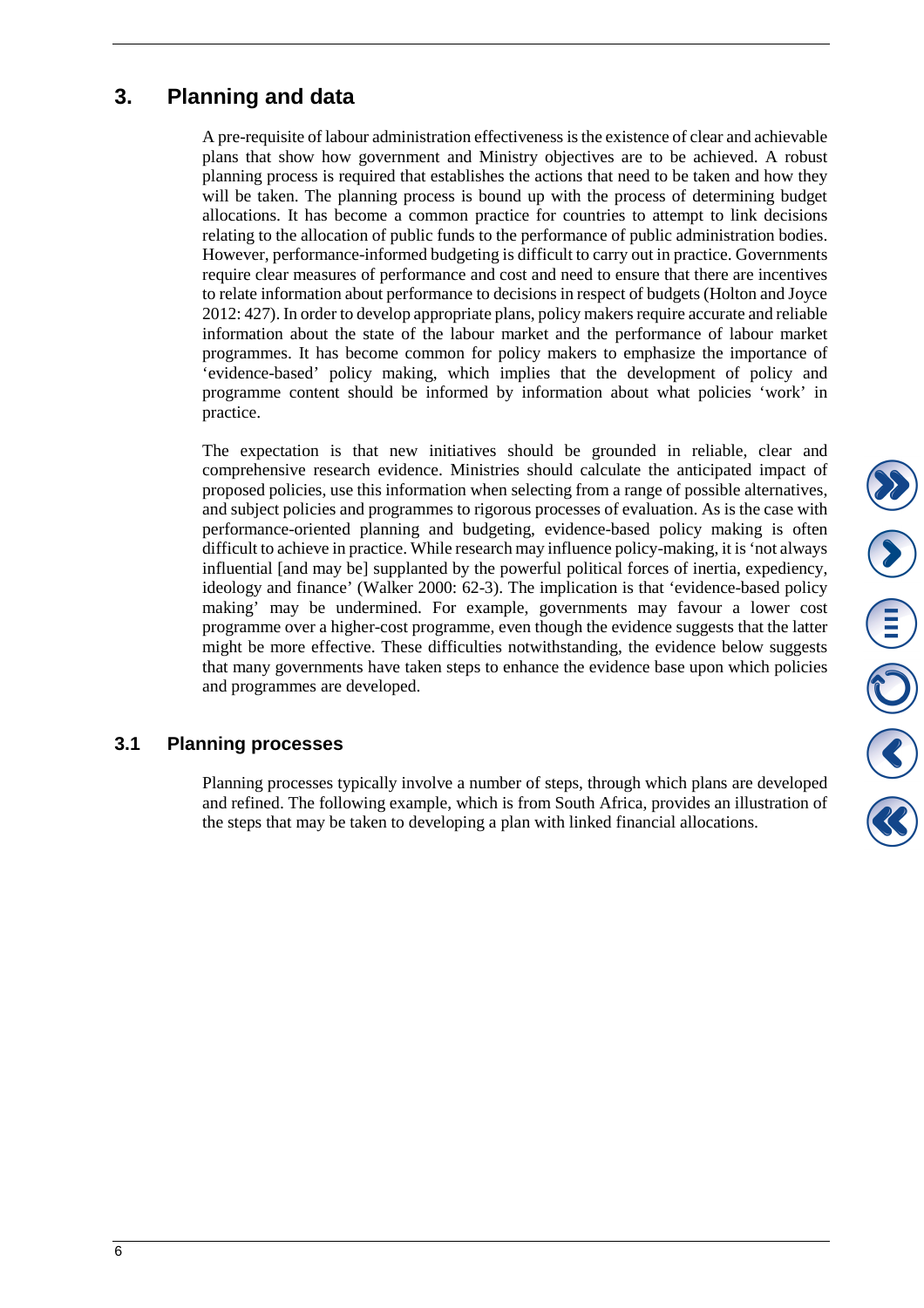### **Example 1. The planning process in South Africa**

In South Africa the government has established 12 high level aims or 'outcomes', such as achieving decent employment through inclusive economic growth. The Department of Labour's programme is intended to meet three of the outcomes. The ministry develops a five-year action programme with a set of linked targets. A performance agreement is then signed by the President. The planning cycle then begins within the department and comprises the following steps:

- (i) Annual Evaluation workshop, which takes place in June/July and is dedicated to evaluating the previous financial year and considering priorities and budget requirements. This process is the basis for the development of an Annual Performance Plan, which is submitted to the National Treasury at the end of August.
- (ii) A strategic planning consultation process takes places from August to the end of November. The previous years' performance is reviewed and medium term strategic objectives, key deliverables and budgets are considered.
- (iii) A Mid-Term Review and Planning workshop, which takes place in October/November. Mid-term progress is reviewed and the agreed priorities of the Annual Evaluation are developed into a concrete programme of action (Annual Performance Plan), taking into account the possible budget allocations for the following year.
- (iv) Branches of the Department have Strategic Planning sessions to finalise agreed priorities of the annual evaluation and mid-term review and formulate annual work plans
- (v) The Strategic Plan and Annual Performance Plan (APP) are finalised, in line with allocated funds. This leads to agreed targets and resource allocations between the Director General, Branch Heads and the Chief Operating Officer/Chief Directors: Provincial Operations by the end of January. The APP informs the DG's performance agreement (DoL Integrated work plan), and is cascaded down to branches and provincial operations workplans/performance agreements.
- (vi) The final step is the approval of the strategic plan and the APP and tabling to Parliament by the Minister in March every year

Source: Cameron (2015: 17-18).

The US provides another example of a country with a well thought-through approach to planning. The guiding framework for planning in respect of federally-funded programmes in the U.S. was established under the Government Performance and Results Act of 1993. The Act requires that each department prepare a strategic plan and update it at least every three years (Heinrich and King 2015: 33-34). The process is overseen by the White House's Office of Management and Budget. The current state plans in relation to the 'workforce investment' cover the years 2012-2016 and are publicly accessible through the USDOL's Employment and Training Administration  $(ETA)$  website.<sup>2</sup> Each state plan must include:

1. A strategic plan. This section normally starts by setting out the Governor's ambitions for the state economy and goals for the workforce development system. States are required to include an analysis of the state economy and workforce needs and skills, which informs how the state will align policy, operations and administrative systems to meet the identified needs. The Employment and Training Administration within the USDOL also encourages states to take into consideration the ETA's current policy priorities when developing their state plans. The priorities are communicated to states via Training and Employment Guidance Letters (TEGLs). The policy priorities tend to reflect the broader objectives of the executive administration, such as the Obama administration's emphasis on the use of evidence-based practice and a new 'dual customer' focus. The purpose of the latter is to achieve a better match between employment and training measures directed at the unemployed and employers' skills needs (Heinrich and King: 2015: 34-35).

2 http://www.doleta.gov/performance/results/AnnualReports/annual\_report.cfm. ECCES

7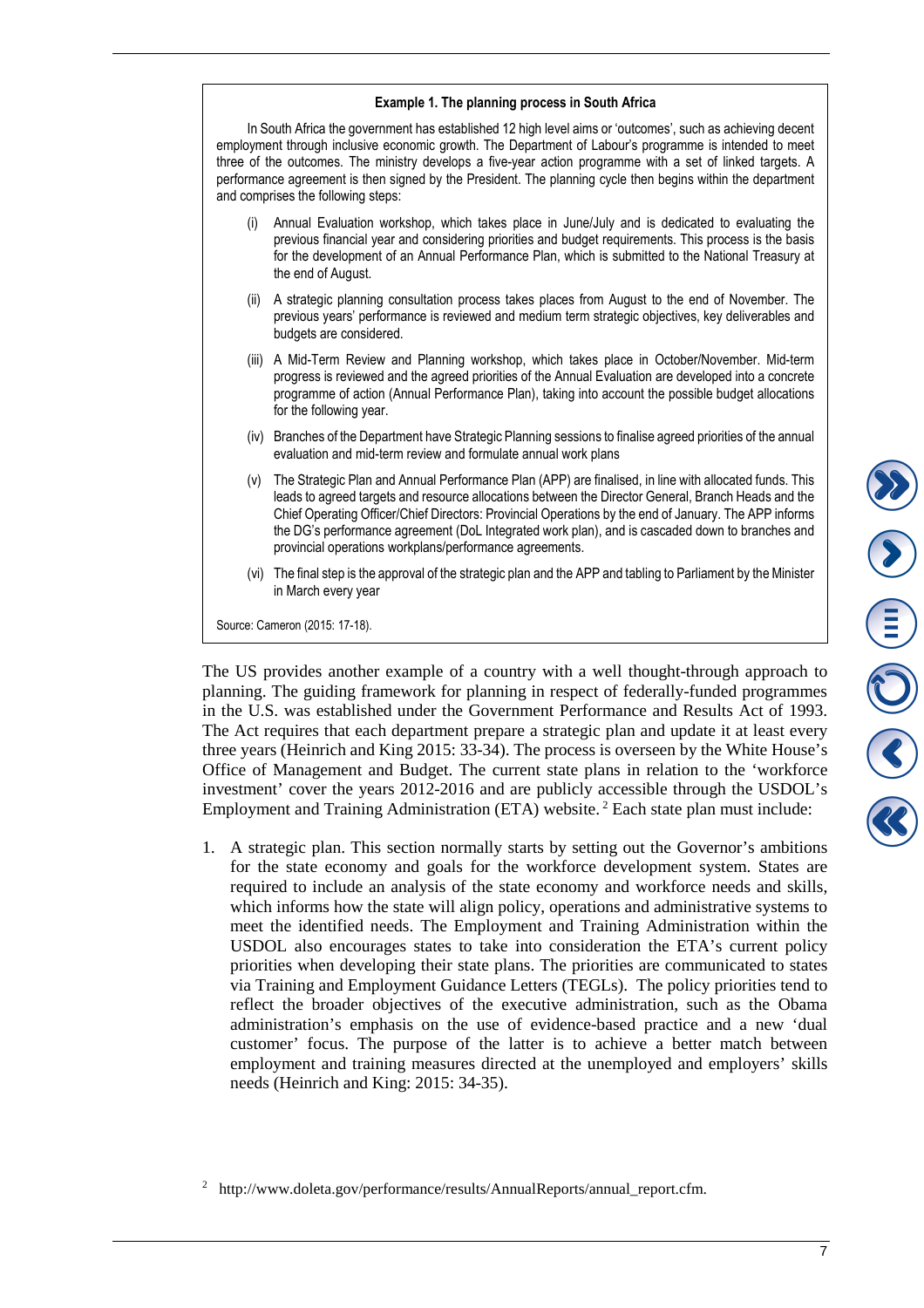- 2. An operational plan. The operational plan describes how each program under the Workforce Investment Act will align with and implement the ambition and strategies set out in the strategic plan section. It should include information about how different participant subgroups will be served by the various programmes. Although the state plans cover a five-year timeframe, performance goals are negotiated with the USDOL on an annual basis, which enables states to take into consideration the latest data on changing economic conditions and to use them in setting more realistic targets (Heinrich and King 2015: 34)
- 3. 'Assurances'. These are declarations by the state that its key obligations under the law have been met.

The Ministry of Labour and Employment in India also delivers against periodic strategic plans (Sarkar, 2015). Plans have included new welfare and labour policies including, for example, the Skills Development Mission (an umbrella scheme with several components), a programme for enhancing Social Security for Unorganized workers (including Rashtriya Swasthya Bima Yojana, RSBY) and the National Child Labour Project (NCLP).

### **3.2 Types and sources of data**

It is vital that labour ministries have ready access to accurate and reliable information about the labour market and the maintenance of labour standards. It is therefore important that governments conduct regular nationally representative surveys that capture information about matters such as employment, unemployment, wages, hours of work and vocational education and training. For example, in Sri Lanka, the Statistics Division of the Ministry of Labour and Labour Relations conducts two annual postal surveys: an annual jobs and employments survey; and a survey on normal earnings and working hours. The results of the surveys are published by the Publication Division in three volumes (an annual jobs and employment survey; labour statistics, and a report on normal earnings and working hours. In addition, the Quarterly Labour Force Survey (QLF) conducted by the Department of Census and Statistics (DCS) provides detailed information on the labour force, employment, unemployment and underemployment based on a representative sample of the population of households nationwide. The less frequent Census of Population and the Household Income and Expenditure Survey, also conducted by DCS, provide information about population, labour force, income and expenditure patterns. The databases of the DCS are fully computerized and readily available for analysis by a wide range of user groups. (Chandrasiri and Gunatilaka 2015: 48).

In developing policies in a particular domain, ministries will often draw on a variety of official data sources. For example, the German government's skills agenda is systematically supported by statistical data, including labor market data (prepared by the PES), population survey data, and firm survey data. The PES data are used to produce regular 'skills bottleneck reports', which analyze job vacancies by occupation on a monthly basis. The PES also provides a wide variety of additional analyses on issues ranging from gender to age to regional disparities. Labor market and skills monitoring occurs mainly through two outlets: *Labor Market Monitor (Arbeitsmarktmonitor*) and the annual Progress Reports *(Fortschrittsberichte*) (Weishaupt 2015). Labour market monitoring has been strengthened at regional and sectoral levels, as explained in Example 2.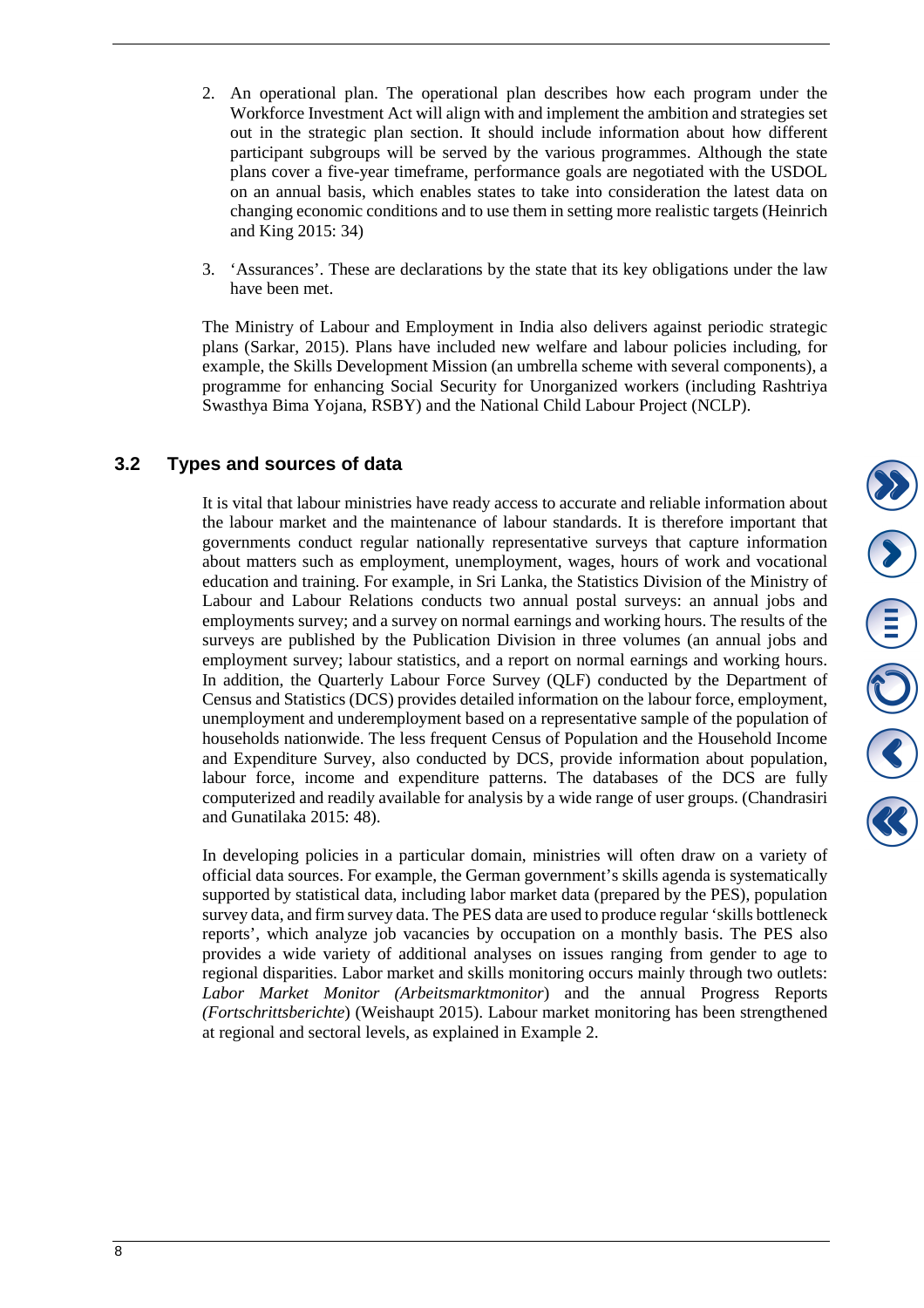### **Example 2: The German Labor Market Monitor (AM-Monitor)**

The AM-Monitor was first developed to provide a comprehensive labor market assessment at both regional and sectoral levels. The data are prepared in an interactive process, whereby the central statistical unit of the PES collects relevant statistical data from various official sources (e.g. PES internal statistics, statistics from Federal Statistical Office or Eurostat) and prepares them for dissemination. In a second step, the local PES offices evaluate the data by discussing them with relevant stakeholders at the local level (e.g. employer and business associations, chambers, trade unions, banks). After discussing and correcting the data, the information is then passed back to the central unit, which prepares the data for publication in the AM-Monitor. The data are updated on a regular basis. Every six months, a forecasting report is issued which represents a very important tool to assess regional development.

The AM-Monitor was updated in 2011 when the regional and sectoral data were further broken down by occupations. This more fine-tuned presentation of data allows for specific 'bottleneck analysis' of the labor market, highlighting specific skills needs at the local level. These data are actively used by the Federal Ministry for Labor and Social Affairs, the Länder governments as well as other (regional) stakeholders.

The AM-Monitor also serves as a communication and networking platform, where actors can post 'good practice' examples, engage in collaborative activities, post and advertise relevant events, or make new contacts. The AM-Monitor includes about 16,000 members. Approximately half are PES staff and related experts. The other half are stakeholders, such as employers, trade unions, chambers etc. How important this networking function is remains unclear and it varies greatly across actors.

Source: Weishaupt 2015

In developing policies and plans, governments draw on information from three main sources: firstly, information provided by internal researchers; secondly, information provided by independent or semi-independent research bodies that are linked to government departments; and finally, independent research institutes, including universities and research consultants.

Universities and research consultancies can be commissioned to undertake research to meet objectives that are set by the body that is commissioning the research. In India, the Ministry of Labour and Employment provides grants to Research and Academic Institutions and Voluntary Organizations to assist data generation and related research on labour matters (Sarkar 2015). There are a number of potential advantages that may arise from commissioning research. For example, external experts might have knowledge and skills that are not available within government. They may also have ideas that challenge established orthodoxies within government and might help policy makers think differently, and perhaps more creatively, about policy. Most importantly, policy and programme evaluations that are independent of government can help governments to defuse opposition to policies that are politically contested (assuming that the evidence is favourable). For example, in 2009, the coalition agreement between the Christina Democrats and Liberals in Germany included a commitment to evaluate the impact of sectoral minimum wages, on the basis of which the government would decide whether the sectoral minimum wages should be abolished. The evaluations, which were conducted by leading German research institutes, found that there had been no negative effects on employment and the sectoral minimum wages were retained (Weishaupt 2015). The creation in the UK of an independent Low Pay Commission in 1998, which drew on independent studies to demonstrate that the National Minimum Wage had not destroyed jobs, had a similar effect.

Research institutes that are linked to Ministries can augment their capacity and, like university researchers and consultants, may have the virtue of being independent. Importantly, they may also be able to respond relatively rapidly to requests for information. An example of a country in which research institutes are linked to the Ministry is provided by the Czech Republic. The Ministry of Labour and Social Affairs (MoLSA) has a Labour Market Concepts and Strategies Department, which makes use of statistics provided by the Czech Statistical Office (CSO), particularly Labour Force Survey (LFS) data. For deep and systematic analyses that are beyond its internal research capability, however, MoLSA is able to call on the services of two research institutes: the Research Institute for Labour and Social Affairs (RILSA) and the Occupational Safety Research Institute (OSRI). The institutes were ECCION

9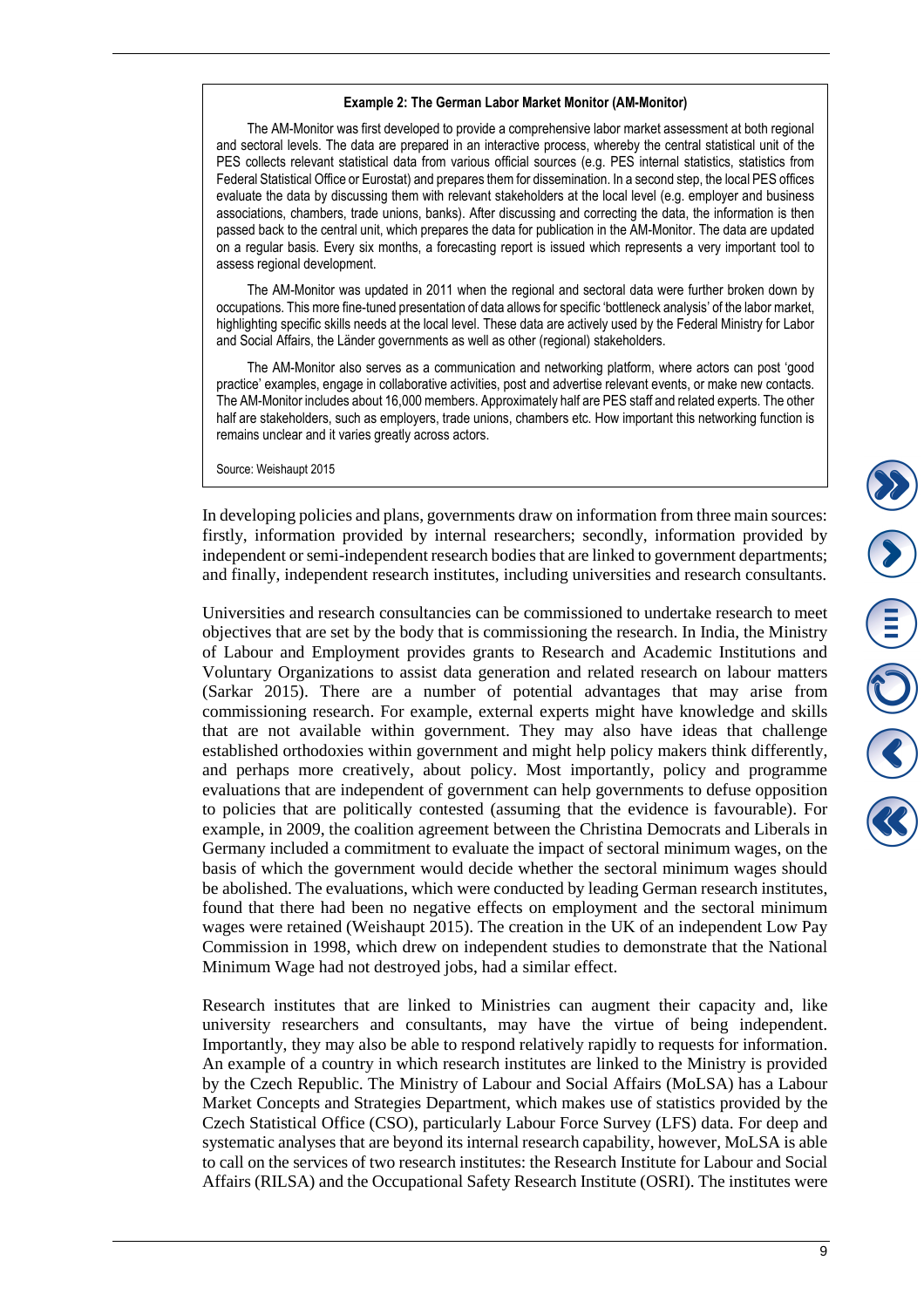ECCINES

founded by MoLSA and originally entirely funded by government subsidies. Since 2010, however, state funding has been cut and the research institutes have had to make up the short fall in their budgets via grant-based activities and cost-cutting measures (Lehmann and Kyzlinková 2015: 22-23).

A further example is provided by Spain, where planning is influenced by data produced by observatories (Daza 2015: 27). The two main observatories for labour matters are:

- i. The State Observatory of Working Conditions (OEST), which provides high quality information on occupational health. It periodically publishes a detailed analysis of accidents in the workplace that enables the effective targeting of preventive policies and their monitoring and assessment, providing policy makers with a necessary tool to achieve institutional goals.
- ii. The Occupation Observatory of the Public State Employment Service, which is a technical body of the PES and is responsible for analysing labour market trends and challenges. It has a single network throughout the country. Its studies are used to establish priorities in respect of training activities. The Occupation Observatory relies on a network of professionals distributed throughout the country. Work is coordinated through working groups that focus on different activities and are responsible for their quality. The Observatory publishes monthly, quarterly and annual reports that cover key labour market issues, including employment, skills and mobility.

### **3.3 Improving the evidence base**

The value of official statistics depends on the ability of governments to ensure that data collection and analysis is undertaken to the highest possible standards. Where lapses are detected, it is important that action is taken to address them.

A good example is provided by the US, where state workforce investment agencies are required to maintain standardised records of individuals who receive services or benefits from certain programmes. However, there have been inconsistencies across states in terms of how data are recorded and managed. The limitations of the existing workforce development data systems led in 2010 to a new Workforce Data Quality Initiative (WDQI), which is administered by USDOL and provides grants to states to facilitate improvements in their data systems. A similar scheme is administered by the US Department of Education. Together, these schemes are intended to support the development and improvement of state education and workforce longitudinal databases, the integration of education and workforce data, and their quality and breadth. They are also intended to help citizens select education and training programmes that best suit their needs. Thus, some states have developed dashboards that provide unemployed workers with easy-to access information about services (Heinrich and King 2015: 39-40).

The WDQI has given rise to an initiative by the US National Skills Council, which is helping selected state to develop supply-demand analysis, dashboards and career pathway evaluators in an effort to demonstrate how state officials and other policy leaders can use these data tools to make more informed decisions about targeting state and federal resources on the most effective programme combinations for unemployed workers, particularly those with low skills (Heinrich and King 2015: 40).

It is also important that those who use data are aware of all relevant sources and have access to up-to-date and comprehensive information relating to the policies and programmes for which they are responsible. In the UK, a major initiative has been launched to improve the evidence base and improve policy makers' understanding of the relative effectiveness of different policy measures. It is entitled 'What Works' and is delivered by independent centres. It has also inspired the Department of Work and Pensions to establish a 'What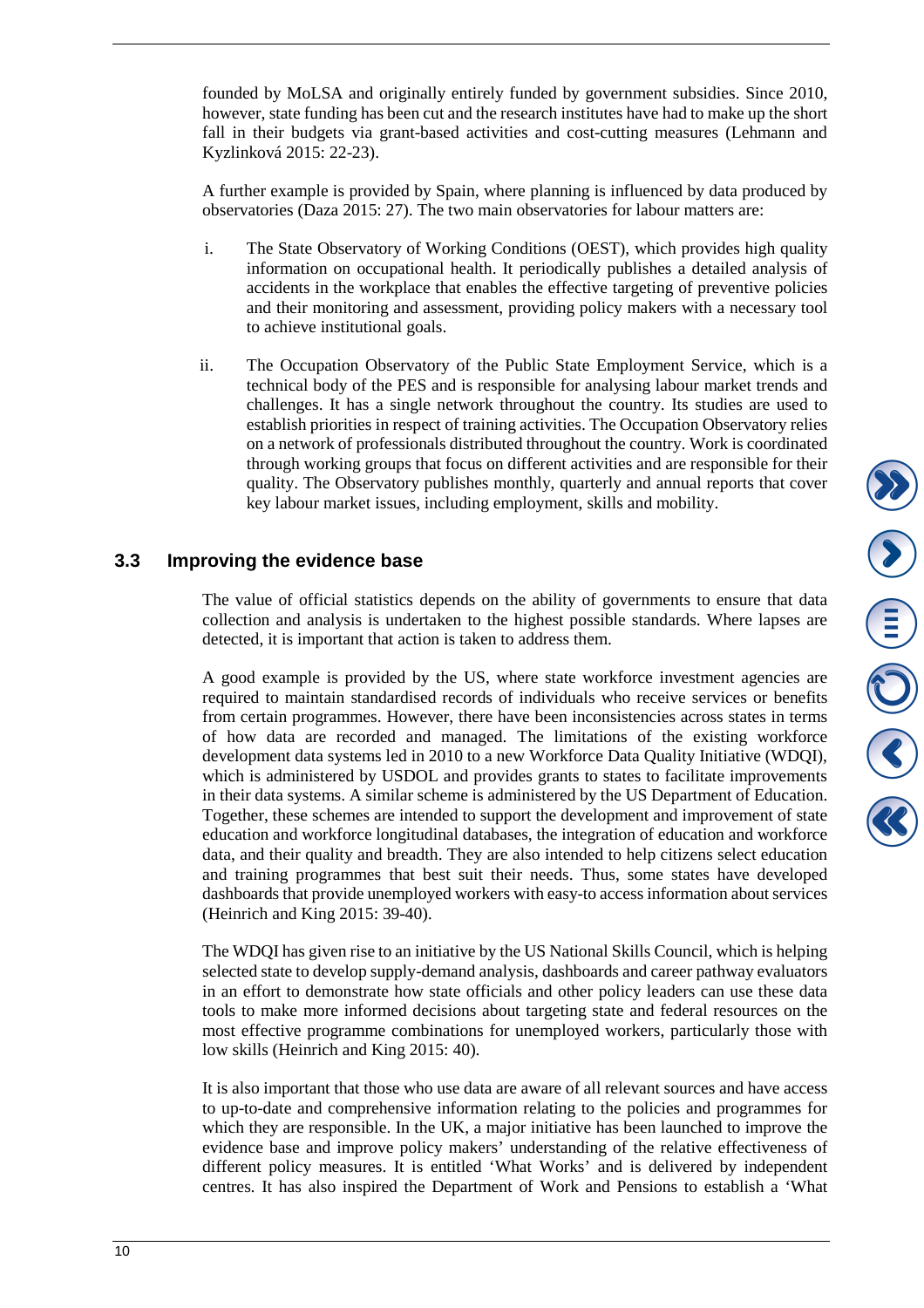Works, Evidence & Narratives' unit within the DWP to synthesise and share research evidence within the department. In addition, the Cabinet Secretary has commissioned a horizon scanning strategy review on the Future of Work. The Government Labour Market Board (discussed in Section 5) is supporting the group that is overseeing this initiative. It is being jointly coordinated by DWP and the Cabinet Office and different departments are looking at different issues relating to the Future of Work. For example, BIS and DWP together are looking at labour market participation

### **Example 3: The UK's 'What Works' initiative**

The UK's 'What Works' initiative was developed as part of the Civil Service Reform Plan (see Section 2) and launched in March 2013. What Works aims to improve the way information is created, shared and used. The core principle is that decision-making should be based on the highest quality evidence concerning 'what works' and also 'what does not work' in relation to impact and cost effectiveness. The What Works Network comprises seven independent What Works Centres. The network is tasked with improving the evidence base by: 'collating existing evidence on how effective policy programmes and practices are; producing high quality synthesis reports and systematic reviews in areas where they do not currently exist; assessing how effective policies and practices are against an agreed set of outcomes; sharing findings in an accessible way; and encouraging practitioners, commissioners and policy-makers to use these findings to inform their decisions'

# **3.4 Data and performance evaluation**

It is desirable that governments subject their policies to rigorous evaluations that are able to identify policy outcomes and provide policy makers with information that will enable them to determine whether a policy should be continued, refined or abandoned. This information will normally feed into performance management processes, discussed in Section 4.

The measured performance of a labour administration body clearly depends on what is measured and how it is measured. The USDOL has recently changed its measures in an attempt to better capture the impact of its activities. The Strategic Plan for 2011-2016 committed the USDOL to measuring outcomes of its programmes rather than simply programme outputs. In other words, rather than simply knowing how many people completed a programme, the USDOL undertook to measure what difference policies and programmes had made to people's prospects and the behaviour of employers. The implications of this change in emphasis can be seen in relation to the WHD, which is committed to reporting on compliance levels for all regulated entities, continually evaluating whether strategies are leading to improved outcomes and using routine quantitative analysis and programme evaluation to assess the effectiveness of strategies (Heinrich and King 2015: 41-43).

Programme evaluation is a necessary activity for labour ministries, potentially enabling ministries and governments to determine whether programmes are effective, delivered well and represent good 'value for money'. The impact of labour market programmes, such as employment schemes, are typically evaluated via econometric studies. However, the results from econometric analyses depend on the estimation methods that are used, which in turn reflect the decisions taken by those conducting the research. An example of the consequence this may have for policy is provided by Heinrich and King's (2015: 13-14) discussion of evaluations of employment and training services in the US. An evaluation of the impact of the Job Training Partnership Act programmes in the late 1980s (Orr et al 1996) found that there were no statistically significant increases in earnings for young people who participated in the program. However, a subsequent re-analysis of the evaluation data by Heckman and Smith (2000), which adjusted for (among other things) the failure of the earlier study to account for treatment group dropouts and substitution by control group members, found that participation in the programme had a positive impact on earnings.

ECCIONS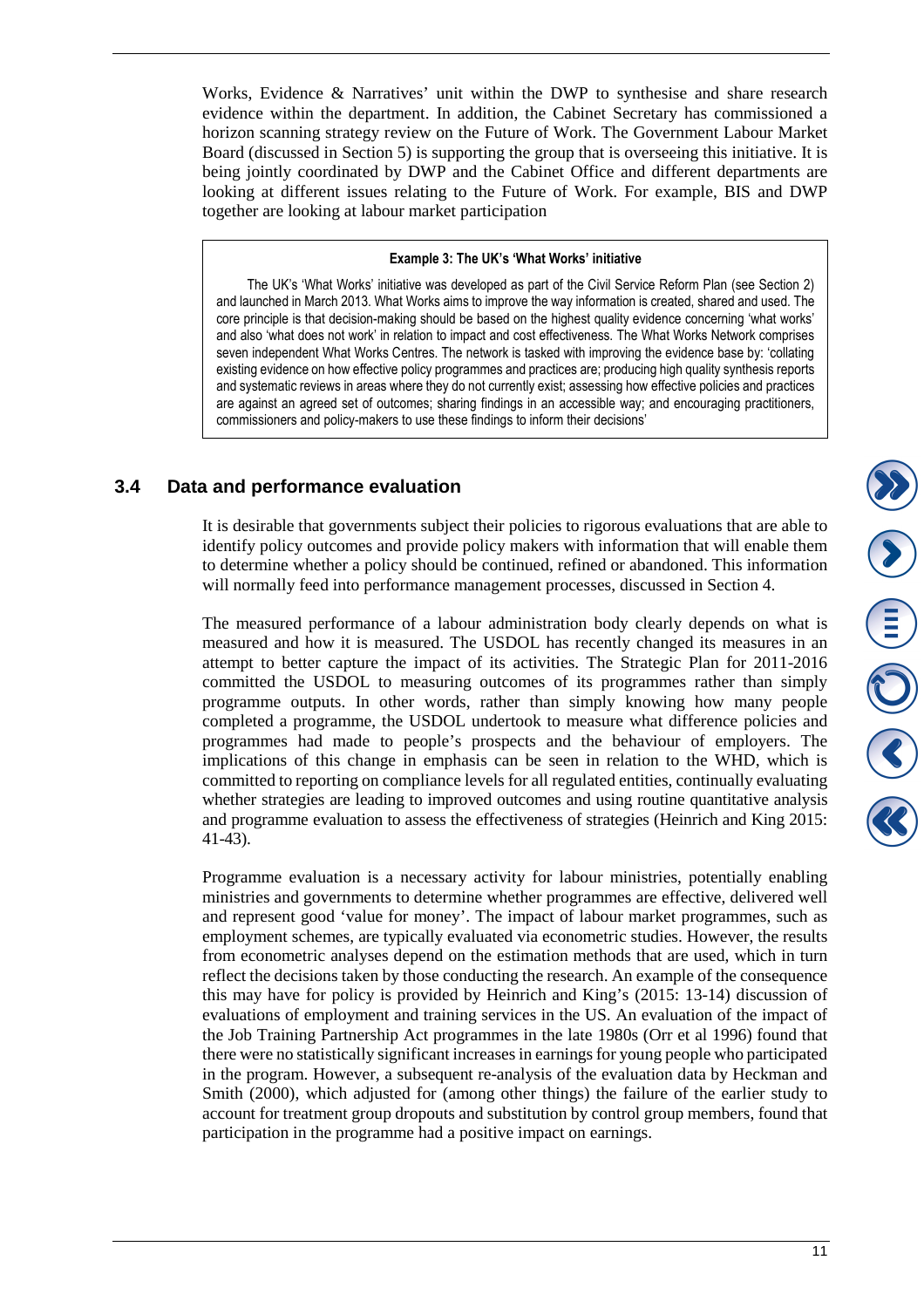# **3.5 Trends and lessons learned**

Effective planning processes are essential if resources are to be used appropriately and linked to the priorities of the government and the associated objectives and targets of labour ministries and other labour administration bodies. It is important that the planning cycle be transparent, deadline-driven and allow for meaningful dialogue between finance ministries, labour ministries and associated bodies. Planning also requires the use of different types of data, including information about the past performance of labour administration bodies, emerging challenges and the state of the labour market. It is vital that information about labour market and employment relations matters be accurate, reliable and collected on a frequent and regular basis. Policies should be evaluated and politicians need to be cautious about making changes before policies have had time to 'bed in'. In understanding what policies do or do not 'work' it is important to use different types of evidence and try to understand underlying causal mechanisms. It is also important that policy makers understand the limitations of data in terms of quality and coverage and that steps be taken to improve both. Some countries have attempted to identify and plug gaps in the evidence base and use evidence in a more systematic fashion in order to better inform policy.

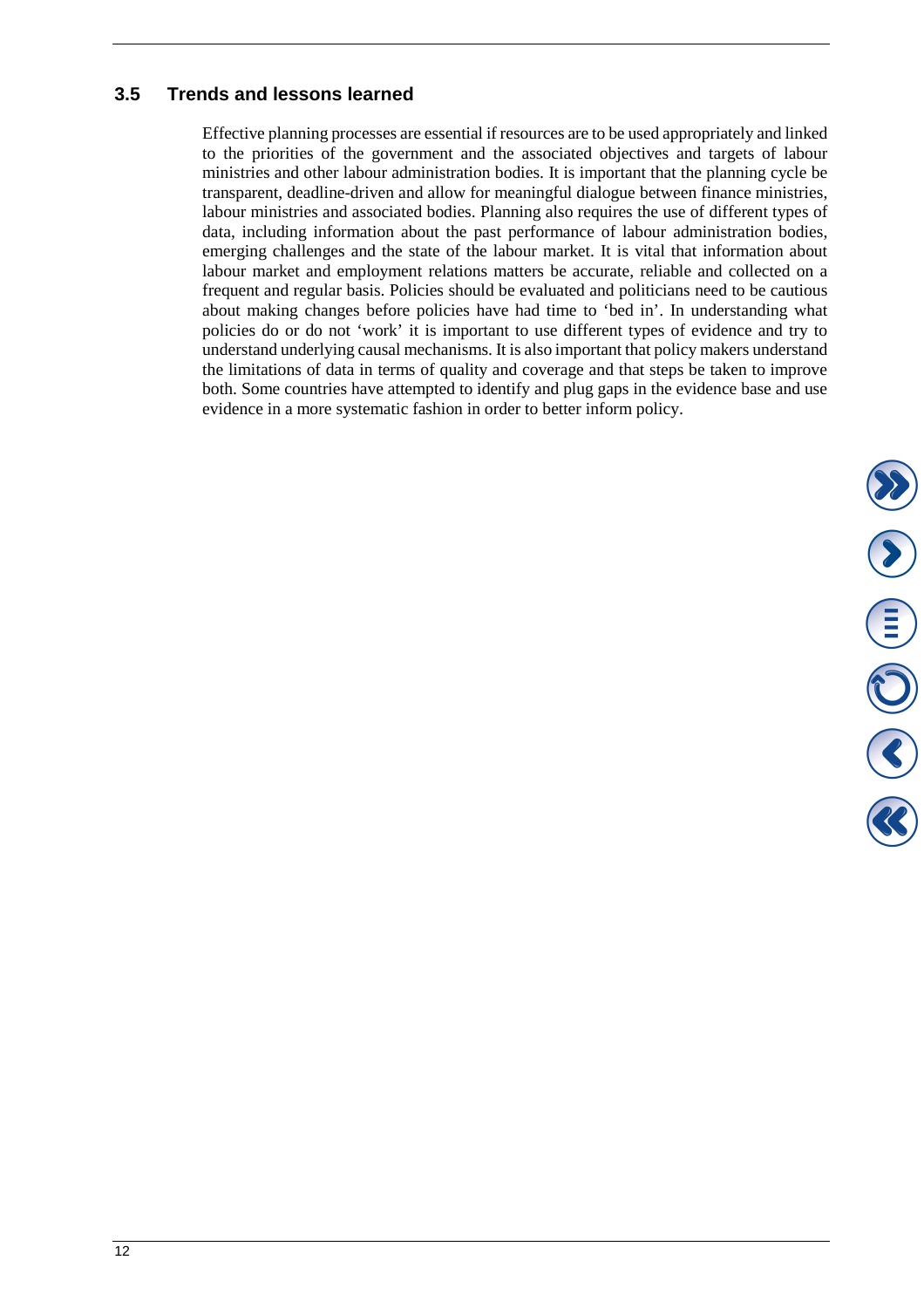ECCES

# **4. Institutional performance management**

The implications of New Public Management (NPM) are now relatively well researched and understood. Across the corpus of research four 'grand themes' may be used to characterise NPM (O'Flynn, 2007, 354; Hughes, 2006):

- The priority of management over administration (i.e. a focus on results and managerial responsibility over following instructions).
- The belief that economic principles can assist public management (e.g. drawing on theories of competition and the firm).
- The understanding that modern management theory and related practices (such as flexibility of staffing and organization) can enhance public management efficiency.
- Service delivery is a priority for citizens.

Alongside the development of NPM there has been a growing emphasis on *performance management* and an associated increase in measurement techniques and systemic appraisal mechanisms, designed to evaluate both inputs and outcomes of public administration. The transition to proactive managerial models has encouraged a wealth of theoretical and crossnational studies geared to evaluating these developments (Heinrich, 2002; Sanderson, 2001; Moynihan and Pandey, 2005; Moynihan, 2006; O'Flynn, 2007).

Despite the growth of new paradigms in public management (e.g. value driven approaches; ibid) the continued uptake of NPM may be linked to a series of inter-related pressures. These include fiscal stresses/attendant budgetary concerns, a continued scepticism concerning the value of bureaucracy (often associated with needless waste and delays) and continued respect for private sector efficiencies (Hood 1991).

The following section describes and evaluates existing systems of performance management, focusing on the extent to which performance management contributes to enhanced effectiveness of labour administration.

### **4.1 Performance management systems operating across the whole of government**

In the U.S. the uptake of performance management systems has continued over the last decade under successive Labour Secretaries. For those services that have remained in-house, the government continues to embrace performance management systems across a range of labour administration services with a view to replicating private sector management techniques and their (perceived) efficiencies. This is evident in particular in the USDOL and attendant bodies such as the Wage and Hour Division, which have moved deliberately towards a greater use of performance metrics and more rigorous, systemic evaluation methods.

The progressive embrace of performance management techniques in the U.S. is evidenced by the creation in 2010 of a Chief Evaluation Officer (CEO) role within the USDOL. The CEO independently coordinates, manages and implements the Department's evaluation programme and collaborates with other federal departments and the wider research community.

In the UK the main method of performance management has changed in recent years. This has involved a shift from Public Service Agreements (PSAs) under Labour government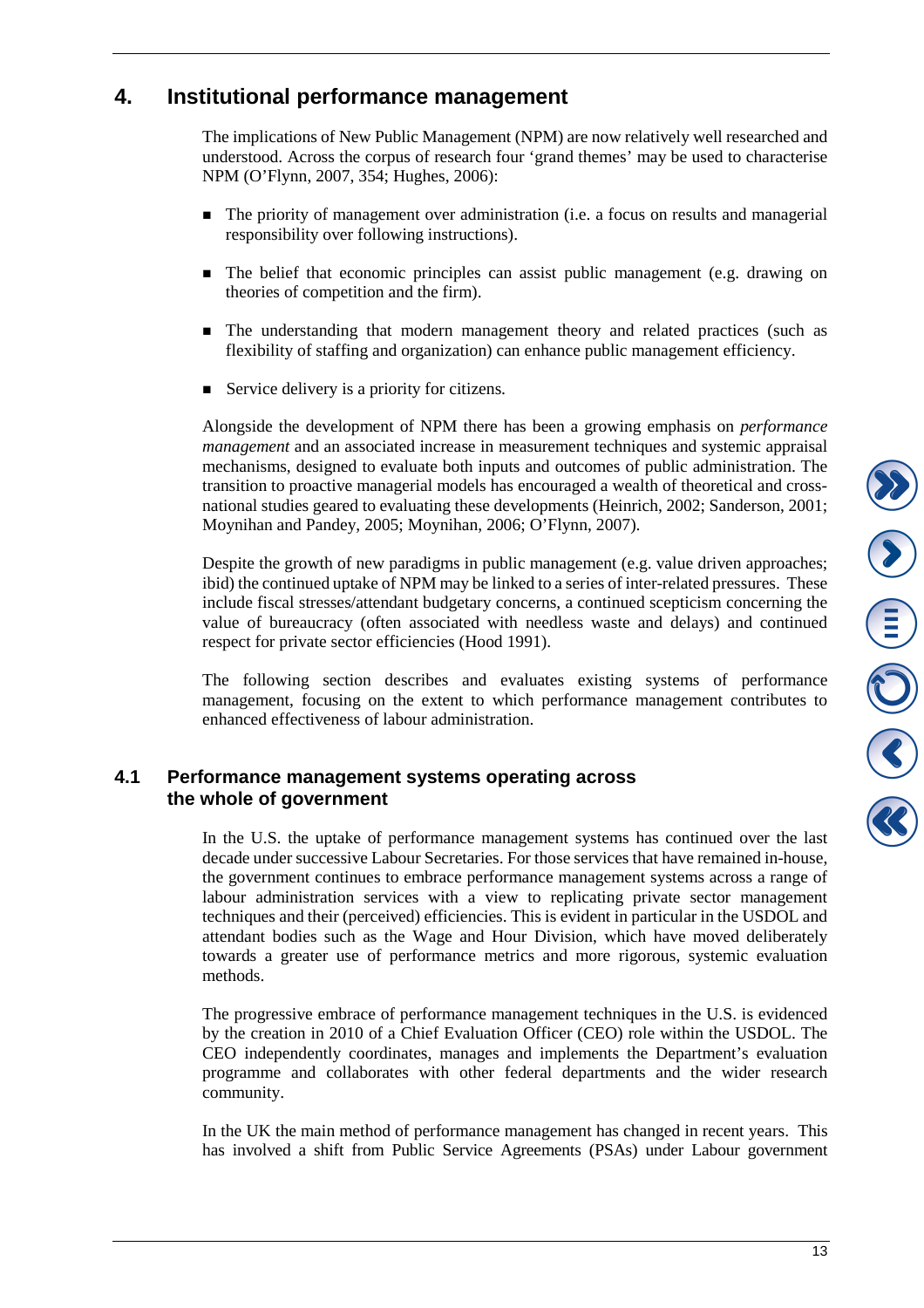administrations (1997-2010) to 'structural reform plans' and the development of 'transparency frameworks' introduced by the Conservative government in 2010 (see Table 1).

| Period       | Performance<br>management<br>method                                          | <b>Main features</b>                                                                                                                                                                                                                                                                                               |
|--------------|------------------------------------------------------------------------------|--------------------------------------------------------------------------------------------------------------------------------------------------------------------------------------------------------------------------------------------------------------------------------------------------------------------|
| 1997-2010    | <b>Public Service</b><br>Agreements (PSAs)                                   | 3-years PSAs developed with the Treasury to set out objectives. Intended to provided<br>orientation and increase accountability.                                                                                                                                                                                   |
|              |                                                                              | PSAs were often cross-department to factor in distribution of responsibilities across<br>BIS, DWP and other ministries.                                                                                                                                                                                            |
|              |                                                                              | Of the PSAs established for the 2008-11 period, for example, Department of Work and<br>Pensions led on two: to 'maximise employment opportunity for all' and to 'tackle<br>poverty and promote greater independence and well-being in later life'                                                                  |
|              |                                                                              | Each PSA and strategic objective was underpinned by a number of performance<br>indicators.                                                                                                                                                                                                                         |
| 2010 onwards | Departmental<br>Structural reform<br>plans and<br>transparency<br>frameworks | Emphasis on concrete actions linked to timescales (e.g. contracts issued per month),<br>as opposed to broader targets (e.g. increasing the employment rate)                                                                                                                                                        |
|              |                                                                              | BIS' structural reform plan contains aims and actions in relation to issues that are<br>relevant to employment relations and labour administration (see Table 1 in the<br>appendix of the UK report for information from the Department of Business, Innovation<br>and Skills reform plan and actions since 2010). |

**Table 1. Changes in UK performance management methods** 

Conversely performance management in the Irish Government is conducted via a Performance Management and Development System (PMDS) which applies to all civil servants. This system is intended to provide a format for staff to plan work goals, identify learning and development needs, and to provide an opportunity for constructive feedback on performance.

C C C

In contrast to this systematic approach to performance management, past reports on labour administration in South Africa (e.g. ILO, 2012) have suggested a somewhat haphazard approach to performance management and measurement. More recently, the department has progressively reduced the number of performance indicators from 133 to 48. The South African Government uses a Strategic Plan and Annual Performance Plan (APP) to help guide performance across the whole of government. The Department of Labour's situational analysis of the performance environment is delivered in the Annual Performance Plan.

In terms of specific systems, the South African government monitors employees through a Performance Review Process. Management Performance Assessment Tests (MPATs) are used to provide a comparative analysis of the 41 National Departments. These are conducted by the Department of Performance Monitoring and Evaluation. The MPAT rates performance according to four levels, ranging from non-compliance to full compliance with legal/regulatory requirements. This system provides a measurement of all Key Performance scores for each government department.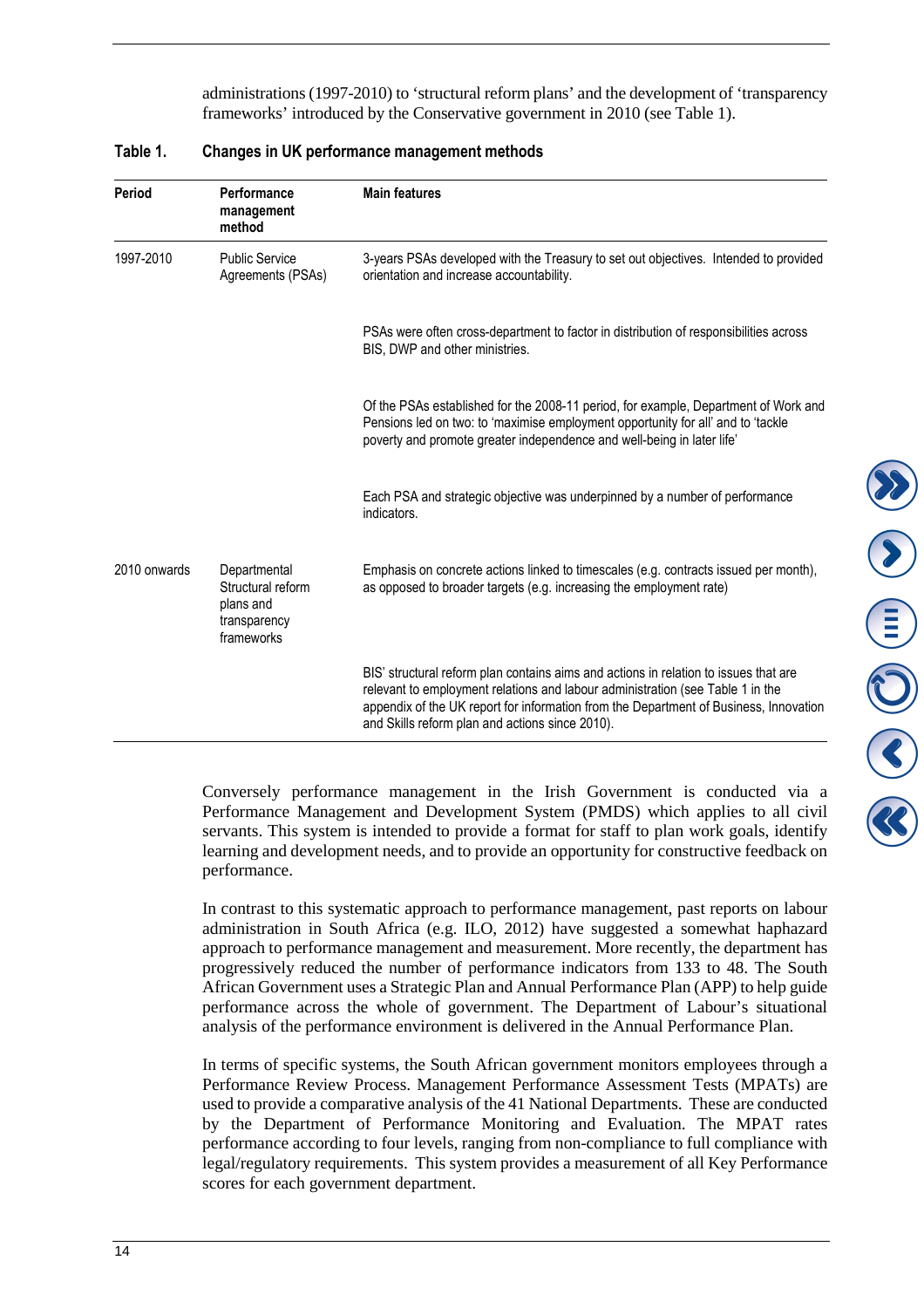By contrast the Spanish government has traditionally made less use of performance assessment compared to other OECD countries. Staff performance assessments have been criticised for relying on a narrow range of criteria which are not well linked to career advancement, remuneration and contract renewal. On the other hand, Spain makes more extensive use of performance-related pay (PRP) than most OECD countries. PRP is used for most employees and takes the form of one-off bonuses, representing a maximum of 6-10 percent of base salary.

In October 2012 the Spanish Commission for Public Administration Reform (CORA) provided an overall review of the public administration. This was intended to help implement efficiency assessment systems in certain State General Administration units across the board. More generally the proposal was intended to enhance the efficiency of government units and to reduce unused functional capacities, potentially through the use of goals/targets with reference to unit capacity. In India the most important performance management mechanism for the Ministry of Labour and Employment (MoLE) is linked to the Result Framework Document (RFD) monitored by the Cabinet Secretariat. The objective of the RFD is to monitor the performances of ministries, with relative measures used to ascertain acceptable benchmark levels. Targets are also used to appraise state level units (e.g. programmes such as the National Child Labour Project) which are appraised in line with periodic reviews. Enforcement agencies also use a target system which includes a minimum number of inspections and prosecutions. Such evaluations are conducted internally at both centre and state level.

# **4.2 The operation of performance management at different levels and relationships and linkages between these levels (e.g. individual, department, whole organization)**

The countries covered in this report reveal a range of approaches to managing performance, including orchestration of responsibilities at different levels. In Spain responsibility for performance management primarily resides with the Directorate General of the State Public Employment Service (SEPE), which delegates to General Sub Directorates in each area. SEPE then uses an EFQM Excellence Model for measuring the strengths and areas for improvement of the relevant organizations across all activities (a specific team in the Subdirectorate is responsible for implementing and developing the plan).

In South Africa the departmental objectives and targets are set in the Annual Performance Plan. The objectives and targets are then cascaded down to branches, Provincial Offices, Labour Centres and all teams and employees of the Department. In terms of target-setting, there is a growing degree of interaction between the Chief Directorate and the provinces, and indeed the Head Office can now link up with the provincial branch Heads to define the scope of work. This means that targets can be set at an organizational level vis-à-vis the national and provincial government levels (i.e. as opposed to just the national government/branch level). However, the setting of joint targets is not universal and is arguably confined to certain areas on the margins.

In the USA, workforce programmes operate in a federal/state/local hierarchical structure, with goals and standards established by the USDOL and then further shaped and implemented by state and sub-state entities. By contrast, wage and hours regulation is carried out at all levels – national, regional and district – mainly by federal employees who answer to the administrator for the WHD. Their work is augmented by the work of state wages and hours regulation staff, who, in recent years, have faced increasing workloads as state budgets have tightened.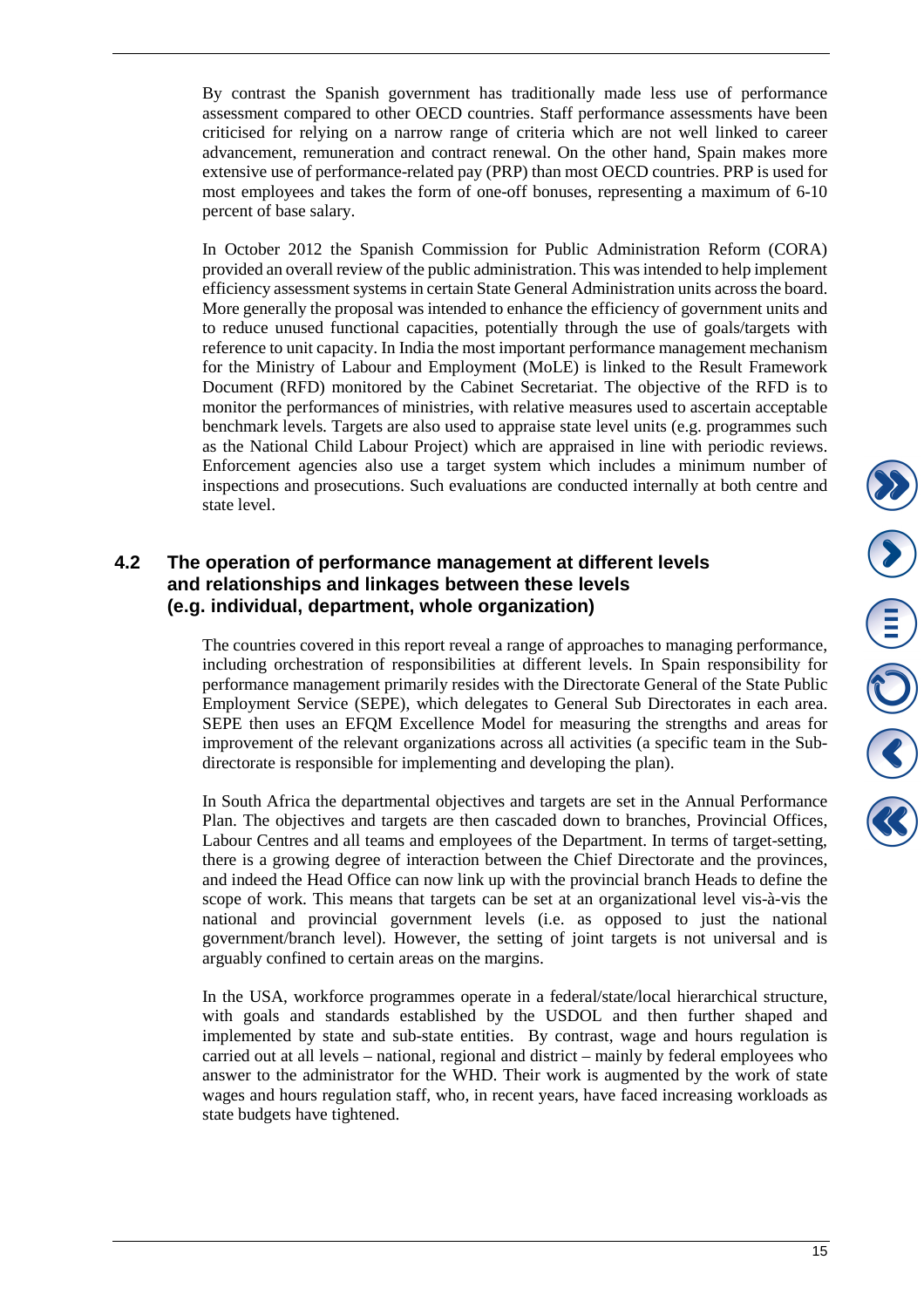# **4.3 Main performance indicators used at different levels**

In the US, the landmark Governance Performance and Results Act of 1993 facilitated a series of performance metrics which, by design, are meant to extend beyond specific programs. Their indicators and focus accordingly apply to broader areas of work within federal agencies. However the USDOL and the Wage and Hour Division have opted to craft measures that are relevant both at the level of broad goals and functions, as well as at the division level (the level where the WHD carries out its enforcement efforts). Strategic Goal 3 in the current Department's Strategic Plan is 'to promote fair and high-quality work environments'. The Goal has accompanying strategic objectives, performance goals and measures. Examples of the key performance goals and measures in the 2014 USDOL Strategic Plan for the WHD include (pp. 51-54):

*Performance Goal WHD 3.2* - Increase corporate compliance with the Family and Medical Leave Act. The primary measure is 'percent of no-violation FMLA cases'. Compliance was almost 50 percent in FY 2011, but is expected to decline and has a target rate of just 38 percent in FY 2018, as a result of shifting to more agency-initiated cases.

*Performance Goal WHD 3.3* – Provide that vulnerable workers are employed in compliance and secure sustained and verifiable employer compliance, particularly among the most persistent violators. Associated performance measures are:

- Number of compliance actions
- **Percent of directed investigations (excludes conciliations)**
- **Percent of directed investigations in priority industries**
- Percent of complaint investigations in priority industries
- Percent of directed no violation cases
- **Percent of complaint no violation cases**
- Average age of Davis-Bacon wage rates (in months) for non-residential construction

In the UK there are a range of specific performance management measures which apply to JobCentre Plus, the overall Work Programme and the conciliation and arbitration body ACAS. Since 2012, JobCentrePlus (the UK's Public Employment Service) has operated 'inhouse' within the DWP (i.e. rather than operating as an independent Executive Agency). This development was associated with a change in the focus of performance management away from a 'job outcome target points' approach (focusing on certain numbers transitioned into work) towards an 'expectations' approach. Expectations relate to off-flow rates from benefits in future time periods, based on estimates drawn from forecasts from the Office for Budgetary Responsibility.

External providers are responsible for the management of the Work Programme ('customers' – i.e. unemployed workers - are referred to the Work Programme after 12 months without work). Payment is based on results and partly regulated by the DWP's analytical teams, which examine the progress of the Work Programme through assessing outcomes and the overall sustainability of jobs into which unemployed people are placed.

ACAS also has its own management metrics, although these are agreed with BIS and mediated through service level agreements. As many issues are dealt with over the telephone,

16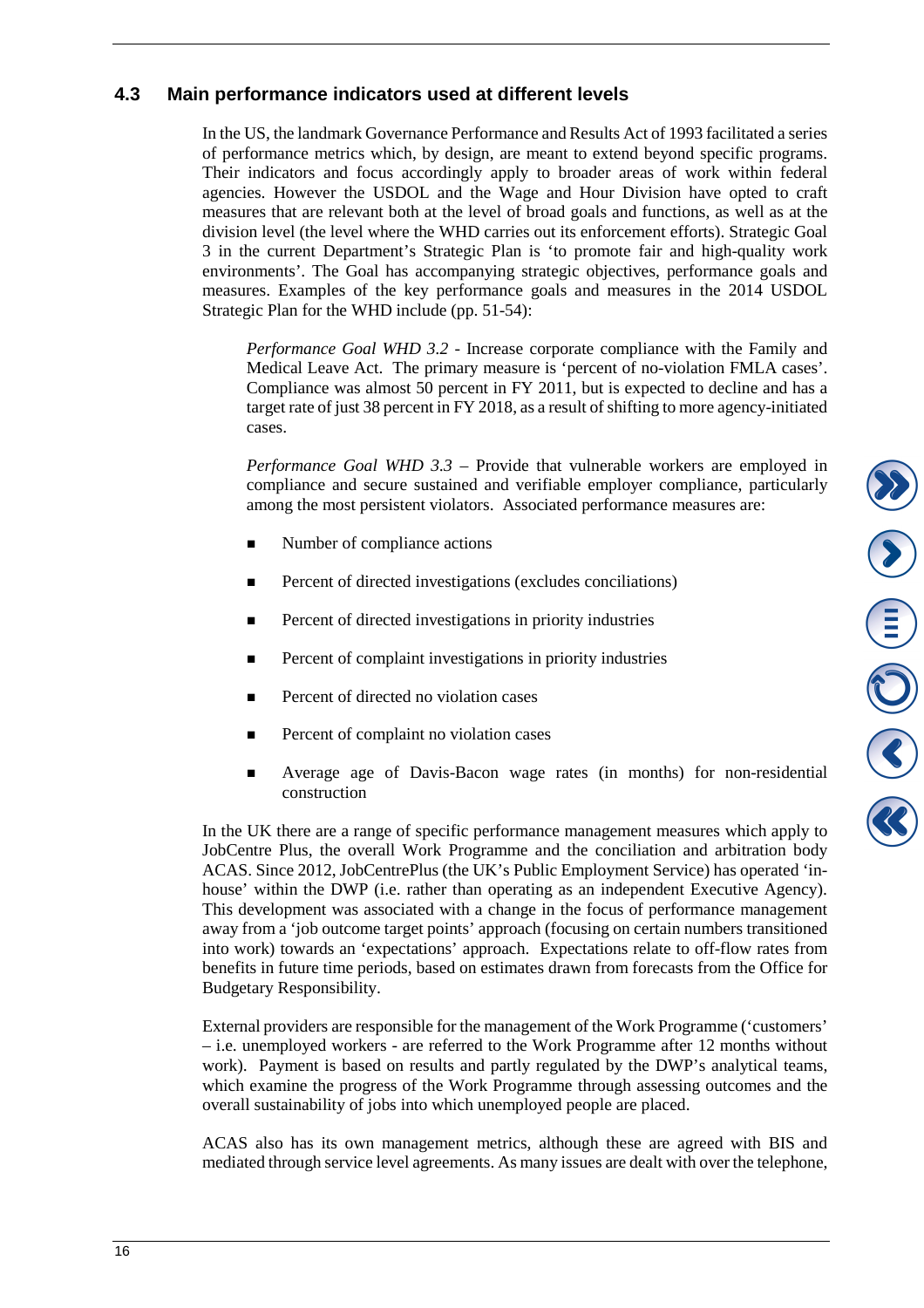the majority of metrics reflect typical call centre grading techniques (e.g. number of calls handled each week, number of cases resolved, number of hearing days saved).

An example of performance management in the German PES (Bundesarbeitagentur – the main Germany PES/Federal Agency for Employment) is provided below:

### **Example 4: Fine-tuning Performance Management**

The BA relies on a wide range of quantitative and (since 2014) qualitative performance targets and indicators.<sup>3</sup> In the recent past, the BA headquarters defined targets, based on mathematical calculations, and indicators, which were then assigned to local Employment Agencies via the Regional Directorates. Setting targets for each Employment Agency involved a process of negotiation. Since 2013, the target setting system has operated differently (and some indicators have also been adapted). Now, the local directors consult their team managers and – based on predictions of labor market developments, the current stock of clients and the strategic focus of the PES branch – define targets to be reached themselves. In some offices, this bottom-up process led to ambitious targets and no further target adjustments (negotiations) were needed; in other cases, the Regional Directorate negotiated with the manager to increase targets. Once targets are set, there are benchmarking exercises between PES offices, and performance is monitored on a monthly and assessed on a quarterly basis. Local Employment Agency managers receive performance-based bonuses on target achievement; good performance affects also their promotion prospects (European Commission (Nunn), 2012, 47).

The performance management system is closely linked with new, high levels of local budgetary autonomy (but only in the context of Sozialgesetzbuch (SGB) III). This is to say, since 2013 the local Employment Agencies estimate their ALMP budget needs in autumn for the following year, based on labor market situation forecasts, their customer bases and strategic foci. The Regional Directorates aggregate the budget requests for ALMP, who then inform the central PES. The BA decides on the overall budget for active measures, which is subsequently approved by the government. The Regional Directorates distribute the money to the local Employment Agencies. At local level, the Employment Agencies are free to use the ALMP budget as they choose, shift budget items if needed, and to assign staff to office locations and determine their roles (e.g. placement officer, employer contact etc.)

# **4.4 Making Better Use of Performance Data**

In order to make better use of performance data the U.S. recently began (as of 2014) implementing its Open Government Plan (under the direction of the Office of Management and Budget). Further to this, the Wage and Hour Division has begun posting planning data, performance information and supportive materials on the web for an audience that ranges from policymakers and program officials to employers and workers (its primary 'customers'), as well as researchers. However, the information posted remains somewhat limited at the time of writing and it remains an area in need of improvement.

In South Africa, the verification of performance management data has recently come to be taken more seriously than was previously the case (Cameron 2015). For each quarterly performance indicator and target achieved/not achieved, there must be supporting documentation, which acts as evidence to verify the data. For each quarterly performance indicator and target not achieved, there must be a reason for deviation or variance. Equally, for audit purposes there must be evidence of why the performance indicator and target were not achieved (Department of Labour, 2015). At provincial level, staff who do not achieve targets are reported for 'non-performance' (Cameron, 2015).

 $3$  Qualitative targets include objectives such as, for instance, to better identify the needs of specific customers (e.g. small and medium sized enterprise, or youth unemployment with only a lowest-tier or without an educational degree, or long-term unemployment), while quantitative targets include a wide range of issues such as average duration on benefits, number of job placements, number of jobto-job transitions, vacancy filling, UB processing times, and customer satisfaction (Bundesagentur für Arbeit, 2013, 38).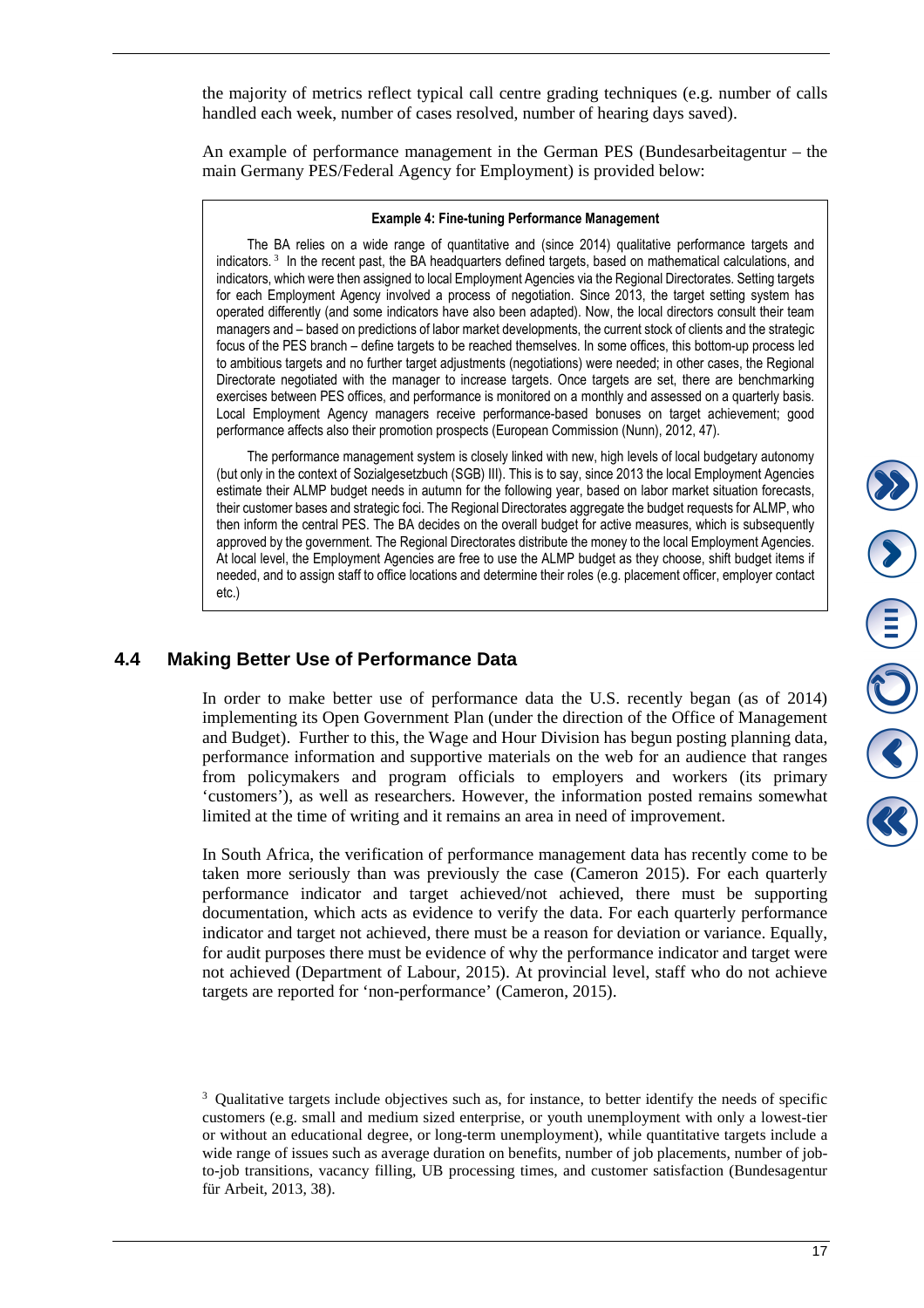# **4.5 Performance outcomes**

In the USA, the DOL has traditionally offered little guidance to One-Stop Centre staff on how to identify the needs of the broader target population or how to refer customers to the various levels of service in a cost-effective manner. The most basic "core" services under WIA - outreach, intake/assessment, job search assistance/placement and labour market information - were made available to the general public with no qualifying criteria/eligibility requirements. Furthermore, the DOL did not require monitoring and tracking of participants using the self-directed core services or non-WIA services at the One-Stop centers, (only those participants who receive substantial staff assistance in the WIA programs are tracked).

In developing country, contexts there are a range of performance measurement concerns linked to the poor remuneration of staff and temptations to subvert performance standards on a range of metrics. In South Africa, an unintended impact of targeting labour inspection at provincial level (linked to non-performance) has been staff manipulation of data out of concerns for job security. More positively, in Sri Lanka the Labour Inspection and Systems Application (LISA, further discussed in Chapter 5) has been shown to provide timely and accurate information to the senior management of the Department of Labour, based on statistical reports generated through the system. LISA utilizes both technological advancements and a recruitment model based on the hiring of individual consultants (i.e. as opposed to hiring a firm). It supports on-site inspection processes in which authorized personnel can monitor the status of inspections as/when they occur. Further benefits of LISA include the ability to monitor individual staff performance through an evidence-based, transparent approach, which will ideally motivate staff to perform at the highest level.

# **4.6 Persistent challenges in 'developing' countries**

In South Africa, Director General Thobile Lamati identified a shrinking financial resource as the major challenge facing the Department of Labour in the 2014/2015 financial year. The restricted budget has negatively affected human resources and staffing. South Africa's Strategic Plan requires that branches do more over the next 5 years without an increase in resources. The shortage of labour inspectors has meant that inspectors' time is often dominated by dealing with complaints and follow up activities rather than routine inspections. These difficult conditions are likely to have contributed to a high turnover of labour inspectors. In these circumstances, Cameron (2015) suggests that a lack of consequences for poor performance may be undermining the success of the inspectorate.

A lack of internal control over record keeping has impacted on South Africa's Auditor General (AG) in particular, as evidenced in the 2014 report where a lack of reliable evidence undermined the necessary financial statements. Information was also deemed unreliable for appraising inspection and enforcement services, PES and Labour policy/industrial relations. The AG was particularly concerned about the accuracy of data and its reliability. Importantly the data did not comply with SMART principles in that it was not measurable; nor was there sufficient proof to corroborate claims about the number of labour inspections that were undertaken. This was linked to a heavy reliance on the manual system of data entry. The AG recommended strengthening implementation procedures so as to assign responsibilities to individuals for collating evidence and reporting, with the intention of ensuring improved quality in future reports. The AG also encouraged the implementation of controls (e.g. reconciliations) and monitoring/evaluation responsibilities in respect of performance information, and improvements to the source documentation relating to the preparation of performance information.

Further challenges in South Africa have arisen concerning the high turnover in the Director General position, which has led to a lack of leadership consistency with clear impacts on labour administration. This has had a particularly strong impact on the implementation of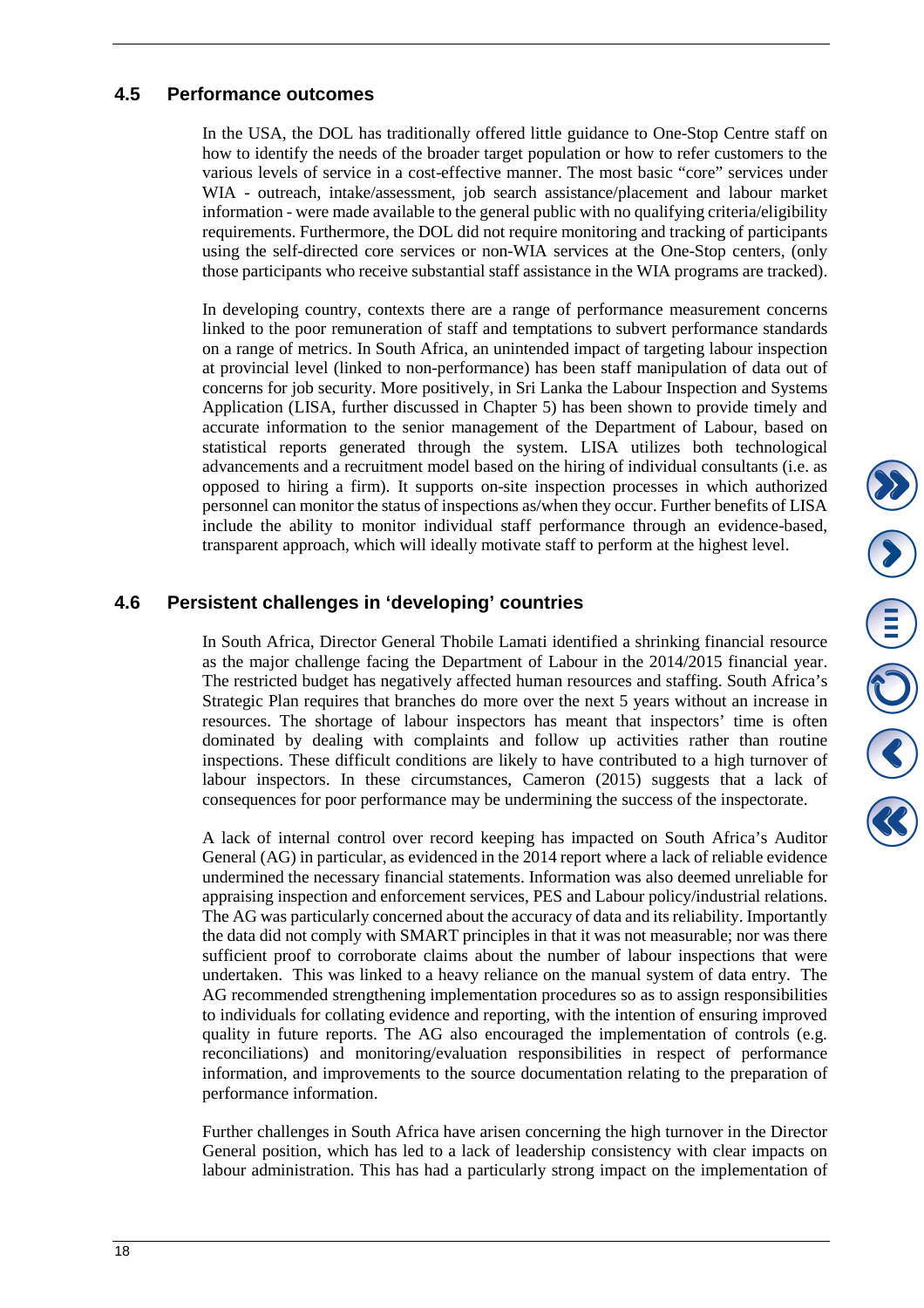the Strategic Plan and the Annual Performance Plan. Since 2009, there have been five different Directors-General.

Sri Lanka also faces marked difficulties in terms of resource constraints, which hamper the effectiveness of its national system of labour administration. However, while the proportion of listed factories inspected under the Ordinance declined from 37 percent to 26 percent between 2002 to 2013, the number of listed factories more than doubled from 10,637 to 23,844 over the same period. Accordingly, the department's capacity actually appears to have expanded significantly in absolute numbers of inspections over the same period. In addition, the rate of investigation of complaints received has been sustained, with the number of investigations exceeding the number of complaints received in 2010. These figures attest to the high volume of work carried out by the officers of the Industrial Safety Division and by offers at regional level.

# **4.7 Trends and lessons learned**

Several lessons are evident from the above discussion. Increasingly it is acknowledged that a combination of quantitative and qualitative indicators are desirable in order to measure performance and influence the behaviour of ministries and agencies. In any system of performance management, targets and resulting benchmarks require ongoing monitoring and appraisal to ensure their adequacy over time. Performance management systems use a variety of targets to encourage high performance standards and performance improvements. This is evident, for instance, in the use of key performance scores/indicators (South Africa), the prevalence of performance metrics (USA) and actions associated with timescales (UK). All methods are aimed at improving efficiency and transparency. In operational terms performance management systems commonly cover actions at a number of administrative levels and are intended to ensure that those actions are well coordinated.

Achieving and maintaining a good standard of performance is, of course, not simply a matter of having appropriate systems and targets in place. Budgets obviously matter. In some countries austerity has led to a reduction in the budgets of labour ministries while in many developing countries the resources available to labour ministries can be very limited. The consequence can be pay stagnation and inadequate levels of staffing, which are in turn likely to have negative consequences for performance and mean that the most intractable labour market issues, for example work in the informal economy, receive insufficient attention.

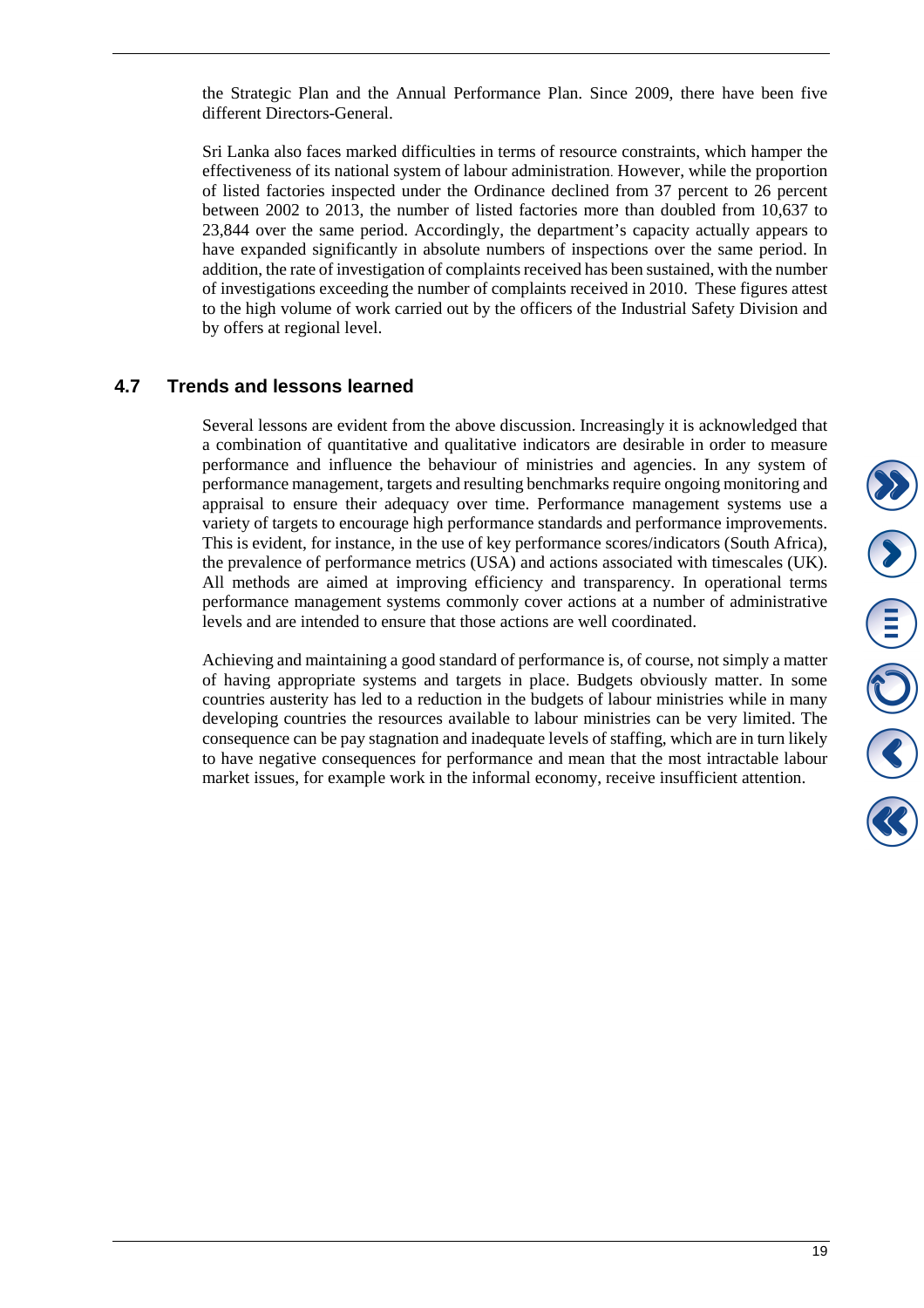# **5. Coordination and cooperation**

Inter-organization relations are extremely important in the implementation of policy. In some cases, two or more ministries might have a role in policy implementation and in many countries service delivery is delegated to subordinate bodies with which ministries will need to coordinate. In large federal countries, there is typically a need for cooperation between national ministries and local level bodies that will have varying degree of autonomy in relation to the administration of services. Inter-organizational relations have been further complicated by the widespread shift to involve private and voluntary sector organizations in the delivery of services, through public-private partnerships, contracting out and so forth (O'Toole, 2007). In addition to the need to ensure vertical coordination between the national and sub-national level, issues of horizontal coordination also need to be addressed so as to ensure that objectives in one sphere of policy (e.g. labour and employment) are consistent with, and supportive of, objectives in other policy areas. New labour policies often have implications for the programmes of ministries that are not primarily responsible for labour matters and it is therefore vital that all ministries are informed of new policy proposals at an early stage and that they have an opportunity to pass comment.

Effective coordination can be impeded by, for example, unclear reporting lines; insufficiently clear divisions of responsibility across labour administration bodies; inadequate information flows between ministries and their subordinate bodies, and between different ministries and different subordinate bodies; inadequate training; and underdeveloped mechanisms for gathering, processing, using and sharing data (for a discussion of how such problems have affected Sri Lanka's labour administration system, see Chandrasiri and Gunatilaka 2015: 22).

A further consideration relates to the amount of autonomy that ministries allow subordinate bodies (e.g. regional and local offices or executive agencies) and other actors that might be involved in service delivery (e.g. private employment services). Devolving responsibility can increase the ability of labour administration bodies to develop strategies and programmes that take into account local circumstances. While this requires local-level flexibility, labour ministries also need to ensure that the mandate of the ministry is fulfilled and that core programmes are delivered to expected standards. In the case of subordinate bodies, labour ministries need to ensure that plans are agreed, that it is possible to monitor performance against the plan and that there are clear and effective communication channels and information flows. In the case of private providers, expectations are normally spelled out in contracts that typically link the payment of fees to the achievement of performance targets (for a discussion, see Koeltz 2013).

O J C

# **5.1 Coordination of the development of policy and strategy (horizontal coordination)**

Some countries require an extensive cross-government consultation process on new policy proposals. In the Czech Republic, for example, the law requires that Ministries and their subordinate institutions exchange information, data and materials. Ministries issue opinions on the proposals of other ministries and other central administrative offices, most notably during the consultation process on draft legislation. In addition, ministries jointly prepare programmes affecting the kind of activities that cut across departments. Subordinate bodies take part in consultation processes when new legislation is being developed by the MoLSA. Managing directors of organizations, including Labour Office of the Czech Republic (LO CR) and the State Labour Inspection Office (SLIO), take part in meetings where they can highlight concerns or requirements (Lehmann and Kyzlinková 2015: 17).

Coordinating bodies designed to provide orientation within and across specific policy areas are common. In Ireland, for example, a Cabinet Committee on Economic Recovery and Jobs

20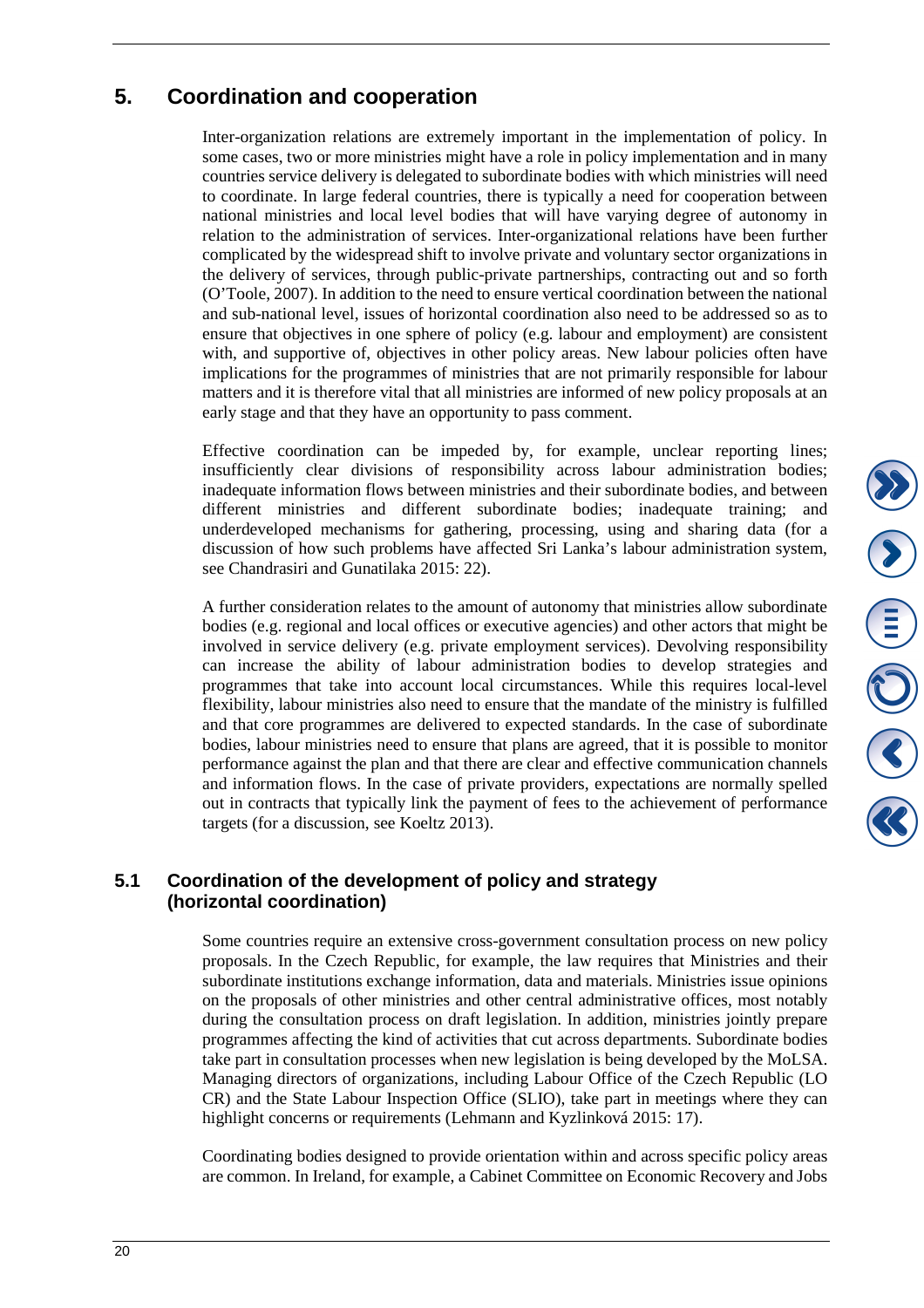is chaired by the Taoiseach. It features ministers from key ministries, including the Department for Jobs, Enterprise and Innovation (DJEI), Education and Skills, Finance and Social Protection. A senior officials group feeds into the Cabinet Committee. Groups of senior officials also meet to discuss actions and progress in respect of discreet areas of social policy, such as labour market policy. These provide the Cabinet Committee on Economic Recovery and Jobs with policy papers and proposals, which can then be discussed.

In the UK, a Government Labour Market Board (GLMB) helps to keep policies aligned across government. It is an informal coordination body that meets quarterly. The GLMB is composed of civil servants, all of whom are Directors General from relevant ministries, including BIS, the Treasury, Department for Communities and Local Government and Department of Education. The Department for Health and the Child Poverty Action Unit sometimes attend. The GLMB focuses on labour market evidence and how policies are aligning. It tries to achieve a consensus in relation to shared labour market challenges. Different ministries have different perspectives on how the labour market works and the GLMB provides a forum where these differences can be aired and discussed. The members try to achieve 'alignment' where possible. The GLMB is a strategic body. It asks: what are the problems (e.g. how do we respond to in-work poverty), what are the opportunities and what levers can government pull in relation to the labour market? It has examined crosscutting issues, such as the transition from education to employment, and asked the different departments represented on to the GLMB to provide inputs.

In South Africa, the Department of Labour (DoL) aims to achieve internal coordination through regular meetings of various fora. There are annual meetings which are chaired by the Minister/ Deputy Minister of the DoL and which are attended by senior official within the ministry and by the Executive Officers of statutory bodies associated with the DoL. A Departmental Executive Committee meets quarterly to review performance. It is chaired by the DG. There is also a Management Committee, which is chaired by the Deputy Minister and which keeps track of the implementation of annual and mid-term resolutions. However, it appears that while linkages exist at a strategic level, operational matters still tend to be organised in silos (Cameron 2015: 21-22). A lesson for labour administration is that it is important that the coordination of strategy be accompanied by effective coordination of policy implementation.

### **Example 5: South African 'cluster' system**

An important element of coordination in the South African government is the cluster system. Clusters are responsible for policy and legislative issues, as well as other horizontal cross-cutting matters. They comprise technical clusters (at DG level) and ministerial clusters (at ministerial level) which then submit reports to Cabinet committees for decision. Clusters coordinate policy issues before going to Cabinet. The DoL participates in the cluster system, mainly in the social and economic clusters.

The four main cluster roles are to:

- (i) Improve Cabinet decision-making processes;
- (ii) Harmonise and align the work (including policies and priorities) of departments and reduce departmentalism (coordinate cross-cutting matters, legislation and policy);
- (iii) Produce cluster-based reports on the implementation of the Programme of Action
- (iv) Provide coordination or oversight over implementation of the Programme of Action (Presidency, 2014):

However, there are some areas, which fall between cracks, and there is also duplication. Each department has its own mandate which sometimes makes cross-cutting coordination difficult. Furthermore, technical clusters do not always do their preparatory work adequately before items are considered by the ministerial clusters.

Source: Cameron (2015: 24)

COCO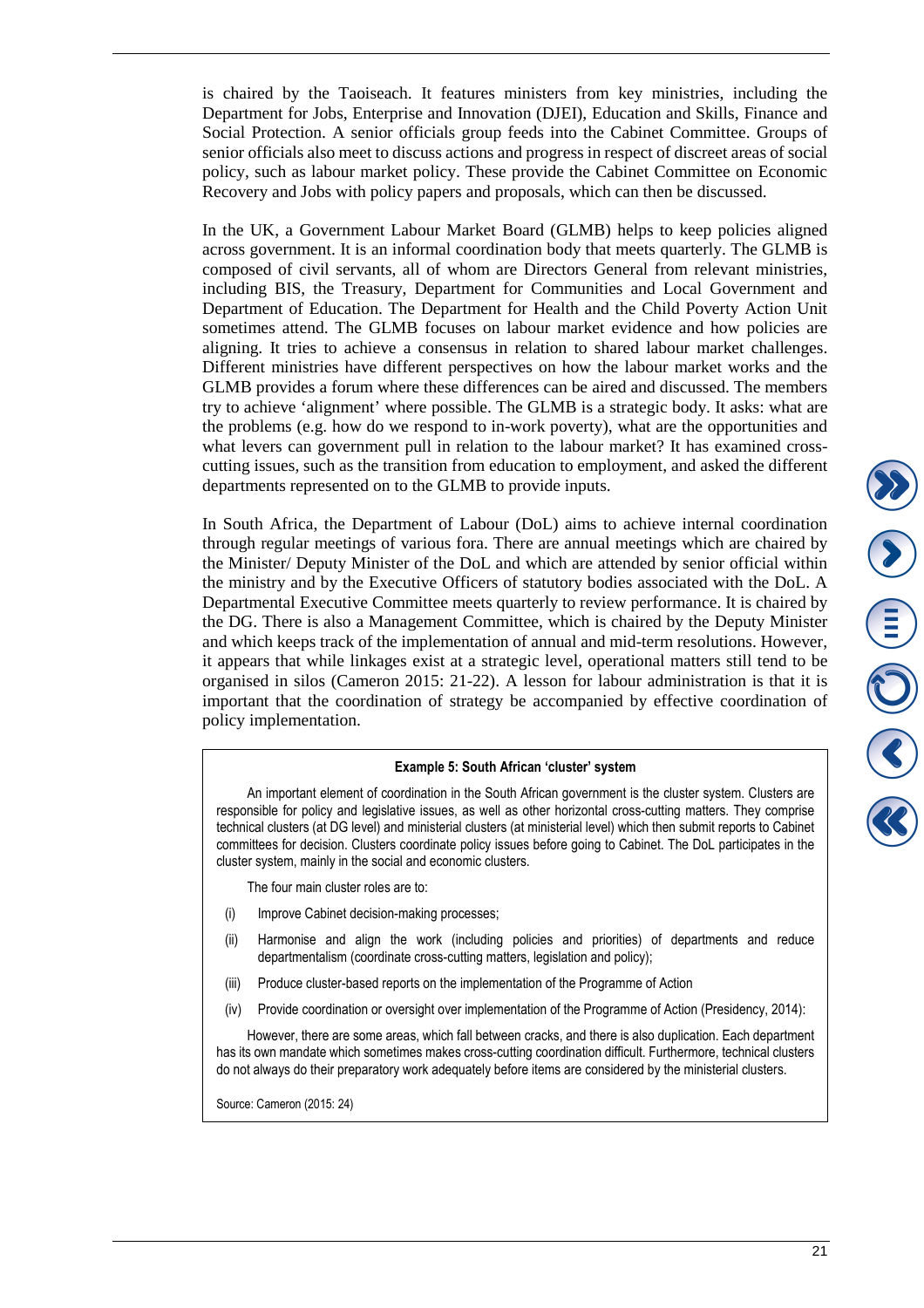# **5.2 Coordination of the implementation of policy and programmes (vertical coordination)**

Horizontal coordination can help to ensure that policies in related areas are aligned and complement each other. It can prevent problems that can arise where departments work in silos and do not sufficiently appreciate how their activities relate to the activities of other departments and related bodies. However, ministries also need to ensure that policies and programmes are effectively implemented. Responsibility for implementation (operational matters) will normally reside with regional and local offices of sections of the ministry or with semi-autonomous executive agencies. It is therefore essential that systems be put in place to ensure effective vertical coordination.

In the Czech Republic, the MoLSA has responsibility for legislation, budgets and priority setting. Measures are communicated to the LO CR and SLIO, which then communicate the measures to their regional offices (Lehmann and Kyzlinková 2015: 17). MoLSA coordinates inspection priorities by approving the programme of inspections that the labour inspectorate follows. ICT (discussed in Section 7) can facilitate vertical coordination. Sri Lanka's Labour Inspection System Application (LISA) has fully automated the on-site inspection process, improved the collection and analysis of inspection and labour market data and thereby strengthened the basis for policy development and programme evaluation. LISA is used mainly to automate inspection schedules enabling the DoL to automatically generate duty rosters of inspection staff, thereby leading to increases in efficiency and productivity. It has also enabled DoL to coordinate activities between its head office and the 56 labour department offices spread throughout the country (Chandrasiri, and Gunatilaka 2015).

Effective information exchange is an important element in ensuring coordination in respect of policy implementation. Information exchange can involve responding to requests from Ministries and bodies or the creation of shared databases. In many cases, information exchange is the norm and is particularly common in relation to labour inspection activities, including those relating to the informal economy (this is also discussed in Section 8).

COCI

In the Czech Republic, one of the most fundamental practices underpinning cooperation and coordination between the various bodies in the labour administration system is the transfer of information between all levels and between all bodies. The LO CR, SLIO and Czech Social Security Administration regularly provide information to the MoLSA concerning their areas of responsibility. They also share information between themselves. The sharing takes place at central, regional and local levels and is required by law (Lehmann and Kyzlinková 2015: 18). In addition to information exchange, all three organizations support one another by means of advice and consultations on problematic issues. Representatives of both the LO CR and the SLIO rate cooperation between these institutions as positive, partly thanks to the existence of personal ties between employees because of some employees being transferred from the LO CR to the SLIO for illegal employment inspection work.

Decentralisation of service provision and delegation of responsibility to semi-autonomous agencies is a frequently observed development in national systems of labour administration. In principle, decentralisation can ensure that programmes are more responsive to local circumstances. However, decentralisation can also give rise to coordination difficulties:

1. In South Africa, the implementation of Department of Labour programmes is based on a decentralised agency model. Implementation of policy is delegated to local labour centres. There are three levels involved: national offices, provincial offices and labour centres. The ability of the national and provincial offices of the PES and inspection service to coordinate with local labour centres is hampered by reporting lines that are channelled through the Chief Directors of Provincial Operations (Cameron 2015: 22- 23). The PES and labour inspection service has insufficient power to influence local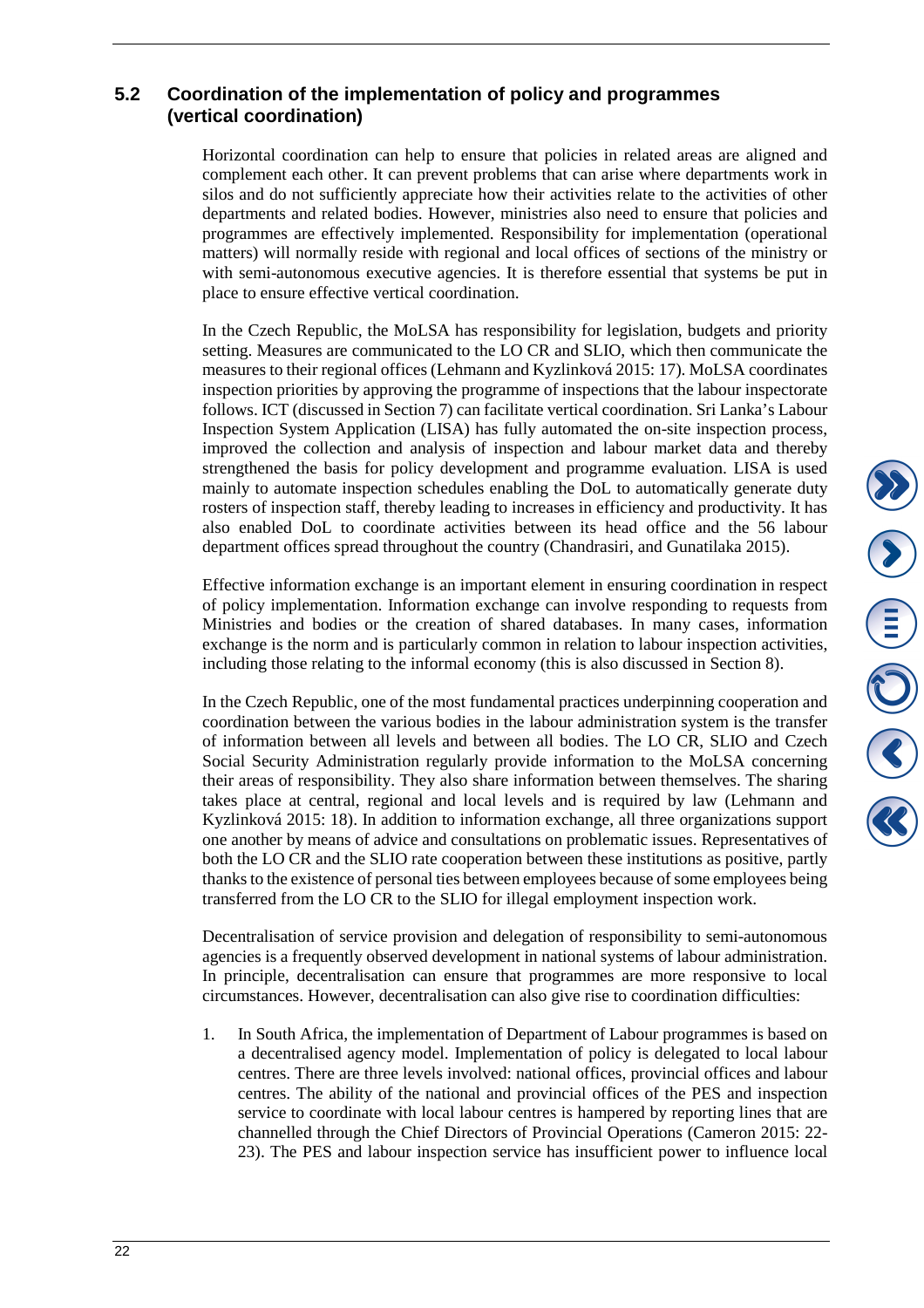level operations. The Department of Labor is currently considering a matrix system as a potential solution to this problem (as recommended in a 2012 ILO report).

2. In the Czech Republic, coordination problems have arisen in relation to public employment services. In the 1990s, a two-tier system was established, comprising an Employment Services Administration (ESA) within the MoLSA and a network of 77 district labour offices. However, the ESA was unable to exert effective control over the activities of the labour offices, which consequently had a lot of discretion in relation to the measures that they implemented. In addition, staff time in the labour offices came to be consumed by inspection and administration activities, resulting in less attention being paid to their primary responsibility (the provision of employment services). To address these problems, the system was centralised in 2011 through the creation of the Labour Office of the Czech Republic (LO CR). The 77 labour offices, which until this point had been legally independent, became contact points linked to 14 regional branches of the LO CR. The contact points now act as one-stop shops (Lehmann and Kyzlinková 2015).

The reform has not, however, been regarded entirely as a success. On the one hand, the establishment of the LO CR has the potential to ensure a more consistent approach to the implementation of employment policies across the local labour offices (now contact points). The structure and the reduction in the number of managers (replacing 77 office managers with 14 regional directors) should enable better cooperation. On the other hand, critics have argued that centralisation has led to employment services becoming less able to respond flexibly to local circumstances. Furthermore, critics claim that staffing has been cut without any analysis of the systems staffing requirements having been undertaken (Lehmann and Kyzlinková 2015: 14-15).

The shift to greater centralisation of employment services is not confined to the Czech Republic. In the UK, JobCentre Plus (JCP), which had operated as an Executive Agency of the DWP since its creation, was fully incorporated into the DWP's operational activities in 2011. This development was intended to encourage a 'streamlining' of the management of JCP. It was also a result of efforts by the DWP to reduce its corporate running costs by 40 percent, as required by the government's 2010 Spending Review. This development can therefore be understood in part as a consequence of the imposition of austerity rather than as an attempt to improve coordination.

# **5.3 Coordination in Federal countries**

Particular coordination issues arise in federal systems, in which states or regions enjoy considerable autonomy in respect of decision making. In principle, the existence of substantial administrative apparatuses at sub-national level provides an opportunity to decentralise service provision so as to ensure that it is more responsive to the needs of workers and employers at local level, which might vary considerably across different parts of a country. However, there is a need to ensure that the objectives of the national government and of the local authorities and service providing bodies remain aligned.

In North America, planning agreements have been used to establish clear requirements for the delivery of services at sub-national level:

 Canada: From the mid-1990s Canada began to decentralise the provision of public employment services, which until that time had been delivered directly via Government of Canada offices. This shift represented an attempt to better address the needs of unemployed workers and enterprises in different regions and do so more rapidly. The Government of Canada entered into Labour Market Development Agreements with provinces and territories, providing funding to support the design, delivery and management of skills and employment programs for unemployed Canadians, focusing C C C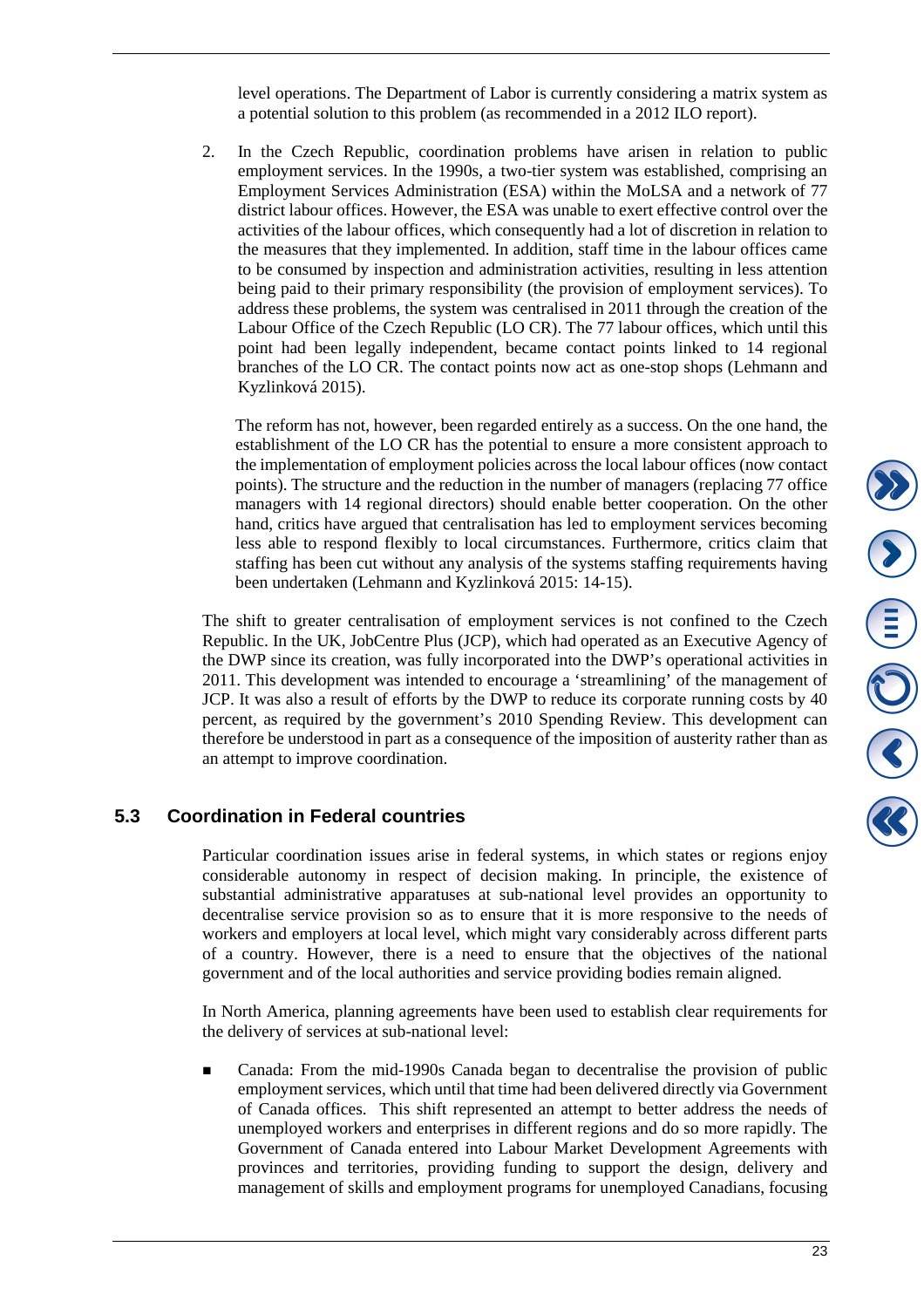on those who were eligible for Employment Insurance (Koeltz 2015). In 2007 the government entered into six-year Labour Market Agreements with all provinces and territories to provide funding for programs and services for unemployed persons who were not eligible for Employment Insurance (EI) benefits and those with low levels of education, skills and qualifications. The agreements expired in 2014 and were replaced with new six-year Canada Job Fund Agreements. Central to these agreements is the *Canada Job Grant*, <sup>4</sup> which is intended to enable employers to train new or existing employees to fill vacant posts (Koeltz 2015). In an effort to ensure that private and third sector organizations comply with requirements, the Labour Force Development Agreements contain indicators and targets which help to establish clear and transparent expectations (Koeltz 2015).

 USA: Similar coordination issues arise in the USA. Provisions of key federal acts relating to the labour market are administered at the level of the state, requiring coordination between the USDOL and state level authorities. The Workforce Investment Act authorises the creation of state and local Workforce Investment Boards (WIBs). State Governors make appointments to the state WIB, which is responsible for developing a state plan to deliver workforce development services. This plan is submitted to the US DOL for approval.<sup>5</sup> Each plan must include a strategic plan, an operational plan and 'assurances' (i.e., state affirmations that key obligations of the law have been met). States must also include an analysis of the state economy and the skills base and skill requirements using labour market information. The aim is to inform how the state will align policy, operations and administrative systems to meet the identified needs.

Until July 2015, the state governor was able to require the state WIB to develop a Unified Plan to promote joint planning and coordination across various employment and training programs. From July 2015, the creation of a Unified Plan will be made a requirement. This is intended to improve coordination of programmes and stakeholders (Heinrich and King 2015).

Spain provides a further example of a country in which the distribution of authority between national and sub-national levels creates additional vertical coordination challenges for labour administration. Spain contains 17 Autonomous Communities, each of which has substantial scope for self-governance (Daza 2015). The state has exclusive competence on Labour legislation and social security and the role of the Autonomous Communities is to ensure the provisions are enforced. However, the Autonomous Communities have their own competence with regard to the application of labour legislation, especially the performance of inspection visits and the implementation of procedures for the enforcement of penalties imposed by the Labour and Social Security Inspectorate. Both the state and the Autonomous Communities are involved in the preparation of plans relating to Labour Inspection, including the development of objectives and programmes of action. The Director General defines the common technical and operational criteria relating to the inspection function. However, Territorial Committees of Labour and Social Security Inspection act as a mechanism for coordination between the Ministry and the Autonomous Communities. The composition, powers and rules of operation for these Committees are established by means of bilateral agreements between the general administration of the State and each Autonomous Community. Under these agreements, both the national authorities and Autonomous Communities define rules for technical support and expert collaboration, and for programming and follow-up regarding enforcement of the labour legislation (Daza 2015).

4 For more details on the Canada Job Grant see http://www.esdc.gc.ca/eng/jobs/training\_agreements/cjg/index.shtml

<sup>&</sup>lt;sup>5</sup> The current WIA state plans cover the years 2012-2016 and can be accessed via the USDOL's Employment and Training Administration (ETA) website: http://www.doleta.gov/performance/results/AnnualReports/annual\_report.cfm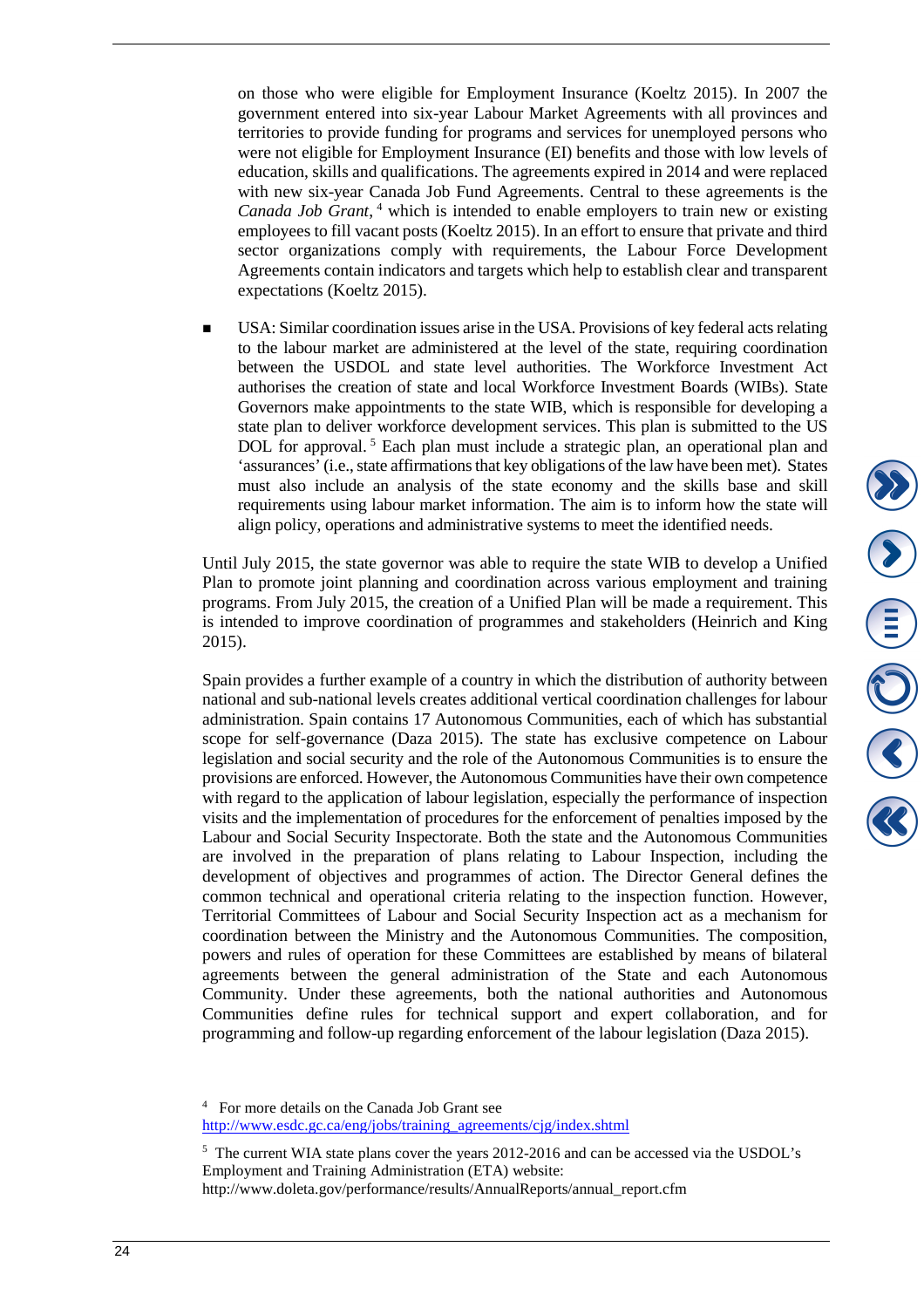# **5.4 Cooperation and coordination with local stakeholders and providers**

Increasingly, private and third sector organizations are involved in the delivery of the services provided by national systems of labour administration, particularly in relation to employment services. The relationship between Ministries/PES and service providers is to a great extent managed on a contractual basis (Koeltz 2013), but other coordinating mechanisms may be beneficial. Furthermore, employers, trade unions and civil society organizations are key stakeholders in systems of labour administration and may be involved in national, regional and local fora that provide opportunities for consultation and information exchange (these relationships are also discussed in Section 6, which discusses 'partnerships').

In the Czech Republic, there are relationships between local stakeholders and the organizations charged with implementing employment policy (the Labour Office branches and regional labour inspectorates). The Labour Office cooperates with all labour market entities that help design and implement measures to increase employment. At regional level, there is cooperation with territorial self-governing units and their bodies and with the social partners in providing employment, labour force mobility, human resources development and social protection. In the regions, the Labour Office signs sectoral agreements with employers through regional chambers of commerce. Meetings and cooperation between LO CR representatives and employers are relatively regular at this level and regional branches can request information from employers regarding their employment plans (Lehmann and Kyzlinková 2015: 20).

The LO CR can create advisory bodies composed mainly of representatives of trade union organizations, employers' organizations, cooperatives, organizations representing the disabled and territorial self-governing units. The purpose of the advisory bodies is to coordinate the implementation of public employment policy and human resources development policy in the administrative district in question. The representatives provide opinions in relation to subjects such as the provision of contributions to employers under active labour market policy, re-training programmes, the organization of consultancy work, measures to promote equal treatment and collective redundancies (Lehmann and Kyzlinková 2015: 20).

As noted in Section 5.3., each US state has established a State Workforce Investment Board (WIB), which includes the Governor, members of the state legislature and representatives of employers, unions, economic development agencies and community-based organization. These boards play a central role in determining target groups for services, the types of services that should be provided and how these should be provided. Each WIB is required to operate at least one One-Stop Career Center (also known as American Job Centers). The local WIB enters into a 'memorandum of understanding' with the One-Stop partners that sets out the services to be provided through the One-Stop delivery system, how the service and operating costs will be funded, and methods for referral of customers between the One-Stop operator and the partners. The One-Stop Centers are supposed to coordinate and strategically combine the federally-funded education, workforce and worker support programs of the USDOL, Department of Education, Department of Health and Human Services and Department of Housing and Urban Development (i.e. employment services, unemployment insurance, vocational rehabilitation, adult education, welfare-to-work and postsecondary vocational education). However, the coordination and alignment of services has not always been achieved in practice. In an attempt to improve local coordination, the Workforce Innovation and Opportunity Act (WIOA), which will become effective in July 2015, will require (rather than encourage) One-Stop Centres to co-locate the Wagner-Peyser Employment Services and Temporary Assistance for Needy Families (TANF) programme alongside the programmes that it currently administers. States will be required to develop a unified four-year strategic plan for these core programmes with the aim of preparing an educated and skilled workforce that can meet the needs of employers (Heinrich and King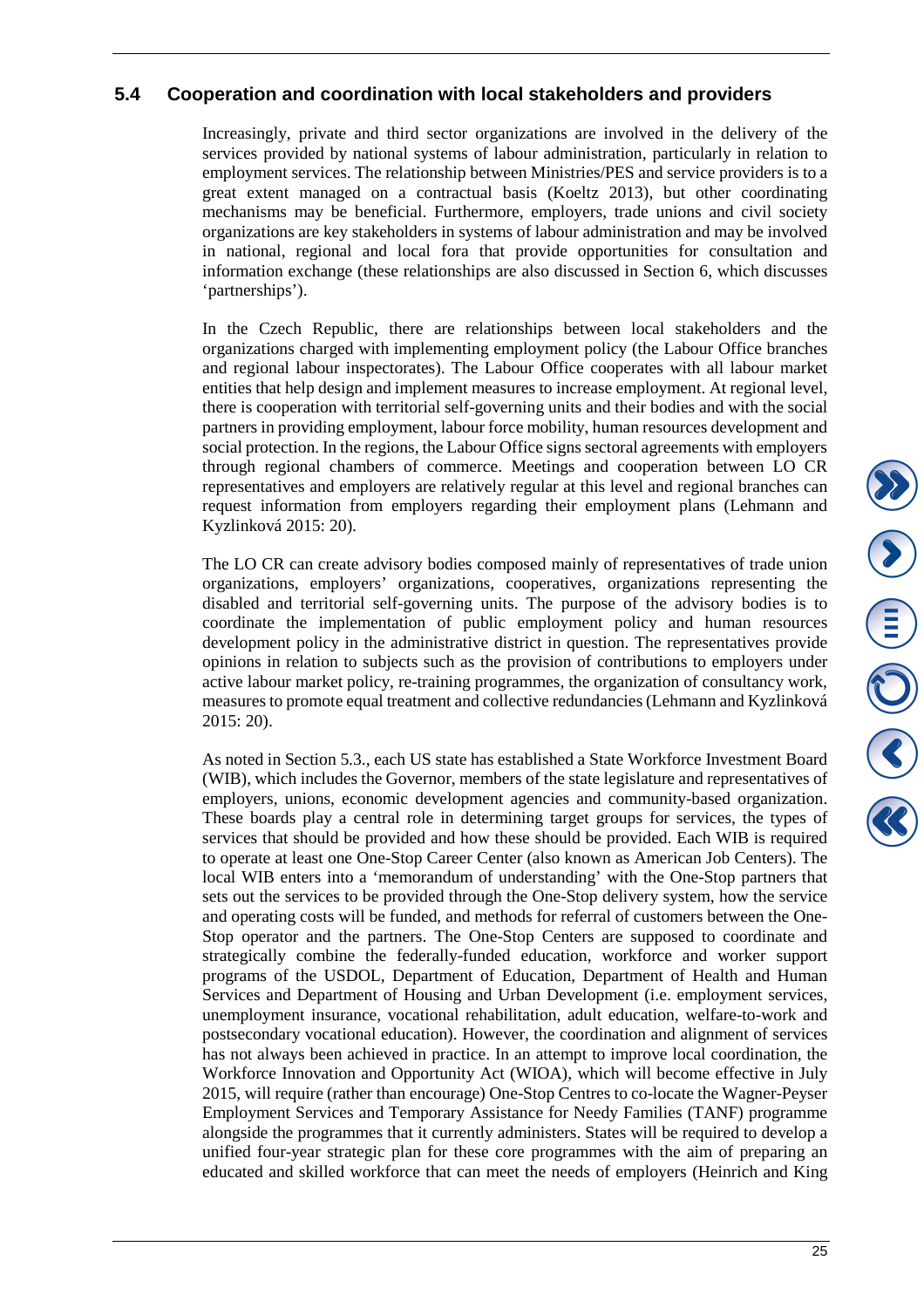COCO

2015: 19). The core programmes will be need to report against common performance measures

US States are also being encouraged to better align their workforce development activities with state and regional economic development plans, so as to ensure that the training and employment services offered are linked to expected industry growth, the related skill competencies required, and anticipated employment opportunities (King and Heinrich 2015). The USDOL is urging state and local workforce development agencies to work toward developing comprehensive regional partnerships to facilitate this alignment. One of the mechanisms for this greater level of coordination and planning is the formation of industry or sector partnerships and corresponding sectoral training programs (see Section 6).

Germany provides a further example of a country that has attempted to improve local level coordination with stakeholders. The German government recognizes that tackling skills shortages is a particularly substantial challenge for smaller and medium sized enterprises (SMEs). To assist firms, the government created an 'innovation bureau', which brings together regional and local players in a more systematic way, raising awareness of already existing regional networks, and supporting the development of regional alliances. In addition, the Ministry for the Economy and Environment promoted the establishment of a 'competence center', located at the Cologne Institute for Economic Research, which offers practical, hands-on advice and guidance to SMEs on a wide range of skills-related issues.

#### **5.5 Trends and lessons learned**

The examples discussed in this section point to the importance of finding effective ways of linking together the aims, strategies and implementation plans of the various bodies involved in national systems of labour administration. Cross-departmental coordination meetings involving ministers or civil servants can help to ensure that the objectives, policies and timetables of different ministries do not conflict and can help to improve inter-departmental communication and understanding of priorities and perspectives on labour market matters. At local level, there are examples of attempts being made to ensure that programmes are tailored to local circumstances and involve key stakeholders. Many labour market issues can be more effectively tackled where employers, unions and NGOs play a role. This implies some decentralization of responsibilities, which can come into conflict with the desire of ministries and agencies to exert control and ensure good coordination. Effective planning processes, local accountability and simple and reliable lines of communication and reporting are essential.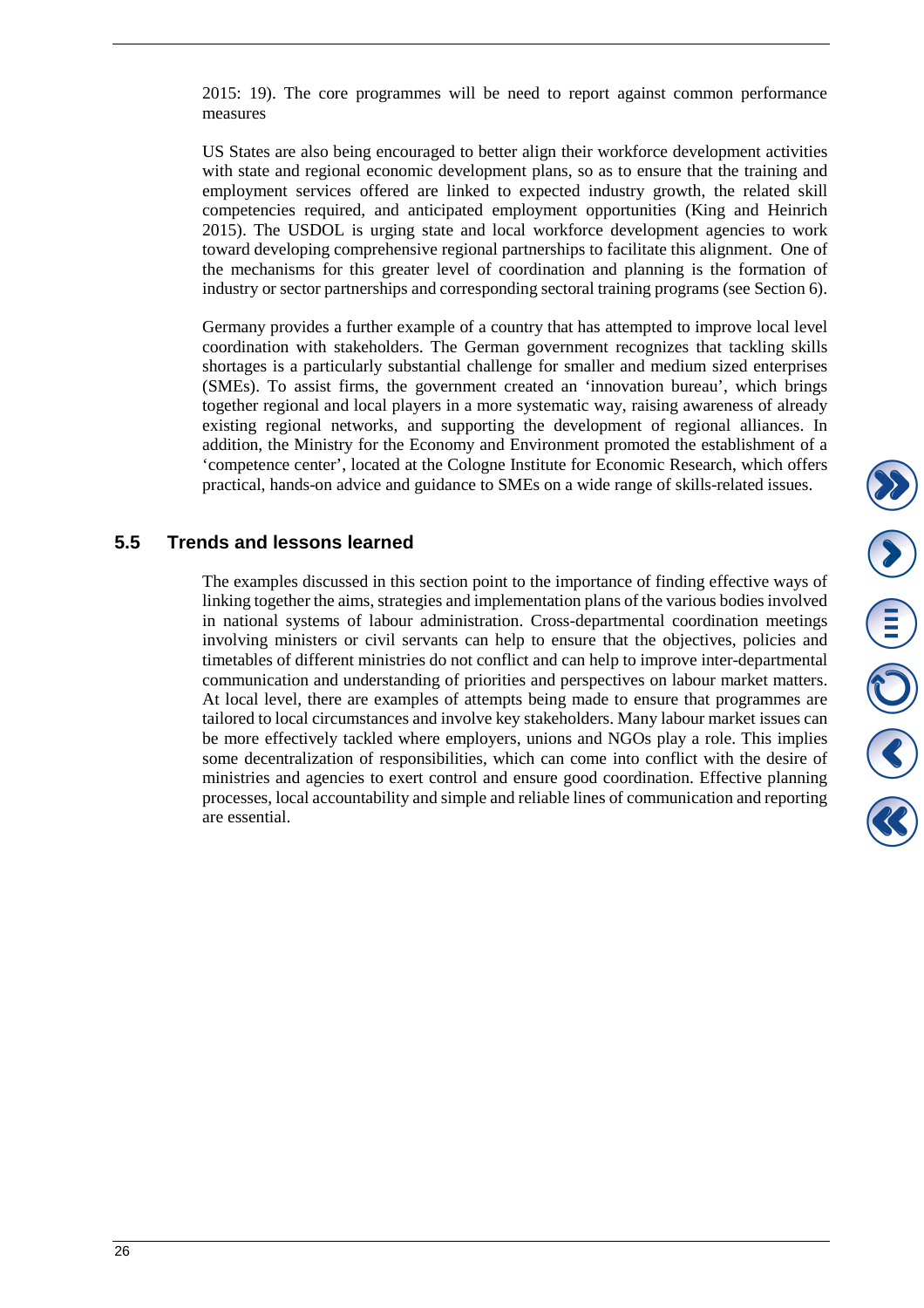# **6. Partnerships**

The coverage and effectiveness of national systems of labour administration can depend greatly on the ability of public authorities to form strong partnerships with a range of stakeholders. The need for cooperative relations can come about as a result of decisions taken by governments in relation to the method of providing services, notably in the case of employment services, which increasingly involve service providers from the private and non-for-profit sectors. More generally, involving the social partners and other civil society organizations in the development of policies and programmes can help to ensure that services meet the needs of users and are responsive to changes in the labour market at national, regional and local levels.

#### **Example 6: Partnerships for workforce development in the U.S.**

Partnerships are central to the way workforce development programs operate in the US. In particular, sectoral partnerships are increasingly important. Sectoral partnerships may be initiated by a public program entity such as a local Workforce Investment Board or by a community-based organization, labor union, group of employers or other organizations (Mangatt, 2010). They form in order to address pressing labor demand and supply issues involving a particular industry sector (e.g., manufacturing, healthcare). These partnerships often tackle problems arising in the training pipeline in the industry sector, but more mature partnerships also delve more deeply into the causes and consequences of labour turnover.

Career pathway approaches are a prominent feature of many sectoral partnerships. Career pathways are clear, structured paths for participants to pursue from program entry through the attainment of a series of labour market credentials, certificates and/or degrees that are valued by employers in a field or sector. Many of these pathways are established in community and technical colleges around the country and often feature 'bridge' programs to help participants with basic skills and language barriers acquire the skills necessary to succeed in the career pathway. Emerging evaluation evidence suggests that sectoral partnerships, career pathways and 'bridge' programs are effective workforce development strategies when measured in terms of programme progress as well as employment and earnings impacts (see Maguire et al., 2010; King, 2014; Roder and Elliott, 2011, 2014; Zeidenberg et al., 2010).

#### **6.1 Cooperation, consultation and negotiation between the State and social partners in relation to labour administration**

Social dialogue is an important feature of labour administration and employment relations in many countries. In Spain, an Economic and Social Council (ESC) acts as an advisory body. It is attached to the Ministry of Employment and Social Security and is composed of 61 members appointed by the government. It includes members designated by the most representative trade unions and employers' organizations, as well as representatives of consumers, farmers, fishermen, cooperatives and worker-owned companies. The functions of the ESC include issuing opinions on draft legislation and drawing up surveys and reports.

In the case of the Czech Republic, cooperation with non-state entities takes place mainly in the context of subsidy programmes designed to support organizations contributing to the department's strategic activities. At a national level, cooperation with the social partners is mediated through the tripartite Council of Economic and Social Agreement (CESA).

The Czech Labour Office cooperates with stakeholders across localities, including territorial self-governing units, NGOs, charities and employers. Cooperation with national NGOs or with churches is sometimes mediated by the Directorate of the Labour Office. The Labour Office also creates advisory bodies composed of the social partners and other cooperative bodies to aid cooperation on labour market issues.

The Czech labour inspection office liaises with external entities in an educational and advisory capacity. It organises seminars, training sessions (sometimes co-devised with help from the social partners) and other educational activities in the fields of legislation, occupational injury/illness prevention, occupational safety, labour relations and working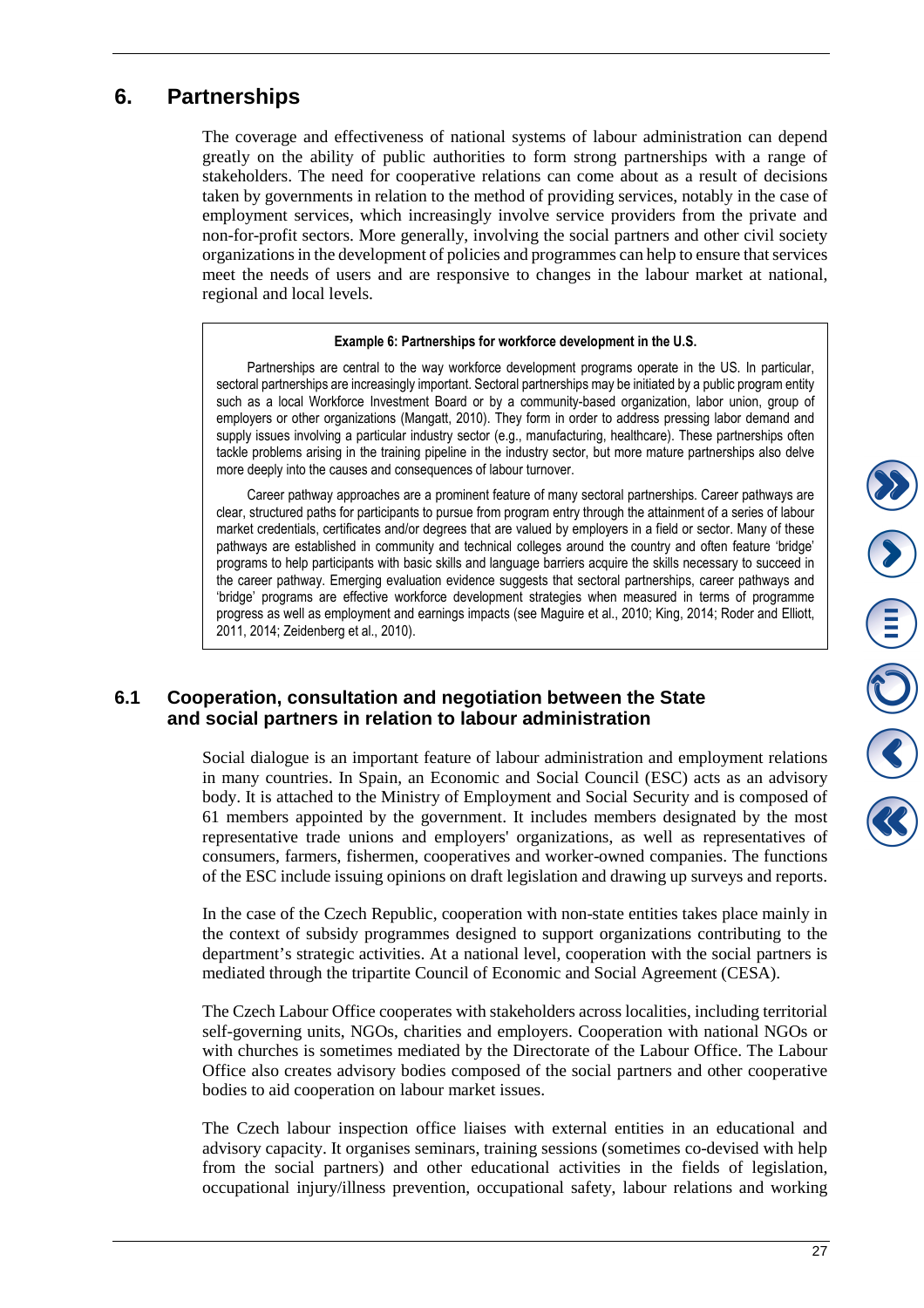conditions. These events are designed for personnel managers working in central public administration and local government authorities, trade unions, regional chambers of commerce and other entities.

In South Africa, the DoL has taken steps in recent years to help develop partnerships further. With respect to regulating the informal economy (discussed at greater length in Section 8), the Inspection Enforcement Services (IES) work closely with a number of government departments, including Health; Environmental Affairs; Social Development (for Child Labour), Justice (prosecution); Mineral and Energy Affairs; Trade and Industry; Stats SA (for data) and the South African Police Services (SAPS – for child labour). The DoL assists the Department of Home Affairs

The most important instrument of social dialogue in South Africa is the National Economic development and Labour Council (NEDLAC: established in law via Act 35 of the same name, 1994). NEDLAC is the main vehicle by which government, labour, business and community organizations cooperate. NEDLAC permits problem-solving and negotiation on a range of economic, labour and development issues. NEDLAC conducts work in four areas: public finance/monetary policy; labour market policy; trade and industry policy and development policy.

The DoL also works closely with the South African Institute of Occupational and Safety and Health (SAIOSH), the National Institute of Occupation Health (NIOH), the Construction Industry Development Board (CIDB), the South African Bureau of Standards (SABS), the South African Council for Project and Construction Management (SACPCMP) and the South African Women in Construction Association (SAWIC). In addition, the DoL has entered into a partnership with Rhodes University, which has developed the country's first ergonomics postgraduate programme as part of its Human Kinetics and Ergonomics Honours.

In South Africa, one of the sub-programmes of Inspection and Enforcement Services is that of Statutory and Advocacy. This programme gives effect to the legislative enforcement requirement to educate stakeholders on labour legislation. This is a recently created programme, which encourages greater public awareness of campaigns. Government departments also liaise through this body together with other stakeholders (this includes a practice of sharing data).

India's NSLA also operates with a tripartite structure and within the system, the Indian Labour Conference (ILC) is the most popular forum for developing partnerships among the stakeholders. Social partners (i.e. trade unions and employers' representatives) are consulted in both statutory and non-statutory forums.

#### **6.2 Cooperation, consultation and negotiation between the State and social partners in relation to labour administration**

In Spain, the National Advisory Commission on Collective Agreements is a tripartite body created by the Workers' Statute (1980). It provides counselling and consultation with the stakeholders of collective bargaining arrangements in order to determine the functional scope of the agreements. It was regulated by the Royal Decree 2976 /1983, of November 9, and its rules of operation were approved by Order on May 28, 1984. The Commission is composed of six representatives of the General Administration of the State, six of the most representative trade union organizations and six of the most representative Employers. In 2013 the Commission reported on 75 cases.

The Commission has been assuming other important functions, including the study and dissemination of results from research into collective bargaining arrangements across Spain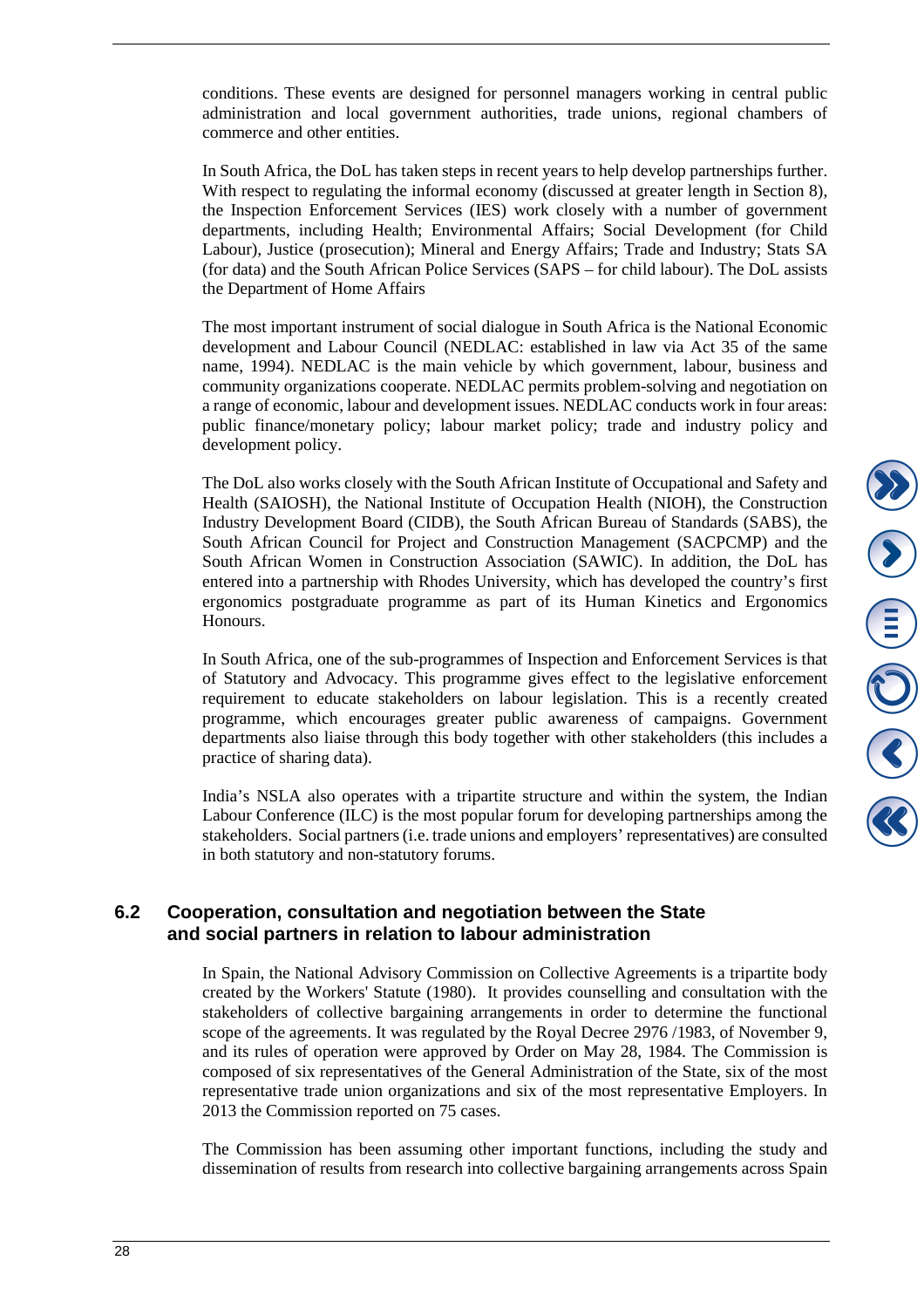(assigned by Law 43/2006, of December 29, for the improvement of growth and employment). The Commission distributes information via a Collective Bargaining Observatory Bulletin, which provides detailed information – such as statistics and trend data - concerning recent collective agreements (in total since 2013 eight newsletters have been released). The labour reform of 2012 added to the traditional functions of the Commission, providing a new role for the resolution of discrepancies for lack of agreement on the procedures for derogation of working conditions provided for in the collective agreements in the event of economic, technical or organizational causes. The Commission may be called upon to intervene when the settlement procedures of the collective bargaining have not been applied or have not solved the discrepancy. In 2013, thirty cases were subjected to the Commission.

The maintenance of this forum comes in contrast to the breakdown of social partnership across most areas of labour administration in Ireland. Until recently (i.e. the start of the financial crash) the social partners in Ireland had nominated candidates for the majority of labour administration/relations bodies. Since the financial crisis, the appointment process has reverted to one of open-competition, without nomination from either union or employer association groups (i.e. the government does not have to priortise advice from the social partners when selecting candidates for positions). Conversely in India trade unions and employers' representatives are part of tripartite committees in both statutory and nonstatutory bodies at both Central and State level. For example, West Bengal maintains its own tripartite state level welfare boards for both unorganised workers and building and construction workers. At Central level, the Standing Committee on Labour and Indian Labour Conference are two tripartite forums where labour reforms are discussed in detail (Sarkar, 2015).

#### **6.3 Labour administration services delegated to social partners**

One pertinent example from Spain relates to the inter-confederal service of mediation and arbitration (SIMA). SIMA stems from an agreement of 25 January 1996, when the social partners agreed to establish voluntary procedures for the resolution of conflicts related and unrelated to the judicial and administrative systems. Conflicts arising in Public administration and entities of Public Law are not included in this system.

The objective of the SIMA Foundation is to settle collective labour disputes arising between employers and employees or their respective representative organizations via mediation and arbitration procedures. Initiation of the mediation procedure prevents the calling of strikes and the use of lockout measures, as well as any other legal or administrative action which aims to resolve the dispute (i.e. as long as the procedures lasts). The parties may agree on arbitration at any point in the mediation process (or indeed without mediation taking place). From the total of 537 conflicts handled during the year 2013, 132 were resolved (28 per cent).

In the different autonomous communities there are similar consultative bodies on labour relations (regional councils), with different titles or names (Councils, Institutes, Foundations or Tribunals) some of them with additional mediation functions.

In Germany, the BMAS launched an official Partnership for Skills and a new Alliance for Initial and Further Vocational Training in 2014. The partnership – which was already foreseen in the coalition agreement between the CDU/CSU and SPD – reiterated the commitment of all stakeholders to continue their efforts to address skills needs, while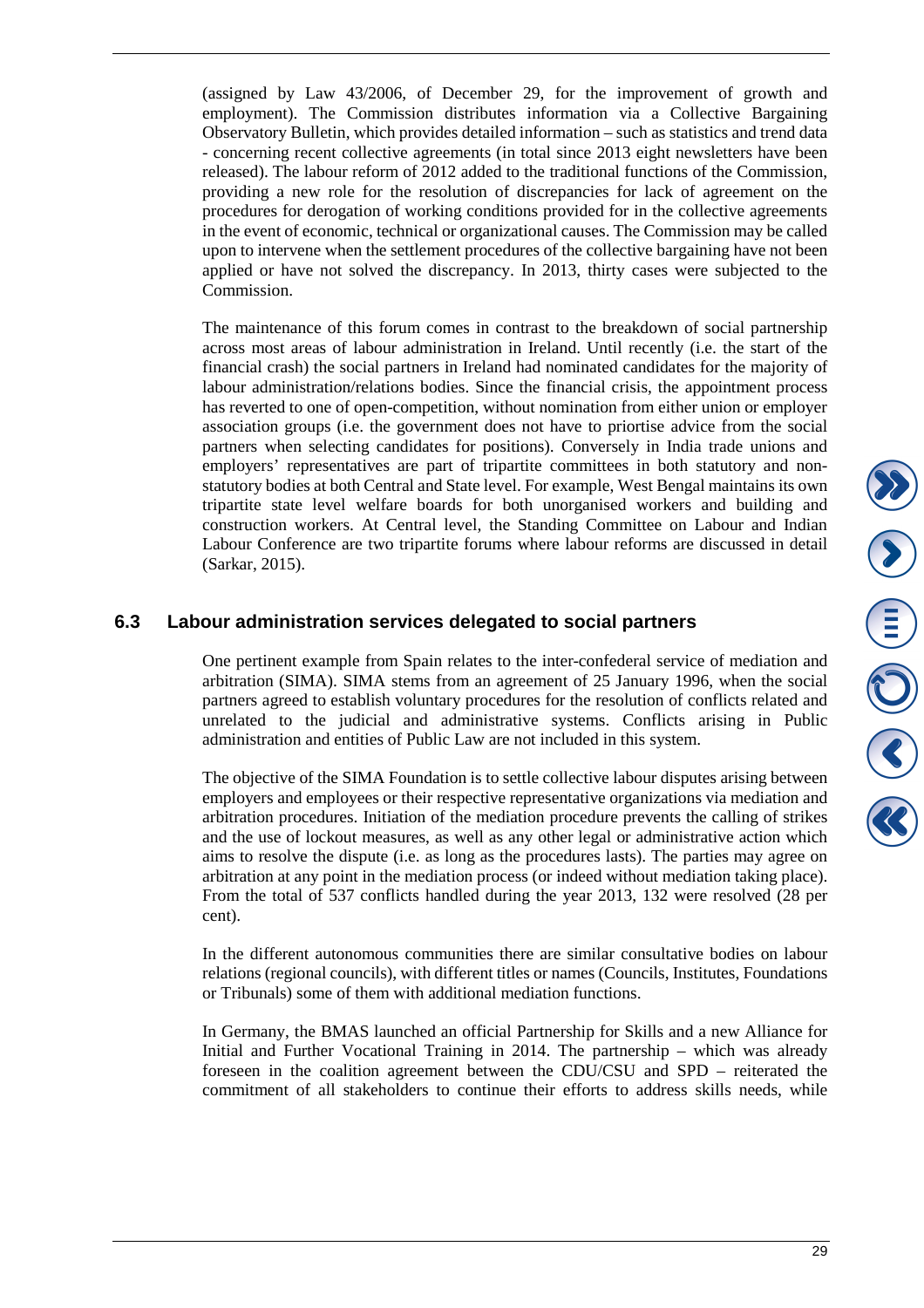identifying care target groups and priorities for action.<sup>6</sup> On the other hand, a new Alliance for Initial and Further Vocational Training (2015-2018) was agreed upon, which outlined a series of qualitative and quantitative goals.  $7$ 

### **6.4 Involvement of the social partners in the governance of labour administration bodies**

Several bodies in Spain are worthy of attention here, beginning with the General Council of the National Employment System. The Council is composed of one representative from Autonomous Communities and by the same number of members of the General Administration of the State, business organizations and the most representative trade union organizations. The votes of business organizations and trade unions are weighted to ensure that they count equally, thus maintaining the tripartite nature of the Council. The Council also advises and reports on the Spanish strategy of employment and the Annual Plan of Employment Policy.

In addition, the National Commission on Safety and Health at Work (CNSST) is a consultative body advising public bodies on the formulation of prevention policies. The CNSST brings together all the agents of the Spanish State involved in the improvement of working conditions and the quality of working life. It is composed of representatives of the General Administration of the State, the administrations of the Autonomous Communities and the cities of Ceuta and Melilla and representatives of the most representative employers and trade union organizations, The CNSST works in Plenary, on the Standing Committee and Working Groups. Agreements are taken by majority voting based on votes cast from representatives of the Public Administrations (General Administration of the State and Autonomous Communities) and two votes from representatives of the business and trade union organizations.

The Governing Council of the Wage Guarantee Fund has a basic purpose to guarantee the payment of workers' claims against their employer when payment cannot be made because of insolvency. The fund covers workers' wages and compensation in case of dismissal. The Council is the tripartite governing body of the wage guarantee fund. It is composed of the Chairperson, a secretary, four representatives of the Public Administration, five representatives of the Trade Union Organizations and five of the employers.

The National Institute of Social Security (INSS) is an entity of the Social Security, with its own legal personality, attached to the Ministry of Employment and Social Security entrusted with the management and administration of the economic benefits of the Social Security system. Among the organs of government the INSS has a General Council composed of: thirteen representatives from the most representative trade unions; thirteen representatives of employers organizations; and thirteen representatives from the General Administration of the State. Its President is the Secretary of State for Social Security.

<sup>6</sup> The partnership agreement can be downloaded here:

http://www.bmas.de/SharedDocs/Downloads/DE/Thema-Arbeitsmarkt/2014-11-19-fachkraefteerklaerung.pdf?\_blob=publicationFile, last accessed on May 29, 2015.

<sup>&</sup>lt;sup>7</sup> The Alliance document can be found here:

http://www.bmwi.de/BMWi/Redaktion/PDF/A/allianz-fuer-aus-und-weiterbildung-2015

<sup>2018%2</sup>cproperty=pdf%2cbereich=bmwi2012%2csprache=de%2crwb=true.pdf, last accessed on May 29, 2015.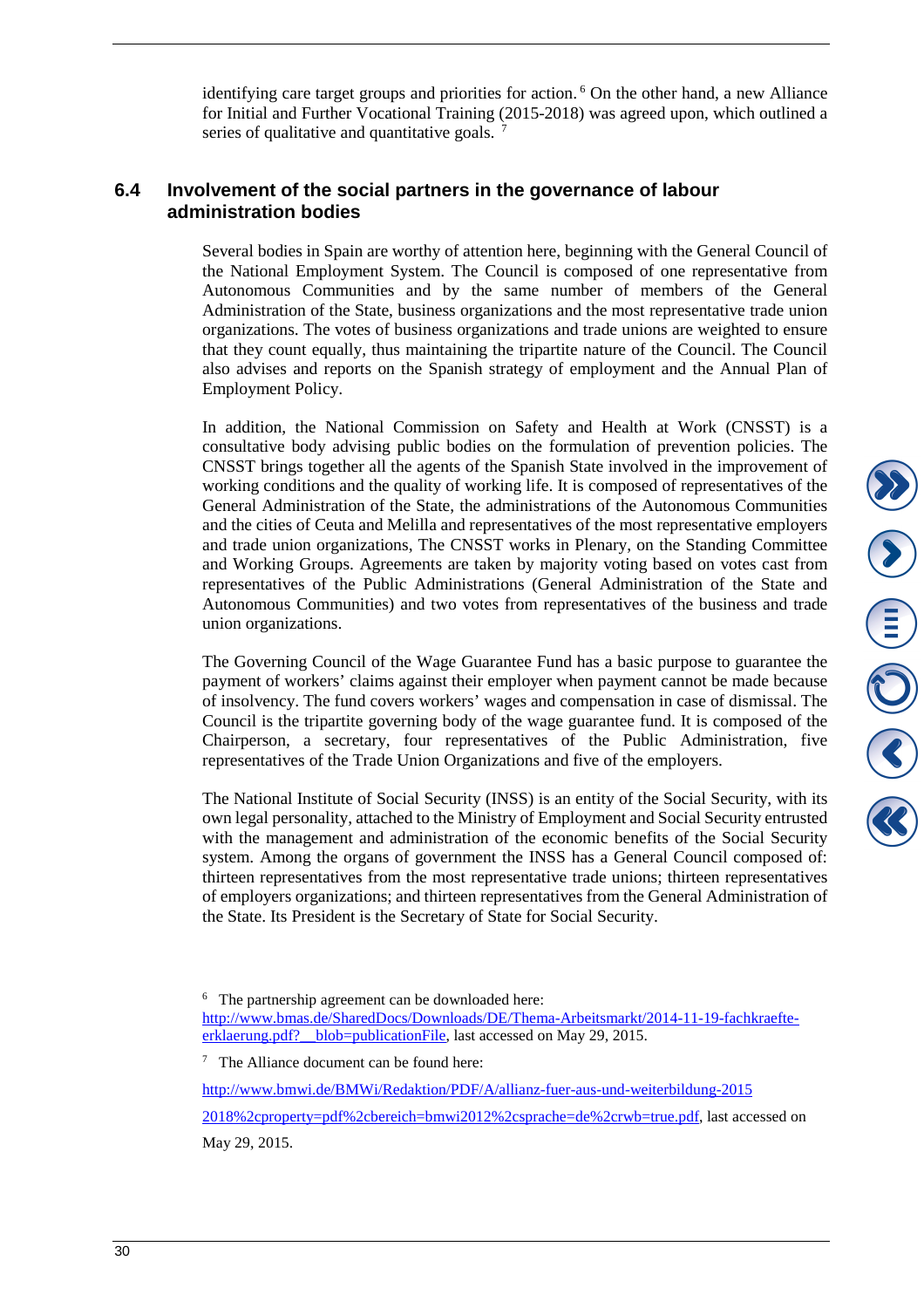O U D

The Commission of Labour and Social Security Inspection is a tripartite body, composed of representatives of the General Administration of the State and the most representative employers and trade union organizations. The role of the Commission is to advise and make proposals and reports on the plans of activities developed by the Central Authority of the Labour and Social Security Inspection.

Finally, the Council of the self-employment is a consultative body that aims to advise the Government on the socioeconomic and professional matters related to self-employed workers. The Council is attached to the Ministry of Employment and Social Security through the Secretariat of State for Employment.

# **6.5 Cooperation with NGOs**

In Ireland, the inspectorate body NERA has faced (and continues to negotiate) barriers to inspection access with respect to workers operating in the domestic sphere. This matter has been formally raised as a concern by NGOs with respect to monitoring hidden work environments (e.g. domestic settings), which are more likely to involve exploitation of marginal segments of the labour force (including illegal migrant workers). With respect to access there remains a legal difficulty relating to a constitutional ban on entering private dwellings for inspection purposes. However, pressure from NGOs concerned with worker exploitation in these 'hidden' spaces has resulted in a partial solution: NERA now requests office appointments with the relevant parties outside of the place of work.

By contrast joint inspections between NERA and the Garda Síochána (police) have not avoided criticism, primarily in the form of NGO concerns over police presence at inspections. There is a feeling among some NGOs (e.g. the Migrant Rights Council Ireland) that the police services prioritize the removal of illegal migrants as opposed to addressing the circumstances of their exploitation. This issue, which is also referred to in Section 8, remains a moot point for inspection services in general.

Numerous civil society bodies have a stake in labour administration issues in Ireland, although limited formal relations between NGOs and government bodies have emerged. Civil society bodies maintain interests in tackling UDW by means of education and advocacy. At present it is understood that more could (and should) be done to coordinate the efforts of distinct campaign groups with interests in the human rights of migrant workers. This includes a number of NGOs that focus on aiding vulnerable and marginalised sections of Irish society (i.e. those liable for exploitation). For instance, The Migrant Rights Centre Ireland (MRCI) promotes and supports migrant worker participation in policy and decisionmaking arenas through advocacy and campaign efforts. The group has lobbied for forms of collectivisation and the development of migrant leaders, and also champions discrete campaigns on specific issues (e.g. the Domestic Workers Action Group: DWAG).

Similarly, the Irish Organization of the Unemployed (INOU) pools related actors in civil society (e.g. community resource centres, information service, national NGOs and trade unions) with a view to improving the lives of the unemployed. The group provides support to local groups through the provision of training, information and analysis of Government policies. In addition, INOU coordinates with the social partners through its membership of the Community and Voluntary Pillar, and continues to liaise with the Trade Union movement and other national/international bodies with related interests. Furthermore, the thinktank and justice advocacy organization *Social Justice Ireland* attempts to influence policy in areas of social justice and inequality, while The Integration Centre maintains a similar commitment to the integration and inclusion of migrants into Irish society. Recently (late 2014) the Integration Centre announced a merger with the Immigrant Council of Ireland, primarily to provide a focus on the monitoring of National and Local Government Integration Strategies.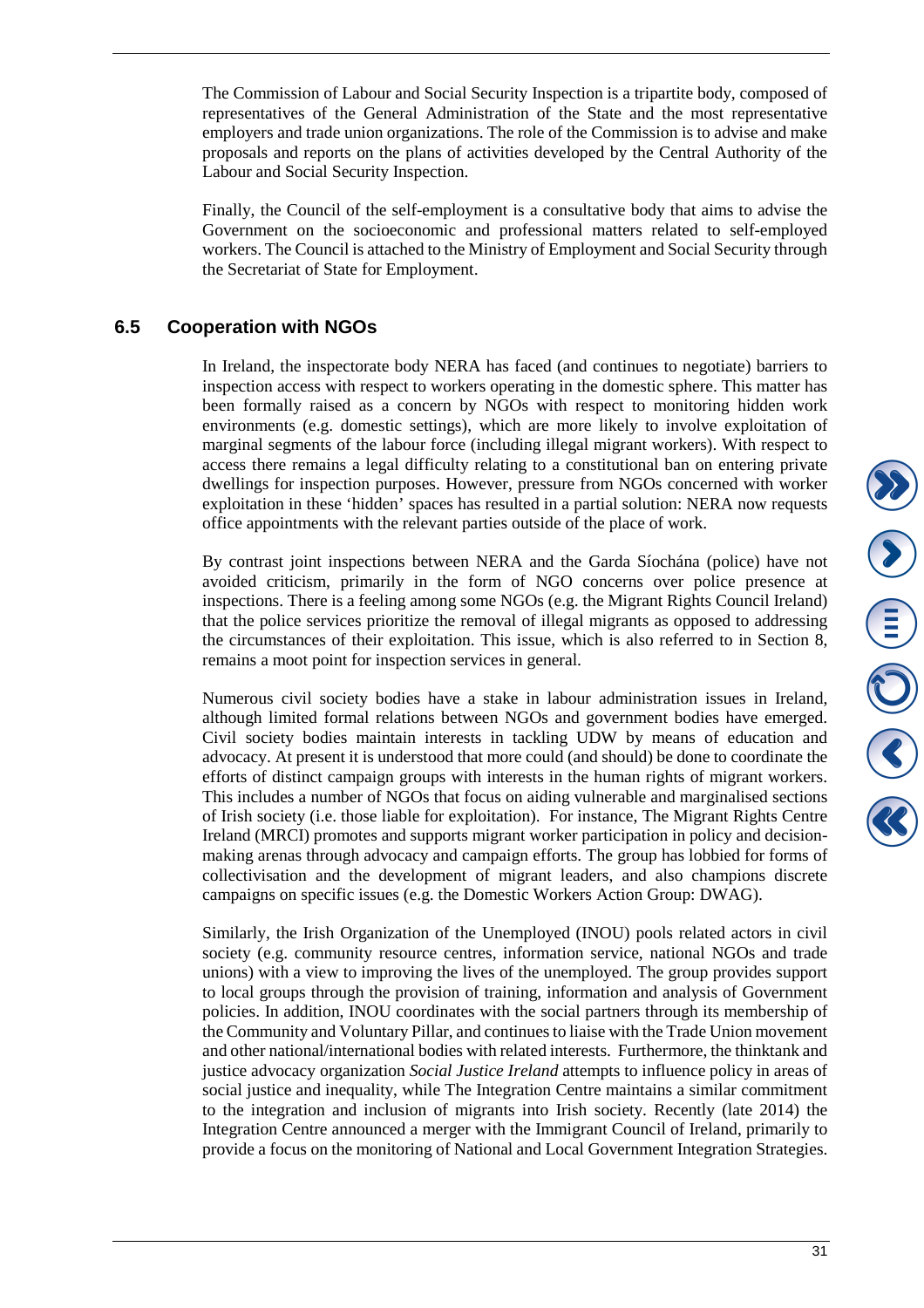Outside of these action and advisory groups/NGOs, the Citizens Information Board (CIB) is the national agency and statutory body responsible for supporting the provision of information, advice and advocacy on social services and for the provision of the Money Advice and Budgeting Service. The CIB also part-funds the aforementioned Integration Centre, and in this sense a forum of coordination is established between the Department of Social Protection and the aforementioned agency.

In South Africa, the Minister of Labour has established an advisory council to try to bring in stakeholder businesses, unions, NGOs, business and labour. The aim is not just to discuss policy but also to engage stakeholders. This committee is served by a technical Committee for the entire department (the Advisory Council for Occupational Health and Safety - ACOHS) which is served by 6 businesses and 6 labour representatives (including the Chief Inspector). The department administers 25 regulations deriving from policy. This (potential) for interaction with NGOs is less evident in the case of India (NGOs have little role in tripartite negotiations), although the union SEWA (the Self-Employed Women's Association of India) arguably performs a similar function to an NGO in its promotion of women's employment rights. SEWA is part of select tripartite consultative forums (e.g. the Indian Labour Conference). Certain NGOs are also invited to voice their opinion at these and related tripartite forums; this includes, for example, the NGO 'Civic' (based at Bangalore, Karnataka) which represents the interests of construction workers and is frequently invited to give feedback to the policy-making framework and tripartite forums (Sarkar 2015, 28-29).

#### **6.6 Involvement of the private sector and 'third' sector in labour administration and the consequences for service delivery**

In Spain the framework agreement between placement agencies and public employment services is a highly relevant forum for the coordination of public-private partnership projects. The framework agreement (which last two years) allows for inter-mediation of all public employment services that have accepted the terms.

The tripartite foundation for training in employment is also relevant here, founded via a Sectorial Training Fund (STF). It is the only inter-sectoral organization responsible for fostering training initiatives among enterprises and workers. As the name implies, the foundation is governed on a tripartite basis and consists of representatives of the most representative Spanish business organizations (Cepyme and CEOE), unions (CCOO, UGT and CIG) and also public administration (INEM, which belongs to the Spanish Ministry of Employment and Social Affairs). The Foundation is assisted by the joint commissions, which are set up by representatives of employers and trade unions under sector social dialogue and collective bargaining processes. Their aim is, among other things, to fix the key criteria and priorities of the training activities of firms. The foundation conducts research and subsidises existing training activities carried out by companies.

In South Africa the DoL strives to make labour administration more effective through the use of Inspection Authorities, which are third party independent contractors. The OHS Act defines an Approved Inspection Authority (AIA) in section 1(1)(i) as 'an Inspection Authority approved by the Chief Inspector… with respect to any particular service shall be an approved inspection authority with respect to that service only'. Inspection Authorities are generally used by bigger employers to undertake voluntary inspections. They are registered by The South African National Accreditation System (SANAS) who issue them with certification.

Finally, Sri Lanka has recently had successful experiences of partnership, notably with the ILO, which has helped to deliver recent ICT developments. In the first quarter of 2014 the Sri Lankan DoL assisted ICT Consultants, helping to identify potential candidates for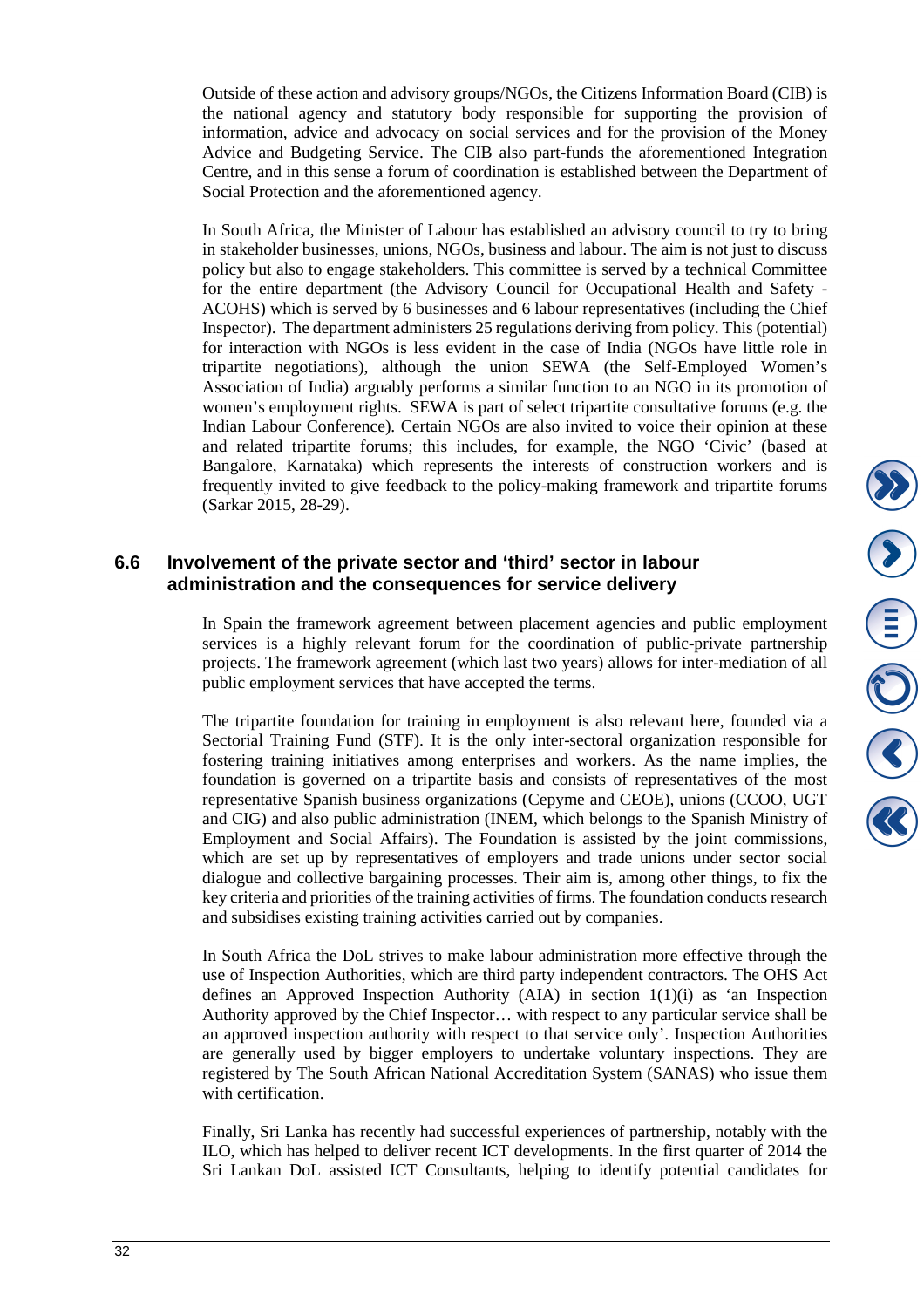training. Candidates were selected from the 30 district offices based on their existing computer skills and also their ability to adapt to new technologies. They were trained in Computer Fundamentals by Microsoft Sri Lanka as part of a CSR partnership with the Department. This was followed by onsite training of these personnel by Infoshare, covering a minimum of 5 persons selected from each district office. In India the involvement of the private/third sector is largely restricted to service delivery (e.g. the digitization of records, printing services, internet services, the hosting of web portals etc.).

#### **6.7 Challenges associated with the involvement of non-governmental bodies (e.g. issues relating to contracting with private/third sector bodies)**

In South Africa challenges have emerged in association with the Voluntary Protection Programme (VPP), which encourages employers to take responsibility for law compliance and so encourage self-regulation (in this sense companies themselves may be construed as non-government bodies involved in their own regulation). The companies ESKOM (a power company) and SASOL (a chemical company) have been cited as good examples of firms which have successfully engaged with VPPs, thus allowing labour inspectors to concentrate on other, potentially more relevant, inspection cases. However, one problem identified with the VPP concerns companies (including SASOL) which operate through multiple sites. Consequently, areas of work associated with major firms may be more or less compliant than others.

A further challenge of quality control has emerged with respect to the Inspection Authorities who fall within the remit of third party independent contractors in South Africa. These contractors require their own equipment and must internally keep up to date with labour legislation and regulation. However, a recent audit undertaken by the DoL found that a number of these units do not conform to statutory requirements. Accordingly, the number of registered Inspection authorities has, in recent years, reduced steadily from 100 to just 32.

The DoL has conceded (2014a: 10, 24) that there is a lack of adequate instruments for the monitoring and evaluation of labour policies and programmes over time. In particular, the system for monitoring and evaluating stakeholder participation and strategic partnership is seen to be lacking. This is due to problems related to the limitations of the manual case management system (in many cases there are different forms to fill in).

A further problem associated with the involvement of non-government bodies and private companies (as raised in the case of India, Sarkar 2015) concerns data confidentiality and risks associated with the conversion of hard copy material (e.g. social security records) into digital formats.

#### **6.8 Trends and lessons learned**

Social dialogue and tripartite governance systems remain key features of labour administration in the majority of countries considered. Social dialogue committees operate on either a statutory or a non-statutory basis, depending upon the national context. Consultation with social partners can help to ensure that policies are informed by the experiences and knowledge of those who are likely to be affected by them and in principle can help to ensure that policies are supported by both employers and trade unions.

Relationships with Non-Government Organizations (NGOs) also offer a number of potential advantages to effective labour administration. For instance, NGOs are often well placed to draw attention to high-risk employers and groups may be effective in accessing and supporting the most vulnerable workers in the labour market, such as migrant workers.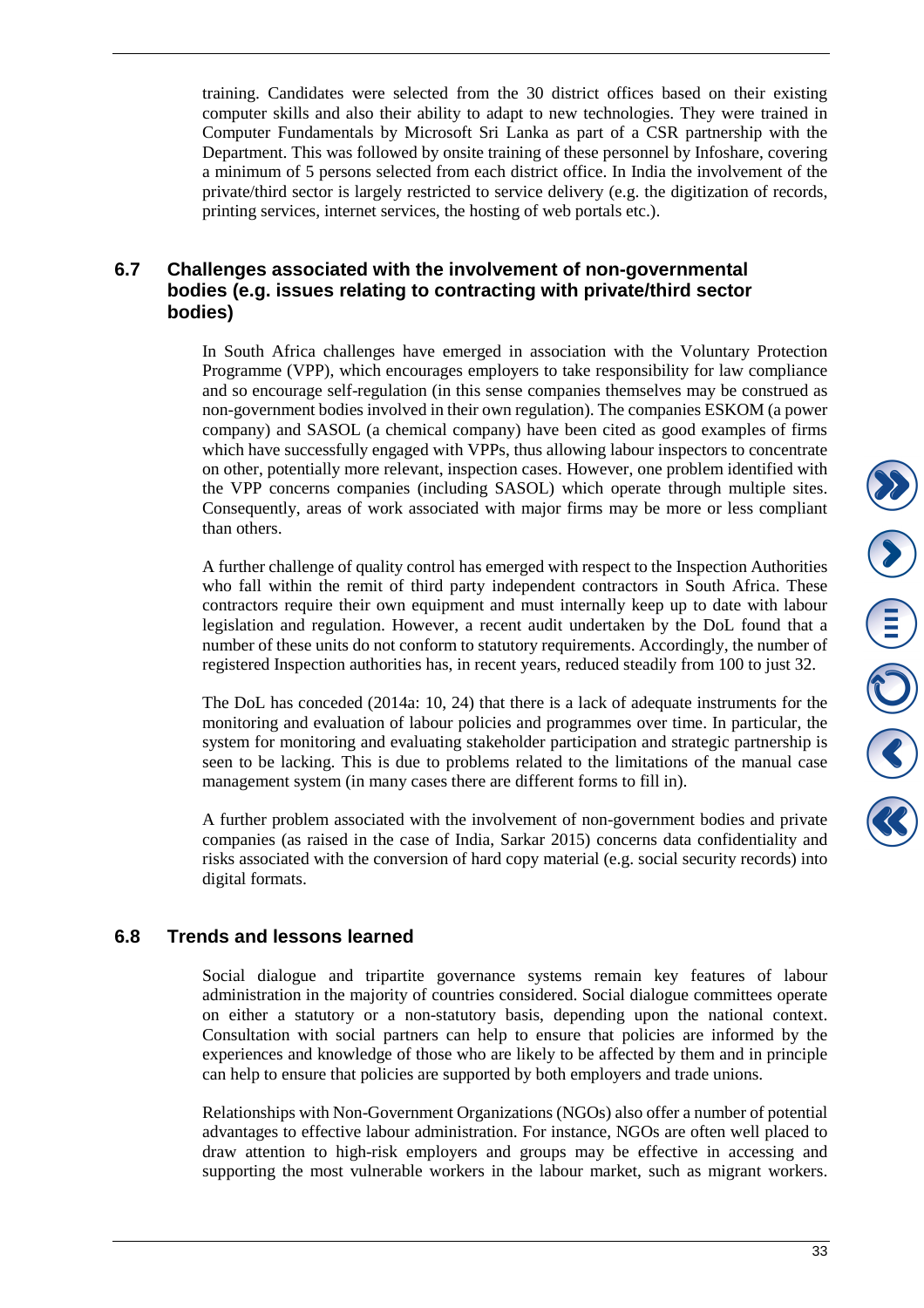NGOs may also play an effective communication role, disseminating information to workers who may be wary of cooperating with formal government agencies. In such instances, NGOs may act as effective conduits for change and dissemination of information in partnership with national labour inspectorates. Relationships of this sort may nevertheless become fraught because of contrasting mandates and legal obligations: e.g. labour inspectorates may have an obligation to report illegal migrant workers to the authorities, whereas NGOs may prioritise the interests of these workers.

Collaboration may be improved through the inclusion of NGOs in tripartite forums. There are examples of both success and failure in relation to private and 'third' sector involvement in labour administration and service delivery, with examples ranging from the use of third party independent contractors in labour inspection to the delivery of ICT services. In such instances it is important for the government to monitor and evaluate relationships on an ongoing basis. This is important for a variety of reasons, including the possibility of improved quality control, the ability to improve knowledge transfer and the need to ensure data protection.

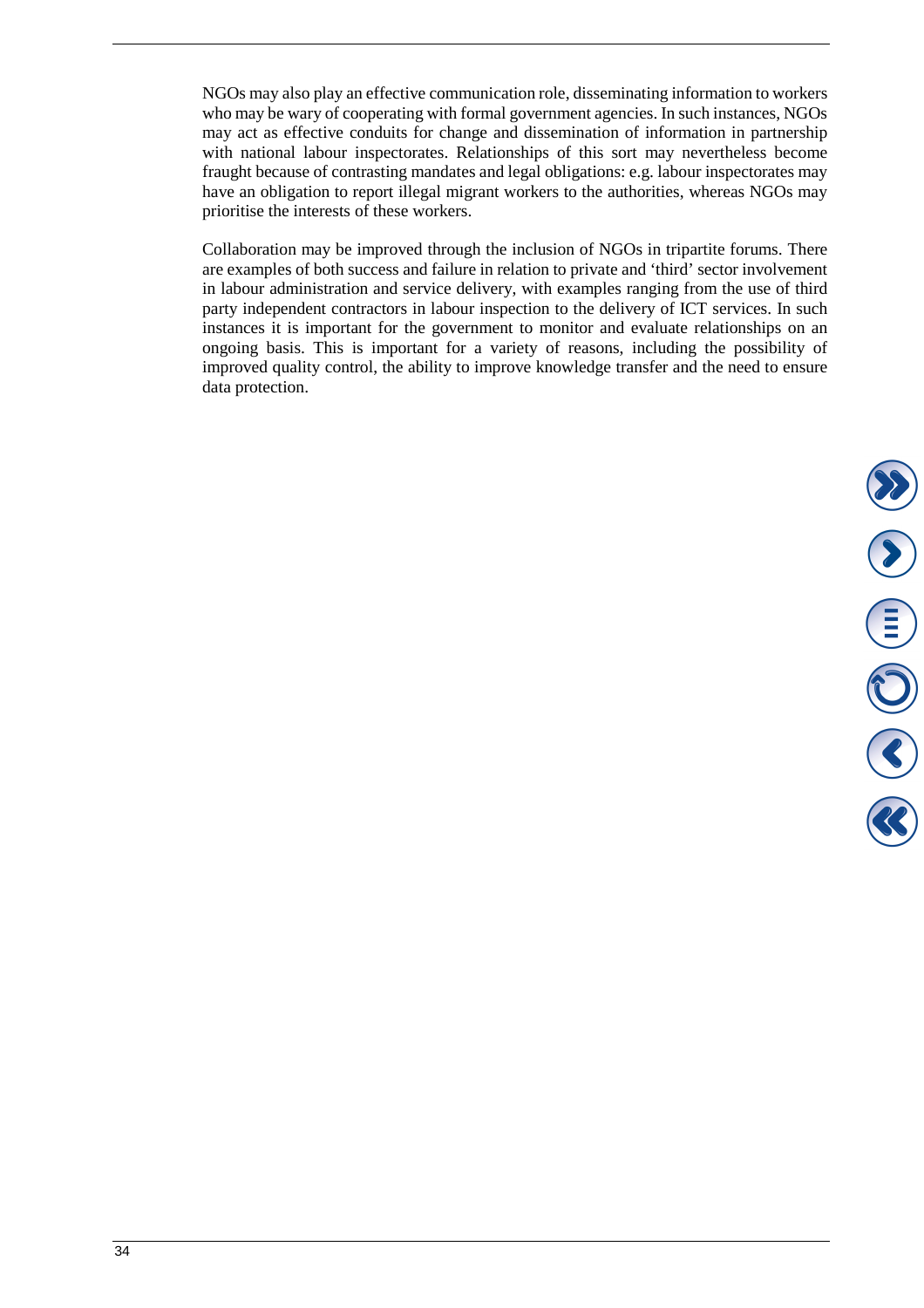# **7. Use of Technologies**

Information and Communication Technology (ICT) has a longstanding association with attempts to modernize public administration (Zouridis and Thaens 2003; Bhuiyan 2011; Taylor 2007; Bannister and Connolly 2014; Miscuraca 2012; Miscuraca et al. 2011). Bannister and Connolly (2014) have emphasized the transformative potential of ICT developments with reference to the creation or extension of values (e.g. transparency and responsiveness) in the public sector. More generally ICT enhancements have been linked with improved economic efficiency (e.g. via rationalization) and cost saving associated with a 'more for less' ethos in the public sector. Developments are also associated with the improved potential to help integrate and connect individuals and organizational units (e.g. Margetts 2012: 382).

#### **7.1 Technology and labour administration**

The use of technology is of central importance to labour administration. It can impact on the capability of labour administration to provide services (e.g. inspection visits; referrals to training programmes or placements on jobs) and also on policy-making. As Rychly notes, 'In general, the absence of a reliable, up-to-date and comprehensive database covering all aspects of labour, working conditions and industrial relations is a common problem in labour administration; and the consequent lack of access to information that is relevant, reliable and recent has an adverse impact on decision-making' (Rychly 2013: 37). Technology may be particularly important in the area of labour inspection and functions charged with regulating the informal economy. For instance, without some degree of technological investment, employment officers and labour inspectorates may be forced to manually gather information. Aside from the labour time, involved, rudimentary collection methods (i.e. without an electronic format) may severely damage the ability of different administrative functions to share data. Even when data is electronically gathered, it must be made available in a transferable format if other units/managers are to benefit. Obstacles to sharing databases kept by discrete public bodies remain significant barriers in many areas. Inadequate ICT remains a central problem for labour administration in 'developing' countries and many in the West (particularly in the context of post 2008 austerity and smaller state budgets). Inadequate communications technology can cause communication/coordination difficulties between the ministries, attendant agencies and field offices in all contexts.

#### **7.2 The forms of technology that are used and how extensively they are used**

In the US, technologies have long been used to aid the administration of Unemployment Insurance (UI). The 1993 Unemployment Compensation Amendments mandated the creation of a 'worker profiling and reemployment services (WPRS) system' for UI programs to use. This development proved the catalyst for UI experimentation with 'big data', used to identify workers who had exhausted their benefit entitlements and allow for tailored programme performance (e.g. factoring in programmes for those with similar characteristics for education, job tenure, industry and occupational backgrounds as well as the local unemployment rate). (Heinrich and King 2015: 46-47).

Spain maintains a considerable range of ICT initiatives geared to enhancing the effectiveness of labour administration. It deploys the 'Observatory of e-administration and Digital Processing' to periodically survey e-administration efforts. In addition, the IRIA Report 'Information and Communication Technologies in the Public Administration' analyses information on the technology, human, economic and procurement resources in information and communication technologies and systems. It covers the State Administration and Local Governments and is published by the Observatory every two years.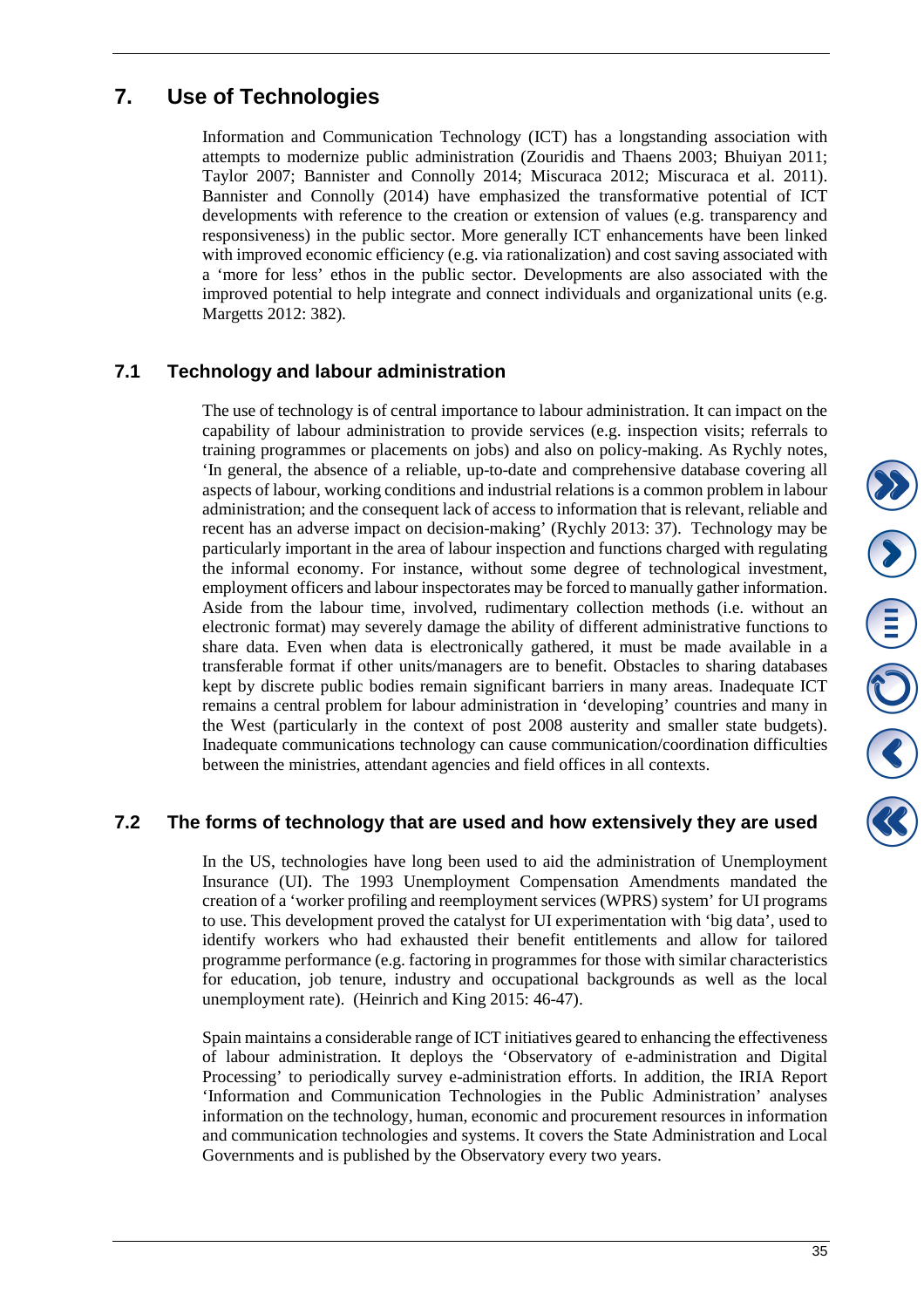Data on ITC related to Autonomous Communities are disseminated in the Report 'Egovernment in the autonomous regions'. In this report the Observatory integrates annually information on the subject provided by the autonomous communities through Sectorial Conference on Public Administration.

Until recently, Sri Lanka operated with a paper-based system of administration. In 2010, the DoL sought technical assistance from the ILO to develop an automated system through a private software development company. The end result was the development of the Labour Inspection System Application (LISA), which began to be implemented in 2013. LISA functions as a small unit of the PRTP division of the DoL in the Sri Lankan Government.

There have also been recent ICT developments in the Czech Republic, which have been designed to enhance labour inspection services. Efforts are evidenced by a recent project entitled 'The Creation of a Central Register of the Electronisation of Labour Inspection Tasks' (RELIT, 2010-2014) designed to create a central register to share data from multiple public administration bodies. This project included the use of mobile online access to data for inspectors, thus enhancing the overall infrastructure of labour inspection online. The system was officially launched in October 2014. Initial problems included the persistent slow transfer of data, although MoLSA anticipates that RELIT will eventually provide a faster information transfer from the field to head office. The system is also intended to improve the chances of creating a data archive relevant to inspection services. In India the national e-governance plan has focused on delivering improved accountability and transparency, underwritten by a budget of 200,00 lakh for IT infrastructure in the 2014-2015 period (Sarkar 2015: 31). This budget helped to enhance the Ministry of Labour and Employment's website and was also used to upgrade the previous networking equipment and so the overall Local Area Network (LAN) facility.

#### **7.3 Services provided electronically**

In the UK, various services related to labour administration are mediated through ICT formats and initiatives. The DWP continues to invest in ICT, and in December 2012 published its Digital Strategy, setting out plans for continued enhanced digital service provision. Digital service offerings include a range of benefit schemes in addition to the online registration of Jobseeker's allowance (which has risen from around 10 percent of new claims in September 2010 to over 80 percent by January 2014). The benefits include Universal Credit, Personal Independent Payments and Carer's Allowance. Additional DWP digital services include:

- 1. Services allowing employers to advertise job vacancies via Universal Jobmatch (allowing employers to manage vacancies online); online features allowing unemployed workers to manage CVs online; and the ability for employers/workers to receive automated matches linking one another.
- 2. During 2014-15, 6,000 Internet Access Devices were made available at Jobcentres during 2014-2015. The devices were intended to assist those who do not have their own means of digital access.

The UK's mediation body  $ACAS$  also maintains a website<sup>8</sup> with an online helpline (including a chatbox). It also runs a telephone helpline.

In the U.S., the WHD, along with other agencies in the USDOL, has adopted an opengovernment position and posts planning and performance data on the USDOL website as part of its Enforcement Database. It has also made use of technologies, including smartphone

<sup>8</sup> http://www.acas.org.uk/index.aspx?articleid=4879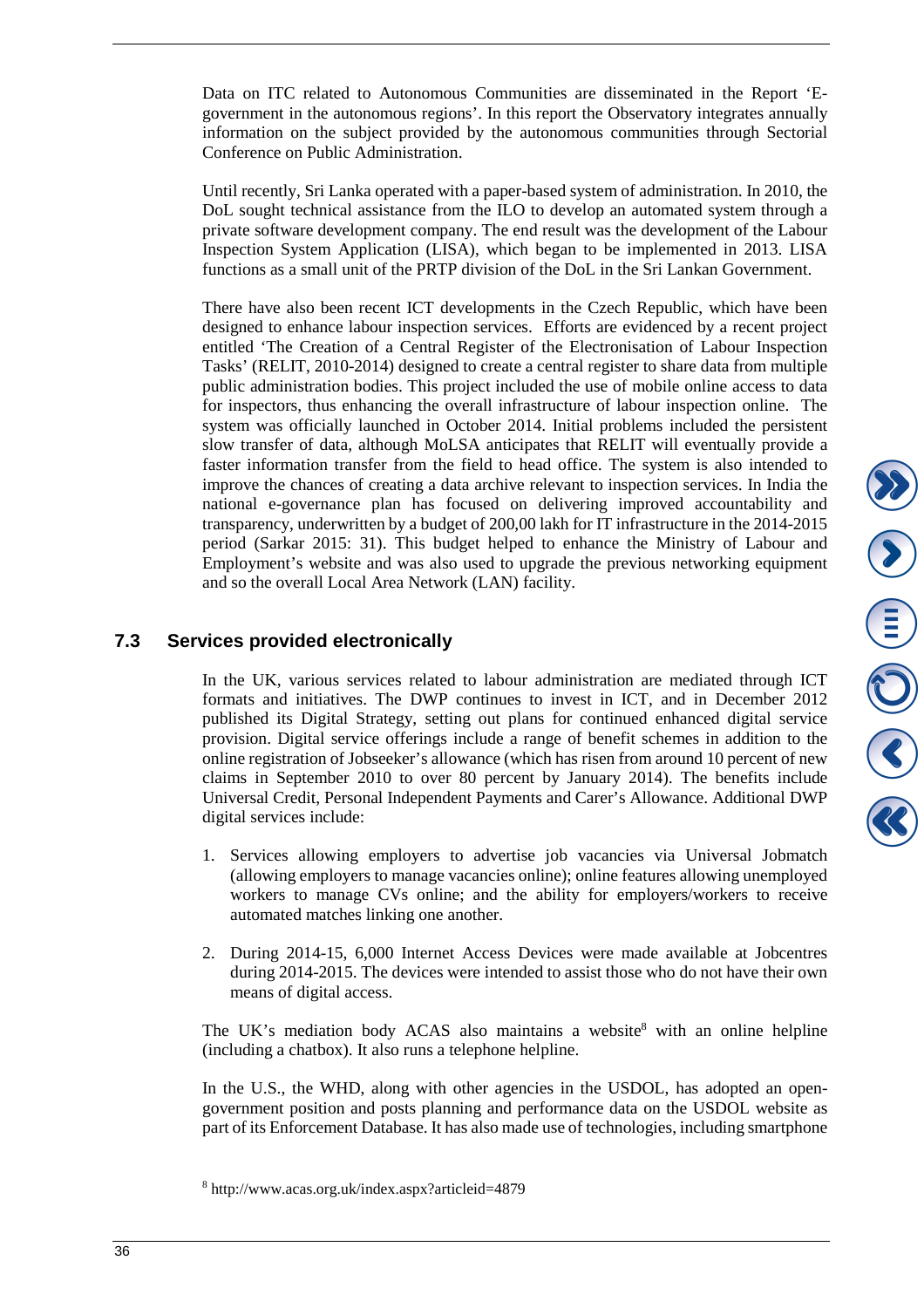applications, to broaden its reach. Two examples of this aspect of the WHD's efforts to use technology include the following (USDOL, 2014):

- 1. In May 2011, the USDOL launched its first free smartphone application: a timesheet. The timesheet, which is available in English and Spanish and compatible with the iPhone, iPod Touch and other platforms, helps employees independently track the hours they work and determine the wages they are owed. It has the potential to support subsequent WHD investigations if their employer has failed to maintain accurate records.
- 2. In July 2013, the WHD issued the DOL Fair Labour Data Challenge to encourage development of a smartphone application 'to inform consumers on proper business practices, including compliance in fair and equal pay for workers'. As conceived, the Challenge sought to create a smartphone app that would integrate WHD's publicly available enforcement data with consumer ratings websites, geo-positioning sites, and other relevant data sets, such as those available from state health boards.

Spain provides a further example of a country that has enhanced provision of services through ICT. From the Electronic Office of SEPE, workers, employers and jobseekers can access a list of administrative procedures that enable, among others, to:

- **Perform the full process online, download, and complete forms through an electronic** registration system (when applying for unemployment benefits and subsidies)
- Request and query data online (certificates) and perform simulations (benefits calculations).
- Complete online and print forms for later delivery in the offices of the SEPE.
- Employers can also communicate to the Public State Employment Service (SEPE) the information relating to the measures of collective dismissal, suspension of the employment relationship and reduction of the working time.

In the field of Social Security<sup>9,</sup> the TGSS's 'RED System' offers companies, business groups and professionals a means to exchange information and documents between both parties (TGSS and users) via the internet. Areas covered by the RED System include:

- Affiliation: affiliation, termination of affiliation and data changes for workers, as well as requesting and viewing reports on workers and companies.
- Contributions: submitting documents (Payroll Report), processing of balances owed, and paying in contributions by direct debit or electronic payment.
- **Processing medical reports beginning and ending medical leave. Submission of** maternity/ paternity certificates (RECEMA).

In the field of OSHA, there is a public advice portal named 'Prevention 10', which is a tool that was designed by the National Institute for Health & Safety at Work to help employers with fewer than 10 employees to carry out occupational risk assessment of their premises and processes, using various methods of self-evaluation.

'Prevention10' has been recently structured into four areas, as follows:

<sup>9</sup> http://www.seg-social.es/Internet\_6/Masinformacion/SistemaRed/index.htm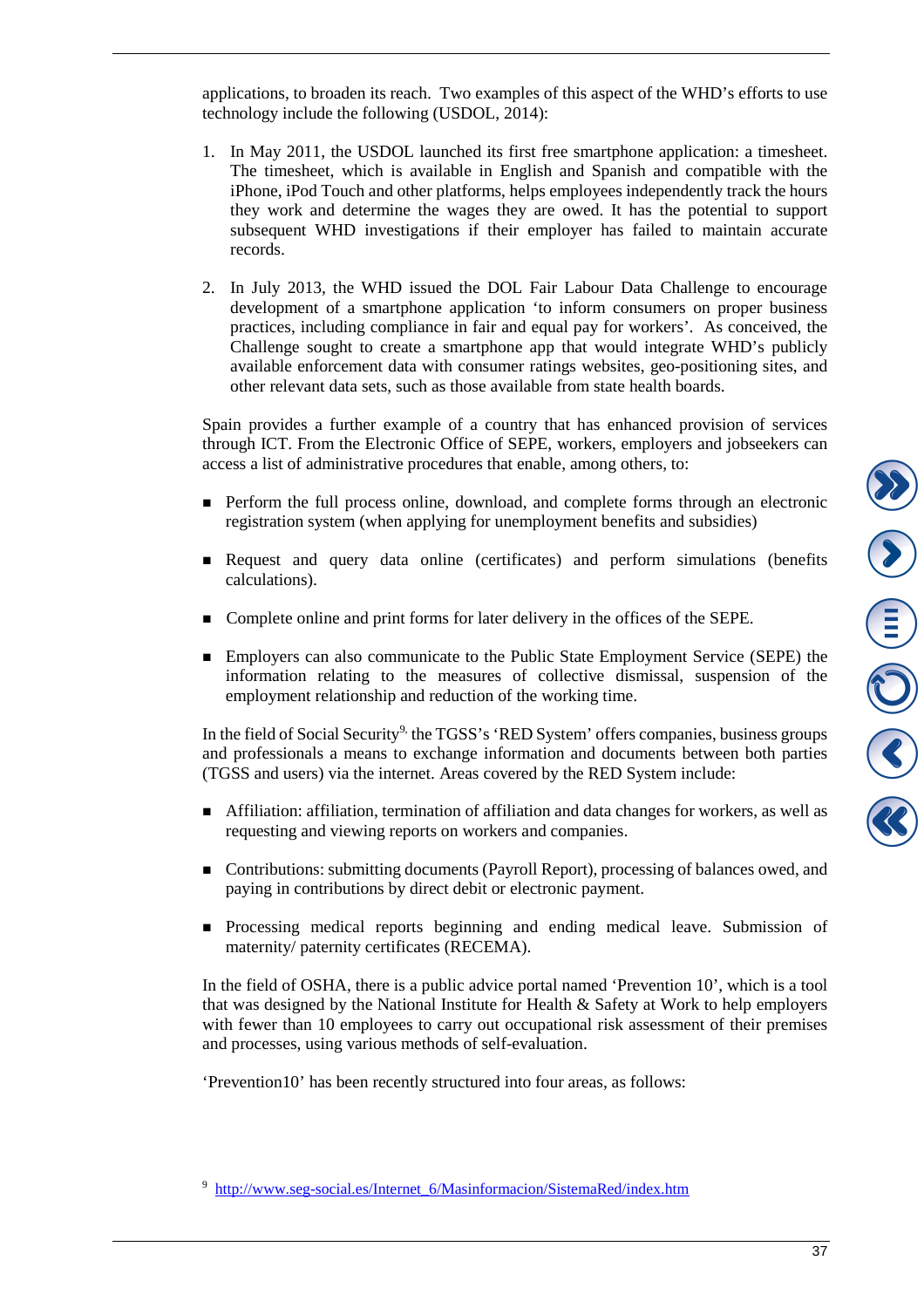ECCES

- 'Evalúa-T' ('Evaluate-Yourself''): its objective is to encourage companies to assess risks establish a prevention plan, and organize prevention activities.
- Servicio 'STOP riesgos laborales' ('STOP occupational risks service'): a telephone support service that assists and guides firms.
- 'Instruye-t' ('Train Yourself'): a platform to develop training plan for the employer so that can personally assume the prevention management.
- 'Autoprevent' ('Self-prevent'): a tool designed for advising and specific training selfemployed workers without employees.

During the year 2012 more than 58,000 visits to the page of "prevencion10.es" were registered, with close to 7,000 downloaded forms of self-evaluation. A total of 2,700 employers have also benefited from an assisted version ("Evalua-t") to perform the assessment of risks in their business.

A further good example of the use of ICT to provide services is provided by Ireland. The OECD has cited Ireland's BeSMART.ie initiative as an instance of innovation in the Irish public service. The service is designed to assist SMEs who previously were likely to have no risk assessments or else paid for the services of a consultant to prepare risk assessments at substantial costs. Accordingly, BeSMART is intended to encourage SMEs to understand and develop risk assessments at little or no cost, thus encouraging health and safety compliance.

#### **Example 7: BeSMART.ie (the Business Electronic Safety Management and Risk Assessment Tool for small businesses)**

BeSMART.ie:

- Offers free (comprehensive) online resources to businesses so that they can proactively manage health and safety within their workplace.
- Allows small businesses to prepare site-specific risk assessments and a safety statement using a simple four step process (content written in lay English).
- Covers 200 business types in the retail, hospitality, manufacturing, service industry and private healthcare and enables 320 hazards to be risk assessed. Accordingly, BeSMART.ie allows business owners and managers to take ownership of their workplace health and safety.
- It is also viewed as a useful educational tool that contains information, guidance and templates (free to download).

# **7.4 Use of new technologies in relation to the management of labour administration bodies**

Spain has successfully promoted numerous e-government functions vis-à-vis common infrastructures and services managed by the Directorate General for Administrative Modernisation. The main common services of e-government in Spain includes:

 The *Network SARA* is the communications network that links all the Spanish Administrations within a private network system. It enables any government agency to communicate with any other and use all the electronic services they offer. This network connects the Ministries and its public bodies, all the Autonomous Communities, entities of constitutional nature or with functional independence, as well as local entities through the networks of the Autonomous Communities. It covers 92 percent of the Spanish population. SARA is also connected with the 'sTESTA' network of the European Union.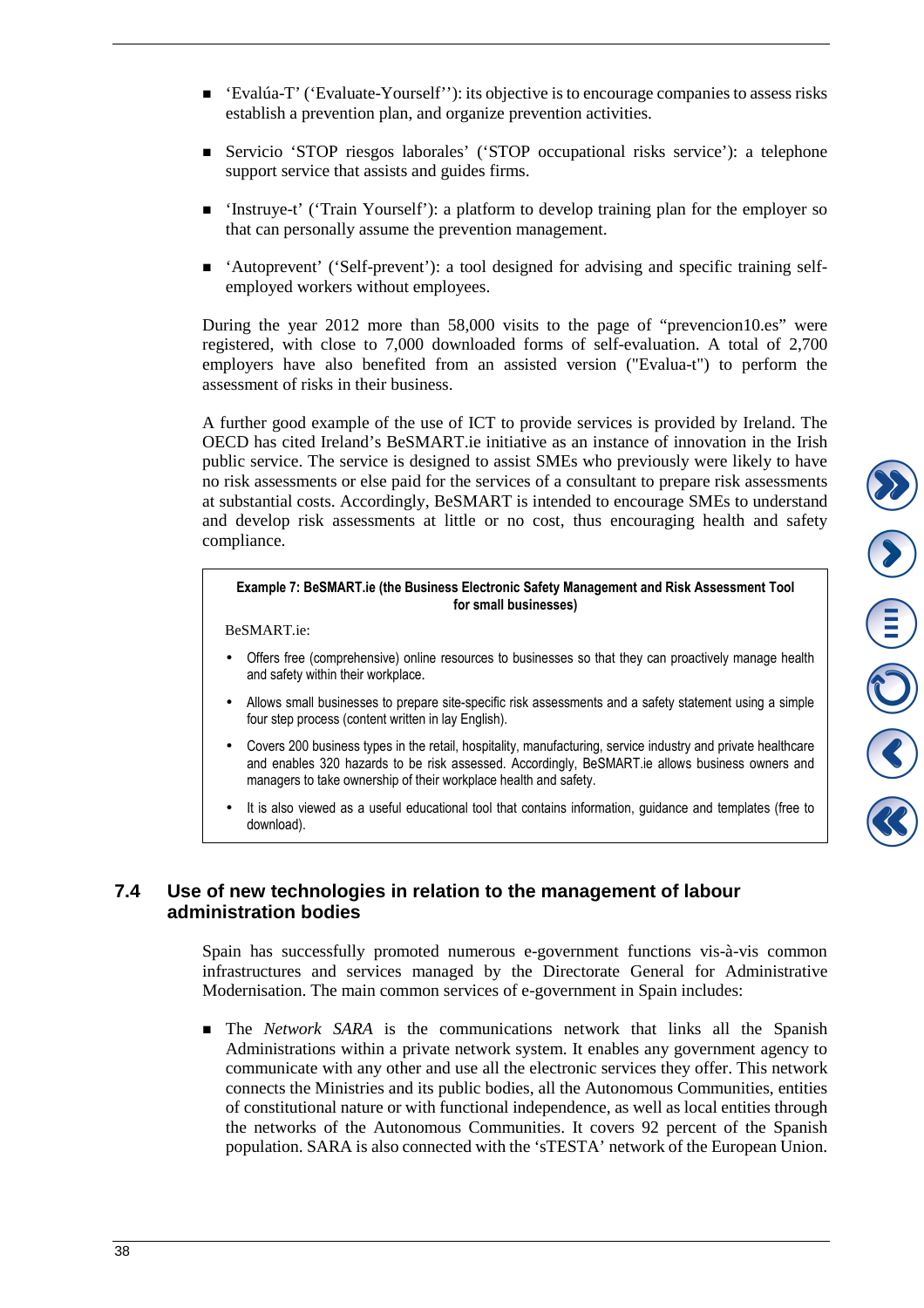SCIED CO

- *Platform for validation of certificates and electronic signatures (@signature)* is designed to automatically check the revocation status of digital certificates and digital signatures, for all the telematics transactions between citizens and Spanish Administrations.
- *The TS@ Platform* provides services to 157 agencies from all of the Spanish authorities. In 2012 it facilitated a total of 20,075,000 sealed electronic transactions between Administrations.
- *The intermediation Platform Data* avoids the need for citizens to produce administrative certificates attesting data already in the possession of the Administrations. With this intermediation platform the agencies can obtain online validation, by electronic means, of data relating to a citizen (photocopy of the ID card, registration certificate, certificate of working life, birth certificate, etc.).
- *ORVE/SIR (Virtual Registry Office and System for Registries' interconnection),* which interconnects the registration offices of Public Administrations by telematics means, making use of the Common Electronic Registry.
- *Human Resources Management Systems in the General Administration of the State*. This provides an integrated systems of personnel management, supports administration of the payroll, and provides civil servants with information about career opportunities, training, retirement and so forth.
- *Electronic Invoice*. There is a single point of receipt for electronic invoices. It is estimated that each electronic invoice results in savings of  $\epsilon$ 3.
- **SOROLLA2** system supports the management of budgets by enabling, among other things, the generation of electronic records of expenditure and the presentation of accounts by electronic means.

UK labour administration has benefited from the use of ICT, with notable improvements in terms of planning and enhanced transparency. This is epitomised by the Health and Safety Executive, where all staff complete work-recoding returns to a Corporate Operational Information System (COIN). COIN provides 'real time' information about the performance of individuals and divisions of the HSE. It also contains information about progress in relation to individual cases. Accordingly, the COIN system provides numerous performance benefits to the HSE by effectively capturing information, which can be retrieved at any time (thus feeding in to operation management and planning processes). In addition, the system has facilitated a degree of standardisation in respect of agent processes whilst allowing inspectorate to exercise discretion (augmenting this process agents are required to consider a range of assessments relating to risk and related strategic factors before arriving at decisions).

The HSE also maintains an Operational Information and Intelligence team (OIIT) that may provide information from COIN for the purposes of crosscutting operational work, inspection and enforcement. Data is instantly available via a software package known as 'QlikView' for selected users across HSE. This allows relevant actors (e.g. the Directorate/division planners and performance managers) to verify that inspection work has been carried out on particular sectors.

With specific reference to the informal economy, India's Ministry of Labour and Employment has also integrated smart card technology (e.g. the Samajik Mukti Card or SMC in West Bengal) to record and track the personal data of workers (this includes photo integration, a Unique Workers' Identity Number or UWIN and data relevant for the social security system). Technology has also supplemented the PES, for instance through the use of employment portals (e.g. the National Career Service Portal) useful for job advertising and matching, and so relevant for jobseekers, prospective employers and government data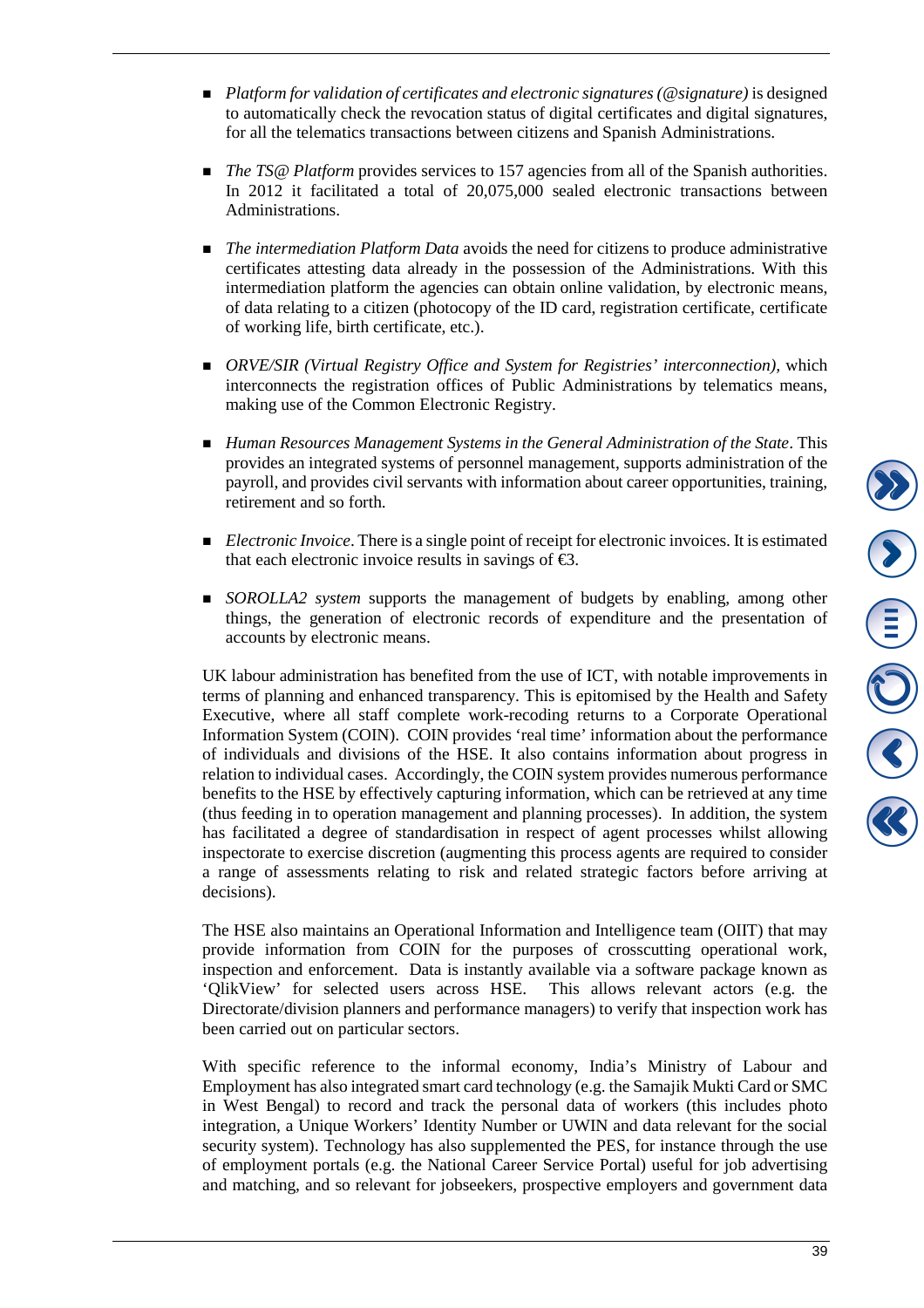sources. This case is well evidenced in West Bengal where the Employment Bank (i.e. a specific example of an employment portal) has assisted employers, placement agencies and jobseekers (inaugurated in July 2012).

#### **7.5 Main benefits**

In the US, unemployment insurance (UI) benefits are delivered via the internet. This is a major innovation that has occurred over the past decade or so with great implications for staffing, training and performance. States have almost completely transformed their claims process from traditional in-person to a mix of telephone and online claim filing. This has made it possible for states to deal with large numbers of UI claimants without hiring additional staff (except during the early period of the Great Recession), but it has also delinked benefit receipt from job search activity to a significant degree. Recently, adverse effects begun to surface in the form of identity theft and fraudulent benefit provision, partly related to the lack of in-person service (Texas Workforce Commission Staff Interviews, 2014). It may also have diminished the effectiveness of activation policies in the U.S. as UI recipients have not been personally connected to One-stop Centres and the services they provide.

In Spain the savings generated from the use of the '@signature' and the 'TS@ Platform' schemes amounted to more than 26,000,000  $\epsilon$ . However, there has not been a detailed study of productivity growth in the scope of the General Administration of the State in relation to e-government. Electronic administration has allowed savings in terms of paper consumption and a reduction of travel to perform the administrative processing of services or procedures. Electronic notifications are now configured as one of the main performance metrics with respect to environmental impact. It is understood that electronic processes saved approximately 8.3 tonnes of paper in 2013.<sup>10</sup>

One of the greatest ICT success stories under review is provided by the Sri Lankan case of the LISA programme, which has offered a facility to automate inspection schedules as opposed to the laborious manual system. This has enabled a faster collection of more accurate labour inspection data, storage through secure systems, and the ability to share and analysis data between divisions. This in turn has allowed more efficient follow-ups and enforcement (particularly with reference to prosecutions). The quality of evidence should also improve as LISA enables DOLs to upload both documents and other evidence (e.g. photographic and audio material). This material will be readily accessible in electronic form to those dealing with prosecutions, and obviate the costs of storing and transporting files relating to cases. LISA will also generate statistical reports with accurate information that senior management of the DoL can use for supervision and management processes.

The South African DoL entered into a ground-breaking information and technology partnership deal with Siemens Business Services in 2002. Based on a Public Private Partnership, this contract was worth initially a total of over R1.2 billion (over a period of 10 years), the first of its kind under South Africa PPS regulations. It had been estimated that it would have cost the DoL around R250 million more had it implemented the IT system itself (Cameron 2015). The partnership was intended to deliver numerous benefits, including opportunities for business process improvement, upfront capital investment and, importantly, access to private sector expertise with a view to knowledge transfer. This was further intended to enhance possibilities for effective and rapid alignment to e-governance and the associated service benefits of this on end-users. The drawbacks and risks associated with this (ultimately disastrous) partnership are further detailed in the report.

Report to the Council of Ministers on the situation of the e-government p. 84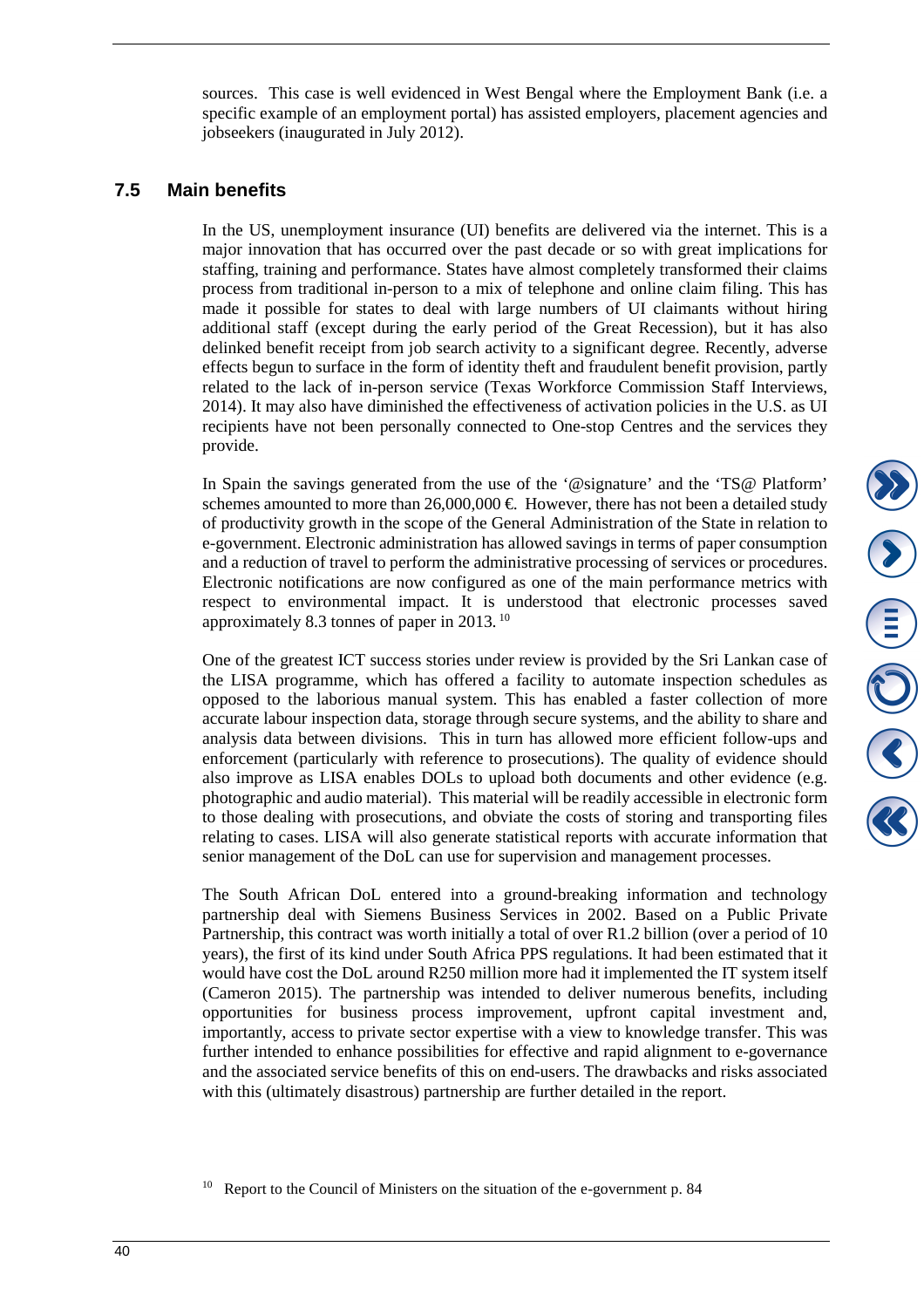# **7.6 Costs (financial and other) and related drawbacks**

As Margetts (2012) notes, the uptake of ICT in public administration has not been without (in many cases substantial) financial cost. Since the 1980s and 1990s many governments have sought the expertise of ICT professionals, contracting out support services in the name of 'systems integration' (ibid: 387). This is particularly the case in the USA and UK, coupled with a trend of oligopolistic computer services provision with a relatively concentrated market for major ICT contracts. This trend has been less extreme in most EU member states outside of the UK, where NPM trends have involved less outsourcing as a solution to ICT delivery. Most famously this involved the 'Rhineland model' of smaller contracts based on more consensual relations (ibid: 388).

Arguably one of the main drawbacks for all countries negotiating with third party suppliers of ICT is the co-dependent nature of contractual relations and the loss of control this implies. The costs of these initiatives (like many 'mega-projects') are also hard to predict and forecasted bills often fall substantially short of the real costs. Contracted ICT firms may also gain an unhealthy influence over policy innovations (Margetts 2012: 388; Dunleavy 1994, Margetts and Dunleavy 1995).

In the case of Sri Lanka, the LISA project still lacks necessary administrative support and infrastructure development. It is estimated that this, and the formal establishment of a LISAsupported data-base system, will cost around \$140,000 (U.S.). It is estimated that the project itself will cost around \$44,000 per annum (i.e. this is the cost to maintain the project). In the case of the Czech Republic the total budget for the data-sharing of inspection programme (RELIT) was CZK 54.4 million (nearly  $\epsilon$ 2 million). However, costs of  $\epsilon$ 1.7 million were met by the EU for this objective. Accordingly, in both of the above instances (Sri Lanka and the Czech Republic) it is clear that outside funds offer a vital stream of support for labour administrations in clear need of ICT developments. India has also struggled to invest the necessary funds needed to comprehensively introduce ICT developments in a range of labour administration contexts. Added to this there has been no comprehensive cost-benefit analysis for labour administration bodies and service users.

#### **7.7 Preconditions for effective use of new technology**

The effective use of new technology in labour administration depends on a number of factors. These include the amount of governmental investment in equipment, training and information. There are also important society-wide factors to bear in mind, for instance the proportion of citizens who have access to the internet and related telecommunications (e.g. mobile phones). Factors such as these may explain why cost reductions do not automatically follow from investment in ICT infrastructure. Results from Galazka's (2015: 25) report on an ILO global survey of ICT use indicate that 15 percent of national respondents reported that the implementation of new technologies did not result in a cost reduction.

Based on problems encountered in the case study countries, several lessons may be drawn:

#### **7.7.1 The need to outline appropriate terms of reference with third party suppliers**

The South African case study points to the need for Government to outline specific terms of reference, codes of practice and related technical requirements for third party ICT providers. This view was echoed by the South African Treasury review of the Siemens case, which found several flaws in the PPP. In the main, criticisms centred on the insufficient monitoring and contract management by the Department of Labour. Overall, the department was seen to lack a consistent change management approach (i.e. implemented by the department) required for the integration of the business into the new IT environment. There was also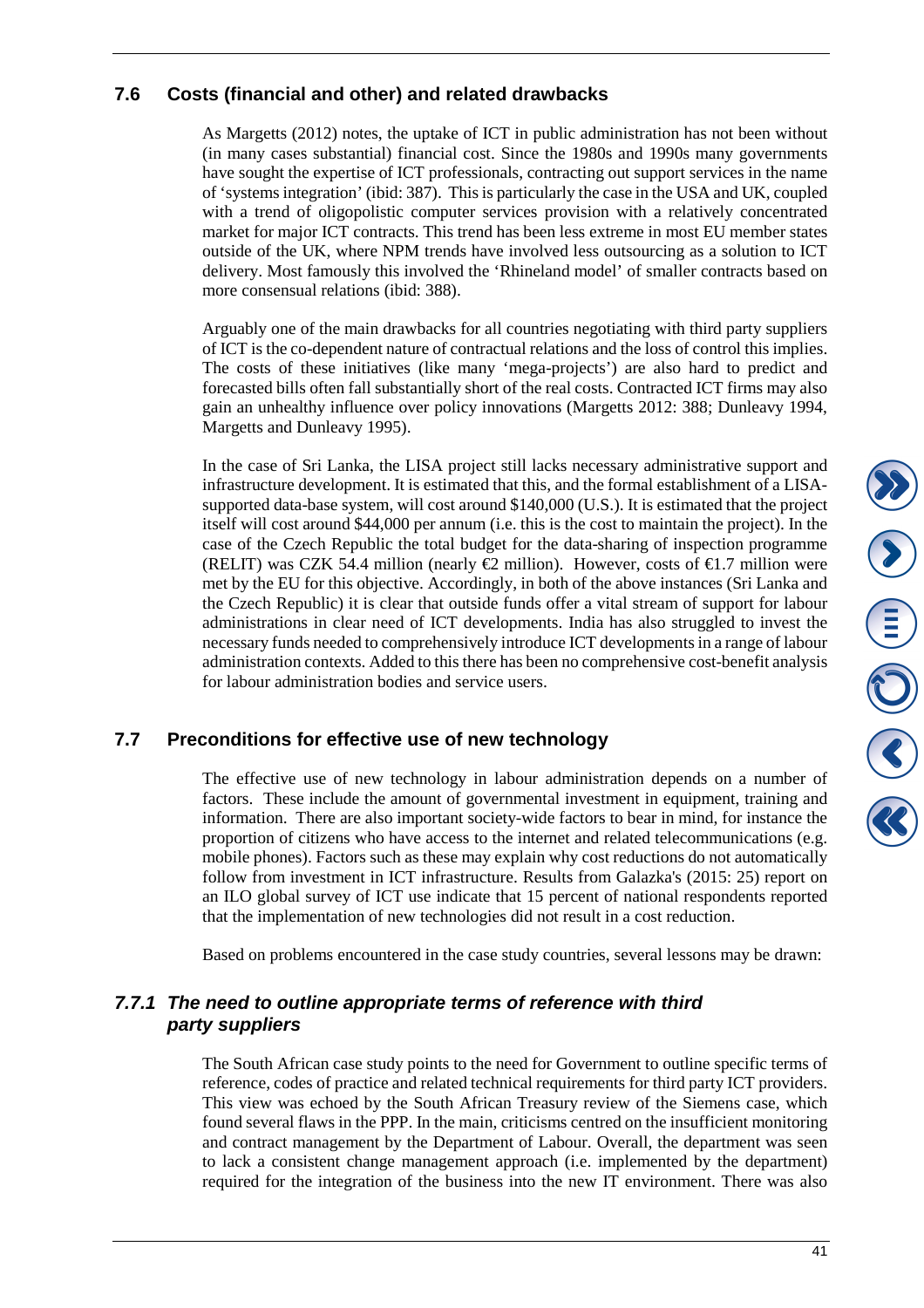found to be a lack a contract understanding by Department of Labour officials, which resulted in contractual remedies not being identified or used in the face of poor performance.

When 'swapping' between ICT service providers, it is often beneficial for governments to follow PPP agreements (e.g. in the South Africa case) which use a transitional termination process covering various services, contracts and assets for the department. This is necessary in order to ensure a smooth transition without disruption to services. In the case of South Africa, this involved a role for consulting firm Accenture to ensure a smooth takeover in addition to advice services from PricewaterhouseCoopers (PWC).

#### **7.7.2 Phased development plans are necessary**

In the case of Sri Lanka, it is possible to outline three major phases of the state's move to an ICT-based labour administration system. Although the transferability and relevance of these stages for all developing countries may be open to debate, Sri Lanka's procedural map worked as follows:

- 1. A period of around 12 years spent on initial attempts at computerization and on feasibility studies, policy debates and case specific experimentations.
- 2. A second period in which ILO intervention and technical support enabled the development of the LISA system.
- 3. Completion of the initial phase of project implementation.

The Sri Lankan case indicates the slow (and sometimes arduous) process of applying modern technology to labour administration in a highly orthodox, departmental type, public sector organization. This trend is likely to be mirrored in similar 'developing' countries undergoing substantial ICT investment. In such cases, poor infrastructure facilities, inadequate policy support at the national level, and question marks over the funding of future phases of the project all threaten the efficacy of investments (and indeed, this is true for the Sri Lankan case study). Accordingly, institutional stability is necessary and the absence of this is a major risk to all ICT endeavours.

#### **7.7.3 Trial systems and studies**

In the UK trial systems have been important in ensuring the effective uptake of IT initiatives. This has included the Department for Work and Pension's IT team working with select Jobcentre Plus offices (London Bridge, Newport and Rusholme) to identify and discuss how to run Digital Jobcentres. These activities included working out how to source hardware and provide support at the same time as staff and claimants learning how to use the new technologies. Accordingly, experimentation is often an important pre-requisite for effective technology transfer; in this instance including the use of self-check-in, video-conferencing (to cut costs of travelling to interviews) and diagnostic questionnaires to assist unemployed workers to identify the types of work for which they would be best suited.

Studies were also conducted at JCP offices in Clydebank and Leicester in the UK to help formulate a new processing approach (launched nationally in November 2013) to make better use of technology. Outcomes from this process included the use of Short Message Services (SMS) to text appointment times and other information/scanning evidence at Jobcentres. This has helped to enable faster sharing of information by cutting down on more cumbersome faxing/courier transit methods.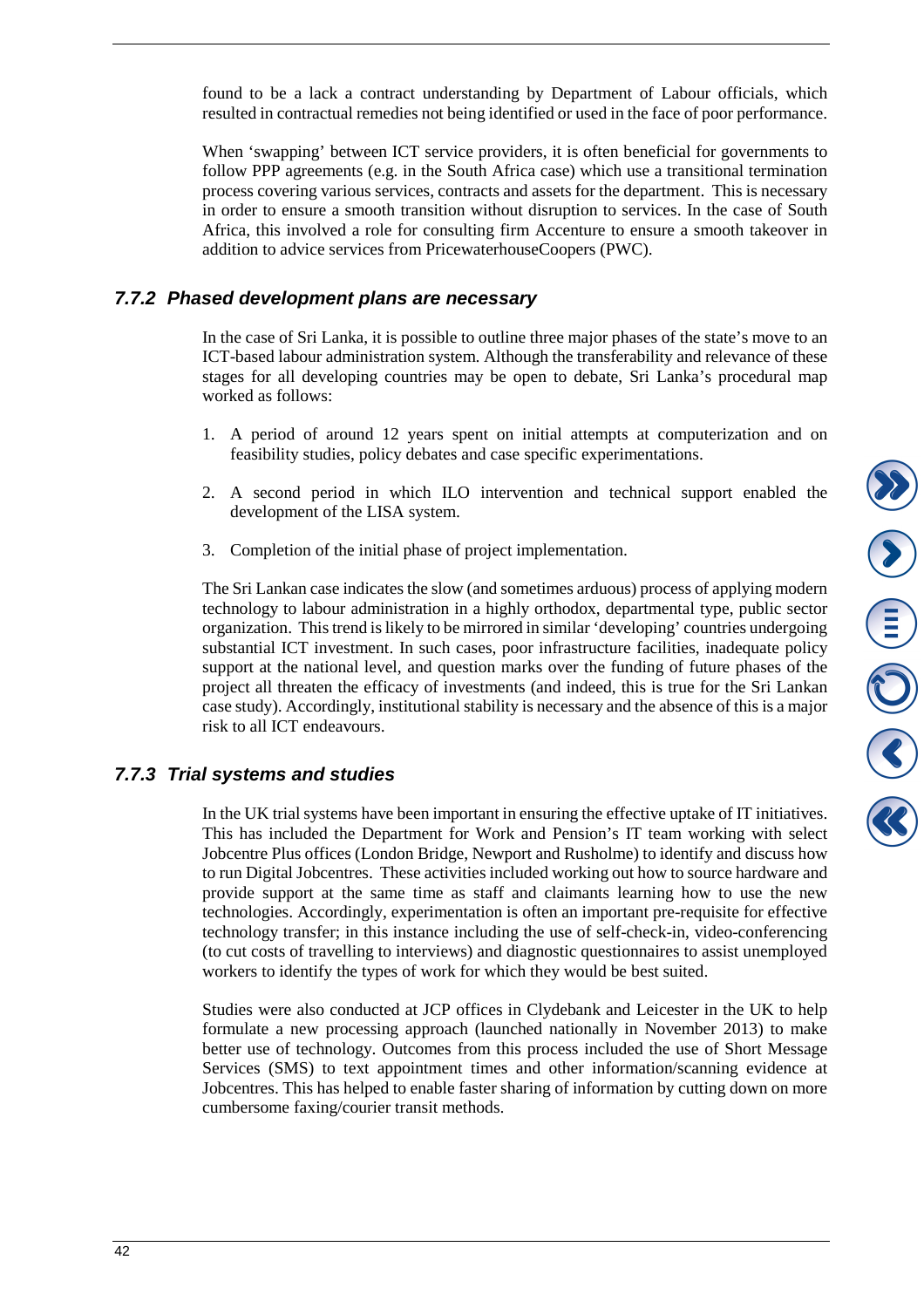#### **7.7.4 Impact on training needs**

There are also clear impacts on training needs which stem from ICT investment and the development of more up-to-date administrative infrastructures, which use modern technology. These typically includes the need to train officers in the use of ITC. In addition, ICT itself may be used effectively in training purposes.

The need for well-trained staff is well demonstrated in the case of Sri Lanka, where initial engagement with LISA proved challenging for many staff lacking basic IT skills and knowledge. Training may also need to incorporate a means of overcoming staff inertia, particularly in those overly accustomed to past norms and ways of working. Such employees may be reticent to adapt to modern administration practices and ICT developments. As the following cases demonstrate, there are several potential solutions to training dilemmas.

#### **7.7.5 Government-led training provision**

In the case of Spain, a Civil Service training school is provided through the National Institute of Public Administration. This school offers specialist training in "e-government" and attendant training in computing tools. In addition, the Spanish government also trains labour inspectors through a 'School of Labour and Social Security Inspection' which uses on-line training for staff. The School developed 184 courses throughout the year 2013 in the two areas of activity of the Continuous Learning Plan (centralized and territorialized). Up to 25 of the 56 courses centralized were offered online. This platform also allows the School to offer courses with high interaction and participation of the trainees. In addition to the highly interactive content, the students have supplementary materials, forums, chat, etc. that facilitate high-quality education continuously supported by tutors. The 'Course Catalogue' includes technical, procedural, legislative and methodological issues, is periodically adapted according to the needs of the personnel.

Similar developments elsewhere include the UK's creation of 'Digital Academies' to train staff (first launched in February 2014). Participants in the Academy are involved in an 8 week intensive training programme.

#### **7.7.6 Training through third parties**

When soliciting third-party suppliers, it may also be possible to secure training benefits from these firms as part of the contractual arrangement. In South Africa, the Department of Labour partnership with Siemens included a responsibility on the part of Siemens to provide IT architecture, systems development (including training services) for the new systems, the design, construction and implementation of new systems. Department IT staff were transferred into the Siemen's operation where they received training in the appropriate skillsets. The Department also developed an ICT Skills Factory, which enrolled qualified individuals in junior positions with a view to upskilling for the future.

#### **7.8 Trends and lessons learned**

Research has demonstrated that the use of the ICT in labour administration systems is increasing (Galazka, 2015). As illustrated above, this has brought both benefits to labour administration as well as fresh risks and challenges. ICT has enhanced the information flows between officials across different levels of labour administration hierarchy, facilitating easier collections and transfers of relevant data, presentations and the provision of workrelated information to employees (Galazka 2015). There has been a widespread introduction of websites, email and social media use, and the uptake of software-enabled tablets in labour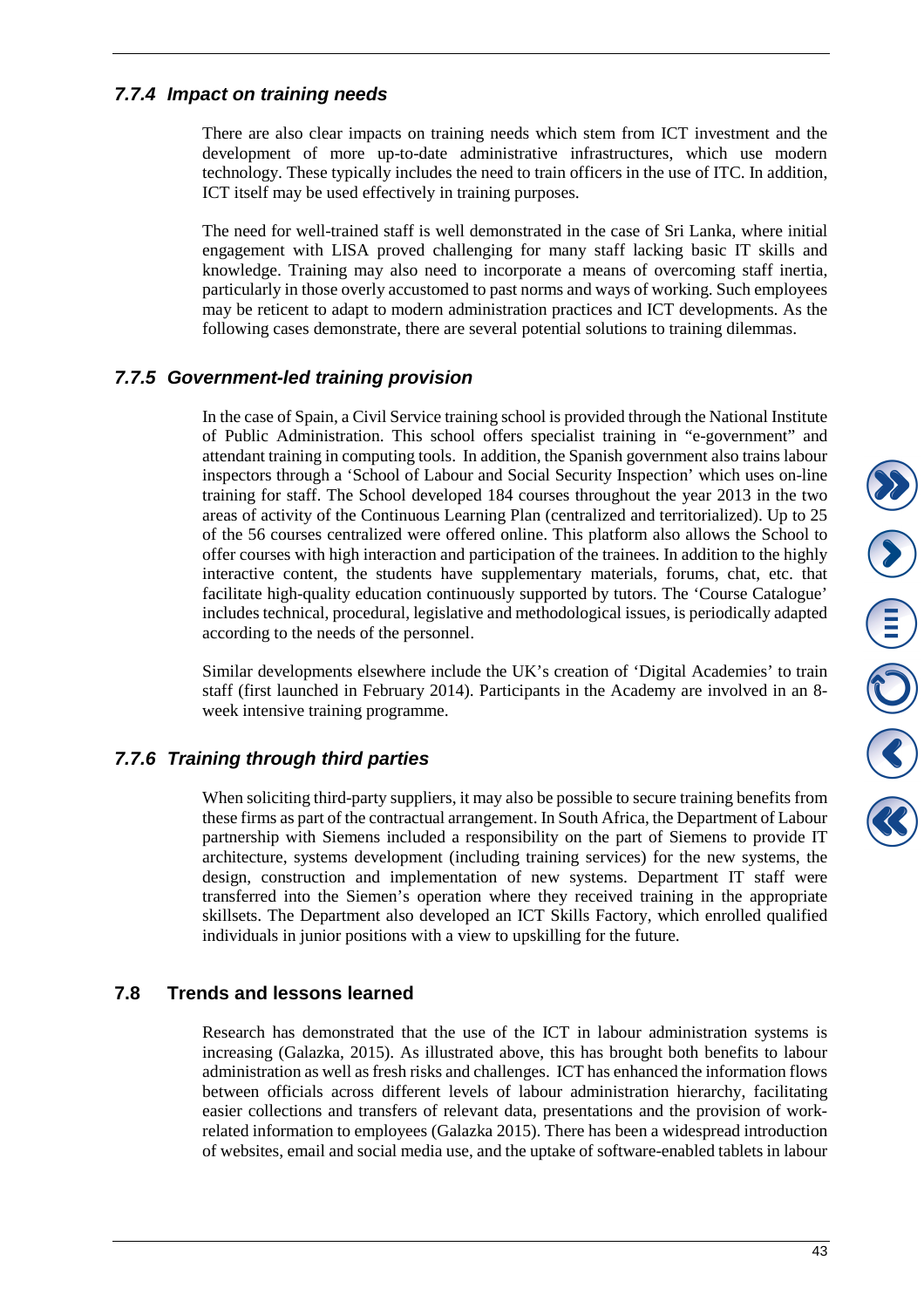inspection, although a digital divide still persists between developed and developing countries.

Significant challenges remain in developing countries, which experience a general lack of technological connectivity and a widespread lack of technological literacy. However, as noted above, it is also the case that implementing ICT does not necessarily result in significant cost reductions. This word of caution is especially pertinent when considering the large costs that can be involved when implementing ICT, the unpredictability of these costs, and the variable reliability of suppliers, to whom labour ministries may have to make a long-term commitment (as in the case of South Africa, Cameron 2015). Priority issues identified by Galazka (2015) also include a need to identify the most pertinent needs for the use of new technologies (e.g. training, infrastructure development) which are likely to enhance both service management and delivery. Financial costs and difficulties in achieving a knowledge transfer of ICT skills (also witnessed in South Africa) may be reduced thorough organization-wide planning and efforts to encourage the development of an ICT culture across public administration bodies.

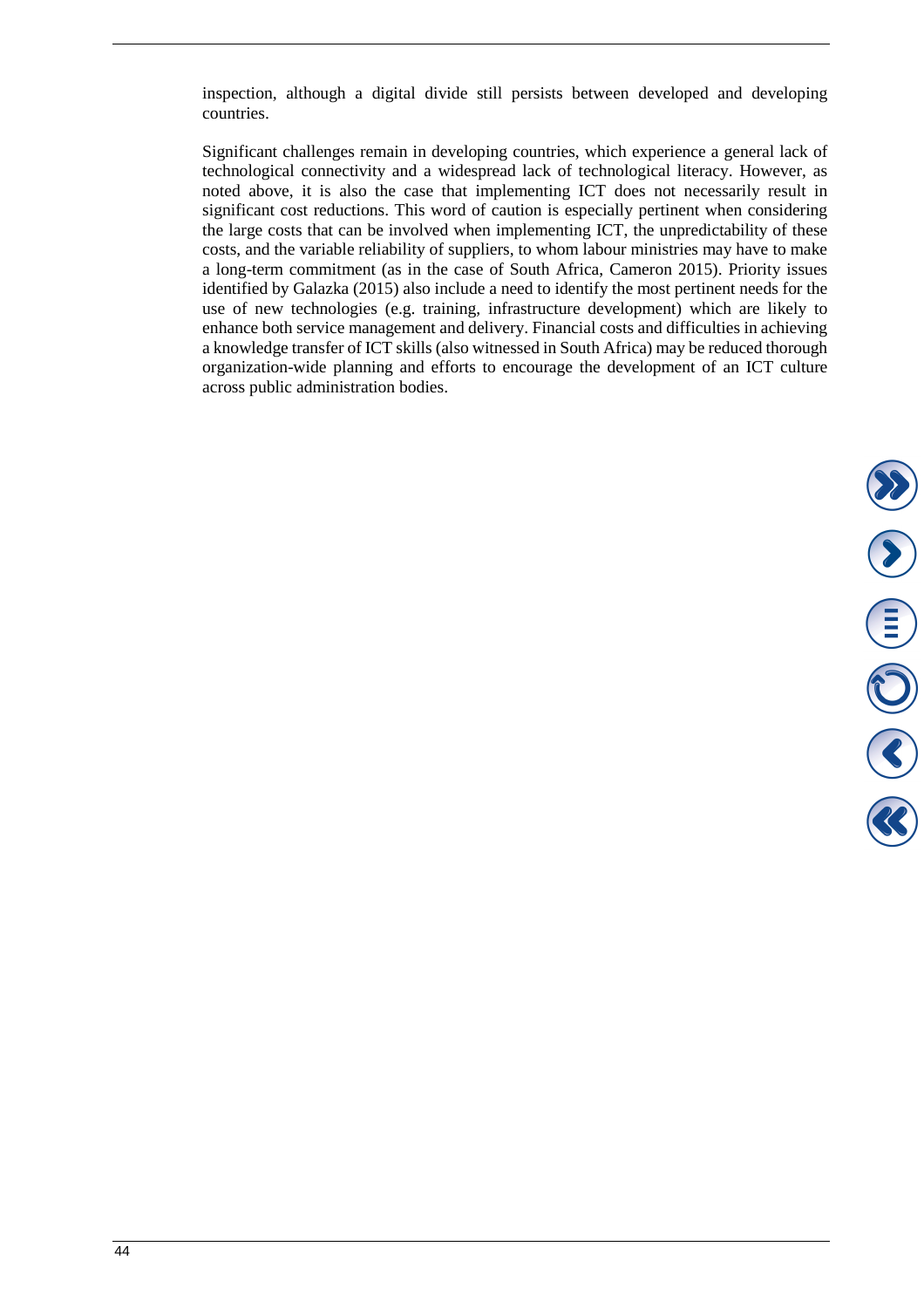# **8. Extending Labour Administration to the informal economy**

This section of the report examines various attempts by national governments to extend the scope of labour administration to the informal economy. Particular attention is paid to undeclared employment. Efforts to tackle undeclared employment often involve a variety of ministries and measures can relate to taxation and business support as well as to measures that more obviously fall within the scope of labour administration. Although this section will place emphasis on those activities that are most clearly connected to labour administration, the informal economy is a policy issue that calls for joined-up activity across government and it therefore be necessary to consider connections between labour administration and other parts of the national public administration system. All of the themes discussed thus far in the report (particularly partnership, coordination and ICT) have implications for measures relating to the informal economy and this section therefore returns to them, focusing on those aspects that are most relevant to the informal economy.

Governments have adopted a variety of strategies for dealing with the informal sector. While some of these approaches (e.g. detection and enforcement activities) are common, it should be emphasized that measures should be tailored to the specific conditions within the economy in question: there are no 'off the peg' solutions. Moreover, measures need to be considered in combination: no single policy can be expected to be effective in isolation. For example, the government of Sri Lanka has developed a strategy which involves, firstly, encouraging the growth of firms in sectors that add more value to the economy and, secondly, enhancing the employability of workers in more skilled, better paying occupations. Its plan involves a mix of entrepreneurship training, skills development programmes, and the provision of credit and business development services (Chandrasiri and Gunatilaka 2015: 59).

# **8.1 Legal definitions and coverage of regulations**

A prerequisite for the extension of labour administration to the informal economy is that work in the informal economy be conceptualised and captured in legal definitions. For EU member states, the European Commission's definition of 'undeclared work' provides a common standard. The Commission defines undeclared work as any paid activities that are lawful as regards their nature but are not declared to the public authorities, taking into account differences in the regulatory systems of member states. Criminal activities fall outside of the scope of this definition.

However, member states (and countries outside of the EU) have their own legal definitions of work in the informal economy. The Czech Republic, for example, defines illegal work as 'the performance of dependent work by a natural person not in employment or the performance of work by a foreign national in contravention of the issued work permit or without this permit or without a valid residence permit' (Lehmann and Kyzlinková 2015: 34). The definition was broadened with effect from 2012 to take into account illegal employment in the form of a de factor employment relation disguised by a different agreement (the so-called Švarc system). In addition, the Labour Code was amended in 2011 to make it unlawful for agreements on 'work activity' (short-term employment) to be concluded orally. The reason is that some employers had used oral agreements to disguise illegal work. It is now the case that all employment contracts must be concluded in writing (Lehmann and Kyzlinková 2015: 36).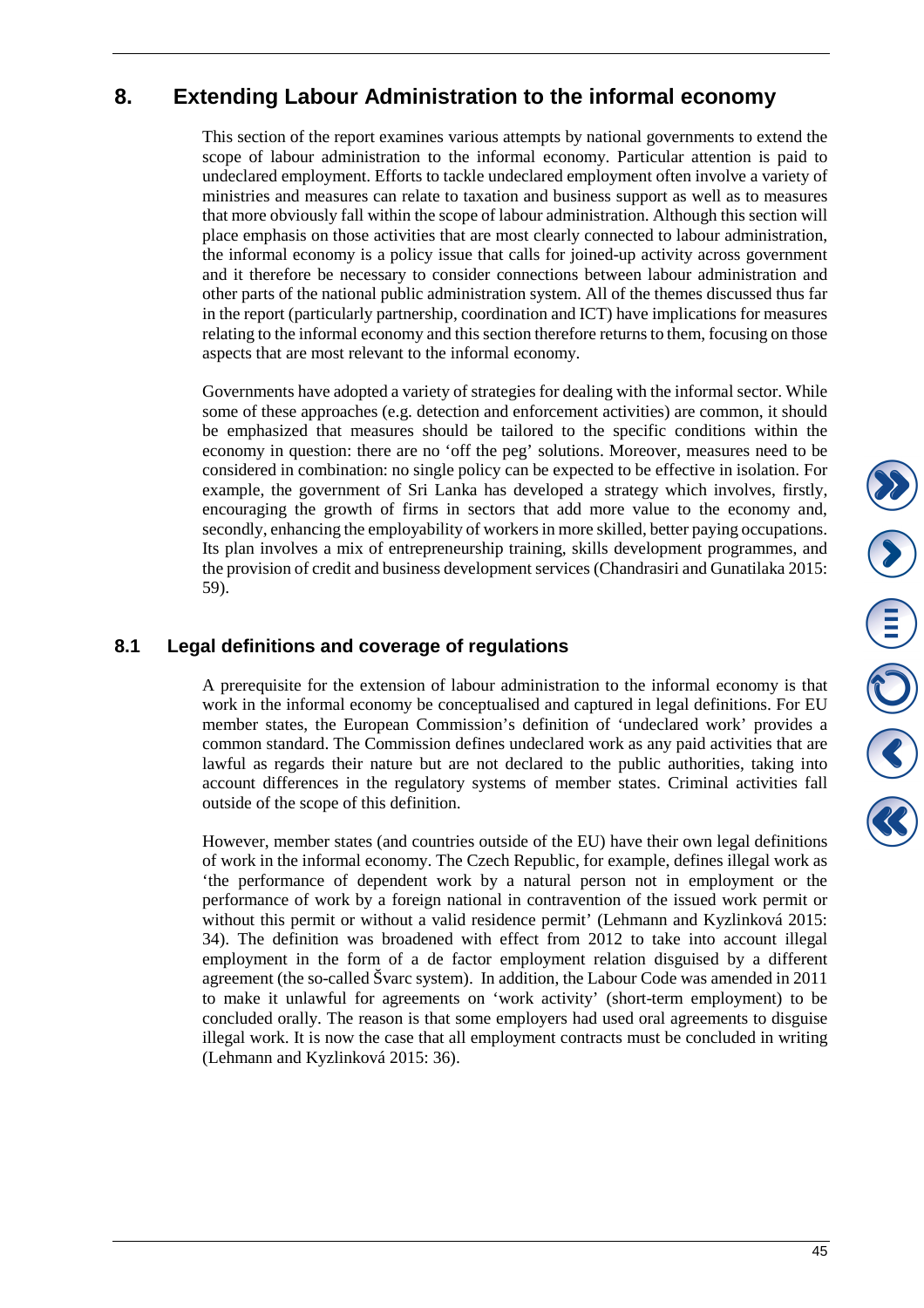# **8.2 Registering employment contracts**

In an effort to reduce the extent of undeclared work, many countries have introduced new requirements relating to the registration of employees. Spain, for example, has a comprehensive approach to the registration of employments. Employers are required to maintain and keep up-to-date a Personnel Registration Book (in paper or electronic forms), in which all new employment must be recorded from the time when workers commence providing their services (Daza 2015: 72). All categories of employers and workers should be registered, including street vendors.

In the Czech Republic, by contrast, there is no legislatively defined obligation to report agreements on the performance of work (i.e. employment relationships) to the Czech Social Security Administration. This means there is little to prevent the practice where documents confirming the conclusion of an employment relation are created only when an inspection takes place (Lehmann and Kyzlinková 2015: 38).

#### **8.3 Licensing**

Labour market intermediaries, such as employment agencies, can pose particular difficulties in relation to the informal economy. Agency employment has been a particular focus in the Czech Republic, where it has been associated with an increase in illegal work by foreign nationals. In the Czech Republic, any organization that mediates employment must have a licence. However, some entities continue to operate without a licence, engaging in 'disguised mediation of employment', which is illegal. For example, they may try to conclude a 'commercial legal relation' between two 'employers' as a way of disguising a de facto employment relationship. According to Lehmann and Kyzlinková (2015: 36) this practice is often an attempt to get round the obligation to comply with requirements relating to equal working and pay conditions.

Since January 2012, employment agencies have been banned from employing and supplying to their clients third-country nationals who do not have permanent residence. The conditions for obtaining a licence have also been tightened. Now both the MoLSA and the Ministry of Interior have a say in the awarding of licences (Lehmann and Kyzlinková 2015: 36).

The UK provides a further example of an approach to licencing focused on labour market intermediaries. The Gangmasters Licensing Authority (GLA), which was established in 2006 In the UK the GLA issues licences to labour suppliers in the agricultural, shellfish and food processing and packaging sectors. All labour suppliers operating in these sectors, from established employment agencies to individual 'gangmasters' are required to apply for a license. Successful applicants have to satisfy a number of licensing standards, examples of which include having appropriate systems for the collection of tax and national insurance (social security) contributions, paying wages that are no lower than the NMW, employing only those who are legally entitled to work in the UK, no 'bonded debt' and adherence to health and safety requirements. However, numerous sectors and occupations, including warehousing, cleaning, hospitality and catering, healthcare, office workers, factory work and transport are not covered by the GLA.

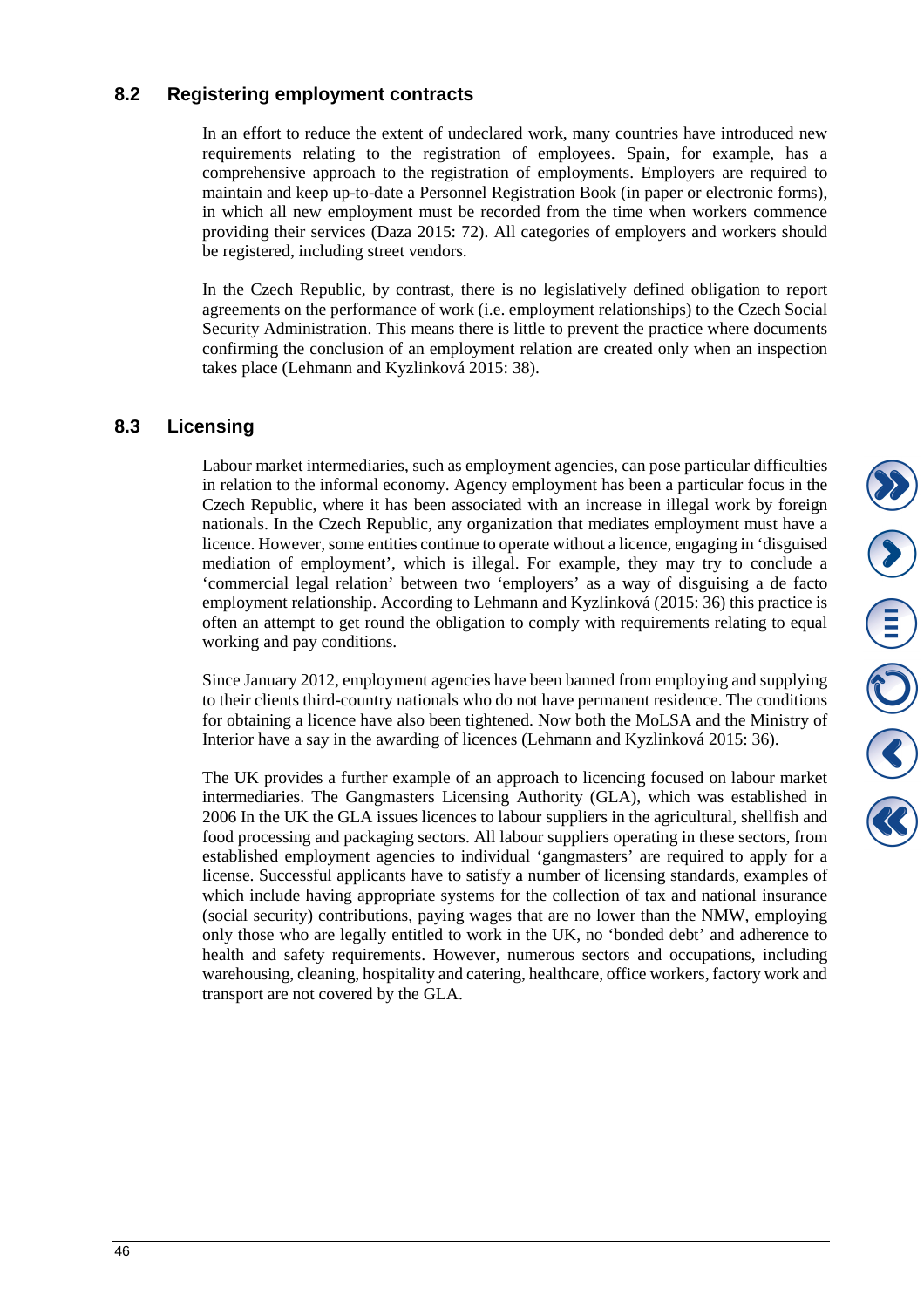#### **Example 8: The licensing standards of the Gangmasters Licensing Authority, UK**

The GLA licensing team is responsible for making decisions on new and existing licenses. The team checks that the labour supplier meets the conditions set out in the GLA's Licensing Standards. The checks are based on information gathered during inspections, supplemented with information from government departments (e.g. HMRC) and enforcement agencies including the police. The licensing standards cover eight areas:

- Fit and Proper Test
- Pay and Tax matters
- Prevention of Forced Labour and Mistreatment of Workers
- **Accommodation**
- Working conditions
- Health and Safety
- Recruiting Workers and Contractual Arrangements
- Sub-Contracting and Using Other Labour Providers

Each area is associated with a number of standards to which labour suppliers must comply. Points are attached to each standard. The number of points varies according to the GLA's assessment of the relative importance of the standards. For example, withholding wages results in a score of 30 points, which is the highest number of points. A majority of standards are associated with a score of 8 points. In arriving at a licensing decision, the points associated with any standards that have not been met are added together. Any labour supplier who receives a score of 30 or more points will be refused a license. A supplier who scores less than 30 but who has failed to meet some standards can be granted a license but with 'Additional License Conditions (ALCs)' attached. The ALCs highlight the issues that need to be addressed within an agreed period of time.

Source: Heyes and Hastings (2015)

Spain provides an example of a country that has extended licensing requirements to street vendors. According to Law 7/1996 of 15 January, regulation of retail trade, street vendors must have a licence. Persons who engage in street vending must, in a manner easily visible to the public, display their personal details and the document attesting to the relevant municipal authorization, as well as an address for the receipt of possible complaints.

#### **8.4 Facilitating formalisation**

Spain has progressively simplified the process of formalisation. A process that had previously required entrepreneurs to seek permission to open establishments has been replaced by a simple declaration that a business is opening. Commencement of activities must be notified to the labour authorities of the Autonomous Community within 30 days. Companies, individual employers and self-employed workers register with the Social Security General Treasury by submitting an official form and documentation identifying the company. Employees must be declared using an official form of notification. Notifications can be made electronically, using an electronic document submission system, thus making it unnecessary for entrepreneurs to travel to Labour or Social Security Offices or post the forms (Daza 2015: 72). The Treasury of the Social Security has introduced several mechanisms to facilitate the monthly declaration of payroll and contributions. Using an internet-based 'RED System' (compulsory since 2010), employers submit documents (Payroll Reports); process balances owed, and pay contributions by direct debit or electronic payment (see Section 7).

In Sri Lanka, several schemes have been implemented to help SMEs access finance. The key interventions include the Small and Medium Sector Development Project (2002-2007), Small and Medium Enterprise Regional Development Project (2008-2011), Small and Medium Enterprise Development Facility Project (2010-2015), New Comprehensive Rural Credit Scheme (1994- to date), Local Funded Projects, Investment Fund Account (IFA), and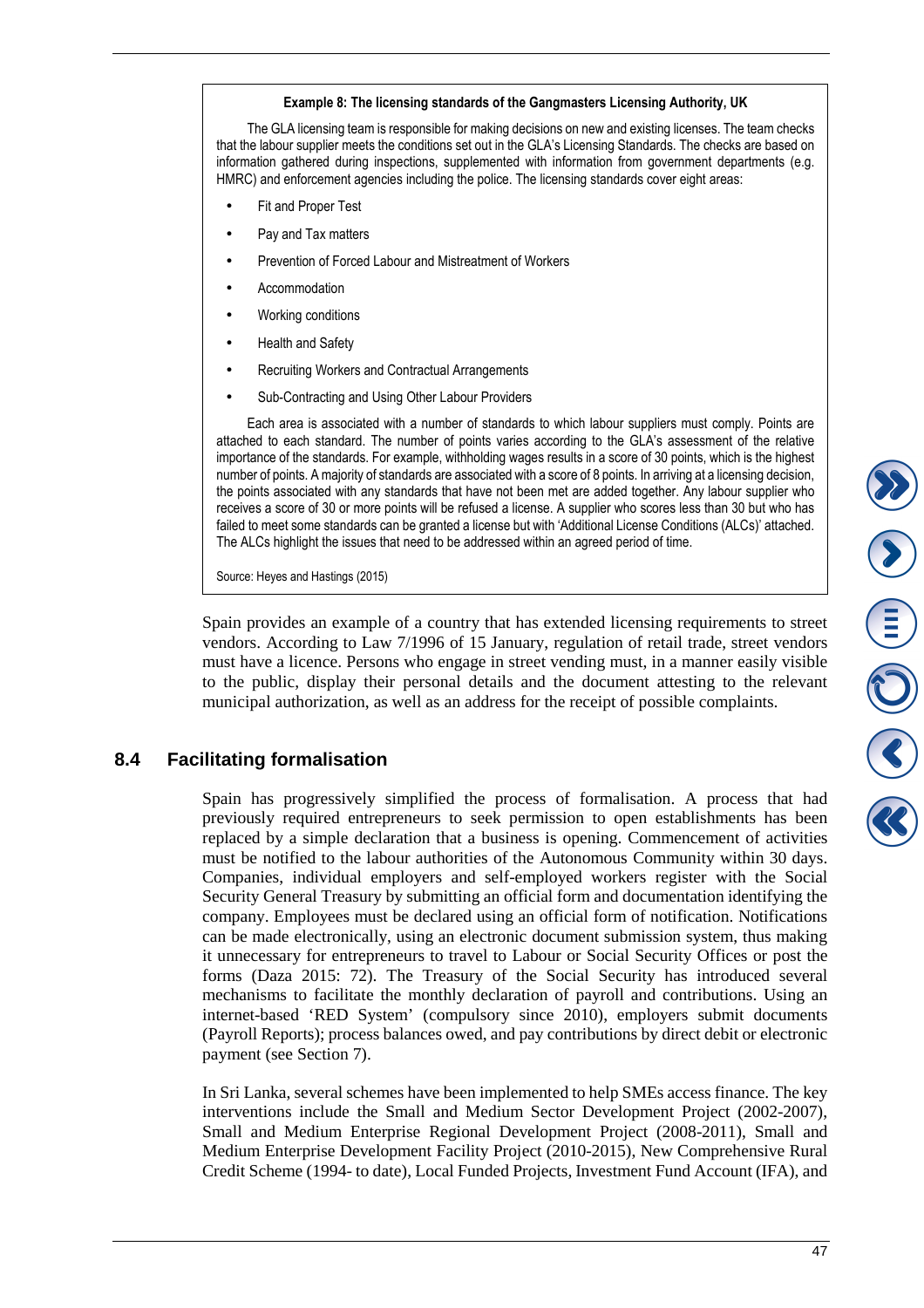SME Bank Branches. The total amount of loans granted under these schemes reached Rs. 21,071 million by the end of 2013. Similarly, there have been various measures to support SMEs in relation to access to technology and tax-related concessions (Chandrasiri and Gunatilaka 2015: 62).

The complexity of legal regulations may discourage growth of formal sector jobs, as in the case of Sri Lanka (Chandrasiri and Gunatilaka 2015: 63, 68). It is therefore important that employment law be as simple as possible to understand and implement. Employers also require access to reliable and authoritative information and advice in relation to the steps they need to take to ensure that they comply with their obligations under the law.

#### **8.5 Prevention through awareness raising**

Many workers, particularly migrant workers, can find themselves working informally simply because they do not have a firm understanding of their host country's employment laws or do not have access to support, information and advice. In the Czech Republic, foreign nationals are informed in several key languages about labour law (this is done by SLIO and the Ministry of the Interior) and about possible pitfalls relating to unlicensed employment agencies (the Ministry of the Interior and NGOs take responsibility for this). NGOs and the Ministry of the Interior also work together to minimise human trafficking and forced labour via awareness-raising and other measures such as sheltered housing. The Office of the Government of the Czech Republic, through the Agency for Social Inclusion, strives to provide information about, and prevent, illegal work in socially excluded localities (e.g. through campaigns, supporting the creation of subsidised jobs, intensive cooperation with employers, creating business plans for larger employers, honouring and advantaging employers in public procurement, introducing alternative remuneration methods etc.). Prevention also takes places at various levels of the education system, where SLIO representatives seek to draw students' attention to the hazards and disadvantages of undeclared work (Lehmann and Kyzlinková 2015: 41).

Due to the vast scale of the informal sector in India (which accounts for roughly 93 per cent of the total workforce; Sarkar 2015), the government has sought to improve the coverage of social insurance protection for those working in non-formal arrangements. One notable example is the State Assisted Scheme of Provident Fund for Unorganized Workers (SASPFUW), first implemented by the Labour Directorate in West Bengal via the Labour Department's Resolution No. 180-IR (January, 2001) and Resolution No. 305-IR (February, 2001). SASPFUW essentially offers an insurance scheme – subscriptions are available for Rs 25/ month, which are match-funded by the government – for those working across 46 unorganized industries and 12 self-employed occupations.<sup>11</sup> Those eligible must be aged between 18 and 55 with a family income at or below 3,500 Rs/month.

#### **8.6 Reporting suspected violations**

Reactive inspection activities are triggered by the receipt of a complaint or expression of concern from workers, employers or concerned citizens. Typically, these complaints can be made to a telephone 'helpline'. Some countries also make it possible for citizens to complete an on-line form. The UK has a single reporting form, which is available from www.Gov.uk for all complaints relating to the National Minimum Wage, employment agencies,

<sup>11</sup>http://www.wblc.gov.in/sites/default/files/ckfinder/userfiles/images/SASPFUW%20%26%20WB USWHSS(1).pdf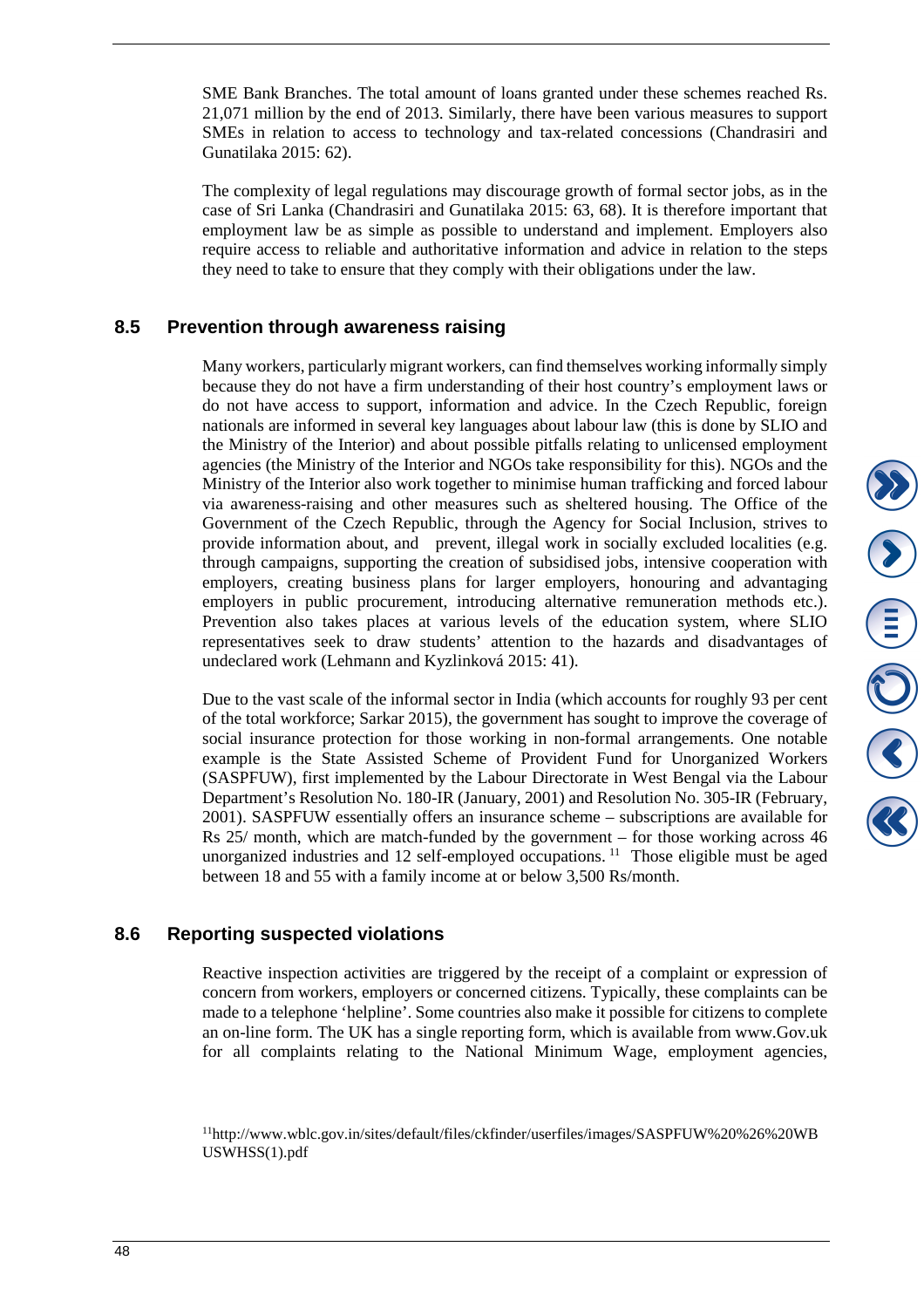gangmasters or working hours. Similarly, Ireland's NERA has recently introduced a single complaint form.

It is essential that the reporting process be made as straight-forward as possible. This is particularly necessary, given that workers in the informal economy are often migrants who may have an imperfect grasp of the native language and may therefore find the process of finding information particularly difficult.

#### **Example 9: Spain's MBOX**

In 2012, Spain made available to all citizens an electronic mailbox ('MBOX of the Struggle Against Labour Fraud'), which enables any person who knows of any breach of the rules relating to labour, social security or the prevention of risks, to provide information to the Labour and Social Security Inspectorate (ITSS), by filling out a form which is made available on the Ministry's website. Workers can also confidentially report suspected fraudulent activity. As a result of information provided through this channel, 4,359 inspections were undertaken, resulting in the discovery of 1,097 undeclared jobs.

Source: Daza (2015: 77, 79)

#### **8.7 Sanctions**

The use of sanctions in the form of fines and prosecutions is widespread. Sanctions can play an important role in deterring illegal activity and undeclared employment. If they are to act as a deterrent, the penalties must be sufficiently strong. Those who might be tempted to transgress must also believe that there is a reasonable chance that their activities might be detected. In the absence of an effective means of detecting illegal practices or undeclared employment, sanctions are relatively worthless. However, it is also important that sanctions be proportionate.

The Czech Republic provides an example that illustrates the importance of these considerations. The Czech Republic significantly increased sanctions in 2012, mainly for employers making use of bogus self-employment (i.e. disguised employment relationships). In addition to fines, the tax offices can be expected to demand payment of calculated unpaid tax, including penalties and interest. The health and social insurance companies can be expected to do the same. However, it has been recognised that the authorities should be able to take into account the gravity of the wrongdoing and the firm's wealth when determining the level of fines. In 2014, the lower limit for fines was abolished. The Constitutional Court pointed out that most cases present a low social risk and that the level of the minimum fine that was previously in place could wipe out a number of firms, a disproportionate punishment that would likely cause more harm than good. Consequently, administrative authorities can now set fines taking into account all the relevant circumstances (Lehmann and Kyzlinková 2015: 43).

The upper limit of fines can have a deterrent effect even for larger, more profitable firms. One problem that has become evident in practice, however, is the difficulty in collecting imposed fines. Most firms appeal against decisions and take legal action against the fines (Lehmann and Kyzlinková 2015: 43).

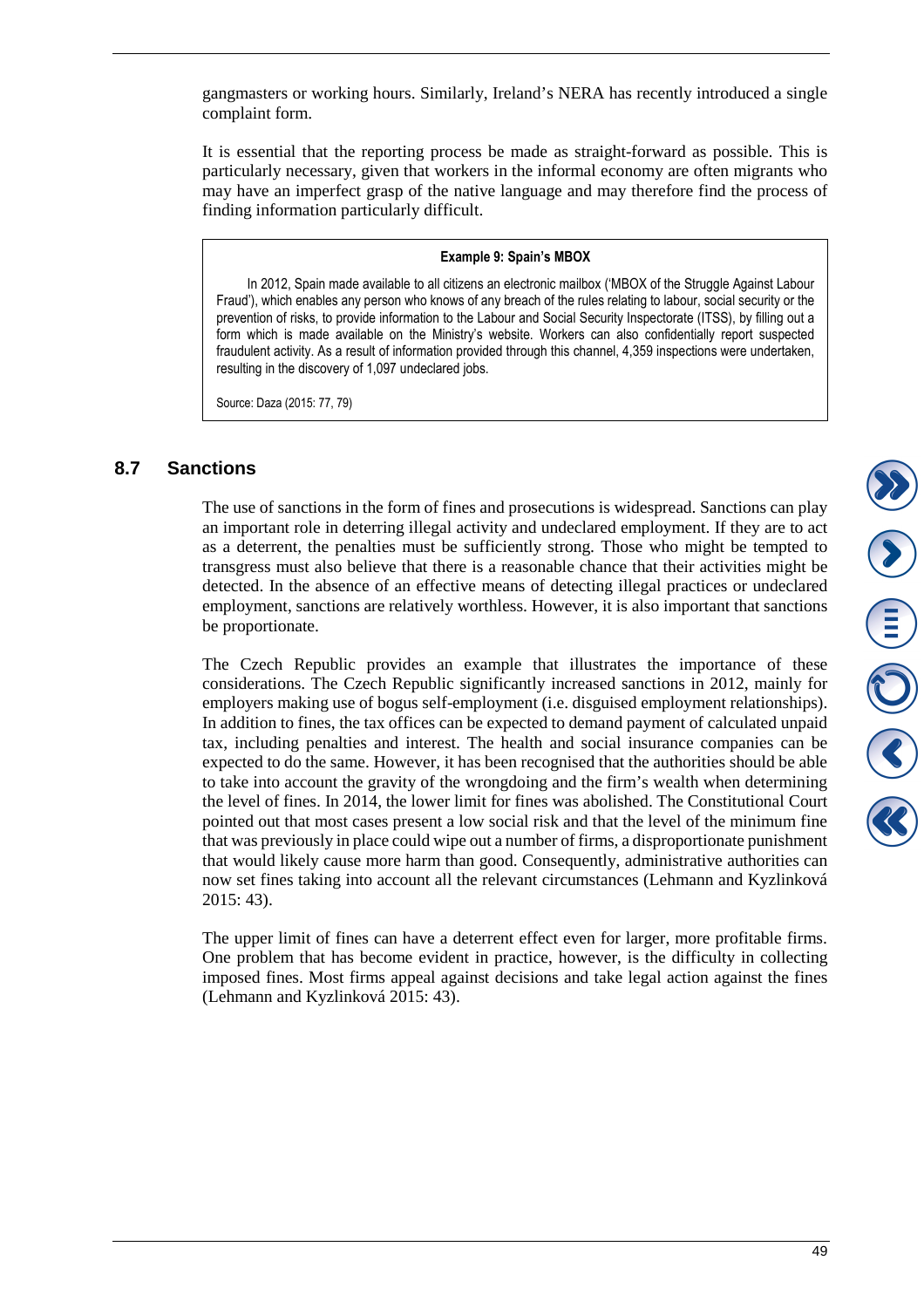# SCIENCI

# **8.8 Labour inspection activities**

Labour inspectorates play a vital role in addressing issues relating to the informal economy. The most fundamental requirement is the existence of a labour inspectorate that is well supported and adequately resourced.

Ireland provides an example of a labour inspectorate that is insufficiently resourced. In 2008, Ireland created a National Employment Regulation Authority (NERA) to strengthen inspection and enforcement powers and make other necessary provisions to secure compliance with employment law generally. NERA was formed in response to heightened pressure for state action to address illegal working practice NERA was initially intended to employ 90 inspectors. However, the imposition of austerity meant that the number only reached 84 (in 2008/2009) and then fell to 56 by 2015. Austerity has therefore negatively affected the capacity of NERA to respond to illegal activities and further the compliance agenda Staffing cuts have led to 'agent swapping' between regions, in order to facilitate inspections in regions that are particularly under-resources. Given the constraints on its capacity to inspect and prosecute, NERA has focused on education and awareness raising in relation to employers' obligations under the law. Information is provided via a call centre information service (Hastings and Heyes 2015).

The Czech Republic, by contrast, has been developing the capacity of its labour inspection service. It recently transferred responsibilities for illegal employment inspection and checking compliance with the regulations on work by foreign nationals from the LO CR to the State Labour Inspection Office (SLIO). This has enabled the LO CR to focus on employment services and has also resulted in an improvement in legal awareness among employers and workers. All of the SLIO's inspectors who specialize in illegal employment are funded via a European Social Fund project. Thanks to the project finances, inspectors specializing in illegal employment have been equipped with mobile offices (a total of 180 motor vehicles and the necessary technology (i.e. a laptop, printer, scanner, remote internet connection and GPS). Funding for training and re-training of employees was set aside under the project. While the project is due to finish in September in 2015, it is anticipated that the existing staff base will be maintained and will be funded by the MoLSA (Lehmann and Kyzlinková 2015: 41).

Germany too has developed its capacity over time. A special customs unit, the Financial Monitoring Unit was founded in 2004 when a new law to combat illegal employment come into force (Weishaupt 2015). Customs units are part of the Federal Finance Administration (FFA), in charge of administrating and enforcing federal taxes and associated tax laws. The (in 2014) approximately 6500 FKS officers are specially trained civil servants. They are responsible for identifying illegal employment practices. Since 2015 they have also been empowered to enforce compliance with minimum wages. The law to combat illegal employment grants the FKS the right to inspect firms, review firm documents and talk to employees and contracted workers. If the FKS suspects irregular activities, legal proceedings can be initiated. The FKS acts 'on demand' (i.e. in response to concerns raised by a worker, employer etc.) and also on its own initiative, basing its proactive work on statistical 'risk assessments'.

It is also vital that there be a clear methodology for inspection. SLIO inspectors in the Czech Republic follow a recently introduced methodology for inspections of illegal employment. The methodology, which represents an attempt to establish 'best practice', contains a detailed description of the three fundamental inspection phases: preparation; the need to properly document and demonstrate the inspection findings; and closing the inspection record and the result of the inspection. One reason for making the change in inspection methodology was that inspection work had previously been very unevenly spread between regions, in terms of both the number, structure and focus of inspections and the results as expressed in the size of fines. The repeated targeting of certain entities was a particular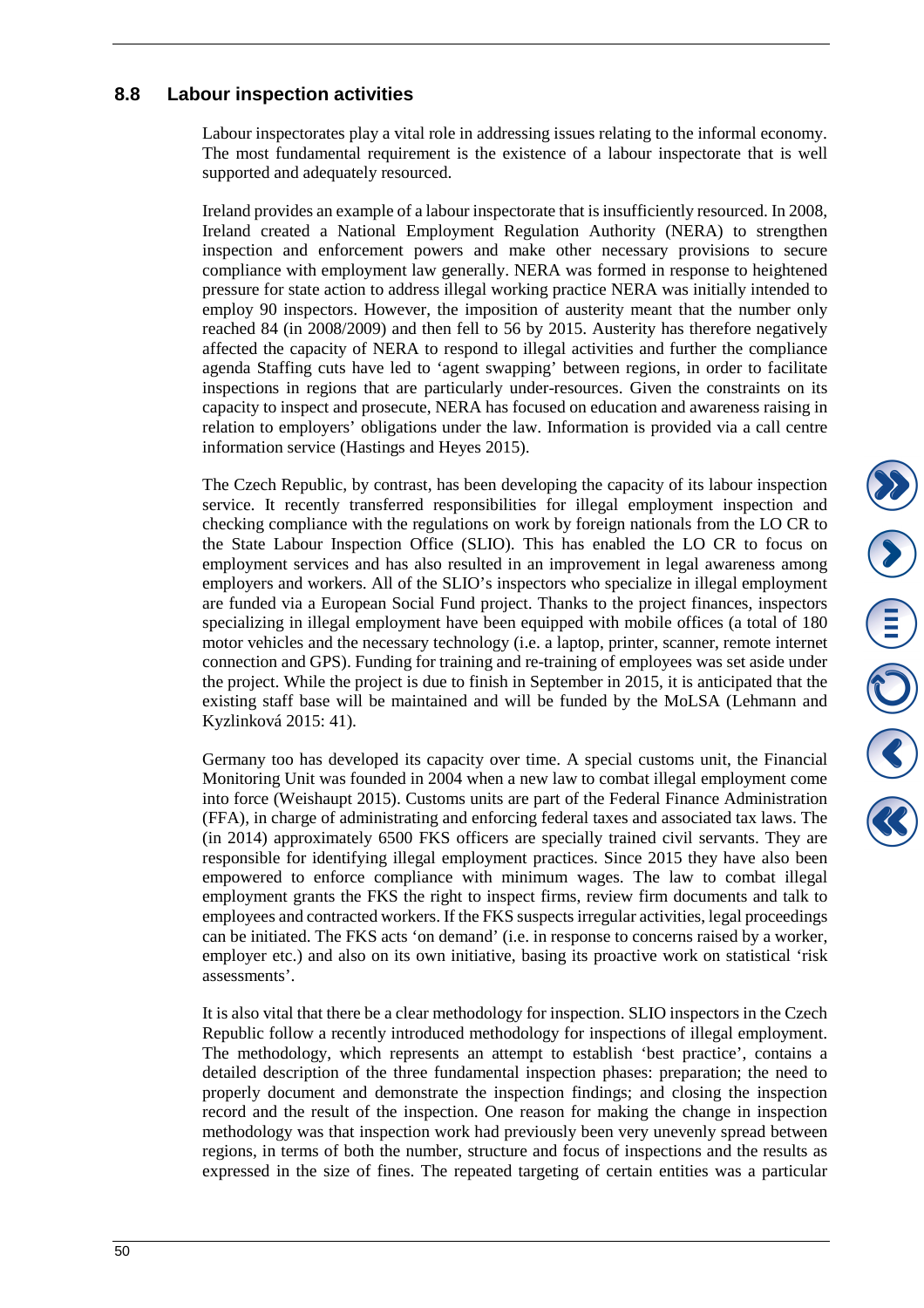problem in this context. The new methodology therefore places greater emphasis on coordinating activities and a more balanced selection of inspection targets. Regular annual assessments of the application of the methodology and subsequent modifications are envisaged (Lehmann and Kyzlinková 2015: 42).

The SLIO has also introduced a new information system to support its new methodology for inspection work. The new information system is intended to result in inspection records that are clearer and easier to complete. It should make it possible to generate selected inspection statistics that are compatible with generally used metrics (e.g. size of establishment, sector). This had not previously been possible (Lehmann and Kyzlinková 2015: 36; 42).

In Spain, it has been a common practice to organize every year inspection campaigns focused on sectors and regions, such as hotels, bars and restaurants in coastal touristic zones in summer time; footwear apparel production; and construction in all regions. Nevertheless, unions and politicians have expressed concerns about the efficacy of ordinary or periodically conducted actions, asking for further better-organized mechanisms to combat irregular employment (Daza 2015: 75).

A further requirement is the existence of adequate information sources. Ensuring adequate information will often require cooperation with other bodies within the national labour administration system. Sri Lanka's Department of Labour updates its list of establishments based on information supplied by labour officers as and when they either find new enterprises when visiting old ones in the vicinity, or else when the ones they go to inspect are found to be no longer in existence. There is at present, however, no mechanism by which the list of establishments is updated according to the information available in other government institutions, such as the Registrar of Companies, the Department of Inland Revenue, or the Department of Census and Statistics. Therefore, the list of establishments maintained by the DoL which is used for inspections by labour officers, represents a (probably unrepresentative) fraction of the entire population of establishments covered under the regulations. Moreover, none of the listings of establishments corresponds to the zones or districts covered by each Labour Office. This also makes it difficult to carry out inspections efficiently (Chandrasiri and Gunatilaka 2015: 15). Furthermore, the inspections database is not based on a standard database management system and as a consequence the data cannot be easily accessed and used with standard statistical packages. Nor is the database linked with any of the other database systems maintained by the Department of Labour or any outside organization. Thus the existing database management system does not facilitate analysis of data, and as a result, there is no analysis in inspection reports, particularly in relation to reasons for non-compliance (Chandrasiri and Gunatilaka 2015: 49). The introduction of LISA may lead to these problems being addressed (see Section 7) although obstacles remain at the present time (Chandrasiri and Gunatilaka 2015: 51).

#### **8.9 Coordination and cooperation**

The informal economy is an area where collaborative relationships are particularly important. In addition to issues relating to labour standards, the informal economy has implications for government bodies with responsibility for the collection of tax and social security (e.g. Tax inspectorate) contributions and, to the extent that migrant workers are frequently engaged in informal work, the regulation of cross-border labour flows (e.g. Ministry of the Interior). Given that work in the informal economy can also be associated with illegal practices, the police force may also be involved.

There are many examples of cooperation in practice. In the US, the WHD has worked with the joint USDOL-U.S. Department of Treasury initiative 'to detect and deter the misclassification of employees as independent contractors and to strengthen and coordinate federal and state efforts to enforce labor violations arising from misclassification', a situation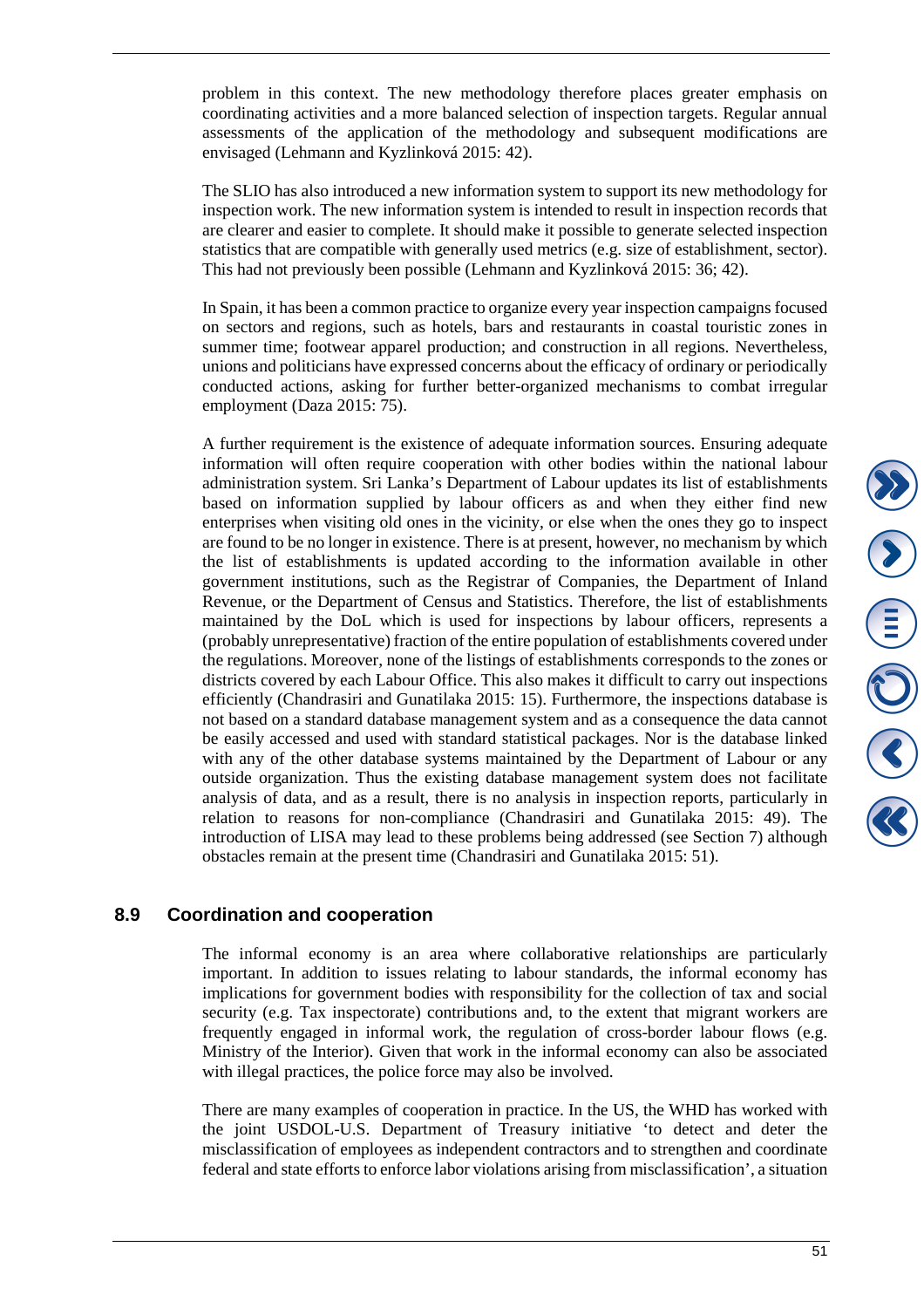which precludes workers from receiving their rightful benefits under the Fair Labor Standards Act and the Family and Medical Leave Act. The initiative has been conducted jointly because such misclassification also leads to large losses in the form of taxes not paid to the Treasury, Social Security, Medicare and Unemployment Insurance programs (Heinrich and King 2015: 44).

The UK provides a further example. The GLA often has to act in concert with other government bodies. For example, there have been cases of labour suppliers being involved in VAT fraud, which has resulted in the GLA working closely with HM Revenue & Customs (HMRC, the tax authority) and the police. Memoranda of Understanding (MOUs) exist between the GLA and the bodies with which it needs to cooperate. For example, if the GLA believes it needs to work with the police force of pa particular locality, it has an agreement with the Association of Chief Police Officers (ACPO) that facilitates communication between the GLA's intelligence section and the intelligence bureau of the police force in question. In cases where another body (e.g. the police or tax authorities) identify an issue that appear to have relevance to the GLA, information should be passed to the GLA's intelligence unit. The intelligence unit will put the item on the agenda for the fortnightly tasking and co-ordination meeting, which is attended by the operational heads, the chief executive, the director of strategy, the deputy director of strategy (business development) and the crime manager. These individuals review progress on current cases and identify, allocate and decide on the appropriate course of action on particular new cases. However, if a case arises that appears to be urgent, it will be dealt with on the day by whoever is available and prioritized (this is referred to as 'hot tasking'). The GLA has a good relationship with HMRC and, in particular, the UK Human Trafficking Centre (HTC). If it comes across a health and safety related issue it will liaise with the HSE, although the overlap in activities is not substantial as the GLA's remit extends beyond health and safety to encompass exploitation.

In Germany, the German Social Security Office screens firms when they submit their payroll contributions for fraud or for not paying minimum wages. These auditing officers regularly review firms' social security contributions, which in turn are based on wages. If fraudulent or incorrect behavior is detected, the Social Security Office contacts either the FKS (if there are suspected minimum wage violations) or the public prosecutors at Land (regional) level (if there are suspected public procurement violations). Similarly, when the FSK detects minimum wage violations, it informs the Land-level finance ministries, the regional finance administration, the Social Security Office and the respective trade licensing offices (Weishaupt 2015).

In the Czech Republic, a number of government departments are involved in combating illegal employment (especially illegal employment of foreign nationals). Of particular importance, is the relaying of SLIO information about inspection results to the Labour Office, which can use this information to detect abuses of social support benefits, and the flow of information from the CSSA to the SLIO comprising information on employee registers. The LO CR also passes on information to the SLIO when it suspects illegal activity and its regional branches provide the SLIO with the identification details of employees posted to perform work in the territory of the CR and their employers in the CR. This information is necessary for ensuring compliance. Information is exchanged between the SLIO and the police and between the LO CR and the Ministry of the Interior (for example, the LO CR provides the MoI with information on employment mediation licences and fines imposed on employment mediation entities). Some inspections by the SLIO are performed in cooperation with the police, most notably the Foreigners Police Service, which will sometimes suggest premises that might be inspected. The MoLSA and its subordinate bodies also cooperate in respect of inspection work with institutions in the department of the Ministry of Finance (MoF) (particularly the customs and tax offices). Again, this takes the form of information exchange and making suggestions for inspections. The Trades Licencing Authority of the Industry and Trade Department also plays a role in inspection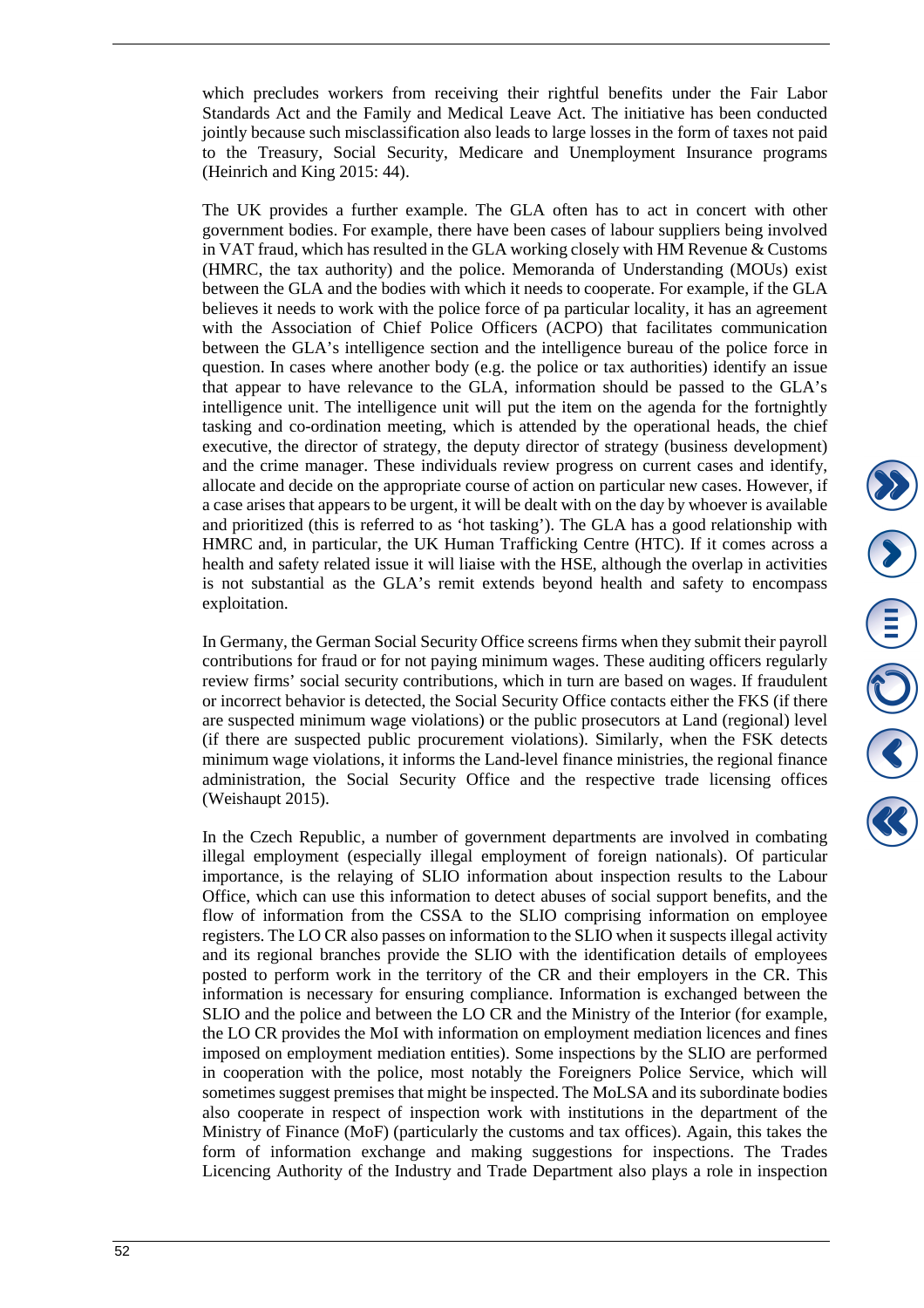work and receives inspection suggestions from the SLIO. Cooperation with these various authorities is rated very positively. The effectiveness and speed of active cooperation is often largely based on informal cooperation by the responsible persons in each institution (e.g. 'help over the phone' etc.). This approach is conditional on stable staffing, however (Lehmann and Kyzlinková 2015: 40). The SLIO and RLIs also cooperate with the tax offices, trades licensing offices, registry courts and the Public Defender of Rights. Cooperation with these institutions is not highly developed, however, and takes place solely on a very formal level. The institutions do not have clearly defined powers and conflicts can arise during investigations (Lehmann and Kyzlinková 2015: 40). This points to the importance of having clearly delineated areas of responsibility.

In Ireland, NERA inspectors participate in Joint Inspections on an ad hoc basis via Joint Inspections Unit (JIUs) which pool officers from NERA, Revenue and Social Protection. The Inspection Service are empowered to carry out employment rights compliance inspections with reference to a series of employment related Acts. NERA can draw on the social welfare database (overseen by the Department of Social Protection) and can also access the Revenue's database (Hasting and Heyes 2015: 17). Joint inspections between the police and NERA officers have acted as a forum for knowledge sharing between the two bodies since 2009 when NERA officers were appointed to enforce the employment permits Act of 2006. Joint inspections have not avoided criticism, however, with NGO groups voicing concerns over police presence at inspections. Concerns in the main refer to the police's priority to minimise illegal immigration over and above defending vulnerable segments of society from exploitation (Hasting and Heyes 2015: 18).

The importance attached to close cooperation has led many countries to institute measures to place cooperation of a formal basis. For example, and as already mentioned above, the UK's GLA has established Memoranda of Understanding with the other agencies with which is needs to collaborate. Spain provides an example of a country that has taken a number of steps to provide collaborative efforts with firm institutional foundations. In 2012 Spain approved a Plan for combating irregular employment and social security fraud, which established mechanisms of stable cooperation between the State Public Employment Service, the Wage Guarantee Fund, the National Institute of Social Security, the Social Institute of the Maritime Workers and the General Treasury of Social Security. Spain also created a Sub Director General of Inspection on Social Security, Irregular Economy and Immigration, with the functions of developing plans, programs, actions, research methods and protocols for the detection and prosecution of fraud and breaches in terms of social security, irregular economy and foreign workers, as well as the coordination of actions with other administrative bodies with competence in the field of immigration and with entities and services of the Social Security (Daza 2015: 76-77).

#### **Example 10: Collaboration agreements in Spain**

In Spain, collaboration of key agencies is ensured by a 1997 Act (article 10 of Act 42/1997), which requires any organization that performs a public function to provide the Labour and Social Security Inspection service all relevant data, reports and background information that it requires and to collaborate in relation to inspection activities. The Labour and Social Security Inspection Service is required to reciprocate. Recently, however, collaboration has been formalised through signing of agreements. The Directorate General of Labour and Social Security Inspection and the Social Security Treasury, signed a Joint Statement for the eradication of 'shell companies', which are established solely to facilitate access to various allowances, benefits and residence permits.

A subsequent agreement, signed in 2013 by the Ministry of the Interior and the Ministry of Employment and Social Security, promotes coordination between the Labour Inspectorate, the State Security and Police Forces. Joint actions increased by 30% in the year the agreement was signed.

A further agreement enables the Labour and Social Security Inspection service to request from the College of Registrars information relating to any company listed in its records (Daza 2015: 77-78, 79).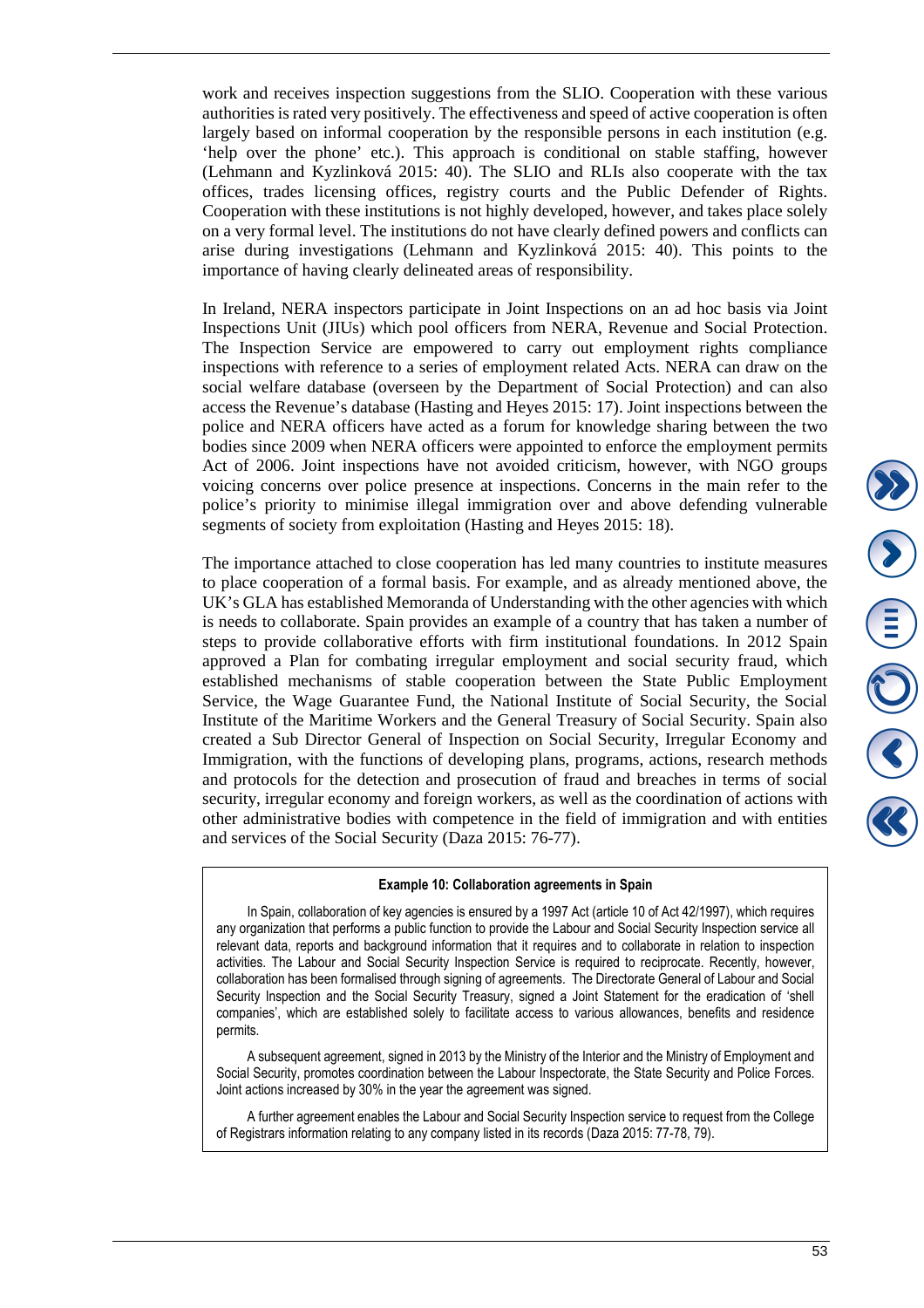N J E O C

In 2015 plans were made for a new National Office for the Fight against Fraud. This body will be located within the new Autonomous Agency of Labour and Social Security Inspection and will comprise all of the agencies involved in the fight against fraud. It will be responsible for the detection of fraud, the programming and implementation of inspection activities and evaluation of results. The new National Office will also serve as a liaison with the 'European Platform against undeclared work' (Daza 2015).

Spain's new initiative is intended to focus efforts and ensure that agencies' activities are aligned. There are other mechanism, that may serve to help improve alignment and inform actions in relation to the informal economy. The following illustrations represent examples of regular fora established to address particular issues relating to the informal economy:

- i. The US's WHD is engaged in efforts (along with the Office of the Secretary, the Solicitor's Office, the Office of Public Affairs, and the Employment and Training Administration in the USDOL) to address Questionable Employment Tax Practices (QETP). It is part of a QETP Oversight Team that seeks 'to promote information sharing initiatives' between the Internal Revenue Service (IRS) and State QETP members and participants. The broad-based QETP Oversight Team also includes representatives from the IRS, the not-for-profit National Association of State Workforce Agencies (NASWA), and state unemployment insurance trust funds (Heinrich and King 2015: 44).
- ii. In the Czech Republic the SLIO is a member of several interdepartmental commissions and working groups. These include the Interdepartmental Body for Combating Illegal Employment of Foreigners (IBCIEF), 12 the Government Council for Occupational Safety and Health Protection, the Analytical Centre for the Protection of the State Borders and Migration (ACPSBM) 13 etc. Within these groups, there is cooperation between the departments, the non-profit sector and other entities (Lehmann and Kyzlinková 2015: 39).
- iii. Ireland has established a Hidden Economy Monitoring Group (HEMG). The group was established in 1990 and represents a collaboration between the Office of the Revenue Commissioners, the Department of Social and Family Affairs, NERA, ICTU, IBEC, the Small Firms' Association (SFA) and the Construction Industry Federation (CIF). Since its creation, the HEMG has undergone internal reviews aimed at enhancing its effectiveness. The social partners actively collaborate at both national and regional levels in the HEMG.

 $12$  Interdepartmental coordinating bodies are set up to deal with longer-term problems, such as illegal work. The IBCIEF was set up under the MoLSA, and the SLIO cooperates with the Office of the Government through it.

<sup>13</sup> The ACPSBM deals with residence issues linked to the employment of foreign nationals, including the abuse of residence to perform illegal employment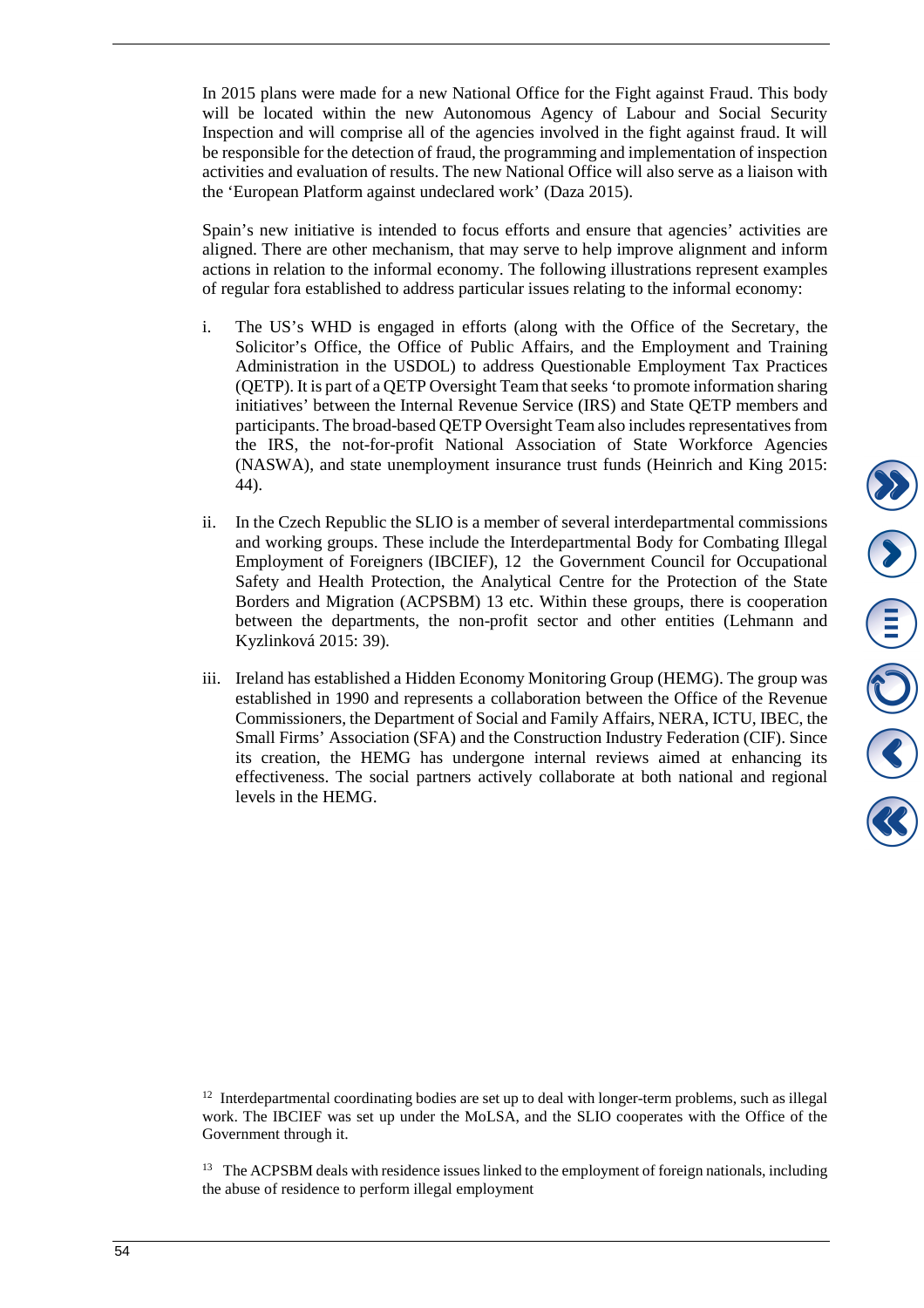#### **Example 1: Hidden Economy Monitoring Group (HEMG) in Ireland**

**Objectives** 

The central remit of the HEMG is to encourage better compliance with legal requirements, if necessary through increased enforcement. The terms of reference are 'to provide a forum for the exchange of views on the effectiveness of measures introduced in combating the "black economy" between the Revenue Commissioners and Department of Social and Family Affairs and representatives of employers, trade unions and the construction industry'.

Examples of achievements of the HEMG:

- Its initial achievement following its launch in 2007 was to sponsor legislation providing for the exchange of employment information on the earned income of individuals between the Department of Jobs, Enterprise and Innovation, the Department of Social Protection and Revenue.
- The production of an updated 'Code of Practice for Determining Employment or Self-Employment Status of Individuals' issued to all principal employers and sub-contractors in a total of 15 languages.
- New procedures to strengthen the employment vs. self-employment distinction in the construction, forestry and meat processing sectors

Source: Hastings and Heyes (205: 19)

# **8.10 Data sharing**

The ability to share data is essential if cooperation between bodies is to be effective. Problems can occur where databases are not shared. For example, in Sri Lanka, the MLLR and DoL maintain three database systems without using an integrated system of information sharing (Chandrasiri and Gunatilaka 2015: 48). Furthermore, labour inspectors in Sri Lanka manually record labour inspection data. This can result in delays, inaccuracies, and information that is difficult to analyse and use for planning and performance management purposes. It can also result in information that cannot be effectively shared with other bodies and reports that can be excessively time-consuming to process (Chandrasiri, and Gunatilaka 2015: 19).

Several countries have taken steps to improve their ability to share data. For example:

- i. In the Czech Republic, an interconnected information system for the SLIO, LO CR and CSSA has been in place since 2015, giving staff of one institution direct access to relevant data from the other institutions' databases. The creation of the shared electronic register, which is accessible via remote access, has substantially improved communication between the various bodies. Labour inspectors regard it as a fundamental step to ensure more effective work. The law also now permits the transfer of selected information from the police and the interior ministry to the MoLSA and its organizational components (SLIO, RLIs, LO CR) (Lehmann and Kyzlinková 2015: 36; 40).
- ii. In Germany, cooperation between the FKS and the DRV has included the development of access to a joint database and information platform (also when by mobile FKS officers through remote access), which has proved to be highly effective in fraud detection and law enforcement (Lubinski, 2013; cited in Weishaupt 2015).
- iii. In Ireland, the Revenue section of the Department of Finance has promoted an approach to data sharing in cooperation with other authorities including the Department of Social Protection (DSP) and the National Employment Regulation Authority. This consultation process is designed to identify non-declared and under-declared incomes, fraudulent DSP clams and related non-compliance issues. A High Level Revenue/DSP Liaison Group strives to maintain this cooperation, and conducts meetings on a quarterly basis. The aim is to enhance the scope and depth of the data exchange between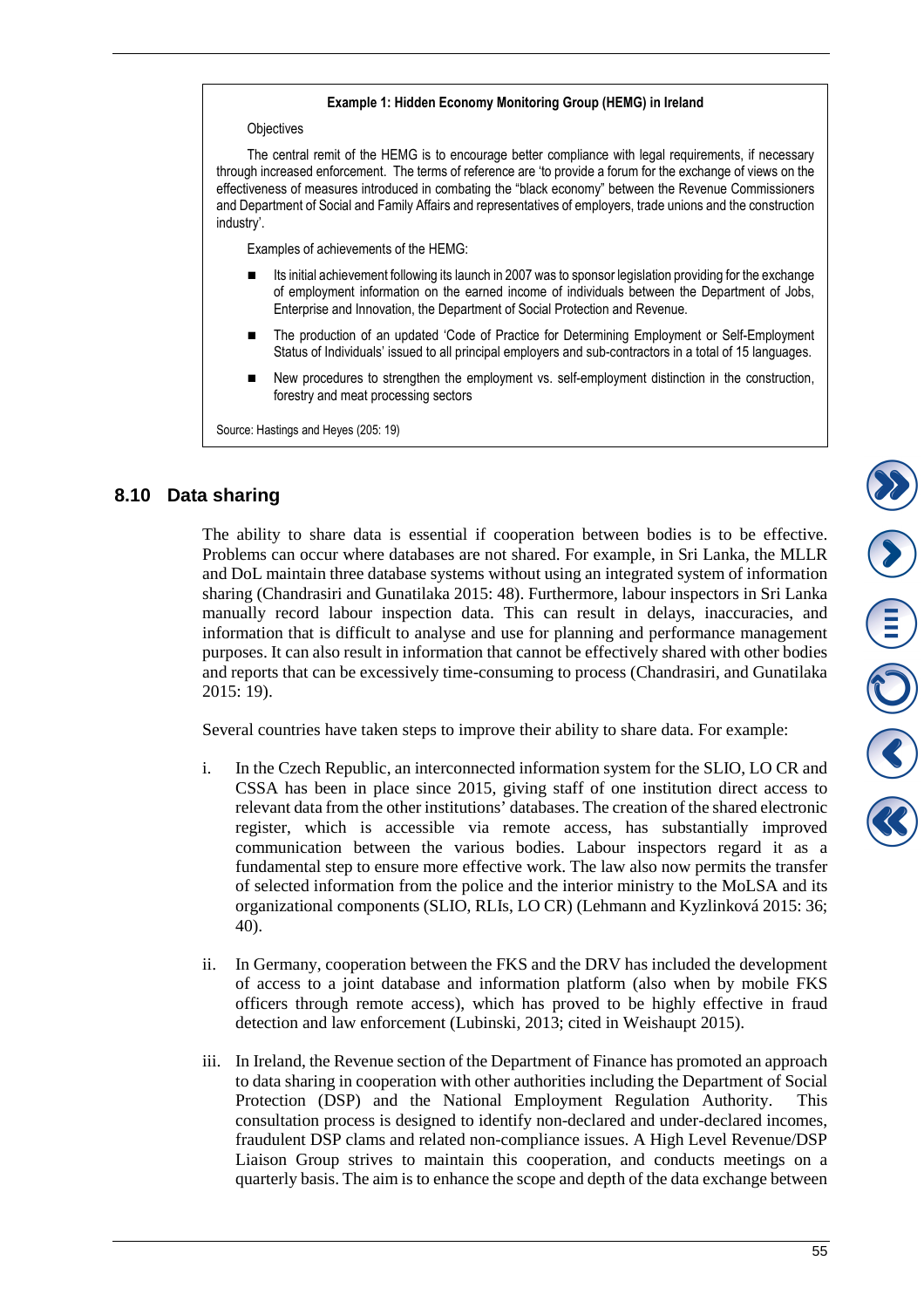DSP and Revenue. (Hastings and Heyes 2015: 15). Ireland is also considering the development of a National Data Infrastructure to support evidence-based policy making and evaluation (Hastings and Heyes 2015: 16).

- iv. Also in Ireland, laptops have been replaced by iPads to help inspectors to access databases whilst operating in the field. The iPads are also used as navigational tools to help inspectors find premises (Hastings and Heyes 2015: 20).
- v. In Spain, under a Collaboration Agreement between the College of Registrars of Spain and the Ministry of Employment and Social Security, the Labour and Social Security Inspection service may request access to data relating to particular companies, which can help them to identify potential cases of non- or under-payment of social contributions.
- vi. In the UK, the DWP receives a 'real time information' (RTI) feed from HMRC. This allows HMRC and DWP to synchronise their systems in order to determine whether people are receiving income from the state. The RTI might show that someone is claiming benefit when the DWP's systems show that they are not.

#### **Example 12: Examples of data-sharing in Ireland**

- (i) In 2009, a Memorandum of Understanding was signed between the Revenue Commissioners and the Central Statistics Office (which conducts statutory surveys of Irish businesses) to allow for the exchange of business data. This data-sharing arrangement reduced the need to survey businesses directly, while generating statistics in support of evidence based policy making.
- (ii) The Department of Social Protection, in conjunction with the Revenue Commissioners, developed data exchanges to enhance the detection of fraud and control compliance. The legislative basis for the exchange of information is contained in Section 261 of the Social Welfare Consolidation Act 2005. In one such exchange, information was provided by Revenue on persons who had received large amounts of interest on investments made. This data was matched with Department of Social Protection records to identify individuals who had failed to disclose large personal investments when applying for welfare payments. As a direct result of this data-sharing, millions of Euro in overpayments have been recovered.

ECCES

- (iii) A Memorandum of Understanding is in place between NERA and the Health and Safety Authority (HAS).
- (iv) NERA is in the in process of developing a Memorandum of Understanding with the Gangmasters Licensing Authority in Northern Ireland. At the present time, exchange of information remains informal and ad hoc.

Source: Hastings and Heyes 2015: 17-18

#### **8.11 Cross-border collaboration**

Many of those who work in the informal economy are migrant workers. Some work in the informal sector of their own volition while others are victims of trafficking and forced labour. Cross-border flows, which may be facilitated by labour market intermediaries such as employment agencies, imply a need for cross-border cooperation involving labour ministries and labour inspectorates in different countries. Several countries have taken steps to develop such cooperation. In the Czech Republic, for example, close cooperation in relation to measures to tackle illegal employment takes place with bodies in neighbouring countries (e.g. the National Labour Inspectorate of Slovakia, the Bavarian Chamber of Commerce).

A Memorandum of Understanding exists between the UK and Irish Governments regarding matters of mutual interest in areas of social security fraud. The Memorandum of Understanding is supplemented by the Cross-Border Operational Forum, which comprises senior fraud managers from the Republic of Ireland and the UK. The Forum's modus operandi is to ensure effective cooperation at an operational level to prevent/detect fraud between the three jurisdictions (Ireland, Northern Ireland and Great Britain). This involves

56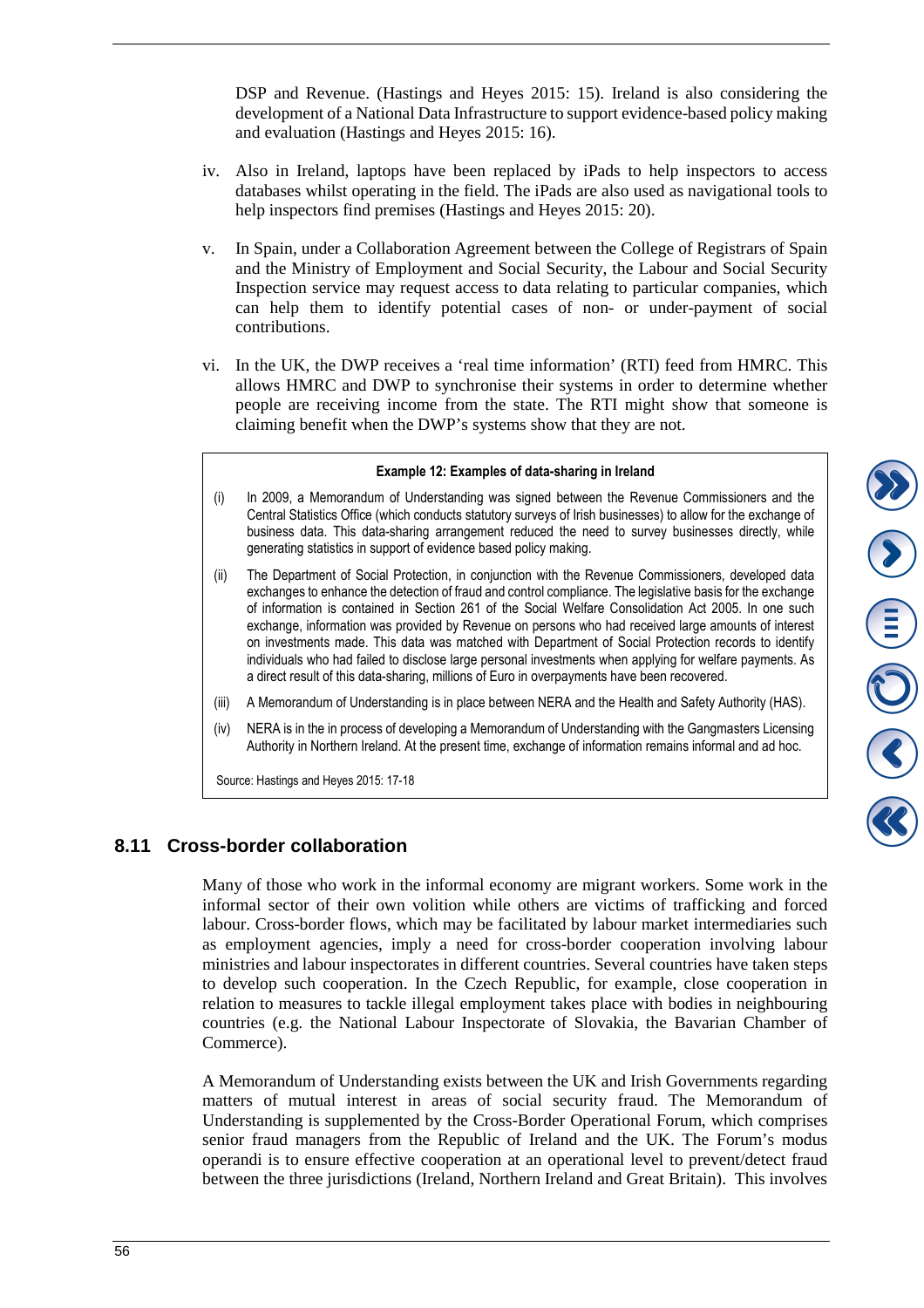case data-matching to identify cases with the potential for social welfare fraud/abuse. The respective ministries with responsibility for social benefits conduct checks on each other's behalf (Hastings and Heyes 2015: 20).

In the UK, the GLA is developing connections with labour inspectorates in other EU countries. The GLA informs overseas labour inspectorates of licences they have issued to labour suppliers from those countries. In some cases, for example, Lithuania, the labour inspectorate in the 'sending' country has carried out inspections on behalf of the GLA (Heyes and Hastings 2015).

#### **8.12 Trends and lessons learned**

The vulnerability of those who work in the informal economy and the widespread failure of employers to respect national labour laws and treat their workers decently mean that the informal economy is an important issue for labour administration.

Clearly the adequacy of the funding that governments provide to labour inspectorates is an extremely important influence on their ability to address problems associated with employment in the informal economy. Inadequate funding will result in inadequate staffing and other resources, such as information and communications technology. In many developing or transitional economies the informal economy is the main source of employment, which can mean that the resources available to labour inspection services are dwarfed by the scale of the problem that confronts them. This can encourage a focus on the formal sector, which might be further reinforced by performance targets that inspectorates and individual inspectors are required to meet and against which their performance is evaluated. Quite simply, it is easier to conduct inspections, detect non-compliance and enforce labour legislation in formal sector enterprises than in informal sector enterprises. Inspection in relation to the latter is hampered by the low visibility and sometimes peripatetic nature of informal businesses and also by a lack of evidence about the scale, characteristics and distribution of informal businesses and undeclared employment by formal sector enterprises. It is therefore vital that labour ministries and labour inspectorates seek to gather this information, even though its accuracy may be limited.

The effectiveness of labour inspectorates also depends on their mandate. In some countries the mandate of the main labour inspection service is oriented towards health and safety while in others it is more encompassing. Some countries have formed specialised units or teams that focus solely on the informal economy. The degree of success is also likely to depend on the strategies that are pursued. Traditionally the focus of inspection activity has been on enforcement and compliance. While this remains important, there are other approaches to regulation, such as preventative and awareness-raising activities, that might be used alongside traditional methods.

It is important to recognise that labour inspectorates cannot be expected to tackle informal economy problems on their own. The informal economy has implications for policy and administration in respect of employment, social security, health and safety, migration, education, employment relations and macroeconomic policy. Responsibilities for these different areas are typically distributed across a number of government ministries and agencies. Governments must find ways of joining-up the activities of the various ministries and agencies so as to ensure coordination of actions, coherence of policies and sharing of information. Data sharing should not be ad-hoc but should be a normal activity that may require formal understandings between different government departments. Several countries have moved towards having shared databases, that can be accessed by all ministries and bodies that have an interest in the informal economy.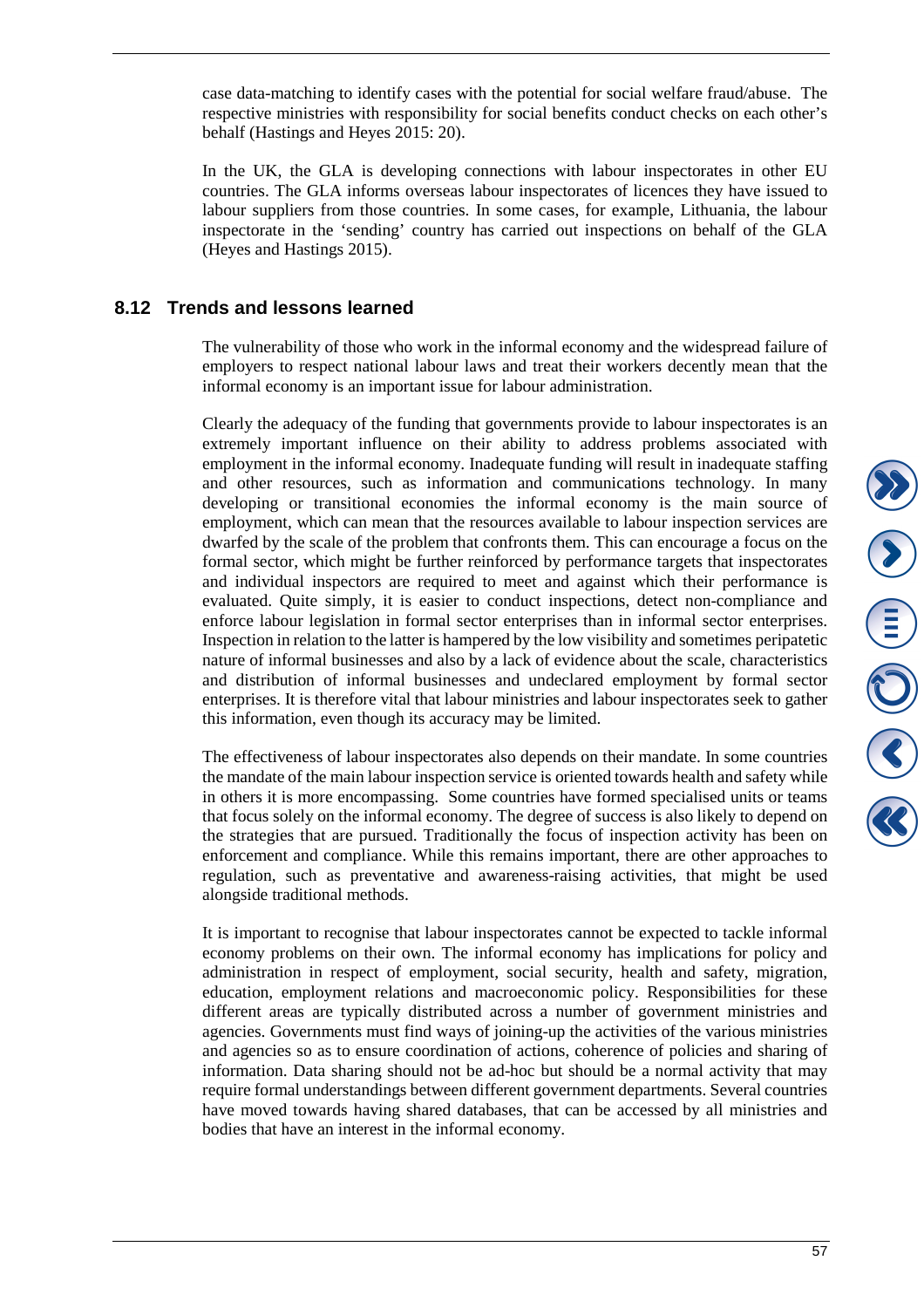# C III C E

# **9. Conclusion**

Effective labour market regulation requires a national system of labour administration that is well organized, well-resourced and well managed. The achievement of economic and social objectives, such as tackling unemployment, upholding labour standards, reducing inequality and promoting social cohesion depends not only on good policies but also on good governance and appropriate institutions. However, in many countries labour ministries and associated agencies are under increasing pressure as a consequence of cuts in the resources, or increases in their responsibilities without a commensurate expansion in their capacity. This has further underlined the need for good management, robust procedures and an ability to demonstrate effectiveness.

There can be no blueprint for the organization of national labour administration systems. They will differ depending on factors such as the size of the country, whether it is a federal or unitary system, the capacity of the social partners and the financial resources available to the government. However, this report has discussed a number of issues that are likely to affect all labour administration systems and has identified a number of lessons that point to how the effectiveness of labour administration might be strengthened.

Planning is at the heart of any system of labour administration, encompassing the development and implementation of the government's policy agenda and the specific programmes, actions and timescales of ministries and agencies. Plans needs to be regularly reviewed and informed by performance data and data relating to the labour market. The quality of plans is likely to be directly influenced by the quality of the data that inform them.

Reliable means of ensuring ongoing coordination of activities are also essential. While labour ministries obviously bear primary responsibility for labour and employment issues, other ministries may also have an interest or may have responsibility for issues (such as education, welfare, or the economy) that have implications for labour-related matters. Interministerial coordination is therefore required, which may be facilitated by crossdepartmental coordination committees and a requirement that all departments be given an opportunity to comment on new policy proposals. Horizontal coordination is also needed within ministries, to ensure that civil servants to not work in silos and have an understanding of the objectives of different parts of the ministry. Effective vertical coordination is also important. Devolution of service delivery responsibility to semi-autonomous agencies and decentralisation of service delivery to local bodies can encourage greater flexibility and attention to local circumstances, but potentially weakens the ability of ministries to control and coordinate activities. As far as possible, mechanisms of vertical coordination need to ensure transparency and accountability, but minimise bureaucracy.

The report has also demonstrated that there are various approaches to performance management and different management systems designed to maximise productivity, transparency and accountability within labour administration. Performance indicators are commonly used at different levels (i.e. individual departmental, organizational) within national systems of labour administration, although approaches to target setting vary (e.g. targets may be orientated to achieving overall outcomes rather than the accumulation of micro-targets). In the post-crisis era several governments have faced questions over whether to adjust performance management systems and targets in response to budgetary constraints. In some cases workload intensification has resulted where budgets have been cut or frozen without an adjustment of targets.

The evidence suggests that partnerships continue to play an important role in increasing the effectiveness of labour administration. The impact of partnerships often depends on their coverage and the willingness of public authorities to engage and secure collaboration with stakeholders. In countries which have a strong tradition of social partnership, tripartite arrangements commonly play a role in the governance of labour administration bodies across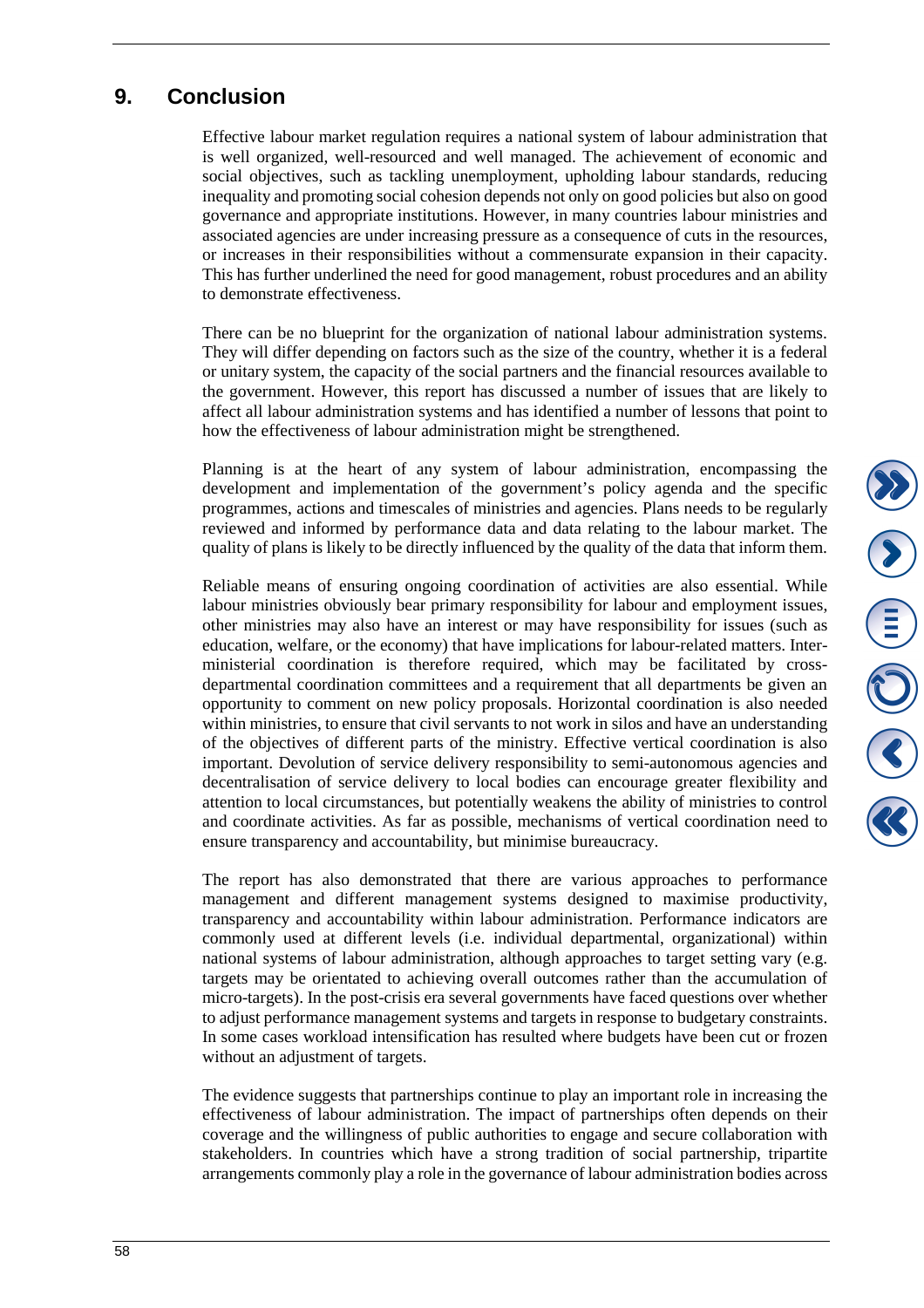a range of administrative areas. Conversely, in other countries with less well-established traditions of social partnership, collaboration with unions and employer organizations may take place on a more ad hoc basis. Cooperation with NGOs can also be beneficial (e.g. with charities and third sector organizations that have an interest in vulnerable workers), while the involvement of the private sector has become common, particularly in relation to employment services. Governments face an important decision when deciding which services may be adequately outsourced to private or third-sector sector providers, and which provisions should remain 'in-house'. Contracts with service providers need to be clear, ensure transparency and accountability and commit providers to ensuring that their services are of a high quality and are available to all who are eligible to receive them (Koeltz 2013).

The use of private service providers is also common in relation to the implementation of ICT reforms aimed at improving the accessibility, transparency and efficiency of services. New technologies have the potential to benefit numerous labour administration activities, such as the administration of benefits, the registration of unemployed workers, labour inspection (the development of mobile technology and tablet software) and management functions (for example, online Human Resource Management systems). However, several challenges remain. Cost can be a substantial problem as ICT expenditure can be difficult to predict, and this risk is not necessarily mitigated by the use of third party suppliers. A phased approach to implementation can help to ensure adequate training of staff and transfer of knowledge from the supplier to the ministry.

In many ways efforts to tackle the informal economy highlight the importance of all of the other issues discussed in this report. Although labour ministries and labour inspectorates may have primary responsibility for improving the enforcement of employment rights in the informal economy, other ministries and agencies also have an interest in improving regulation of the informal economy and there is much that might be achieved by different ministries and agencies cooperating and coordinating their activities. For this to happen, there must be clear understandings, open lines of communication and shared access to data. Local authorities and social partners can also play important roles in disseminating information and detecting non-compliance with labour legislation, which again underlines the potential importance of partnerships. ICT is also important, as it has the potential to improve data storage and the accessibility of data, which can help in the identification of informal sector employers and aid labour inspectors in the field.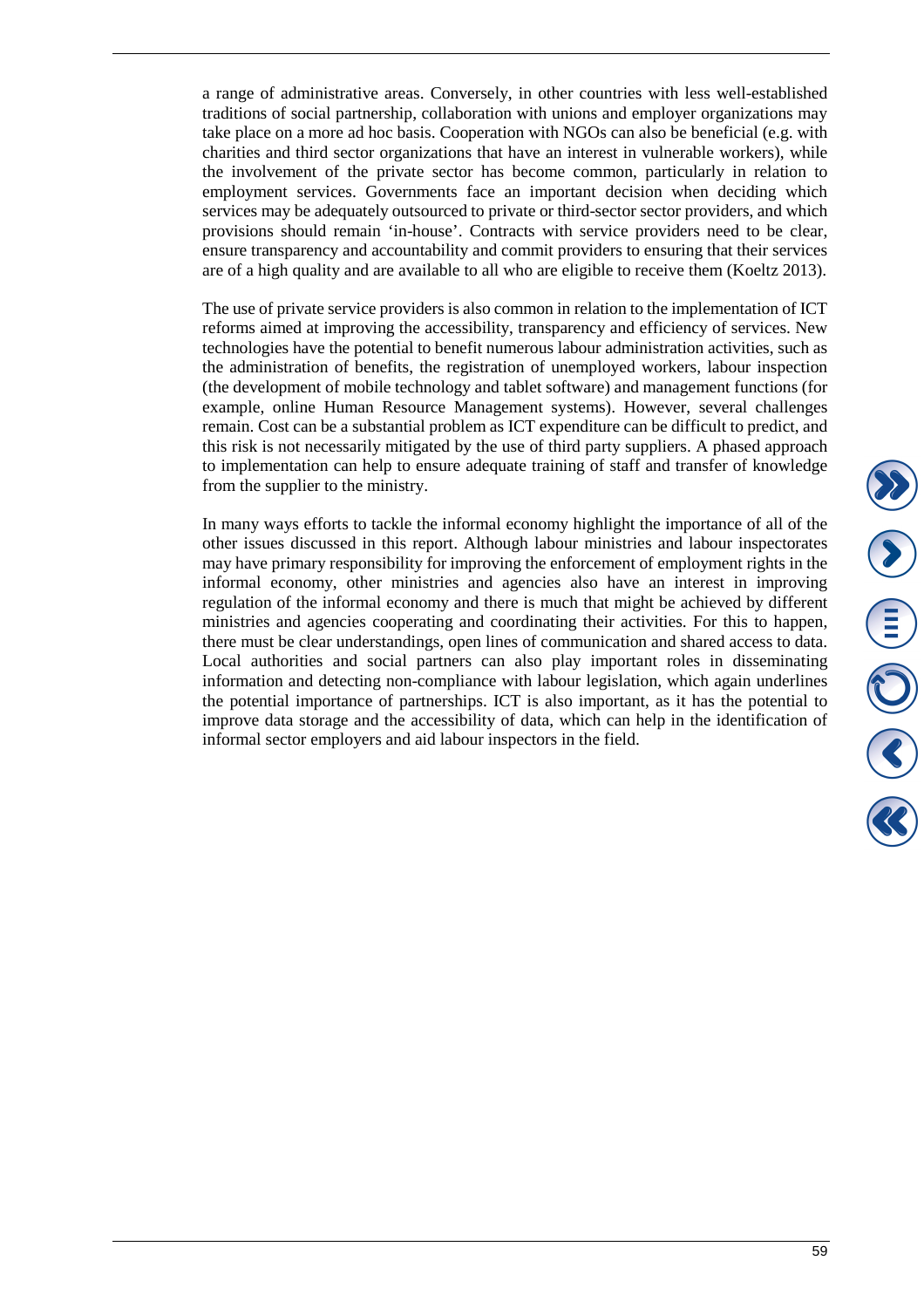# **References**

- Aldrich, R., Crook, D. and Watson, D. (2000) *Education and Employment: the DfEE and its Place in History*. London: Institute of Education, University of London.
- Bannister F. and Connolly R. (2014). ICT, public values and transformative government: A framework and programme for research. Government Information Quarterly 31 pp 119-128.
- Bhuiyan SH. (2011). Modernizing Bangladesh public administratin through e-governance: Benefits and challenges, Government Information Quarterly 28, pp.54-65.
- Bohlke, N. and Schulten, T. (2014) 'Die Umsetzung von sektoralen und regionalen Mindestlöhnen in Deutschland', in Bohlke N, Burgess P, Vincent C and Wagner I (Eds.) *Umsetzung und Kontrolle von Mindestlöhnen. Europäische Erfahrungen und was Deutschland von Ihnen lernen kann.* Bottrop: Gesellschaft für innovative Beschäftigungsförderung.
- Bosch, G. and Weinkopf. C (2012) Wirkungen der Mindestlohnregelungen in acht Branchen. *WISO Diskurs, Friedrich-Ebert-Stiftung*, November.
- Cameron, R. (2015) *Labour Administration in South Africa*. Report Prepared for the ILO.
- Chandrasiri, S. and Gunatilaka, R. (2015) *Introducing ICT to Sri Lanka's Labour Administration*. Report Prepared for the ILO.
- Daza, J-L. (2015) *Labour Administration in Spain*. Report Prepared for the ILO.
- Galazka AM. (2015). *Report on the global survey into the use of information and communication technologies in national labour administration systems* ILO Governance and Tripartism.
- Hastings, T. and Heyes, J. (2015) *Labour Administration: the Republic of Ireland*. Report Prepared for the ILO.
- Heckman, J. and Smith, J. (2000) 'The sensitivity of experimental impact estimates: evidence from the National JTPA Study', in Blanchflower, D. and Freeman, R. (Eds.), Youth Employment and Joblessness in Advanced Countries, Chicago: University of Chicago Press for NBER, 331-356.
- Heinrich CJ. (2002) Outcomes-Based Performance Management in the Public Sector: Implications for Government Accountability and Effectiveness, Public Administration Review 62 (6), pp. 712-725. DOI: 10.1111/1540-6210.00253.
- Heinrich, C. and King, C. (2015) *Labour Administration in the United Sates*. Report Prepared for the ILO.
- Heyes, J. and Hastings, T. (2015) *Labour Administration in the UK*: *Organisation, Challenges and Recent Developments*. Report Prepared for the ILO.
- Hughes, O. (2006) 'The New Pragmatism: Moving beyond the Debate over NPM.' Presented at the *10th Annual International Research Symposium on Public Management, 10-12 April 2006*. Glasgow Caledonian University, Scotland.
- Hilton R.M. and Joyce, P.G. (2012) 'Performance-informed budgeting: a global reform', in in Peters, G.B. and Pierre, J (Eds.) *The Sage Handbook of Public Administration*. Second Edition. Sage. Pp. 414-429.
- Hughes O E, (2008) 'Performance: A New Public Management perspective', in De Lancer P, Stokes Berry F, Aristigueta M P and Yang K. (Eds.) *International Handbook of Practice-Based Performance Management*, Sage: London.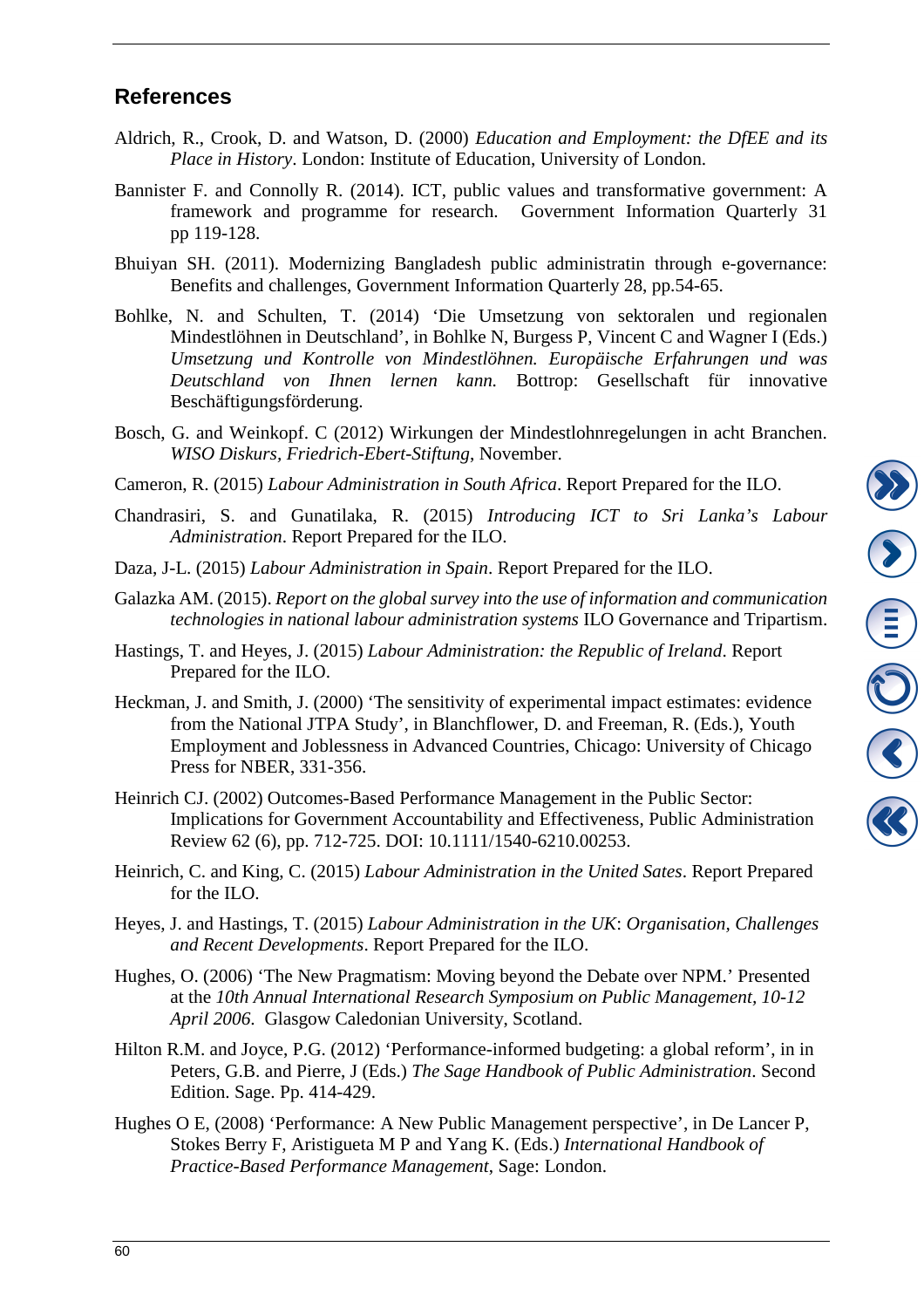- King, C. T. (2014) 'Sectoral workforce and related strategies … What we know and what we need to know', in Conway, M. and Giloth, R. (Eds.) *Connecting People to Work: Workforce Intermediaries and Sector Strategies,* New York: American Assembly, 2014, pp. 209-238.
- Koeltz, D. (2013) 'Delivering public employment services: which model works best', in Heyes, J. and Rychly, L. (Eds.) (2013) *Labour Administration in Uncertain Times: Policy, Practice and Institutions*. Edward Elgar/ILO.
- Koop C and Lodge M (2015) What is regulation? An interdisciplinary concept analysis, Regulation & Governance.
- Lehmann, Š. and Kyzlinková, R (2015) *The Labour Administration's Performance in the Czech Republic*. Report Prepared for the ILO.
- Maguire, S, Freely J, Clymer C, Conway M and Schwartz D, (2010) *Tuning In to Local Labor Markets: Findings from the Sectoral Employment Impact Study*, Philadelphia: Public/Private Ventures.
- Mangatt, R. (2010) *Sector Snapshot: A Profile of Sector Initiatives*. Oakland, CA: National Network of Sector Partnerships, Insight Center for Community Economic Development. http://www.insightcced.org/uploads/publications/wd/Sector---Snapshots.pdf.
- Margetts H, (2012) 'Electronic government: A revolution in public administration?', in Peters, B. G. and Pierre, J. (Eds.) *The SAGE Handbook of Public Administration: Concise Second Edition* (Sage: London) pp 381-396.
- Miscuraca G (2012). E-Governance: Past, present and future: A theoretical framework for prospective policy analysis. September 2012. In: M. Finger and F Sultana (Eds.) eGovernance: a global journey. Volume 4 (pp. 185-199). Amsterdam: IOS Press. BV.
- Miscuraca G, Alfano G and Viscusi G (2011). A multi-level framework for ICT-enabled governance: Assessing the non-technical dimensions of 'government openness'. Electronic journal of e-Government 9(2). 152-165.
- Moynihan DP (2006) Managing for Results in State Government: Evaluating a Decade of Reform, Public Administration Review 66(1), pp.77-89. DOI: 10.1111/j.1540- 6210.2006.00557.x.
- Moynihan DP and Pandey SK (2005) Testing How Management Matters in an Era of Government by Performance Management, Journal of Public Administration Research and Theory 15(3): 421-439. doi: 10.1093/jopart/mui016.
- OECD (2005) *Moderning Government: The Way Forward*. Paris: OECD.
- O'Flynn J (2007) From New Public Management to Public Value: Paradigmatic Change and Managerial Implications. *The Australian Journal of Public Administration 66(3),* pp. 353-366.
- O'Toole, L.J. (2007) 'Inter-organizational relations in implementation', in Peters, G.B. and Pierre, J. (2007) 'Introduction: the role of public administration in governing', in Peters, G.B. and Pierre, J (Eds.) *The Sage Handbook of Public Administration*. London, Sage.
- Orr, L.L., Bloom, H.S., Bell, S.H., Doolittle, F., Lin, W. and Cave, G. (1996). *Does Training for the Disadvantaged Work? Evidence from the National JTPA Study*. Washington, DC: Urban Institute Press.
- Roder, A. and Elliott, M. (2011) *A Promising Start: Year Up's Initial Impacts on Low-Income Young Adults' Careers*. New York: Economic Mobility Corporation. April.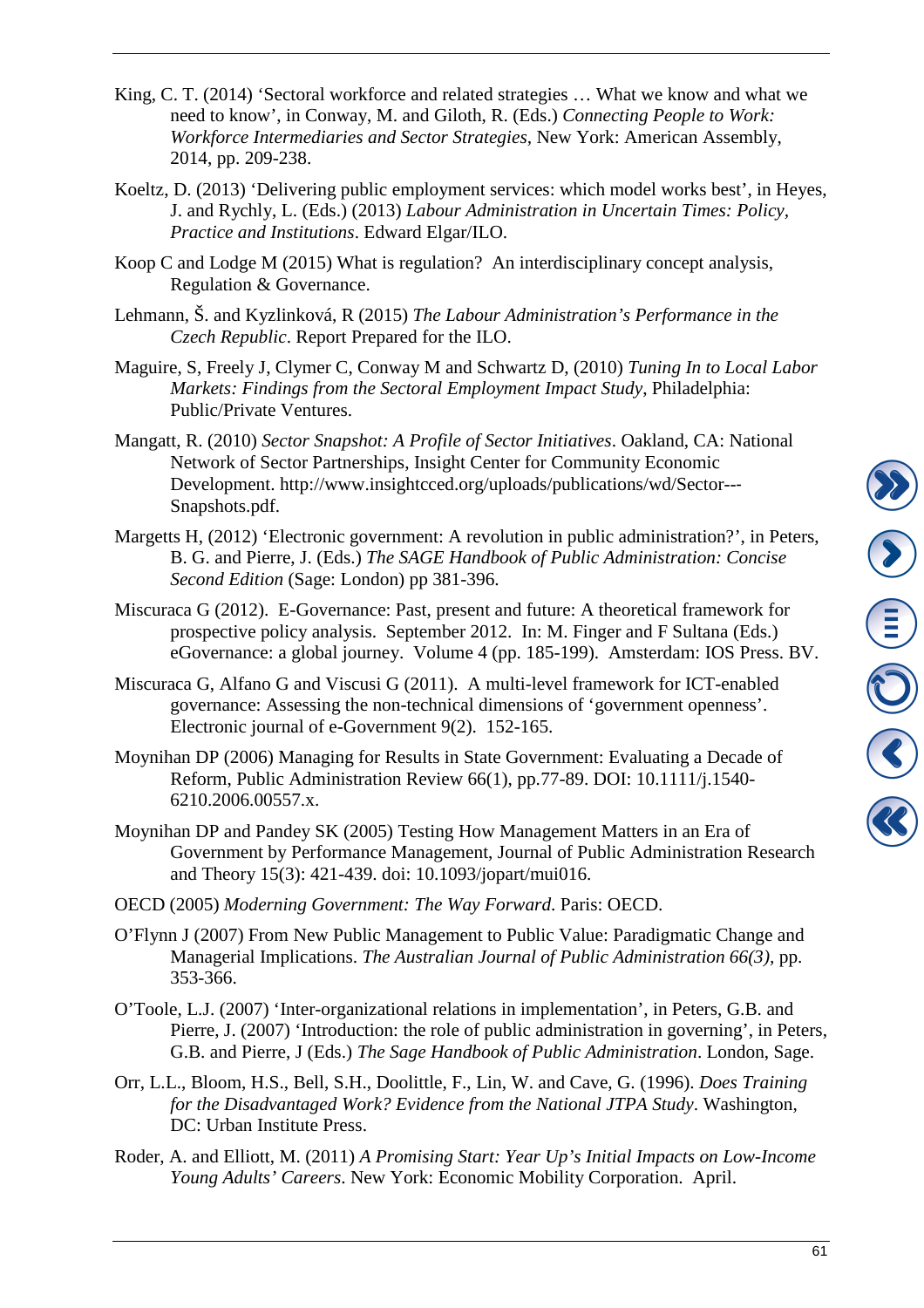ECCES

- Roder, A. and Elliott, M. (2014). SUSTAINED GAINS: *Year Up's Continued Impacts on Young Adults' Earnings*. New York: Economic Mobility Corporation. May.
- Rychly L, (2013) 'The changing fortunes of labour administration', in Heyes, J. and Rychly, L. (Eds.) *Labour Administration in Uncertain Times*: Policy, Practice and Institutions. Cheltenham: Edward Elgar. pp 18-45.
- Sanderson I, (2001) Performance Management, Evaluation and Learning in 'Modern' Local Government, Public Administration 79 (2), 297-313.
- Sarkar K. (2015) *Enhancing Labour Administration's Performance in India*. Report Prepared for the ILO.
- Schulten, T. (2015) *Fünf Voraussetzungen fpr eine erfolgreiche Umsetzung des Mindestlohns. Gegenblende*, 32.
- Taylor JA (2007) Rediscovering the Grand Narratives of the Information Polity: Reflections on the achievement and potential of the EGPA Study Group on ICT in Public Administration, Information Polity 2 12: 213-217.
- Walker, R. (2000) 'Learning if People Will Work: The Case of New Deal for Disabled People', *Policy Studies*, 21, 4: 313-331.
- Weishaupt, J.T. (2015) *The German Labour Administration in Action: Between Enforcement and Encouragement*. Report Prepared for the ILO.
- Zeidenberg, M., Sung-Woo C. and Jenkins D. (2010) *Washington State's Integrated Basic Education and Skills Training Program (I-BEST): New Evidence of Effectiveness*, CCRC Working Paper No. 20. New York: Community College Research Center, Teachers College, Columbia University, September.
- Zouridis S and Thaens M (2003). E-Government: Towards a Public Administration Approach Asian Journal of Public Administration 25(2) 159-183.